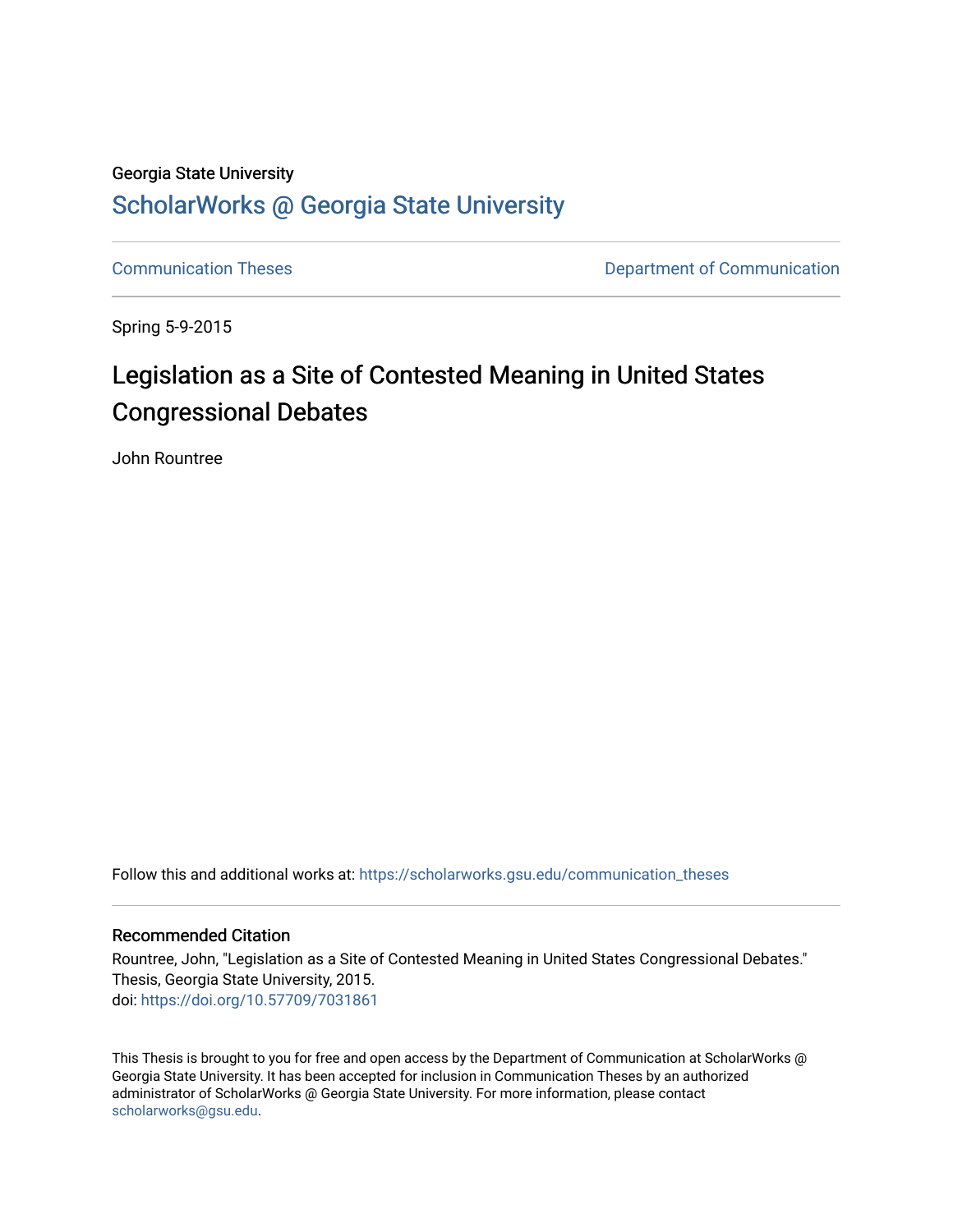# LEGISLATION AS A SITE OF CONTESTED MEANING IN UNITED STATES

#### CONGRESSIONAL DEBATES

by

#### JOHN ROUNTREE

Under the direction of Mary E. Stuckey, PhD

#### ABSTRACT

 Rhetoric and public policy scholars have shown interest in uncertainty and polysemy in Congress, but they have traditionally treated legislation as a given. Members of Congress disagree about what policy should be, but they also disagree about what any given bill proposes to do. From a rhetorical perspective, I investigate the creation of uncertainty about legislation through the 2013 Senate debate on immigration. I argue that legislation is inherently ambiguous because legislative debate is consistently pushed behind the language of statutes. Rather than consider statutes unto themselves, members of Congress understand them in terms of the potential acts they sanction. Legislation thus becomes a framework for action, and legislators work to construct the probable acts that will result from its passage. By conceptualizing legislation as a framework for action, I shed new light on an unexplored source of disagreement in policy debate.

INDEX WORDS: United States Congress, Legislation, Rhetoric, Uncertainty, Public Sphere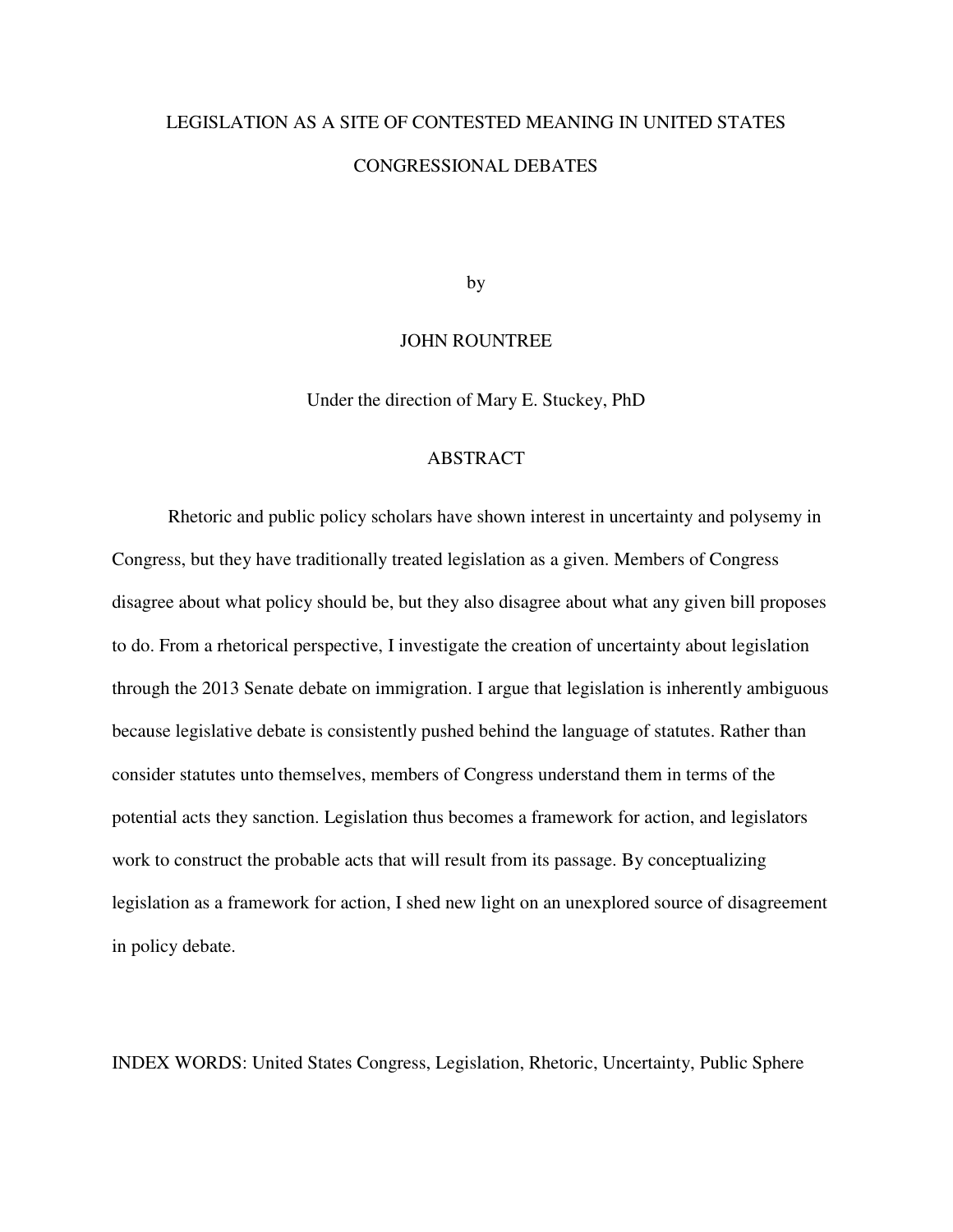# LEGISLATION AS A SITE OF CONTESTED MEANING IN UNITED STATES

# CONGRESSIONAL DEBATES

by

JOHN ROUNTREE

A Thesis Submitted in Partial Fulfillment of the Requirements for the Degree of

Masters of Art

in the College of Arts and Sciences

Georgia State University

2015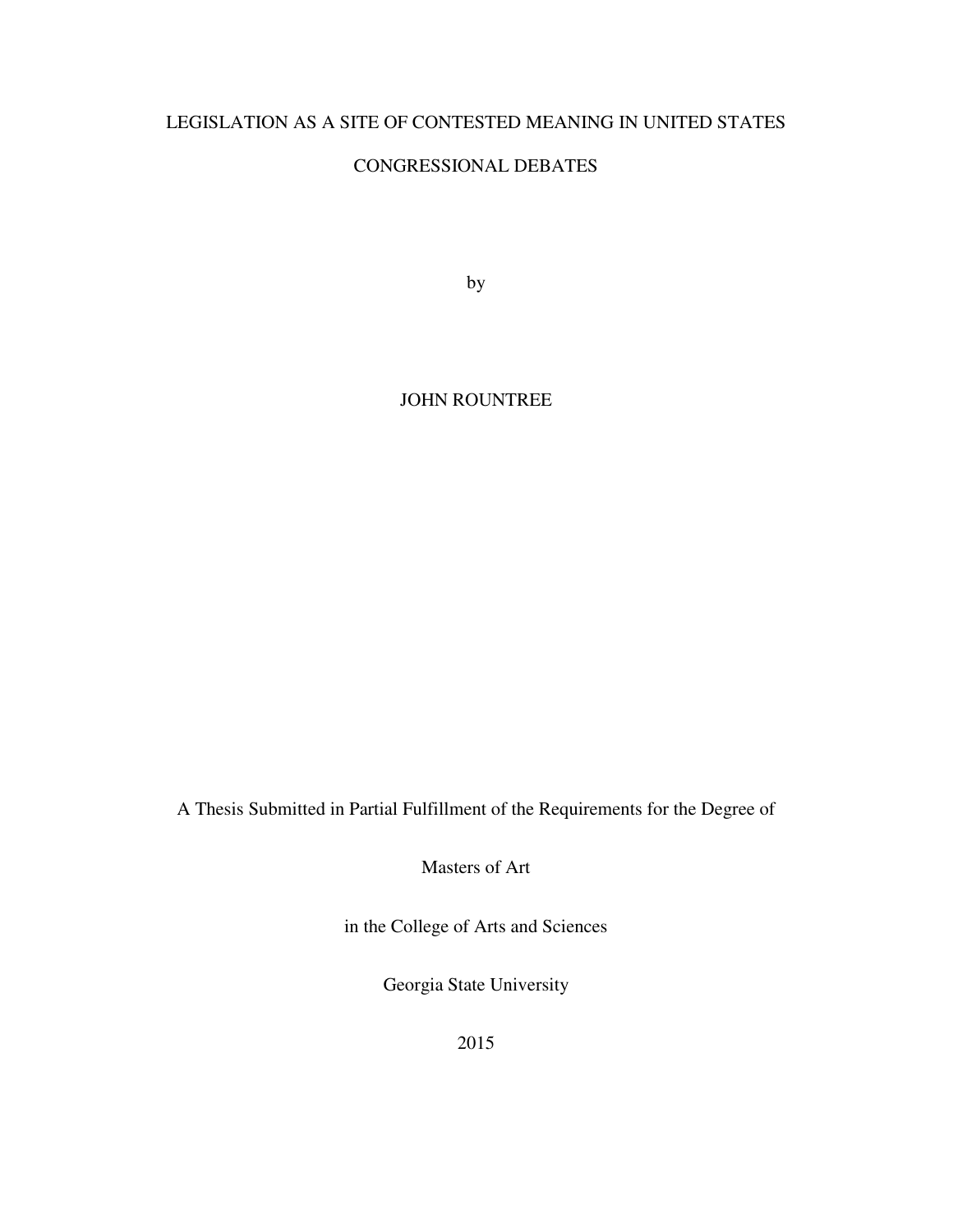Copyright by

John Rountree

2015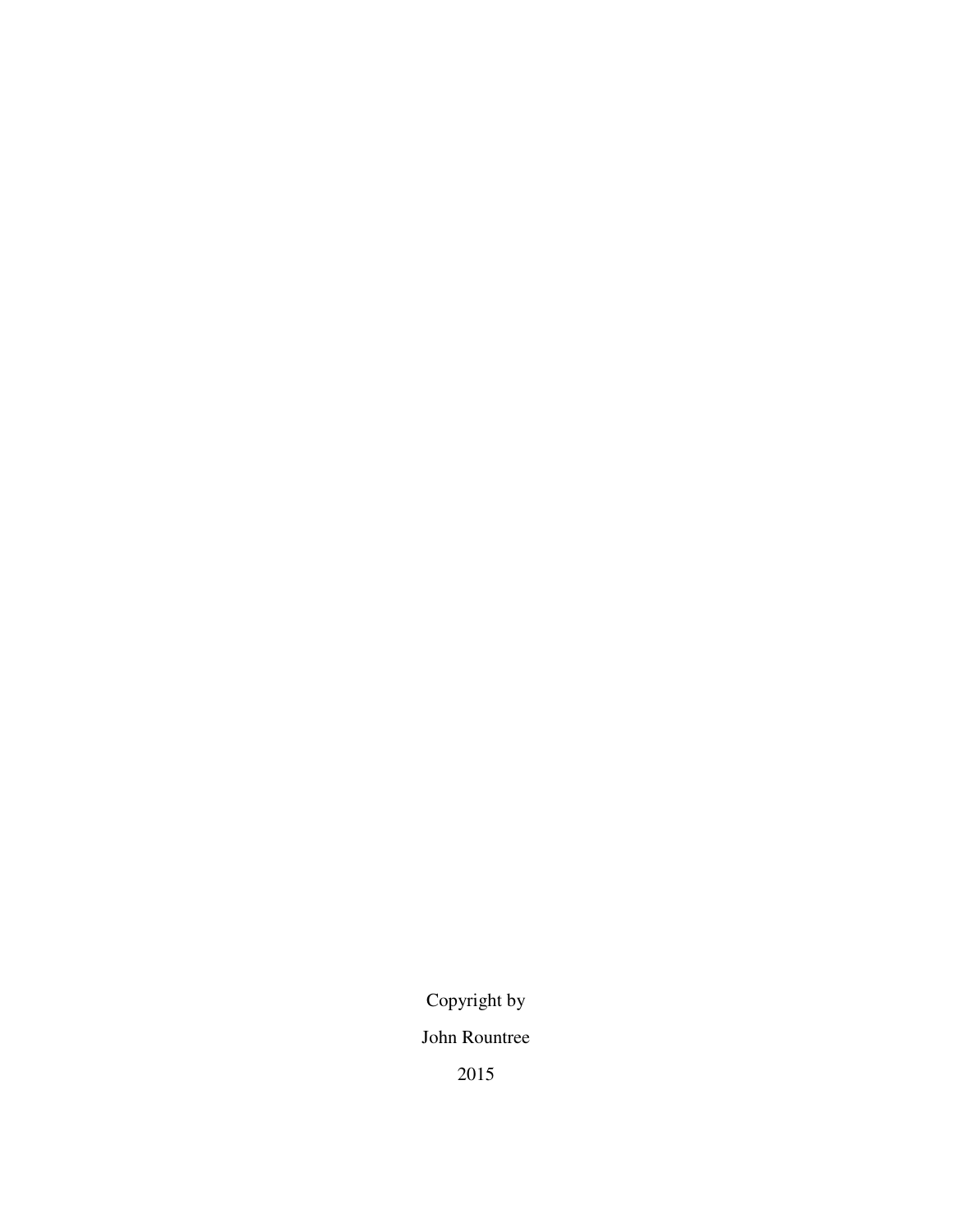# LEGISLATION AS A SITE OF CONTESTED MEANING IN UNITED STATES

# CONGRESSIONAL DEBATES

by

## JOHN ROUNTREE

Committee Chair: Mary Stuckey

Committee: Carol Winkler

David Cheshier

Electronic Version Approved:

Office of Graduate Studies

College of Arts and Sciences

Georgia State University

May 2015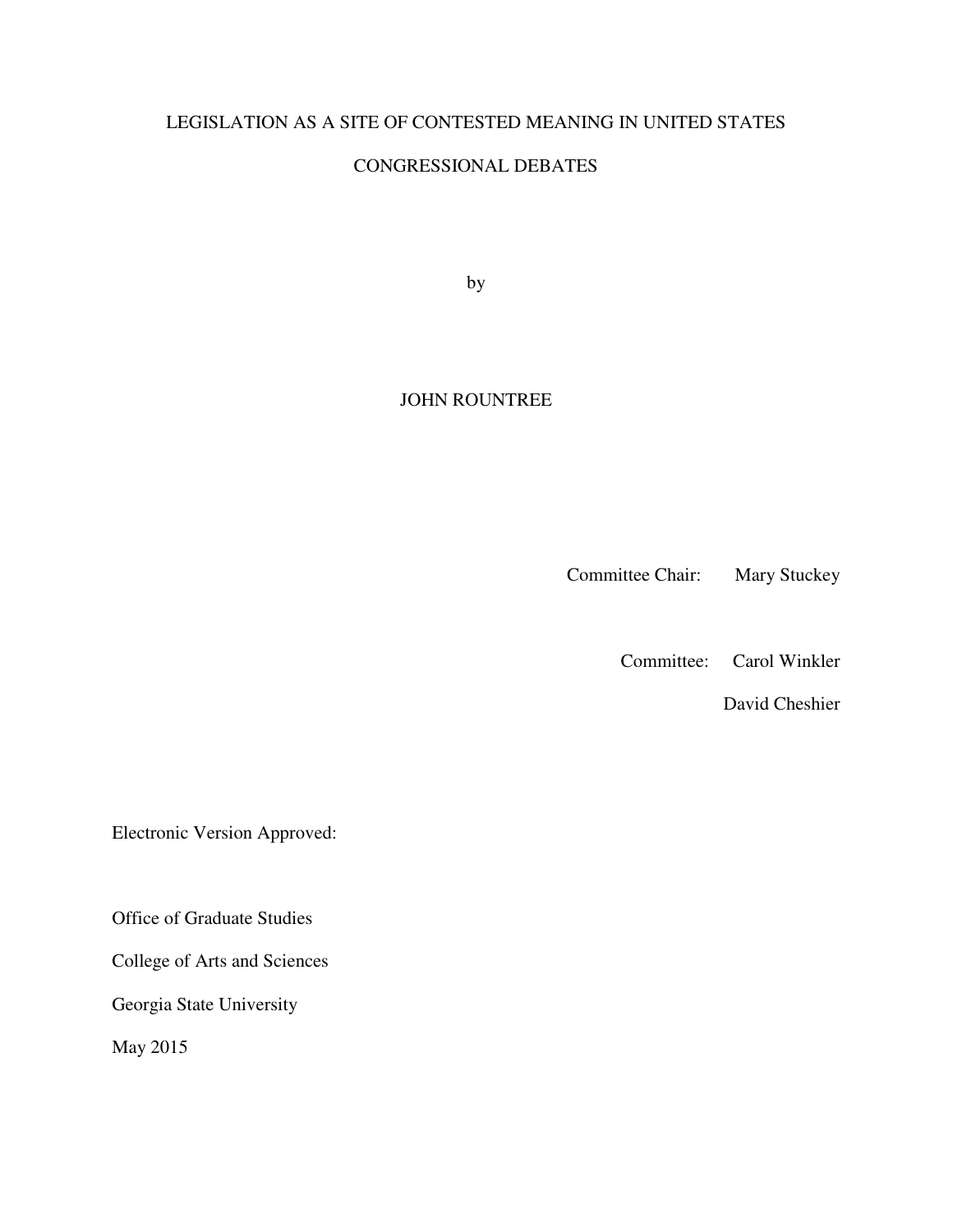# **DEDICATION**

To my parents, Jennie and Clarke, the two greatest teachers I could ever ask for.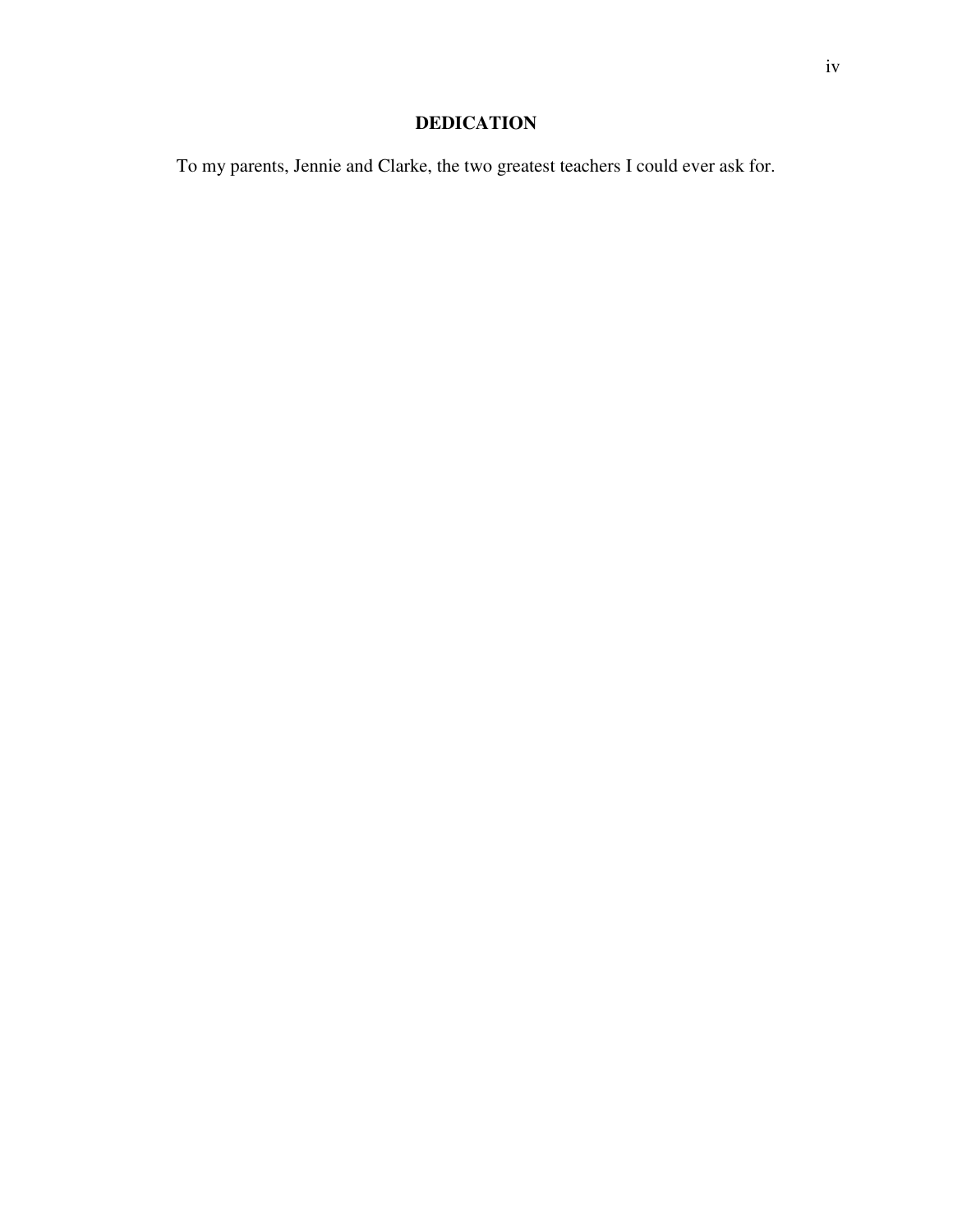## ACKNOWLEDGEMENTS

I want to thank Mary Stuckey for being available, honest, efficient, thoughtful, and smart while guiding this thesis project. I am very grateful to my father for reading drafts and consistently offering a valuable legal perspective to my work. Thank you to Carol Winkler and David Cheshier for pushing me to make my work more rigorous. My graduate student colleagues Evan Johnson, Geoff Lundeen, Sara Baugh, Jay Derby, Liza Cabral, and Emily Kofoed have also been supportive during this process, and I appreciate their help.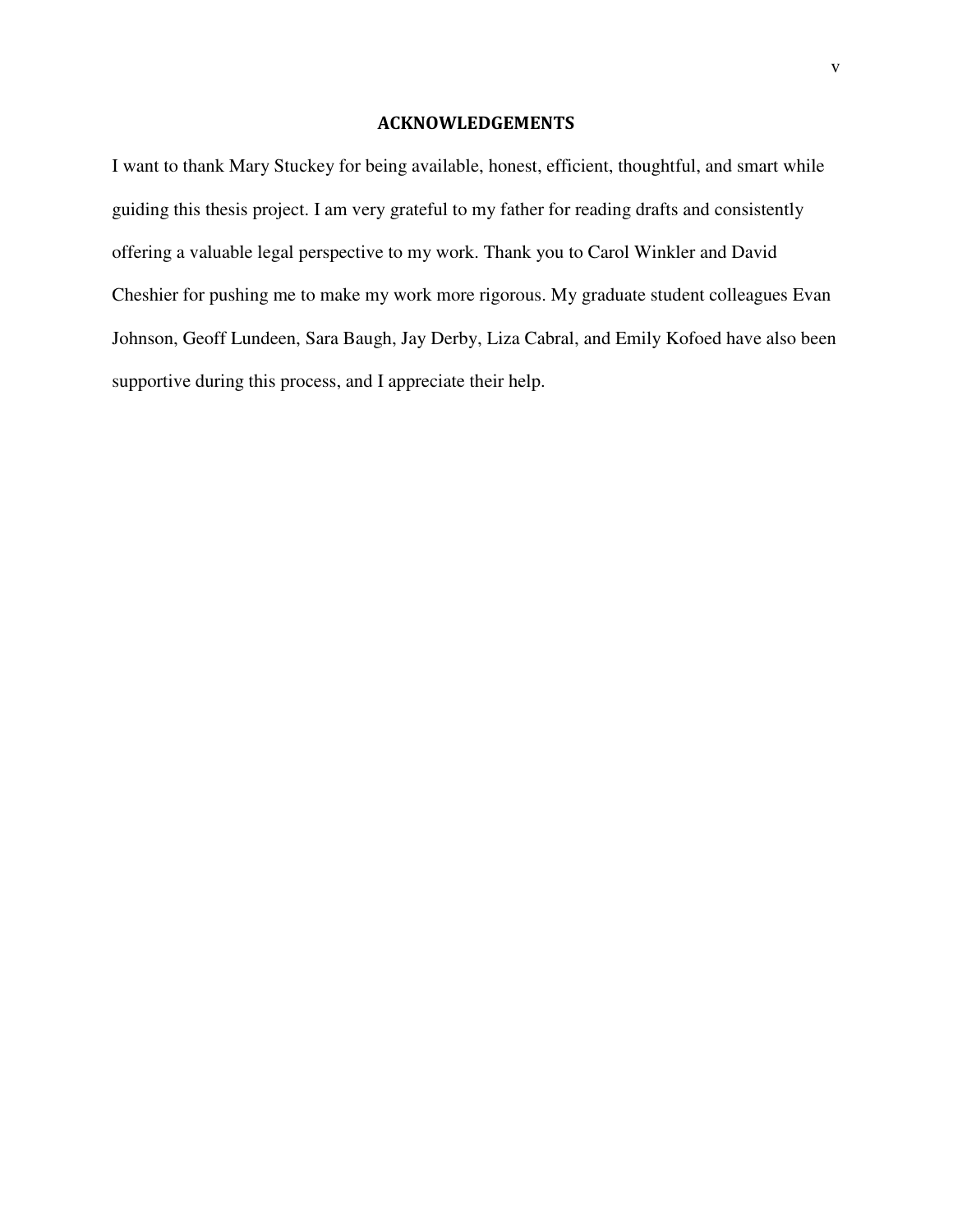# **TABLE OF CONTENTS**

| $\mathbf{1}$   |                                                                                   |  |
|----------------|-----------------------------------------------------------------------------------|--|
| 1.1            |                                                                                   |  |
| 1.2            |                                                                                   |  |
| 1.3            |                                                                                   |  |
| 1.4            |                                                                                   |  |
| 1.5            |                                                                                   |  |
| 2              |                                                                                   |  |
| 2.1            | Mostly Unrestricted Immigration and First Precedents for Exclusion: 1787-1921  30 |  |
| 2.2            |                                                                                   |  |
| 2.3            | Immigration Policy Becomes Illegal Immigration Policy: 1986-Present  39           |  |
| 2.4            |                                                                                   |  |
| 3              |                                                                                   |  |
| 3.1            |                                                                                   |  |
| 3.2            |                                                                                   |  |
| 3.3            |                                                                                   |  |
| 3.4            |                                                                                   |  |
| $\overline{4}$ |                                                                                   |  |
| 4.1            |                                                                                   |  |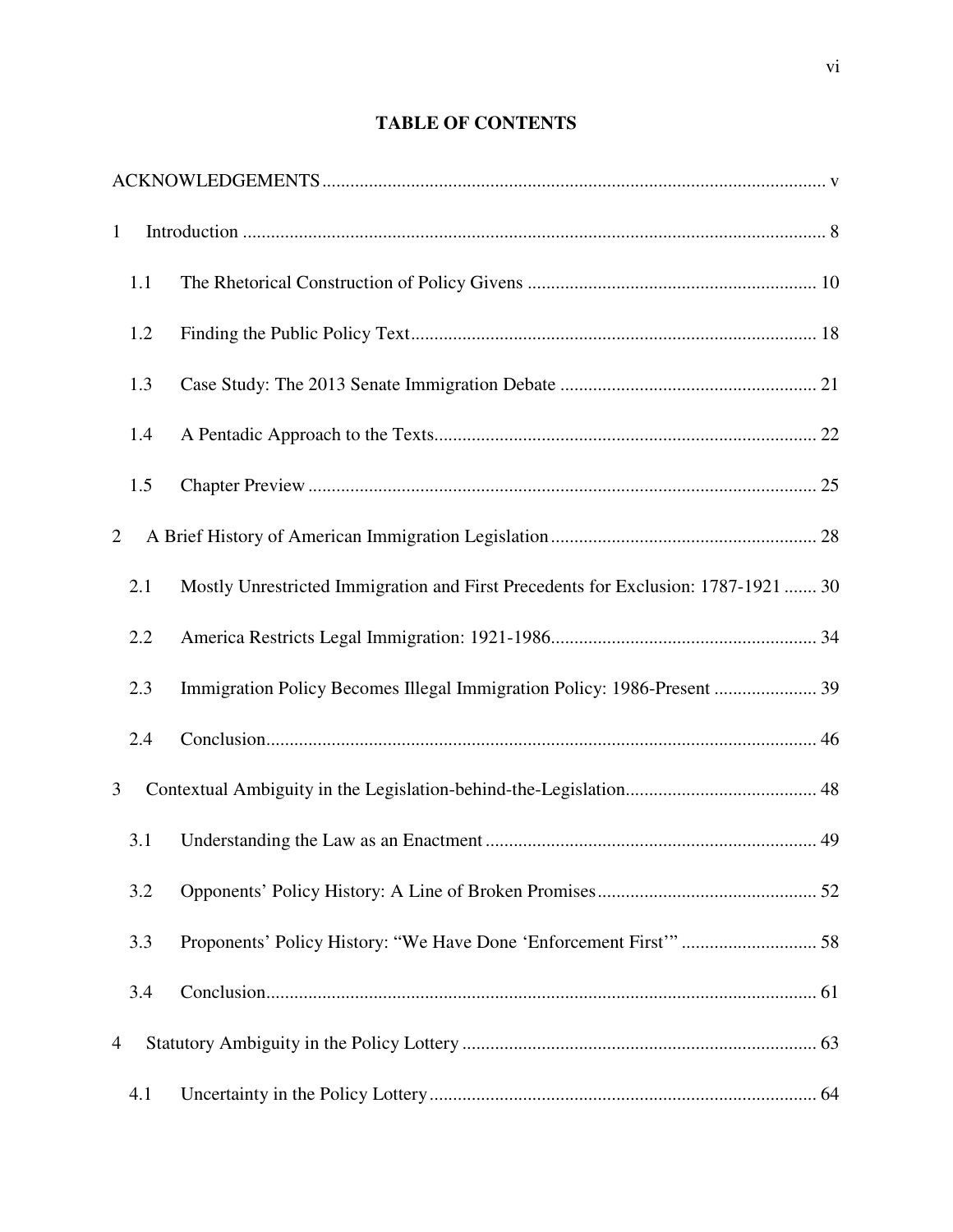| 4.2 |                                                                                     |  |
|-----|-------------------------------------------------------------------------------------|--|
| 4.3 | Opponents' Interpretive Fear: Executive Subversion of Border Security Triggers 70   |  |
| 4.4 | Proponents' Interpretive Fear: Congressional Subversion of Legalization Triggers 74 |  |
| 4.5 |                                                                                     |  |
| 5   |                                                                                     |  |
| 5.1 |                                                                                     |  |
| 5.2 |                                                                                     |  |
| 5.3 |                                                                                     |  |
|     |                                                                                     |  |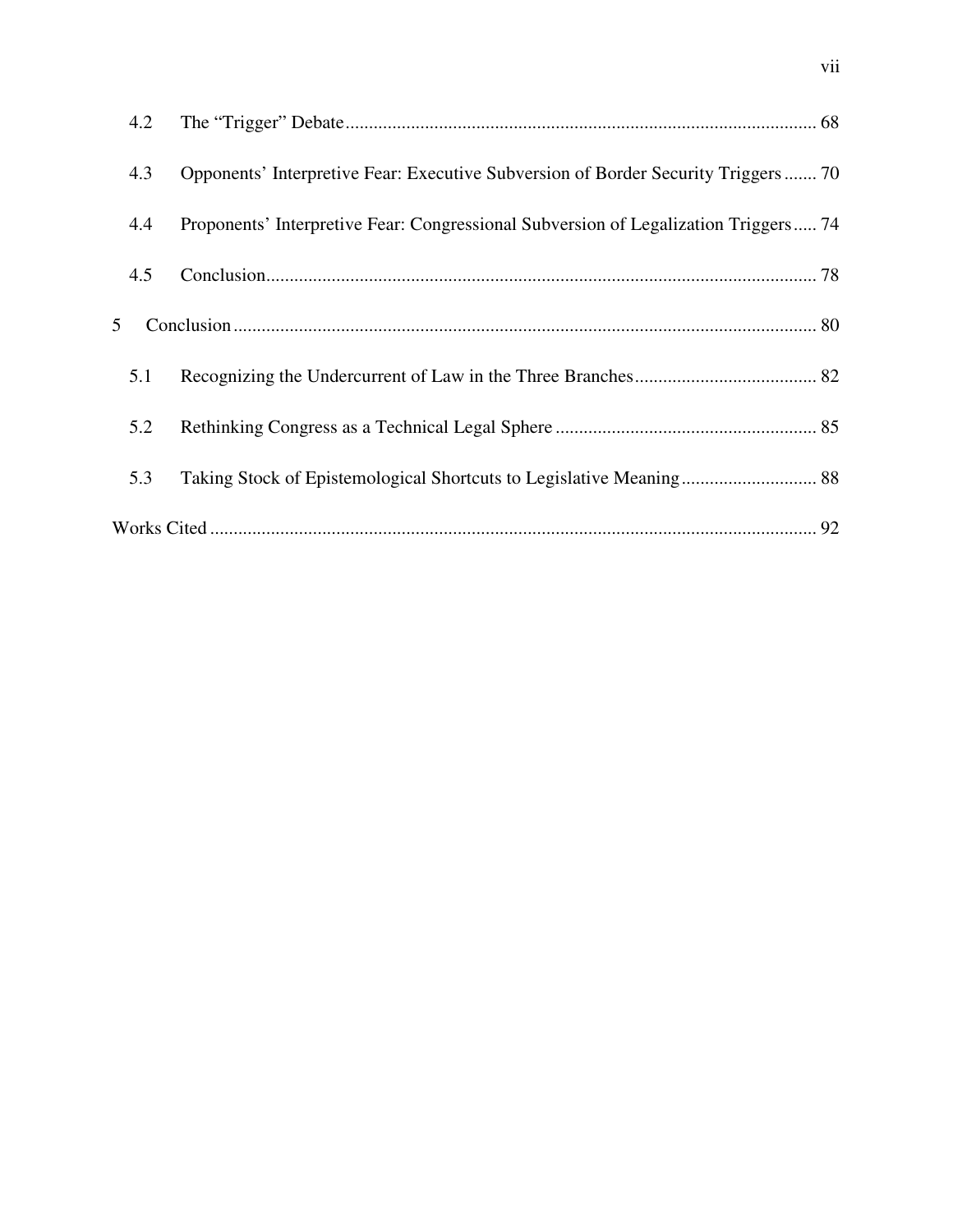## 1 Introduction

The rationality problem thus consists in this: how can the application of a contingently emergent law be carried out with both internal consistency and rational external justification, so as to guarantee simultaneously *the certainty of law* and its *rightness*?

# *—J*ürgen Habermas, *Between Facts and Norms*, 1996<sup>1</sup>

Jürgen Habermas rightly puts communication, law, and deliberation all into conversation with one another, and by doing so, he provides a great model for the field of rhetoric. Studies of the rhetoric of law and the rhetoric of public policy have become de facto separated. Scholars of rhetoric and law simply do not study Congress, and scholars of rhetoric and public policy do not integrate legal insights into discussions on proposed and enacted legislation. As a result, we have created an a-legal understanding of policymaking that must be corrected if we are to fully appreciate deliberative encounters. Whether intentionally drawn or not, we should not respect any territorial boundaries between the rhetoric of law and rhetoric of public policy. Public policy and law are integrally connected and should be treated as such.

One casualty of the current analytic separation of policy and law is an understanding of the polysemy of legislation.<sup>2</sup> Rhetoricians tend to look at legislation as a political rather than legal act, and thus, do not conceptualize legislation as polysemous in policy disputes because other disputes take center stage. Habermas provides a good language through which we can discuss this problem. He sees a legitimation crisis for the law; a tension exists between facticity and validity, between the coercive force of the law and its validity amongst society's various

-

<sup>&</sup>lt;sup>1</sup> Jürgen Habermas, *Between Facts and Norms: Contributions to a Discourse Theory of Law and Democracy*, trans. William Rehg (Cambridge, MA: The MIT Press, 1996), 199.

 $2^{2}$  I accept Leah Ceccarelli's definition of polysemy as multiple but not indefinite meanings in a text. See Leah Ceccarelli, "Polysemy: Multiple Meanings in Rhetorical Criticism," *Quarterly Journal of Speech* 84, no. 4 (1998), 398.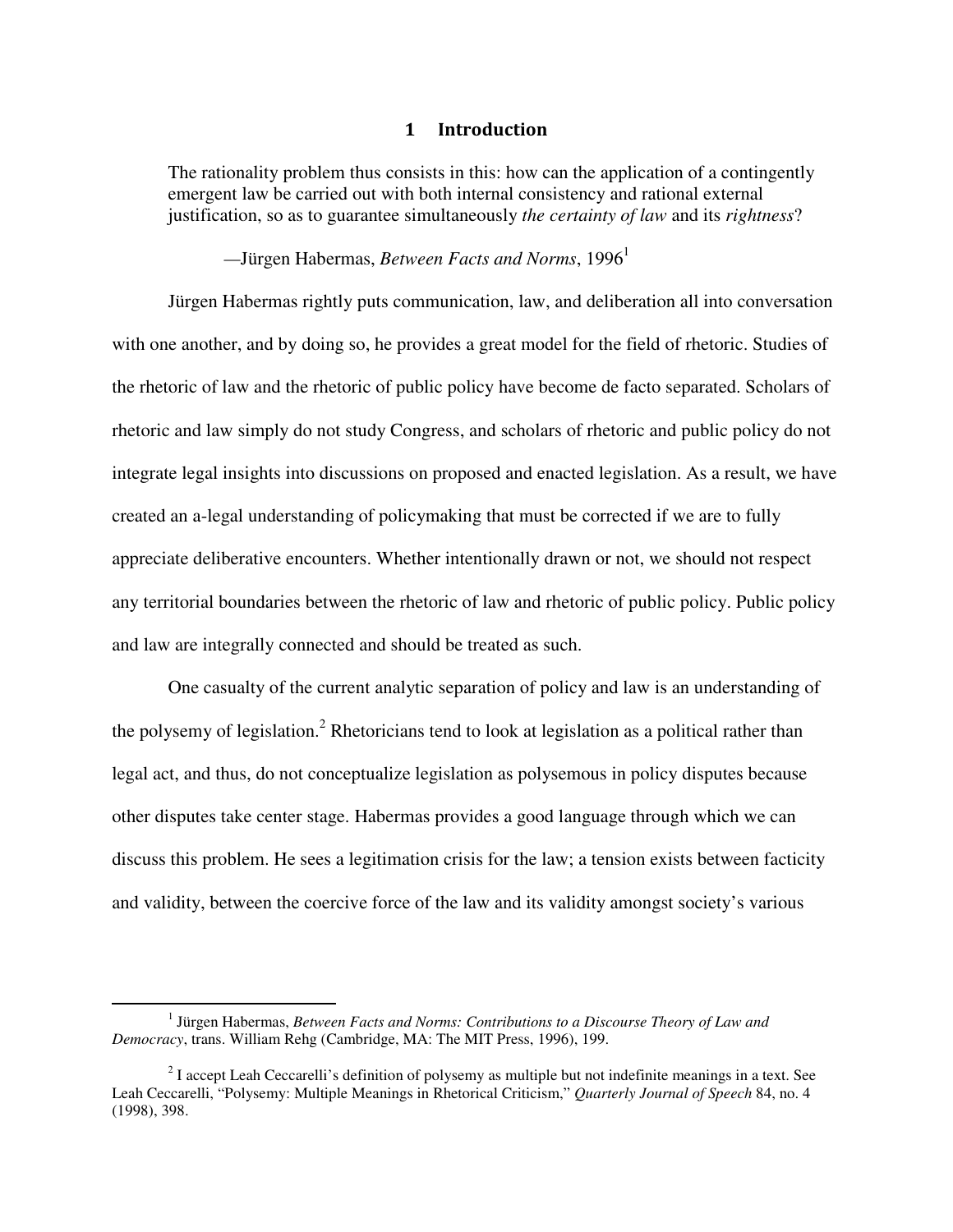lifeworlds.<sup>3</sup> For Habermas, if morality is contingent, then the law requires some basis on which to legitimize itself. Although he acknowledges that the law is uncertain, in the face of validity, he allows it to function as a social fact.<sup>4</sup> The law thus becomes the stable side of the equation—an existent thing waiting for its legitimizing rhetoric. Ronald Dworkin calls this the "plain fact" view of the law, the view that disagreements over law are actually disagreements over the morality or fidelity of law. Law itself, according to this view, is not actually uncertain.<sup>5</sup> As I show in the next section, most of the rhetoric and public policy literature investigates the uncertainty of validity, the uncertainty in the premises for the law, and the issue becomes not how we interpret what statutes do but how we interpret the justification for statutes. Without denying the ambiguity of the legislative act, rhetoric and public policy scholarship has allowed it to function as a social fact in order to put other uncertainties center stage. In order to fully understand policy disagreements that so often trouble the American political system, we should understand proposed policies themselves as uncertain and rhetorically constructed.

In response to this gap in the scholarship, I analyze how legislative ambiguity arises and problematizes policy debate. I argue in this thesis that legislation deflects clear understanding by directing attention outside of itself. When legislation is considered an "enactment" within a context, senators strategically construct the context to leverage understanding of what legislation does. Legislation, in this sense, must be understood by analogy to past legislation. Our understanding of legislation rests on the policy history constructed as its backdrop, history which

<sup>3</sup> Habermas, *Between Facts and Norms*, 8-9.

<sup>&</sup>lt;sup>4</sup> There can be no doubt that Habermas understands the uncertainty that exists in legal statutes. He spends an entire chapter covering legal schools of interpreting the law, but his main project of understanding the law's legitimation largely leaves those uncertainties to one side. See *Between Facts and Norms*, 197-203.

<sup>5</sup> Ronald Dworkin, *Law's Empire* (Cambridge, MA: Harvard University Press, 1986), 6-11.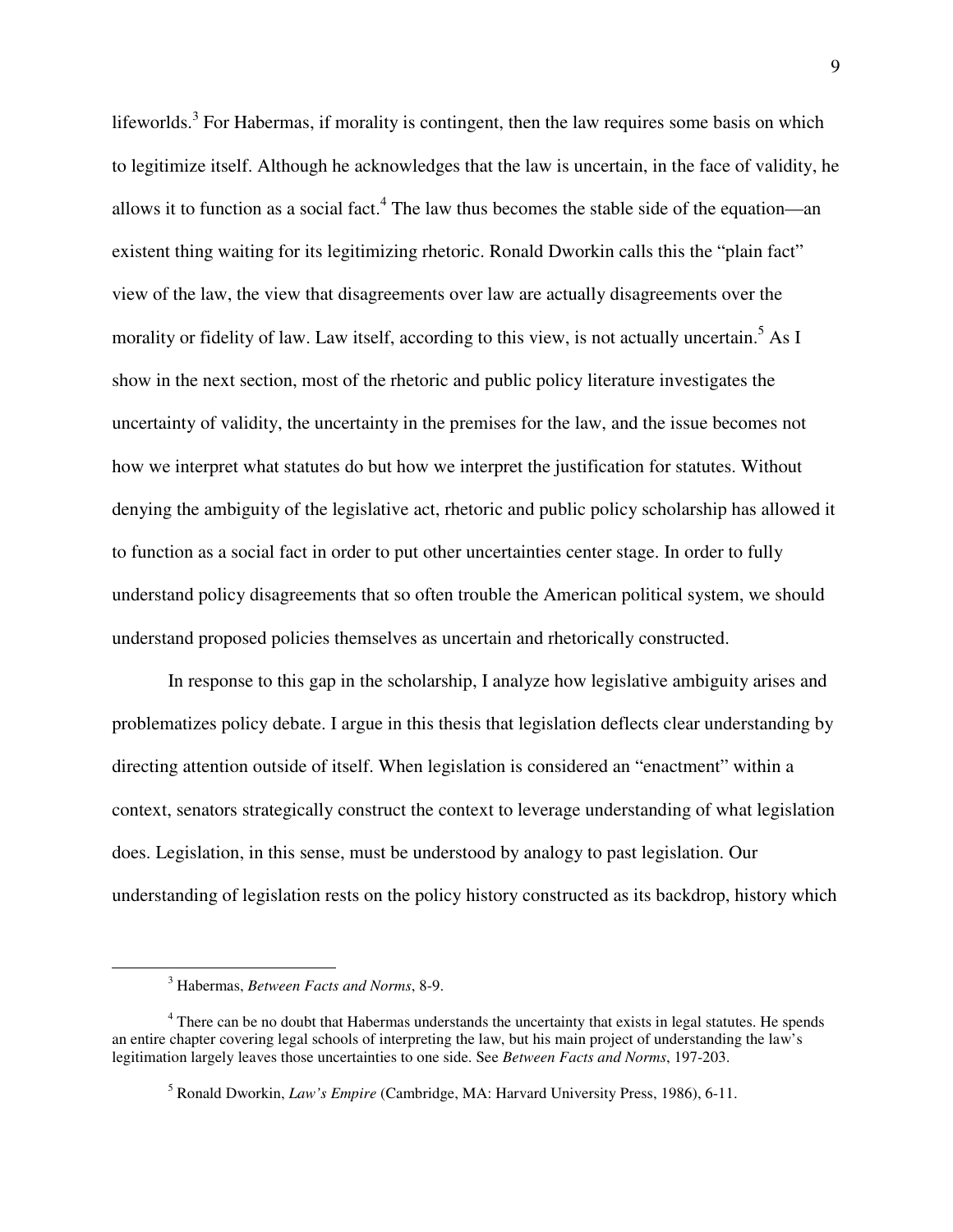always involves selection and reconstruction.<sup>6</sup> When considered for its statutory language, legislation calls our attention not to one legislative act but to many potential acts contained within the framework it established by the law. We are called to understand not what legislation does but what different interpretive agents might do with it. We are either called to situate the legislation in an uncertain history or to look deeper into the framework created by the legislation for all potential acts it allows. Both the inside and outside of legislation are inherently polysemous.

This chapter sets the groundwork for this argument. I first explain the trend in the rhetoric and public policy literature towards questioning previously accepted "givens," a trend which sets the stage to question the given of legislation. Then, I show how the rhetoric and public policy literature has neglected legislation's uncertainty by instead focusing on other uncertainties, essentially allowing legislation to function as a social fact. Next, I cover my methods for this project, starting with how I picked the text for analysis—the 2013 Senate immigration debate and ending with an explanation of Burkean pentadic analysis that I will be employing. Finally, I preview the rest of the chapters for the project.

#### 1.1 The Rhetorical Construction of Policy Givens

<u>.</u>

When the president and members of the Congress of the United States "go public," they make sense of policy issues facing the nation and construct meaning through their discourse.<sup>7</sup> Not only is this point widely accepted in the rhetoric and public policy literature, but it has also drawn

<sup>&</sup>lt;sup>6</sup> For a discussion of history as constructed, see Patrick H. Hutton, "Collective Memory and Collective Mentalities: The Halbwachs-Ariés Connection," *Historical Reflections* 15, no. 2 (1988): 311-322.

<sup>&</sup>lt;sup>7</sup> Samuel Kernell, *Going Public: New Strategies of Presidential Leadership* (Washington, D.C.: CQ Press, 1986), 1.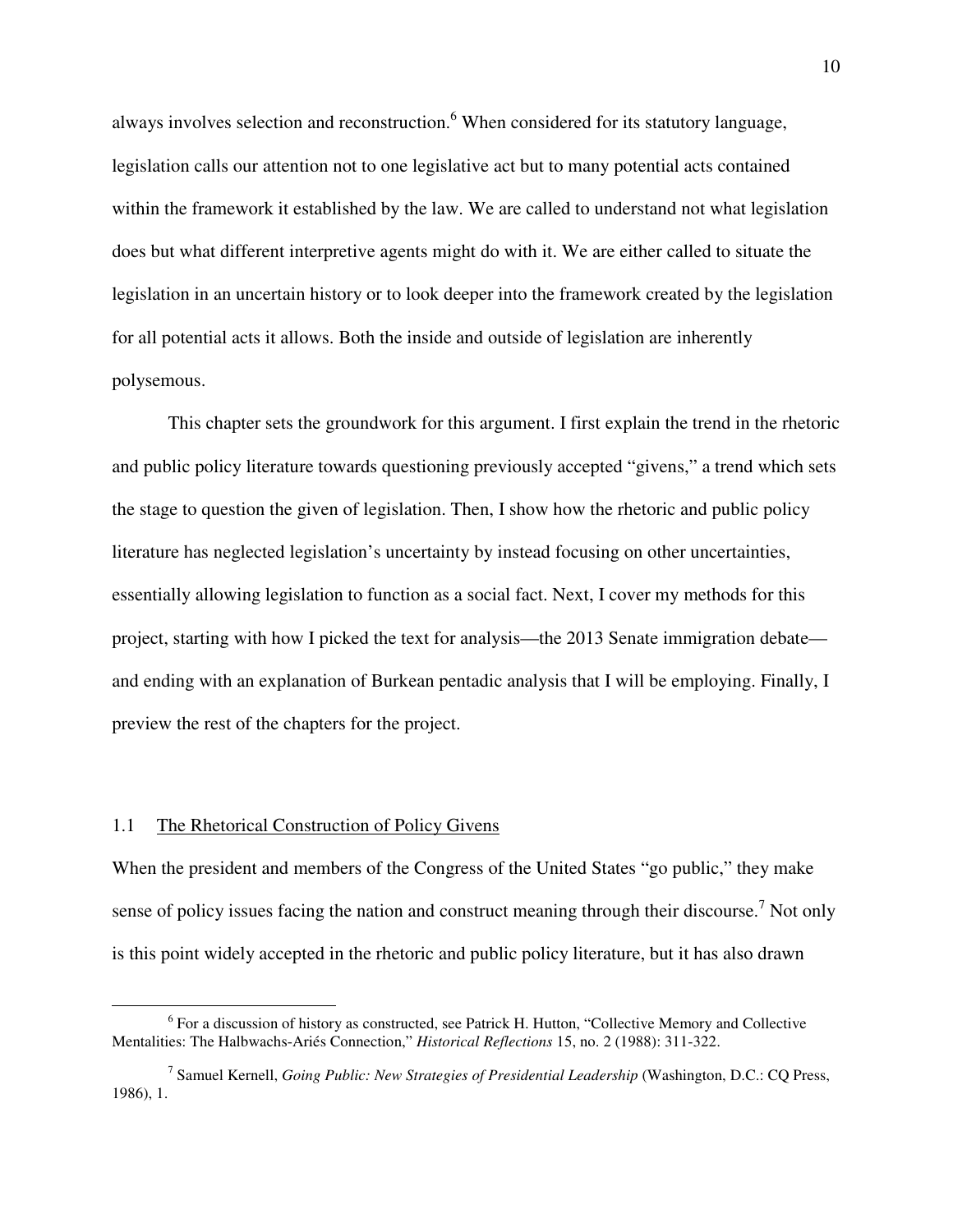significant study. Scholars in this literature have mostly dedicated themselves to uncovering the observations implicit in constructions of a policy context, in other words, to understand the "politics of representation."<sup>8</sup> An understanding of policy context has normative force that calls for specific action.

 Rhetorical critics have begun to question how the "givens" in policy debates constitute a policy context and implicate the policy decision. They demonstrate that the power of policy rhetoric is often not that of a direct argument. Rather, policy rhetoric alters the argumentative terrain by constructing a social reality that calls for the outcome members present. In Burkean terms, they build a scene implicit with a desirable or necessary act of Congress in response.  $9<sup>9</sup>$  I will consider three types of premises that have been questioned in the rhetoric and public policy literature.

First, rhetorical critics have shown how policy problems are constructed to implicate the types of solutions that are needed. Robert Asen, Lisa Gring-Pemble, and David Zarefsky all demonstrate that the rhetorical construction of poverty helps to rationalize certain policy outcomes.<sup>10</sup> By depicting welfare recipients as amoral and feckless, for example, policymakers justify contracting with religious organizations to provide social services because they will supply recipients with a moral foundation.<sup>11</sup> Alternatively, if policymakers depict the poor as good-natured, vulnerable, and struggling, it may justify an increase in welfare payments or even

-

<sup>&</sup>lt;sup>8</sup> See Robert Asen, *Visions of Poverty: Welfare Policy and Political Imagination* (East Lansing, MI: Michigan State University Press, 2009), 12.

<sup>9</sup> Kenneth Burke, *A Grammar of Motives* (Berkeley, CA: University of California Press, 1945).

<sup>&</sup>lt;sup>10</sup> Asen, *Visions*; Lisa Gring-Pemble, "'Are We Now to Govern by Anecdote?': Rhetorical Constructions of Welfare Recipients in Congressional Hearings, Debates, and Legislation," *Quarterly Journal of Speech* 87, no. 4 (2001): 341-365; David Zarefsky, *President Johnson's War on Poverty: Rhetoric and History* (University, AL: The University of Alabama Press, 1986).

 $11$  Gring-Pemble, "Govern by Anecdote," 355-356.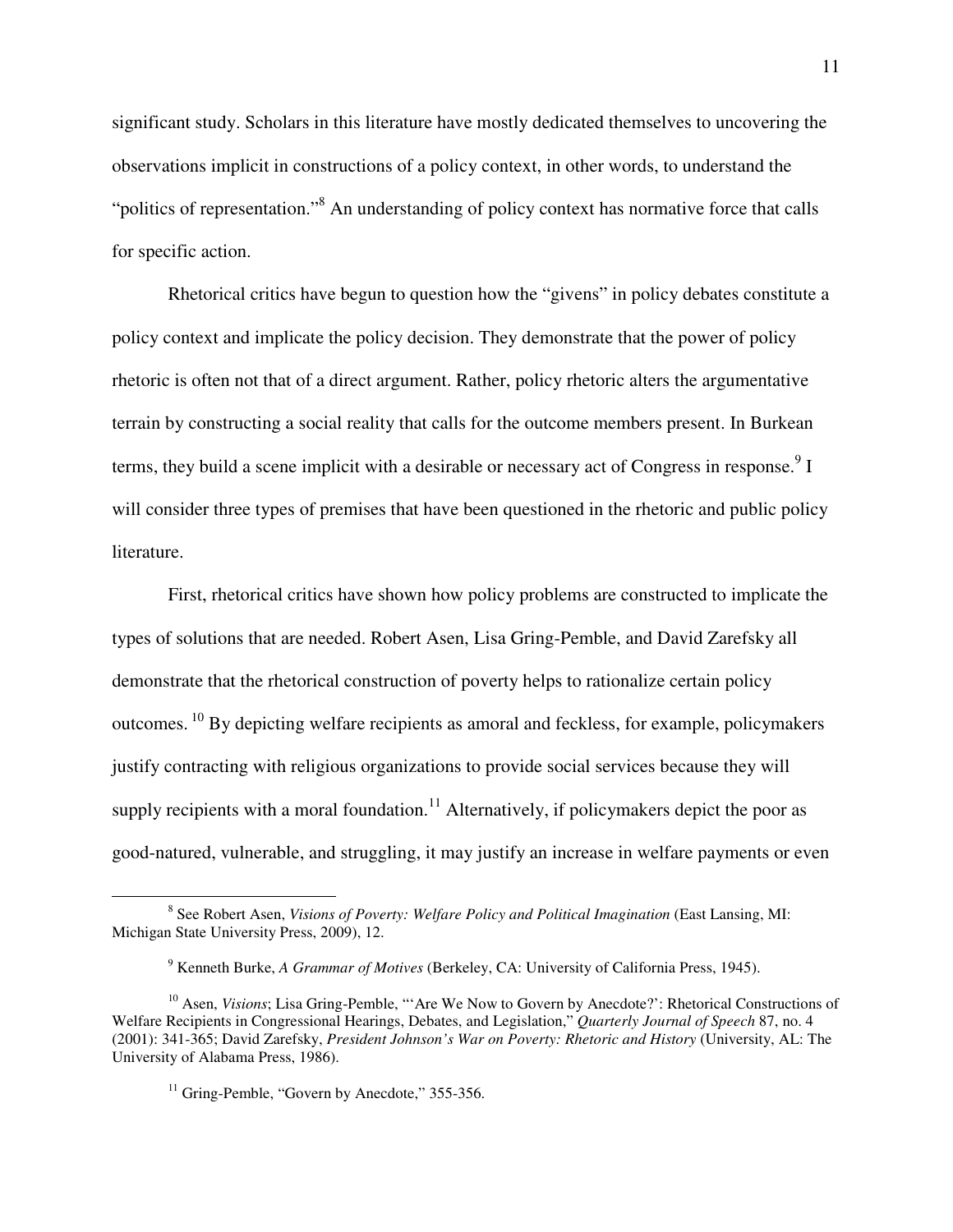income redistribution.<sup>12</sup> Rhetoricians have taken up the constructed nature of the problem in other instances as well. Brian Amsden shows that the youth suffrage debate shifted in its construction of the established problem, a shift from the individual's capacity to make good decisions and toward young people as a political force that need to be represented.<sup>13</sup> David Levasseur argues that the exigence of the 1995 budget battle between Clinton and the Republicans in Congress called for comparing the two budgets rather than comparing them to the status quo.<sup>14</sup> The policy problem thus is framed as a choice between two seemingly different budget proposals, when in reality they were very similar when compared to current budget levels.<sup>15</sup> Kirt Wilson reveals how members of Congress in the 1874 civil rights debate came to two separate conclusions because they had two different understandings of the current state of racial inequality, thus the prudent course of action was different for opponents and proponents of the civil rights legislation.<sup>16</sup> It is clear from these studies that the construction of the policy problem will justify different solutions.

Second, scholars have shown how public will or opinion, supposedly the legitimating force behind policy in a representative democracy, is uncertain in policy debates. Even the idea of the public has changed considerably over the centuries, which Habermas outlines in *The Structural Transformation of the Public Sphere*, so public opinion is even more difficult to

<u>.</u>

<sup>12</sup> Asen, *Visions*, 97-101.

<sup>13</sup> Brian Amsden, "Democratic Prudence and the Youth Suffrage Debate," *Argumentation and Advocacy* 48 (2011): 22-38.

<sup>&</sup>lt;sup>14</sup> David G. Levasseur, "The Rhetorical Construction of Economic Policy: Political Judgment and the 1995 Budget Debate," *Rhetoric & Public Affairs* 3, no. 2 (2000): 183-209.

 $15$  Ibid, 185.

<sup>16</sup> Kirt H. Wilson, "The Contested Space of Prudence in the 1874-1875 Civil Rights Debate," *Quarterly Journal of Speech* 84 (1998): 131-149.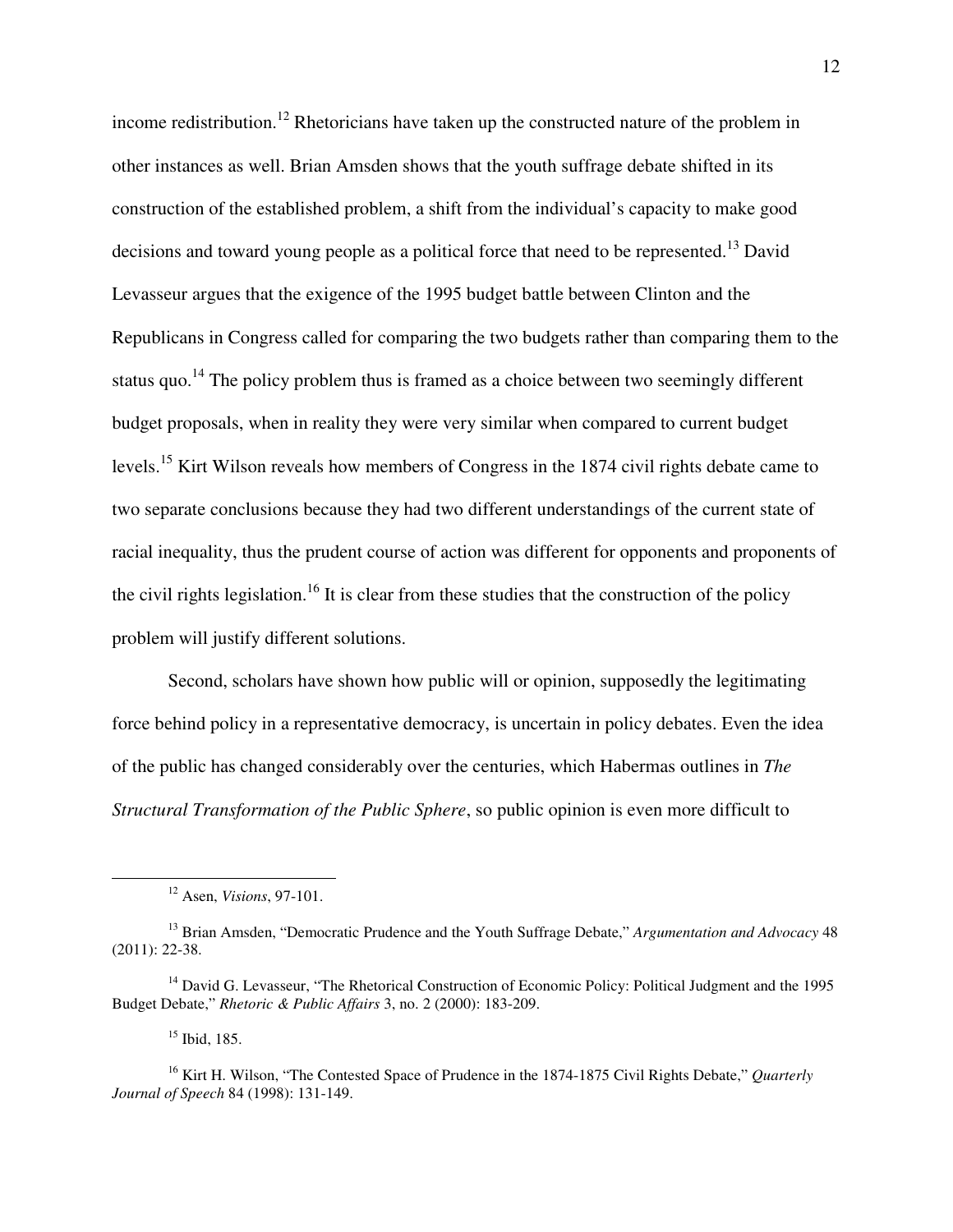identify.<sup>17</sup> As Levasseur points out, public opinion does not simply amount to modern day Gallup polls.<sup>18</sup> Publics and thus public opinion are not existent—they are made through discourse. G. Thomas Goodnight and Kathryn Olson argue that publics are created and mobilized through argument, and they mirror Michael Calvin McGee's assertion that the public is a "fantasy" with a "strictly linguistic" existence.<sup>19</sup> As a result, the supposed self-evidence of the public and its opinions creates the "myth" of public opinion.<sup>20</sup> J. Michael Hogan has done a significant amount of work in this area to show both how public opinion is ambiguous and situationally deployed in policy disputes.<sup>21</sup> Scholars have thus problematized the notion that public will is understandable and can be used as a premise for policy decisions.

Third, the institution of Congress itself has come under scrutiny. The institution is neither natural nor neutral, and it privileges certain voices over others. The structure and rules for interaction in Congress have been studied because they provide rhetorical opportunities and difficulties within the institution. Chris Darr, for instance, questions whether Senate civility rules provide for civility and robust debate, which, upon the assumption of many deliberative theorists, provides for a better policy.<sup>22</sup> As Tarla Rai Peterson argues, the procedures for debate help cloak

<sup>&</sup>lt;sup>17</sup> Jürgen Habermas, *The Structural Transformation of the Public Sphere: An Inquiry into a Category of Bourgeois Society*, trans. Thomas Burger (Cambridge, MA: The MIT University Press, 1991).

<sup>&</sup>lt;sup>18</sup> David G. Levasseur, "The Role of Public Opinion in Policy Argument: An Examination of Public Opinion Rhetoric in the Federal Budget Process," *Argumentation and Advocacy* 41 (2005): 152.

<sup>&</sup>lt;sup>19</sup> G. Thomas Goodnight and Kathryn Olson, "Entanglements of Consumption, Cruelty, Privacy, and Fashion: The Social Controversy over Fur," *Quarterly Journal of Speech* 80 (1994): 272; Michael Calvin McGee, "In Search of 'The People': A Rhetorical Alternative," *Quarterly Journal of Speech* 61 (1975): 239-240.

<sup>20</sup> Richard Vatz, "Public Opinion and Presidential Ethos," *Western Journal of Speech Communication* 40, no. 3 (1976): 198-200.

<sup>&</sup>lt;sup>21</sup> J. Michael Hogan and Leroy Dorsey, "Public Opinion and the Nuclear Freeze: The Rhetoric of Popular Sovereignty in Foreign Policy Debate," *Western Journal of Speech Communication* 55 (1991): 334.

<sup>&</sup>lt;sup>22</sup> Christopher Darr, "Adam Ferguson's Civil Society and the Rhetorical Functions of  $(In)$ Civility in United States Senate Debate," *Communication Quarterly* 59, no. 5 (2011): 604.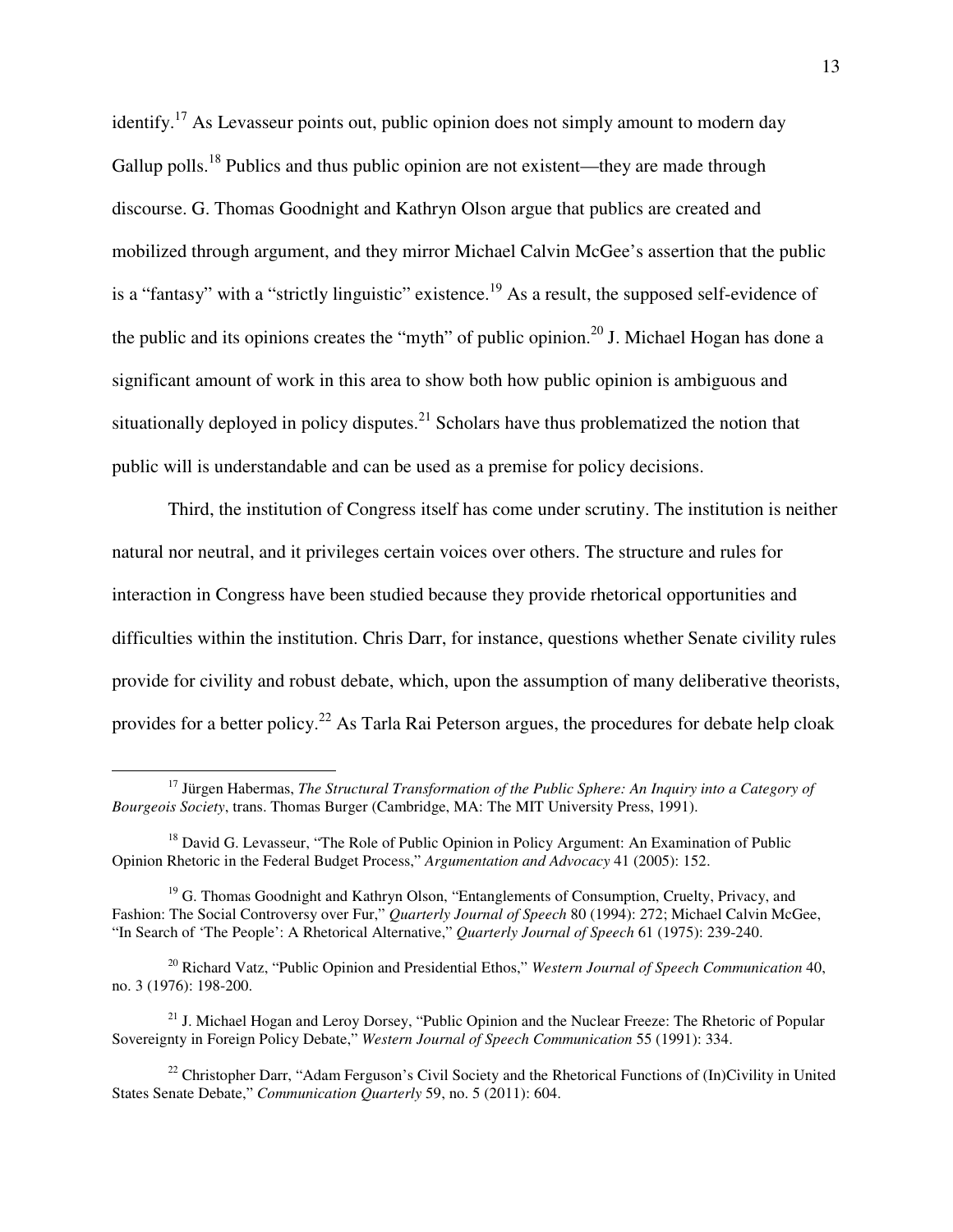power structures operating within the institution of Congress.<sup>23</sup> Scholars also point to the exclusionary tendencies of the institution. Daniel C. Brouwer shows how ACT UP activists participated in congressional hearings—an intrusion of a counterpublic into highly traditional public arena. The institution, in this case, becomes a site of potential co-optation of the movement by Congress, hence ACT UP's ambivalence towards the hearings and fear of lending legitimacy to congressional policies on  $AIDS<sup>24</sup>$  In addition, Zornitsa Keremidchieva charts how the Congressional Women's Caucus has struggled to represent women's issues with a general dearth of institutional resources such as funding and space. The resulting institutional barriers made it more difficult to raise awareness about the difference between men and women's needs, especially when most representatives in Congress are men.<sup>25</sup> Far from a neutral, the structures of the congressional institution favor some policy outcomes over others.

 While previous studies of public policy rhetoric take up the constructed nature of the policy situation (public opinion, the problem, the institution, etc.), they have not taken up the primary act of Congress—legislation—as a site of contested meaning. While members may even agree on what legislation says, we have yet to recognize that members of Congress come to different conclusions about what legislation does. Legislation lends itself to many interpretations, redefinitions, and reconstructions. Members of Congress battle to control the meaning of legislative acts in order to frame public understanding of policy debates. If we do not recognize this aspect of legislative rhetoric, then we miss one of the primary sites of contestation and

<u>.</u>

<sup>&</sup>lt;sup>23</sup> Tarla Rai Peterson, "The Rhetorical Construction of Institutional Authority in a Senate Subcommittee Hearing on Wilderness Legislation," *Western Journal of Speech Communication* 52 (1988): 273.

<sup>24</sup> Daniel C. Brouwer, "ACT-ing UP in Congressional Hearings," in *Counterpublics and the State*, eds. Robert Asen and Daniel C. Brouwer (Albany, NY: State University of New York Press, 2001), 88.

<sup>&</sup>lt;sup>25</sup> Zornitsa Keremidchieva, "Legislative Reform, the Congressional Caucus for Women's Issues, and the Crisis of Women's Political Representation," *Women & Language* 35, no. 1 (2012): 32.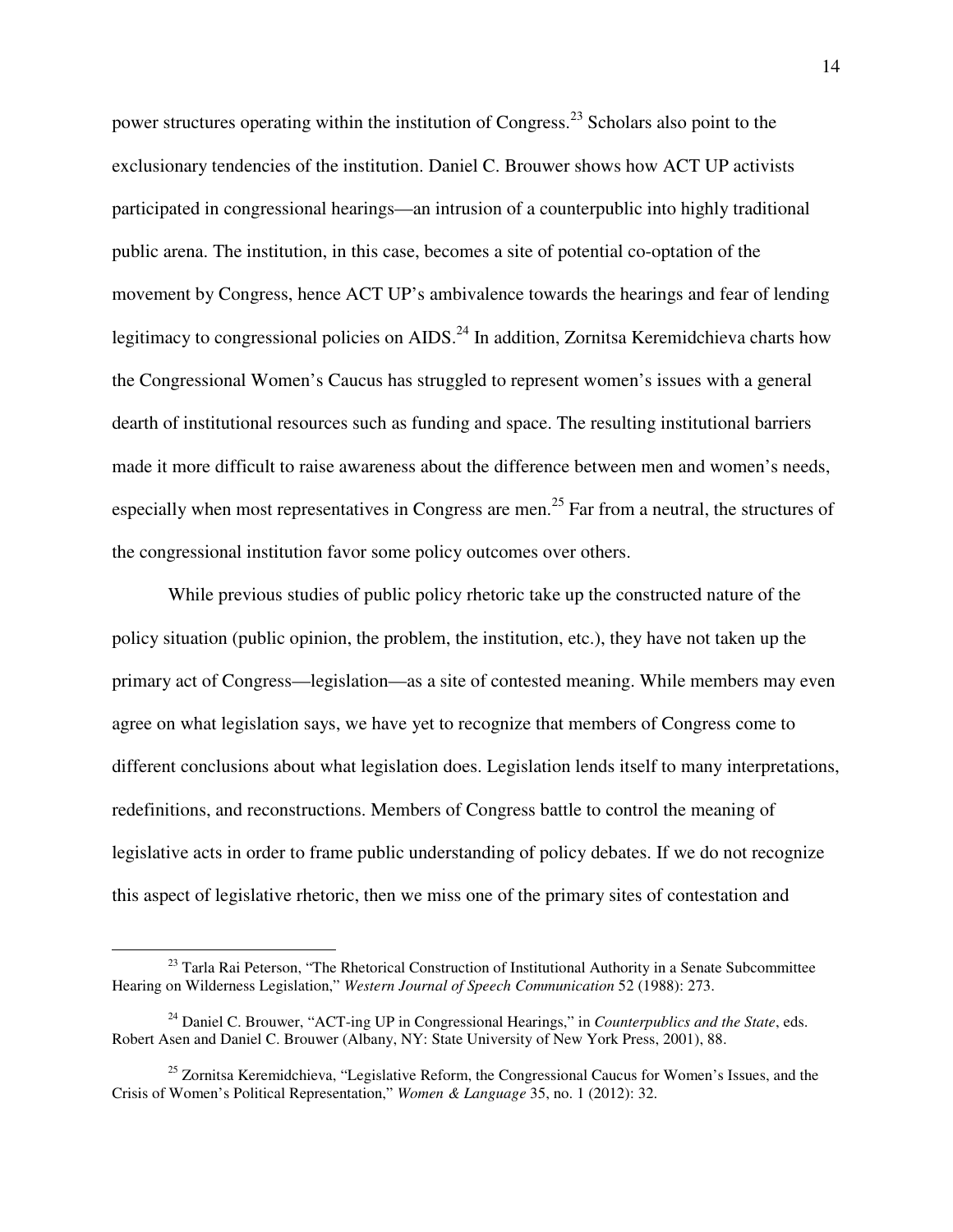rhetorical construction in policy debates. Therefore, this study contributes to the rhetoric and public policy literature by investigating legislation as a site of contested rhetorical constructions.

A few scholars have shown, to some extent, that legislation itself is rhetorically constructed, though none have explicitly made that claim or draw much attention to it. Gring-Pemble explains that legislation reinforces dominant ideologies by "legislating" families, but the main thrust of her argument is that the depictions of welfare families throughout the debate resulted in legislation that affirmed the vision of an "ideal nuclear family."<sup>26</sup> Keremidchieva notes in passing that Senator Reed called the 19th Amendment a "certificate of democracy to other lands," thus demonstrating that legislation can be used to construct American identity abroad.<sup>27</sup> G. Thomas Goodnight goes farther than either Gring-Pemble or Keremidchieva, but he does not develop the point fully. He notes that Republicans focused on the 2002 Iraq War Resolution as a "vehicle for sending a message" and that political actors often disagree on "the nature and meaning of the proposed policy."<sup>28</sup> Interestingly, both Goodnight and Keremidchieva seem to have side-noted a phenomenon whereby political actors consider legislation as not just a material act but also as rhetorical, thereby further contesting the act's meaning. In sum, the conversation about rhetoric in public policy is moving towards revealing the constructed-ness of different premises of policy-making. Particularly, Keremidchieva, Gring-Pemble, and Goodnight call attention to but do not take full account of the legislative act as constructed and contested.

Rhetoricians should already to some extent understand that legislation is rhetorically constructed. Whether we consider appeals so superficial as naming legislation "The Patriot Act"

 $^{26}$  Lisa Gring-Pemble, "Legislating a 'Normal, Classic Family': The Rhetorical Construction of Families in American Welfare Policy," *Political Communication* 20 (2003): 475.

 $27$  Zornitsa Keremidchieva, "The Congressional Debates on the 19th Amendment: Jurisdictional Rhetoric and the Assemblage of the US Body Politic," *Quarterly Journal of Speech* 99, no. 1 (2013): 65.

 $^{28}$  Goodnight, "The Metapolitics of the 2002 Iraq Debate: Public Policy and the Network Imaginary," *Rhetoric & Public Affairs* 13, no. 1 (2010): 78-79, 83.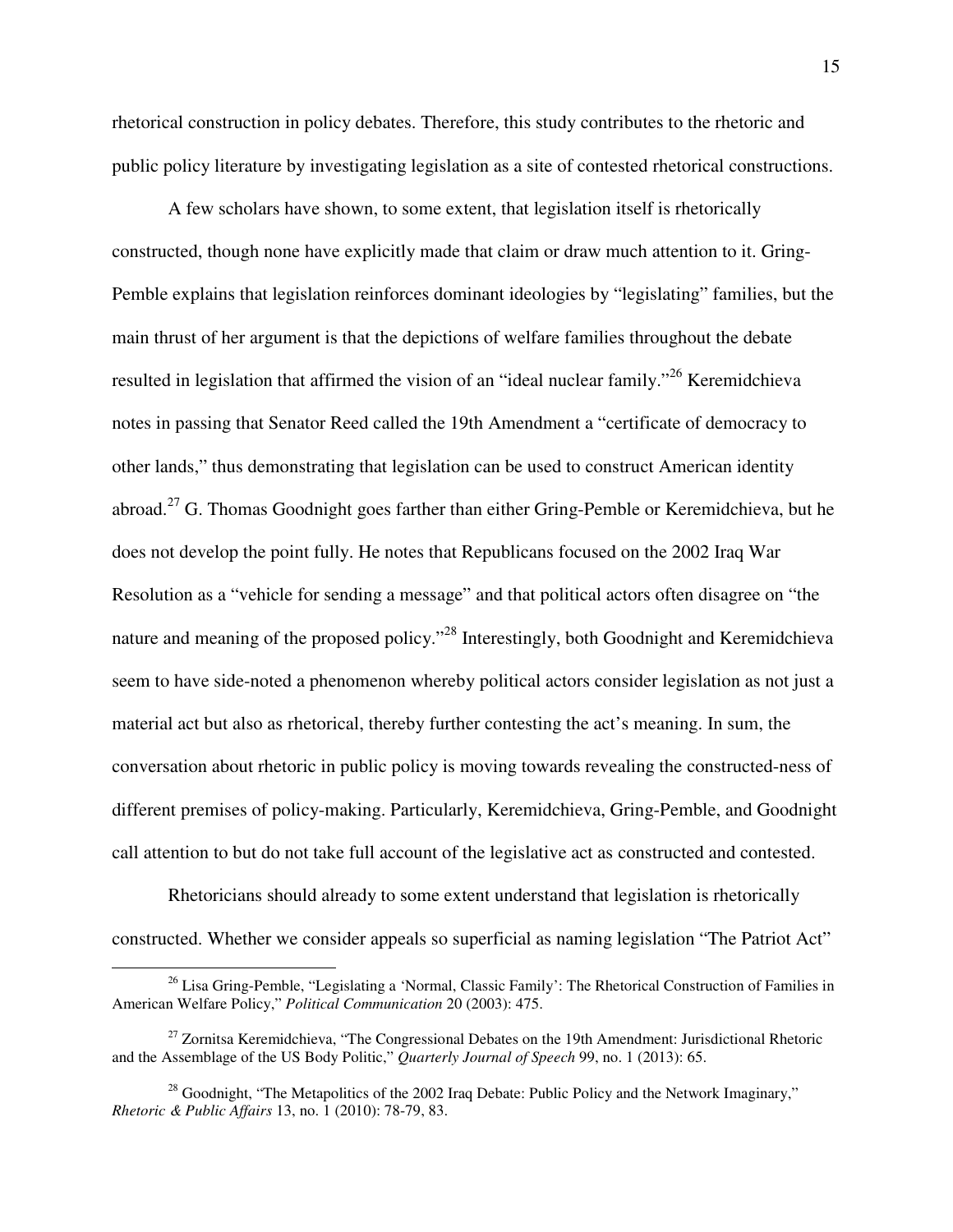or "The Affordable Care Act," or whether we consider the merits of members looking like they are actively solving problems by putting forward bills, it seems obvious that legislation is a rhetorical construction. At the same time that we know this about legislation, policy critics frequently allow legislation to function as transparent background information, not as a rhetorical construction, and no real corrective has been offered. In Asen's analysis of Lyndon Johnson and George W. Bush's use of key education policy terms, for instance, he shows how the terms justified the policies which were ultimately implemented by refiguring the problems in our educational system and the relative capabilities of different educational institutions. His analysis, while commendable for showing how key terms can help constitute a policy problem to be solved, falls short once he gets to the legislative acts in question—namely, the Elementary and Secondary Education Act and No Child Left Behind. He takes it as a given that the ESEA provides a "basic floor" for poor communities and that NCLB required more strenuous testing for education.<sup>29</sup> Additionally, Asen dedicates his entire book on welfare policy debates to understanding how images of the poor justified repealing parts of the Aid to Families with Dependent Children (AFDC). The repeal of AFDC legislation becomes a starting point, a social fact that calls for explanation and is legitimized by a shift in collective imagining about the poor.<sup>30</sup>

I am not saying that the legislative acts did not do what Asen claims they did, but too frequently policy critics leave the legislative act alone without taking up its polysemous nature. Consider what Gring-Pemble said about the purpose of her article on the rhetorical construction of welfare recipients: "Ultimately, I show in this essay how depictions of welfare recipients and

 $29$  Asen, "Lyndon Baines Johnson," 310.

<sup>30</sup> Asen, *Visions*, 9.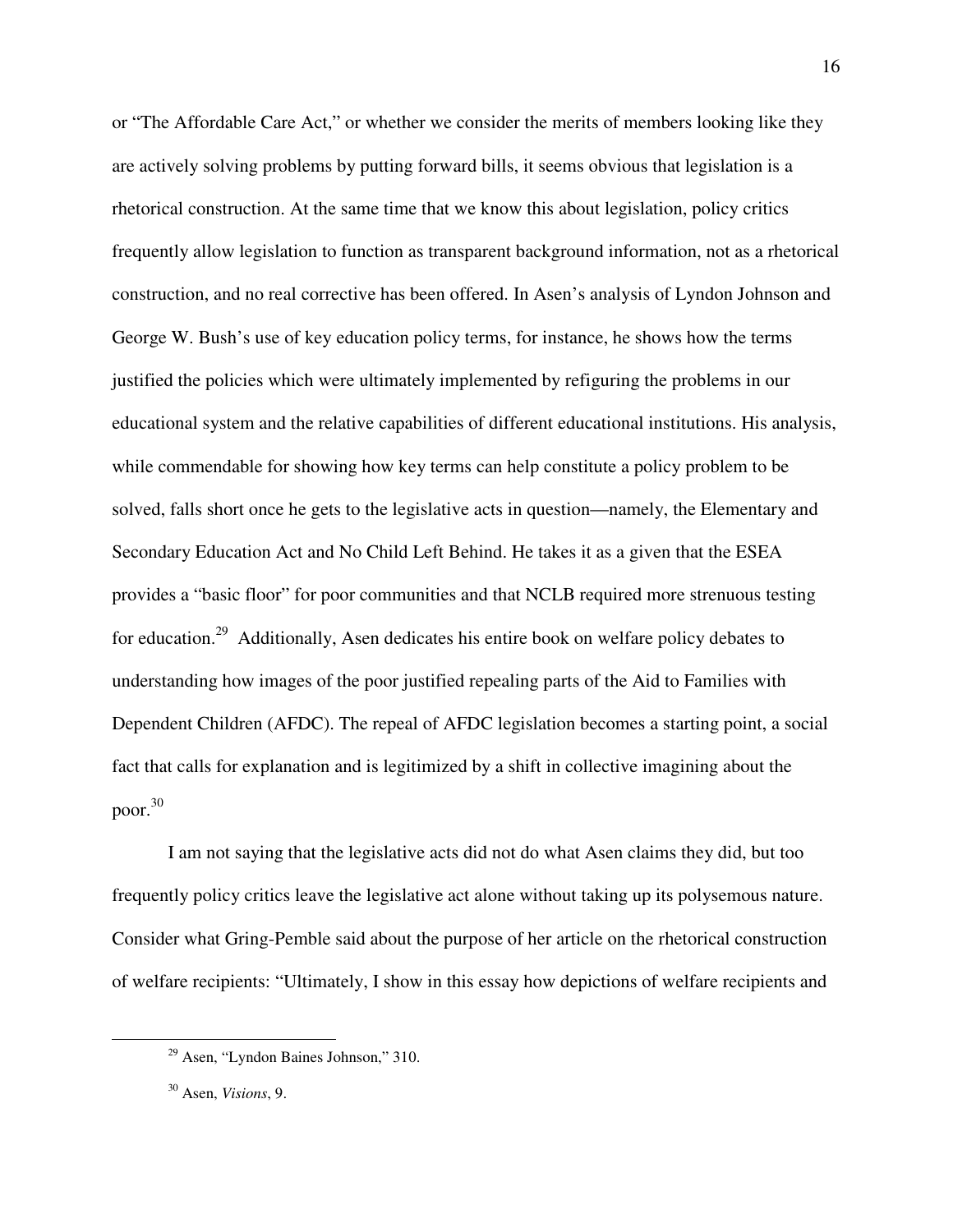their families form the basis of the enacted welfare legislation."<sup>31</sup> The main focus for Gring-Pemble, as for Asen, is on the construction of the problem and how the problem implicates a solution. David Zarefsky argues quite clearly in his book on Johnson's "War on Poverty" that the situation is rhetorically constructed to demand a specific policy response:

Since the meaning of a situation is not intrinsically given, it must be chosen. By selecting which symbols indicate the situation, people define what it means. . . . This understanding will determine the appropriate response to the situation. If the phenomenon of a person lacking work is symbolized as indolence, sloth, or sinfulness, then stern admonition might be called for but public employment programs would seem extremely inappropriate. Conversely, if the same phenomenon is seen as a specific manifestation of a maladjusted economy, then moralizing or temporizing would seem ineffective if not hypocritical; the situation clearly calls for public action.<sup>32</sup>

Zarefsky separates out the public action from the rhetorically constructed situation. In line with a deliberative tradition, public policy becomes a response to rhetoric. The question thus is not what the policy is but whether or not it is an appropriate response to the situation. Levasseur, who teases out so many different ways that public opinion gets interpreted and contested, does not stop to consider how the federal budget itself is polysemous.<sup>33</sup> Likewise, Michael Steudeman shows how the education policies of Lyndon Johnson are undergirded by a "heroic teacher" myth. $34$  I doubt that if any of these scholars were questioned that they would deny that legislation is rhetorically defined, but they do seem to allow legislation to sit somehow separately from the rhetorical work being done, to function, as I noted in the introduction, as a social fact.

We need to stop talking about legislative acts as mere byproducts of prior rhetoric and instead consider them for the rhetorical constructions they are. This means opening up the other

<sup>&</sup>lt;sup>31</sup> Gring-Pemble, "Govern by Anecdote," 343.

<sup>32</sup> Zarefsky, *War on Poverty*, 3.

<sup>&</sup>lt;sup>33</sup> Levasseur, "The Role of Public Opinion in Policy Argument."

<sup>&</sup>lt;sup>34</sup> Michael Steudman, "The Guardian Genius of Democracy': The Myth of the Heroic Teacher in Lyndon B. Johnson's Education Policy Rhetoric," *Rhetoric & Public Affairs* 17, no. 3 (2014): 477-510.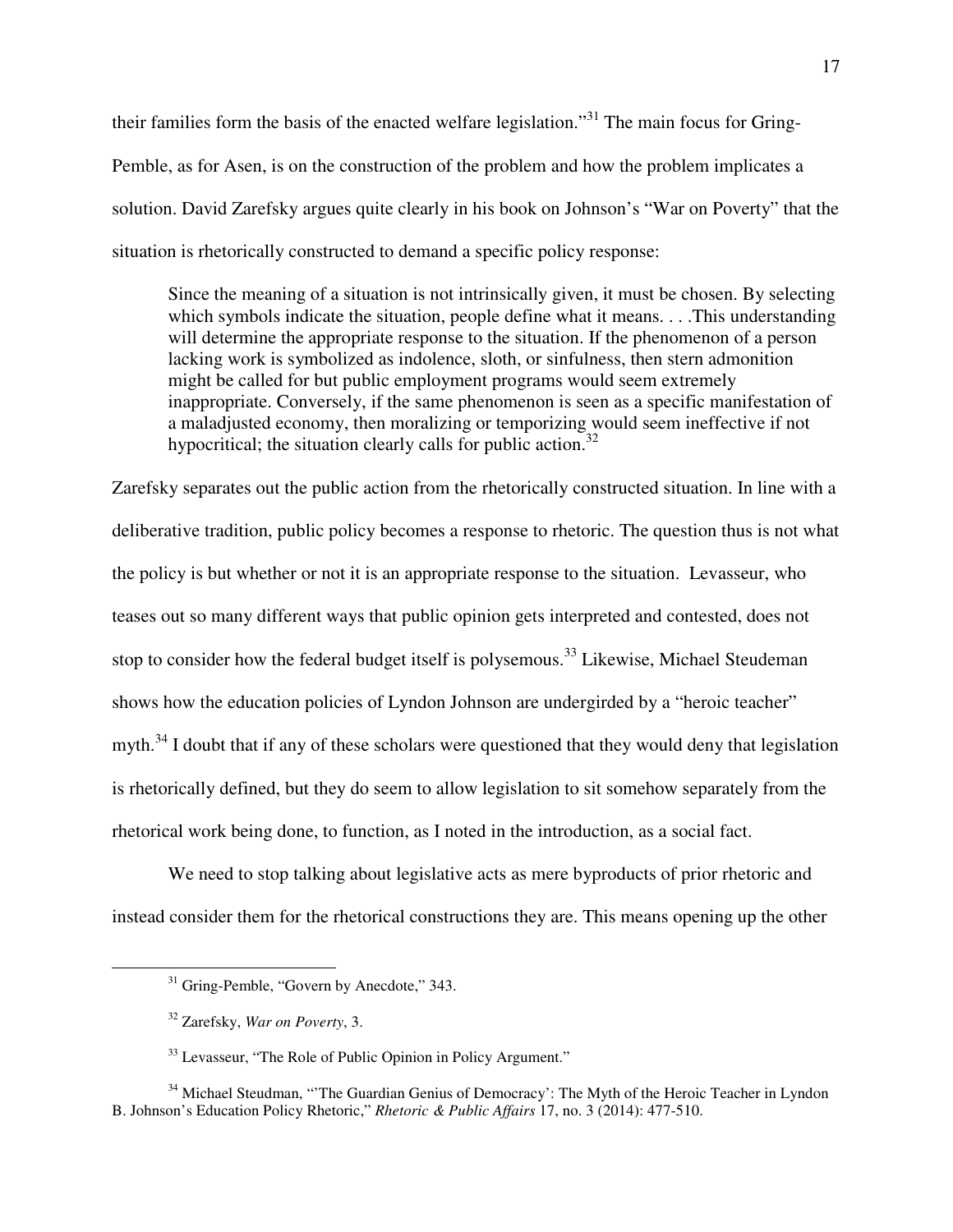side of the equation by looking at facticity rather than validity. The deep concern that policy critics have for polysemy should extend to the hotly contested meanings of the policy actions themselves. These studies seem to imply that policy actors agree on what legislation does, and as I will show, legislation is actually a key site of contestation.

This review leads me to two conclusions. First, the rhetoric and public policy literature will continue to investigate aspects of policy debates to reveal the partiality of previously accepted givens. Second, the literature has not yet seriously considered the given of legislative acts. Thus, I seek to answer two research questions with my study:

- (1) How do policymakers reconstruct the legislative act?
- (2) What implications do any reconstructions of the legislative act have for our political discourse?

The answers to both questions will inform future studies of public policy and congressional discourse. This study will provide a critical corrective to current conceptions of the legislative act, and it will allow rhetorical critics to appreciate the fullness of polysemy in policy debates.

 Now that I have addressed the impetus for my study, I cover my approach to answering my research questions. There are three key aspects I explain about my approach: the type of texts I chose to analyze, the case study, and the method of analysis. To begin, I explain how I decided the types of policy texts to analyze.

#### 1.2 Finding the Public Policy Text

The current literature offers little guidance to determine what type of texts to analyze in order to get at public policy rhetoric. Previous studies of public policy rhetoric have drawn upon hearings, popular discourse, memoirs, media appearances, and presidential speeches without any explicit reasoning why these fragments are relevant. Asen, for example, says that in order to fully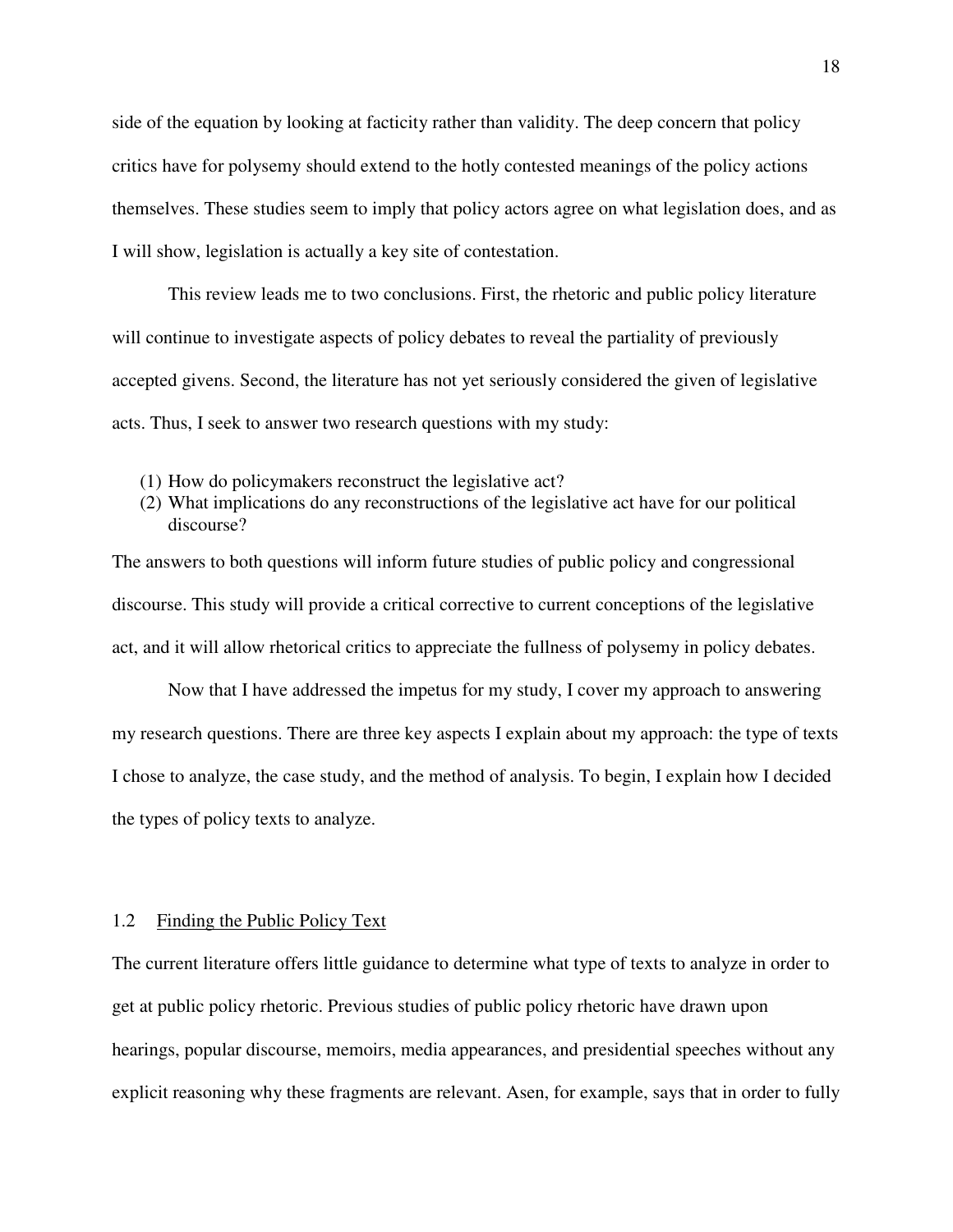appreciate the policy rhetoric of FDR on social security, he would "have to place FDR's address in dialogue with congressional committee hearings, House and Senate floor debates, government agency reports, news media coverage, public advocacy campaigns, and more."<sup>35</sup> There seems to be little explicit reasoning for why critics focus on one type of text over another. This methodological problem unfortunately starts with the vagueness of the term "public policy rhetoric." Most scholars do not even offer a definition before they launch into their analyses, and as a result, any text even remotely touching on a political controversy may seem relevant to this study. Therefore, before looking at how to select policy texts to analyze, it is necessary to step back and take account of how I am defining public policy rhetoric.

 Goodnight defines public policy argument as "a productive, situated communication process where advocates engage in justifying and legitimating public interests."<sup>36</sup> Vanessa Beasley tries to distinguish presidential rhetoric which is relevant to public policy rhetoric, and in doing so, she says that public policy rhetoric responds to some public need or the ongoing debate surrounding a public need.<sup>37</sup> Zarefsky says the unit of analysis delineates public policy rhetoric from presidential rhetoric, that unit being "the controversy rather than the rhetor or the text."<sup>38</sup> Asen circles around the issue in his works on education, welfare, and social security debates, but he does not explicitly address it. Generally, he construes policy argument as any discourse from political actors brought publicly to bear on the laws that Congress passes. These

<sup>-</sup><sup>35</sup> Asen, "Reflections on the Role of Rhetoric in Public Policy," *Rhetoric & Public Affairs* 13, no. 1 (2010): 139.

<sup>&</sup>lt;sup>36</sup> Goodnight, "Metapolitics," 66.

<sup>&</sup>lt;sup>37</sup> Vanessa Beasley, "The Rhetorical Presidency Meets the Unitary Executive: Implications for Presidential Rhetoric on Public Policy," *Rhetoric & Public Affairs* 13, no. 1 (2010), 10.

<sup>38</sup> David Zarefsky, "History of Public Discourse Studies," in *The SAGE Handbook of Rhetorical Studies*, eds. Andrea A. Lunsford, Rosa A. Eberly, and Kirt H. Wilson (Thousand Oaks, CA: Sage, 2009): 445.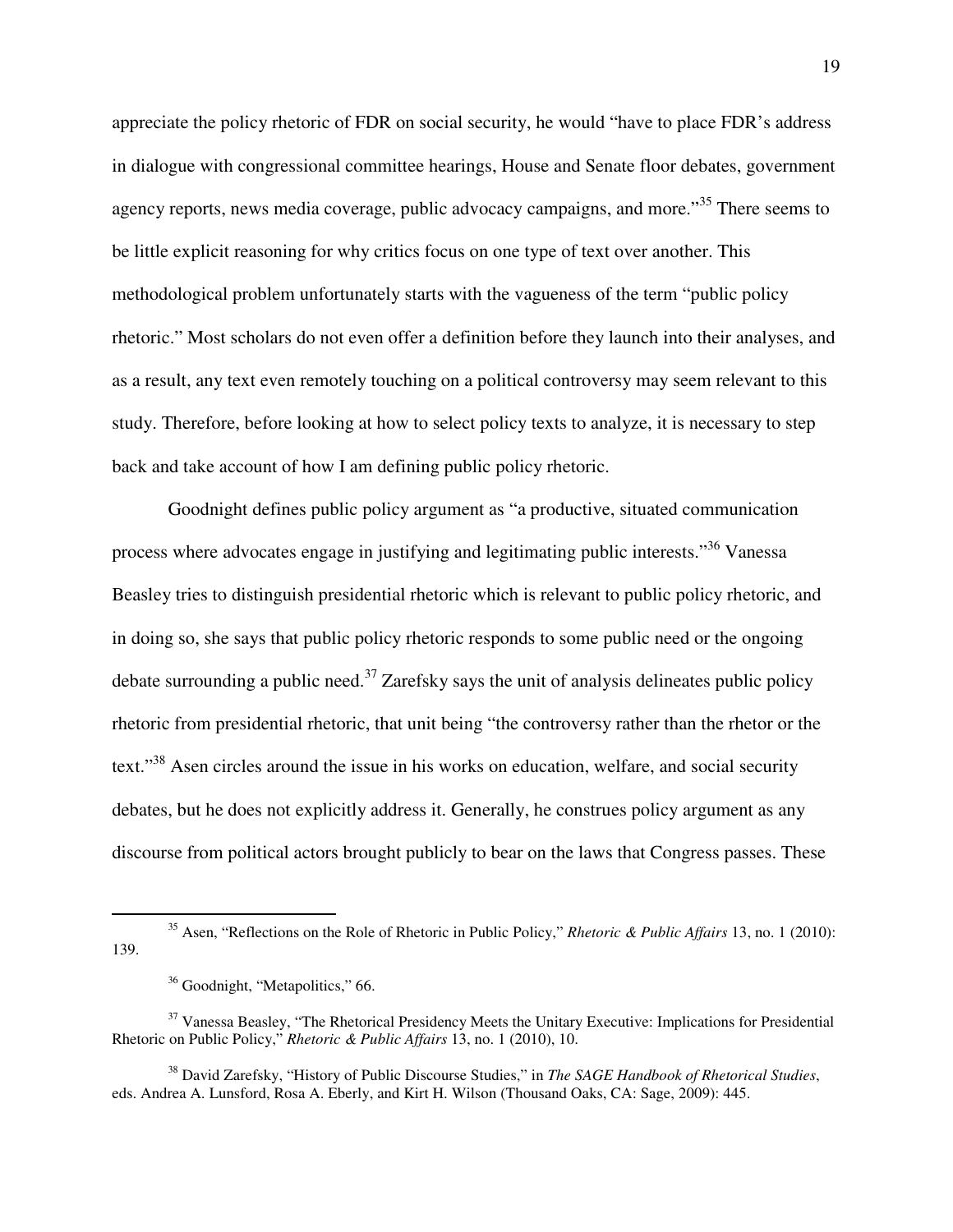definitions are broad but somewhat helpful. We know that policy rhetoric is a pragmatic debate over public interests.

Insofar as policy rhetoric is pragmatic, it is a means to very specific end: legislation. Rarely do scholars who "public policy rhetoric" investigate the policies exclusive to the executive branch.<sup>39</sup> Beasley, who is studying the president's role in policy-making, even says "[the rhetorical presidency] literature suggests that rhetorical presidents must garner popular support for their public policies and/or policy agendas as a prerequisite for successful implementation via congressional approval."<sup>40</sup> If the focus is on congressional implementation of policy, then the focus is on legislation.

Given the aforementioned definitions and given that I am trying to understand how legislation is contested, I do my analysis of public policy rhetoric with the legislative debates which immediately surround the ultimate policy decision. For my purposes, it makes sense to analyze floor debates for two reasons. First, floor debates are highly intertextual—members of Congress typically create a patchwork of political voices within the floor debate by including letters from interest groups, recounting of news reports, popular culture, stories from constituents, and references to presidential speeches. It is for this reason that so many scholars turn to floor proceedings to study historical controversies,  $^{41}$  and it is why Brian Amsden refers to the *Congressional Record* as "the most sustained historical archive."<sup>42</sup> Second, floor debates

<sup>&</sup>lt;sup>39</sup> A notable exception is Denise Bostdorff discussing Nixon's policies on China. See Denise Bostdorff, "The Evolution of a Diplomatic Surprise: Richard M. Nixon's Rhetoric on China, 1952–July 15, 1971," *Rhetoric & Public Affairs* 5, no. 1 (2002): 31-56.

 $40$  Beasley, 10, emphasis added.

<sup>41</sup> For instance, Wilson; Susan Zaeske, "'The South Arose as One Man': Gender and Sectionalism in Antislavery Petition Debates, 1835-1845," *Rhetoric & Public Affairs* 12, no. 3 (2009): 341-368; Asen, *Visions.* 

 $42$  Amsden, 24.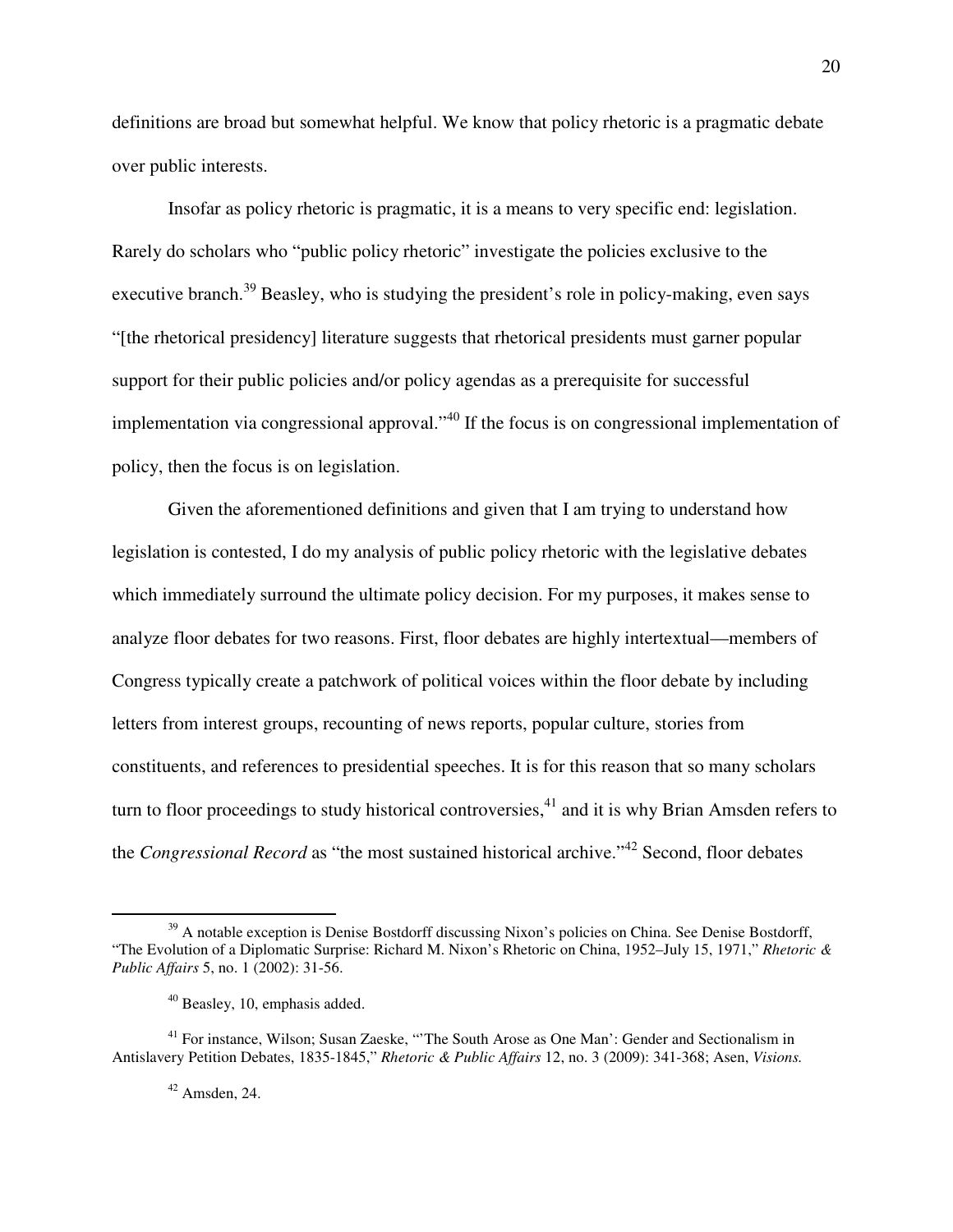feature legal arguments over statutory construction in ways that seldom reach the media, memoirs, presidential speeches, and so on. Floor debates thus provide insight into the legal side of congressional rhetoric.

#### 1.3 Case Study: The 2013 Senate Immigration Debate

For my case study, I analyze the debates over bill S. 744, the Border Security, Economic Opportunity, and Immigration Modernization Act. In 2013, the Senate passed a comprehensive immigration reform bill to increase border security and to provide a pathway to citizenship for illegal immigrants in the country. Despite passing the Senate 68 to 32, the bill has been stalled from 2013 to 2015 because Speaker of the House John Boehner will not bring it to the floor in the House of Representatives. With President Obama's executive order on immigration to defer deportation of five million illegal immigrants, the issue has only become more polarizing.

Immigration provides an ideal case to study polysemy in legislation. Although the issue is politically contentious, advocates of reform on both sides of the aisle claim to have very similar goals. Widespread agreement exists that the immigration system is "broken," and Republicans and Democrats generally agree that a solution needs to involve both added security and a tough pathway to legalization for illegal immigrants who are already in the country. No one calls for mass deportation. Both parties even agree on the metrics for a secure border—100 percent situational awareness and 90 percent apprehension rate--and both agree that border security should come prior to permanent legalization. Senator Mike Lee (R-UT) claims it does nothing to secure the border by building fencing or increasing border patrol agents, that it does not live up to the expectations.<sup>43</sup> Similar claims come from all opponents, such as Senator Tom Coburn (R-

<sup>43</sup> *Congressional Record* 159, pt. 81 (June 10, 2013): S 4033.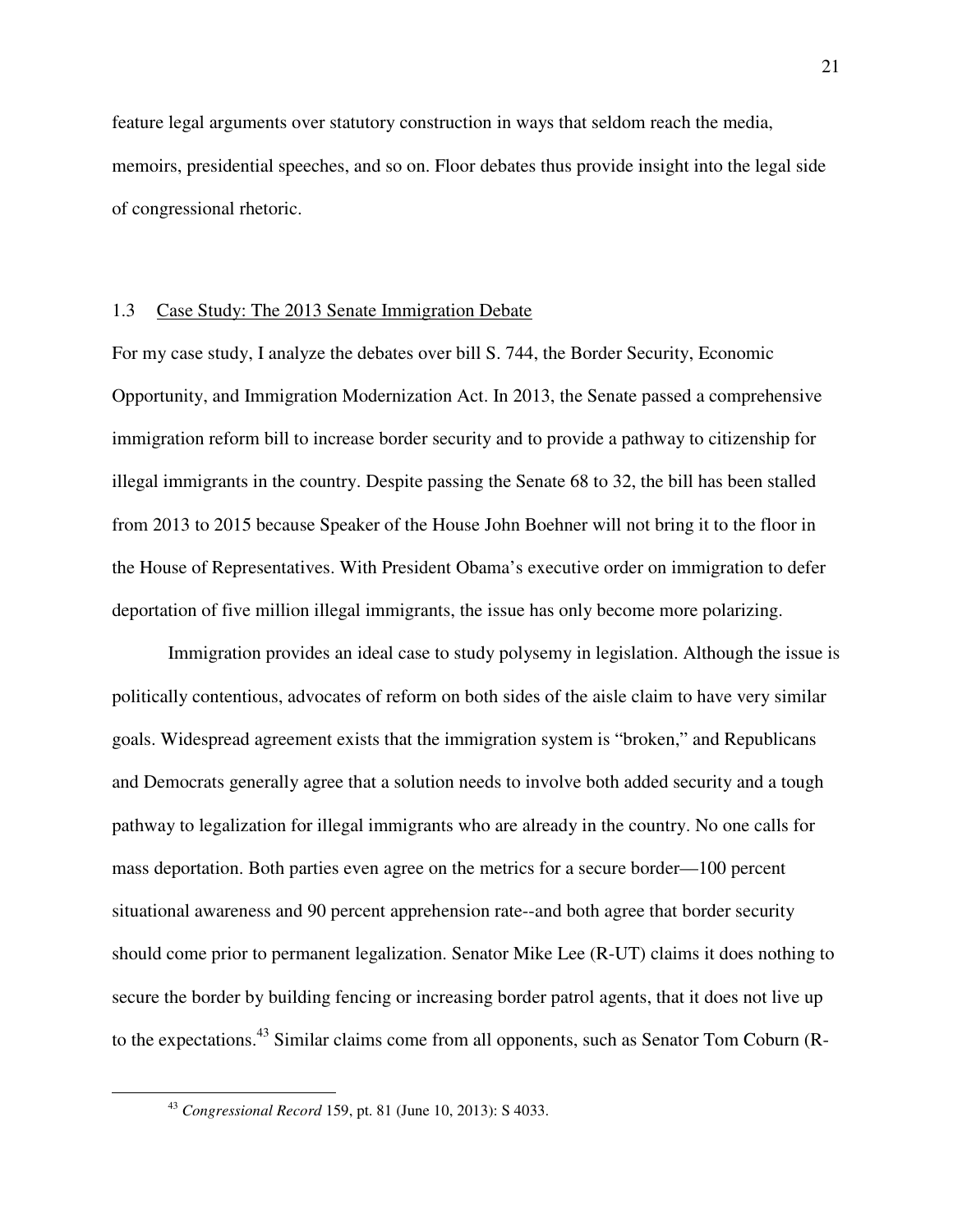OK) who asserts the bill has no "teeth" to secure the border, Senator Ted Cruz (R-TX) who says the border security provisions will never be implemented, and Senator Chuck Grassley (R-IA) who says border security provisions are false promises.<sup>44</sup> Meanwhile, Senator Chuck Schumer (D-NY) calls the bill "tough as nails" on border security, and other key proponents such as Senator Harry Reid (D-NV), Senator Patrick Leahy (D-VT), and Senator John McCain (R-AZ) tout the increased border security that the bill offers.<sup>45</sup>

 The question boiling underneath the immigration debate is not what actions should be taken but whether immigration legislation takes those actions. As Grassley keenly observes, "the rhetoric was spot on, but the details were dubious."<sup>46</sup> As a result, both sides of the immigration debate have located uncertainty in the 2013 legislation, making it an ideal case study.

#### 1.4 A Pentadic Approach to the Texts

For this study, I employ Kenneth Burke's pentad to analyze the Senate immigration debate. Burke's pentad accounts for fundamental forms of human thought about action. Any complete statement of action accounts for a person (agent) doing something (act) within a given background (scene) by some means (agency) for a reason (purpose). Whenever we answer questions of motive, whenever we explain "what people are doing and why they are doing it,"

<sup>44</sup> Coburn, S 5009; Cruz, S 5012; Grassley, S 5205.

<sup>45</sup> Jessica Taylor, "Immigration Fight Just Getting Started: 5 Takeaways," *MSNBC*, last modified September 13, 2013, http://www.msnbc.com/the-daily-rundown/immigration-fight-just-getting-started-5-tak; Reid, S 4624; Leahy, S 4361; McCain, S 4748.

<sup>46</sup> *Congressional Record* 159, pt. 81 (June 10, 2013): S 4030.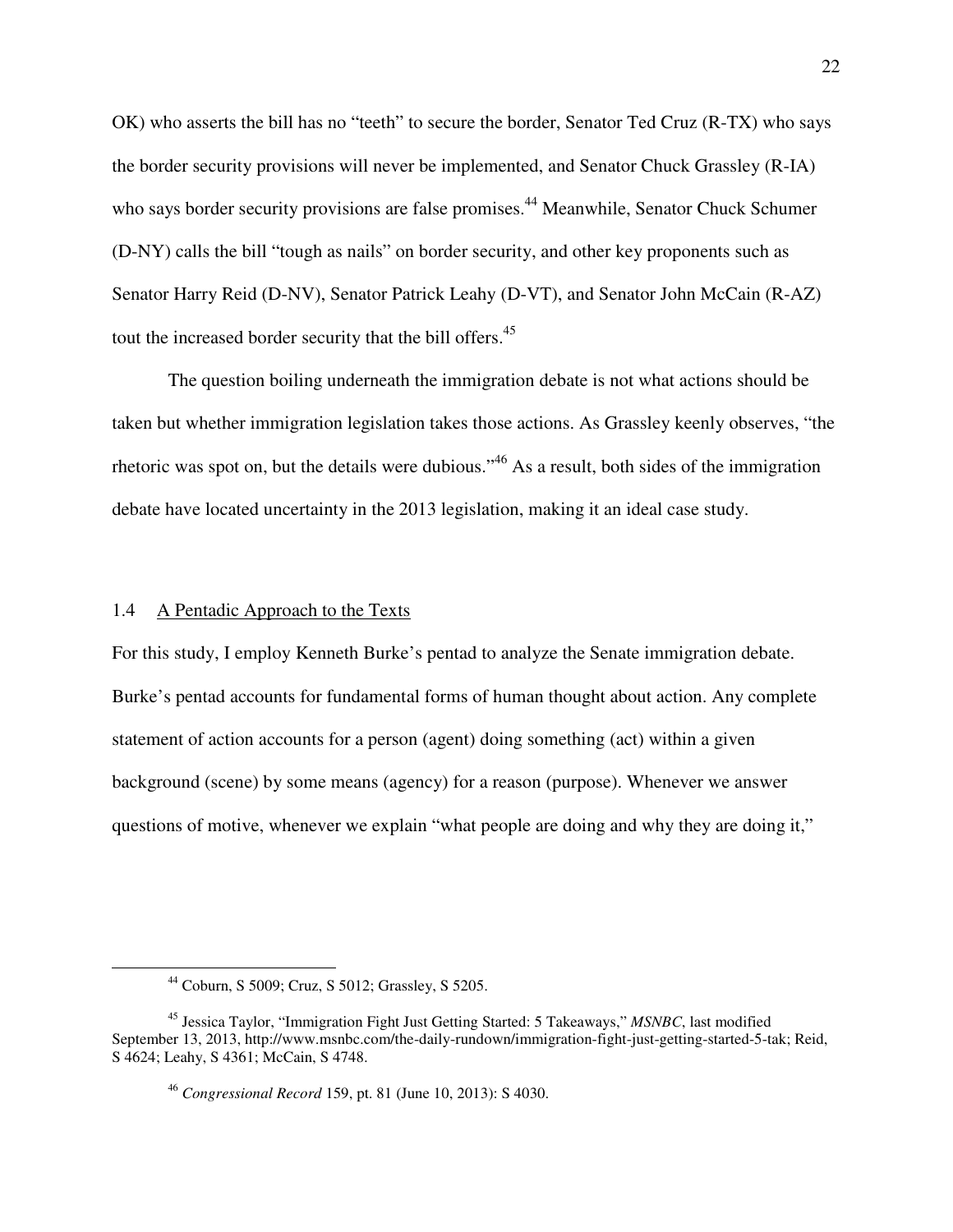Burke says we must necessarily draw on the resources of these five pentadic terms. Even when the terms are not present by name, they are present in function. $47$ 

 Burke's pentad is useful because it highlights how rhetors leverage motivational assumptions in one term to change an audience's understanding of the rest of the terms of action. He explains that one term is often "featured" in that all the other terms are derived from its substance.<sup>48</sup> Rhetors develop pentadic terms in logical coordination with one another. In congruence with Burke's theory of form, we understand that the featuring of the agent, for instance, results in the "agentification" of the scene, act, agency, and purpose because we desire logical consistency between terms.<sup>49</sup> The term "teacher" implies certain types of acts (instructing, grading), scenes (classroom, office, library), purposes (education), and agencies (textbook, lecturing). Our assumptions about what goes with what are leveraged to a rhetor's advantage.

 The pentad is particularly appropriate for analyzing legal discourse because discussions of the law must consider several acts in conjunction with one another. As Clarke Rountree argues, interpreters of the law must make sense of the past, present, and future, and that interpretative work involves accounting for action.<sup>50</sup> In order to make sense of the present legislation, senators must reconstruct past acts in contextualizing the legislation and analyze potential future acts in the construction of statutes. Past policy acts are not isolated from potential future acts—they are brought to bear on one another. The pentad offers a language to discuss the

 $\overline{a}$ 

<sup>50</sup> Clarke Rountree, "Instantiating 'the Law' and Its Dissents in *Korematsu v. United States*: A Dramatistic Analysis of Judicial Discourse," *Quarterly Journal of Speech* 87, no. 1 (2001): 3-4.

<sup>47</sup> Burke, *Grammar*, xv-xvi.

<sup>48</sup> Ibid, 127-128.

<sup>&</sup>lt;sup>49</sup> Ibid, 128; Burke explains form as the creation of an appetite and fulfilling of that appetite in the mind of the audience. See Kenneth Burke, *Counter-Statement* (Berkeley, CA: University of California Press, 1931), 31.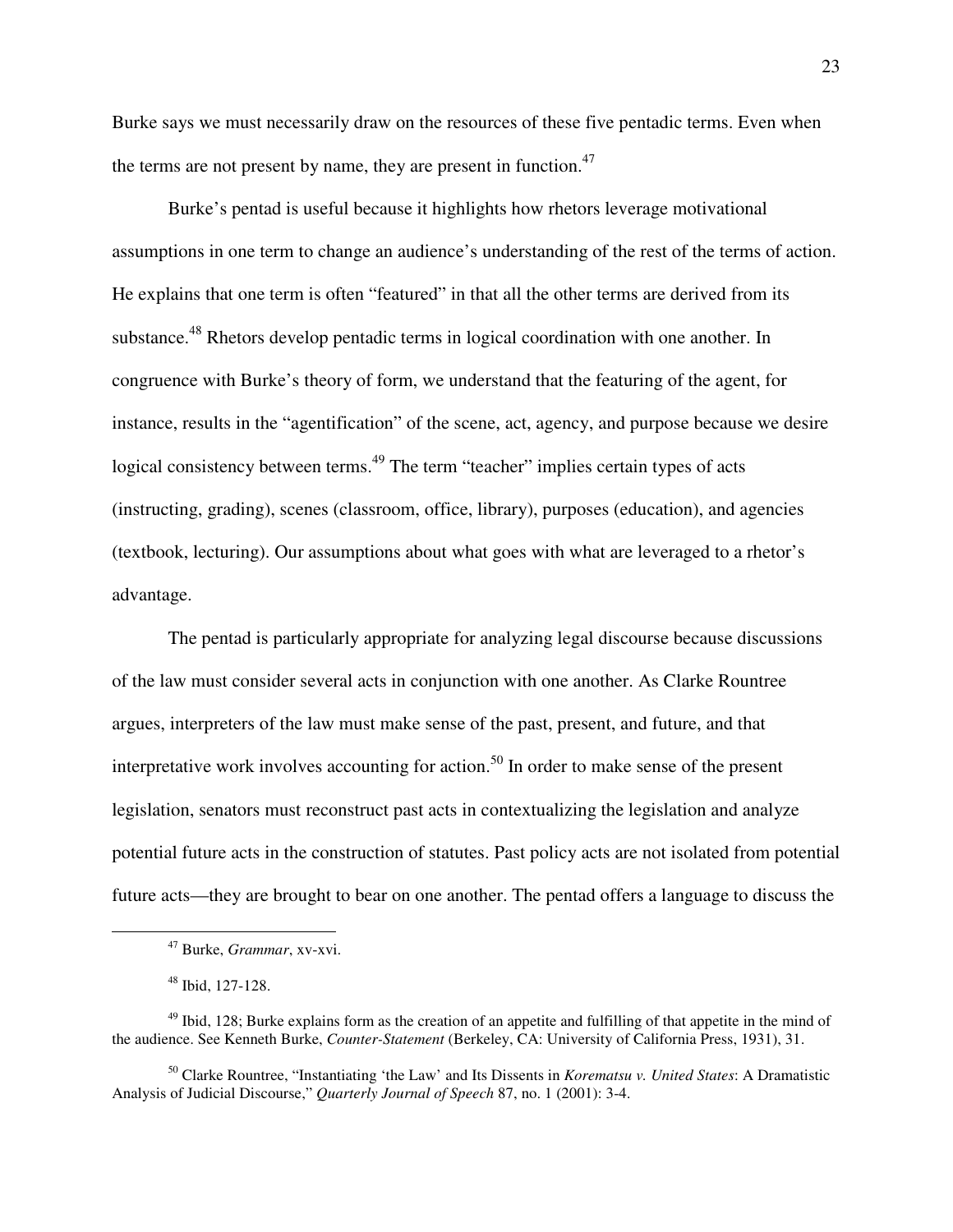connection between acts.<sup>51</sup> One pentadic set, one particular configuration of the scene, act, agent, agency, and purpose, necessarily implicates another. If an agent is constructed with regards to a scene, then that agent has been "grammatically limited" for other pentadic sets. Our understanding of that agent is not isolated to one particular configuration of the pentad, thus acts can be considered in conjunction with one another.

Before I proceed further, I should address two possible objections to my use of the pentad. First, I do not formally employ ratios in my analysis although ratios are frequently used as an analytic tool when doing pentadic criticism. Second, I use the pentad to analyze the rhetoric of multiple senators. More traditional critics may see this as unwieldy if they believe pentadic analysis implies one rhetor with one audience and one coherent persuasive strategy. I will address each objection in turn.

Many pentadic critics will use what Burke calls "ratios" to formally analyze the relationship between two terms in a pentadic set, what he refers to as "a formula indicating a transition from one term to another."<sup>52</sup> For example, a scene-agent ratio would document the transition of features of the scene onto the agent. I will not be explicitly using ratios in my analysis. A ratio is a reduction of scope from looking at the entire pentadic set to looking at only two terms, so they do not tell us anything new about the relationships between terms that we cannot learn from the pentadic set as a whole. Instead, they are an invitation to look more closely at two terms in isolation. When Burke originally wrote the *Grammar of Motives*, he saw ten possible permutations of ratios. However, once we get into the multiple pentadic sets in policy

 $<sup>51</sup>$  I am indebted to my father for his work on the "collision" of acts in pentadic analysis. He presented on</sup> this at a past Kenneth Burke conference but never published this research.

<sup>52</sup> Burke, *Grammar*, 262.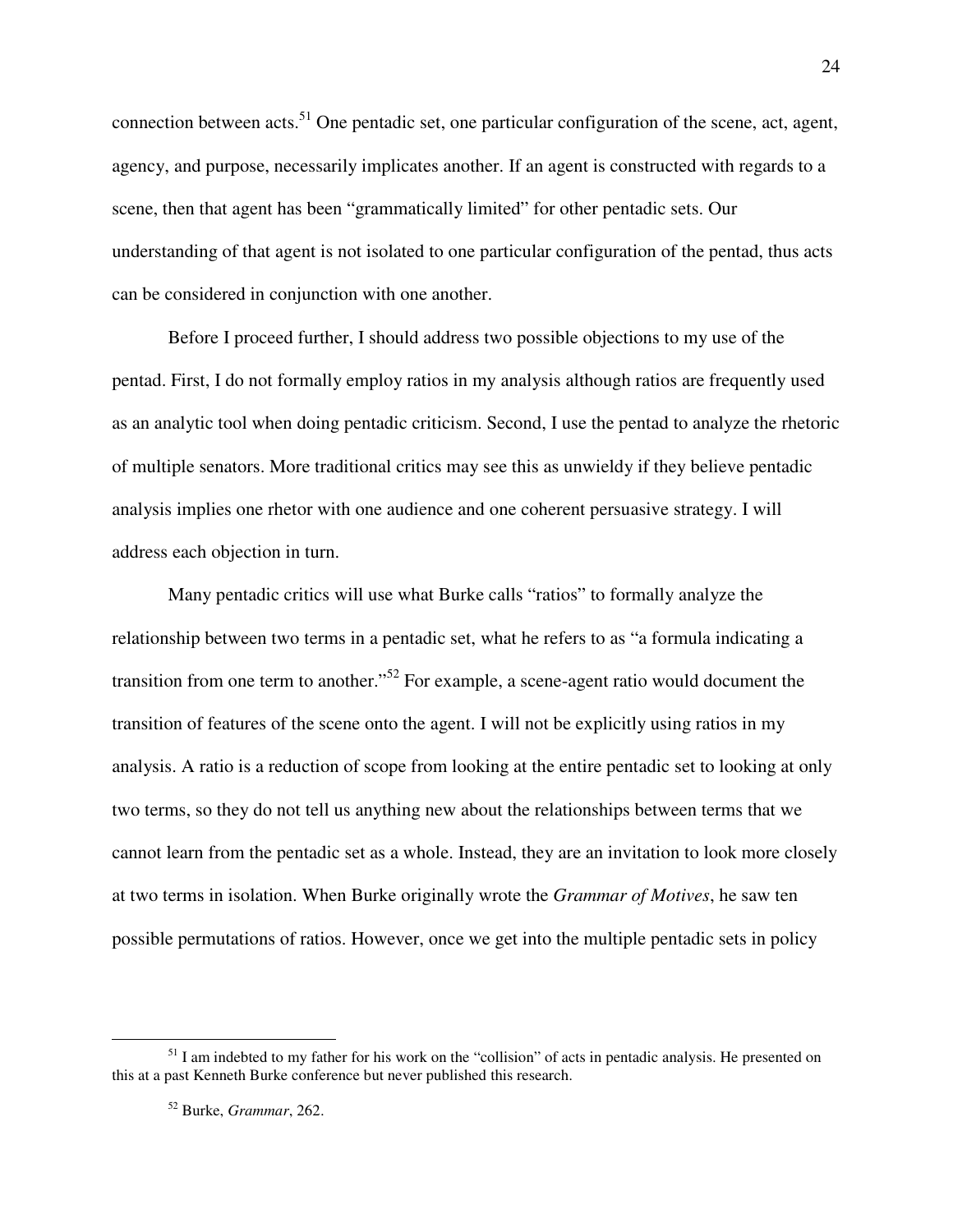discourse, the permutations increase exponentially. Drawing out, for instance, a scene-act-agency relationship will only overcomplicate and distract from more important aspects of my analysis.

Rhetorical critics have found the pentad amenable not just to one rhetor's strategy but to situations involving multiple rhetors. The pentad is particularly amenable to the study of constitutive rhetoric because it does not rely on identifying a group's common rhetorical strategy, only on identifying a common epistemology. For instance, in their analysis of a hunting controversy, Mari Boor Tonn, Valerie A. Endress, and John N. Diamond use the pentad to reveal prevalent motivational assumptions of the Maine community.<sup>53</sup> As Burke claims, everyone draws on the resources of the pentad, so the functions of the terms are going to be present whether a coherent rhetorical strategy exists or not.<sup>54</sup>

#### 1.5 Chapter Preview

In chapter two, I briefly outline the history of United States immigration policy with a particular focus on the modern immigration debate. This history is important because past acts play such a vital role in interpreting the statutes of the 2013 immigration bill. Senators leverage past acts to implicate future acts. I draw special attention to attempts over the last thirty years to control illegal immigration and the impetus for Congress to consider these attempts as policy failures, signs of our broken immigration system.

 Chapter three deals with policy history as constructed by senators on both sides of the immigration debate. Every piece of legislation occurs within a policy context, and I analyze how senators reconstruct the policy history of the last thirty years in order to attribute blame for the

<sup>&</sup>lt;sup>53</sup> Mari Boor Tonn, Valerie A. Endress, and John N. Diamond, "Hunting and Heritage on Trial: A Dramatistic Debate over Tragedy, Tradition, and Territory," *Quarterly Journal of Speech* 79 (1993): 165-181.

<sup>54</sup> Burke, *Grammar*, xv-xvi.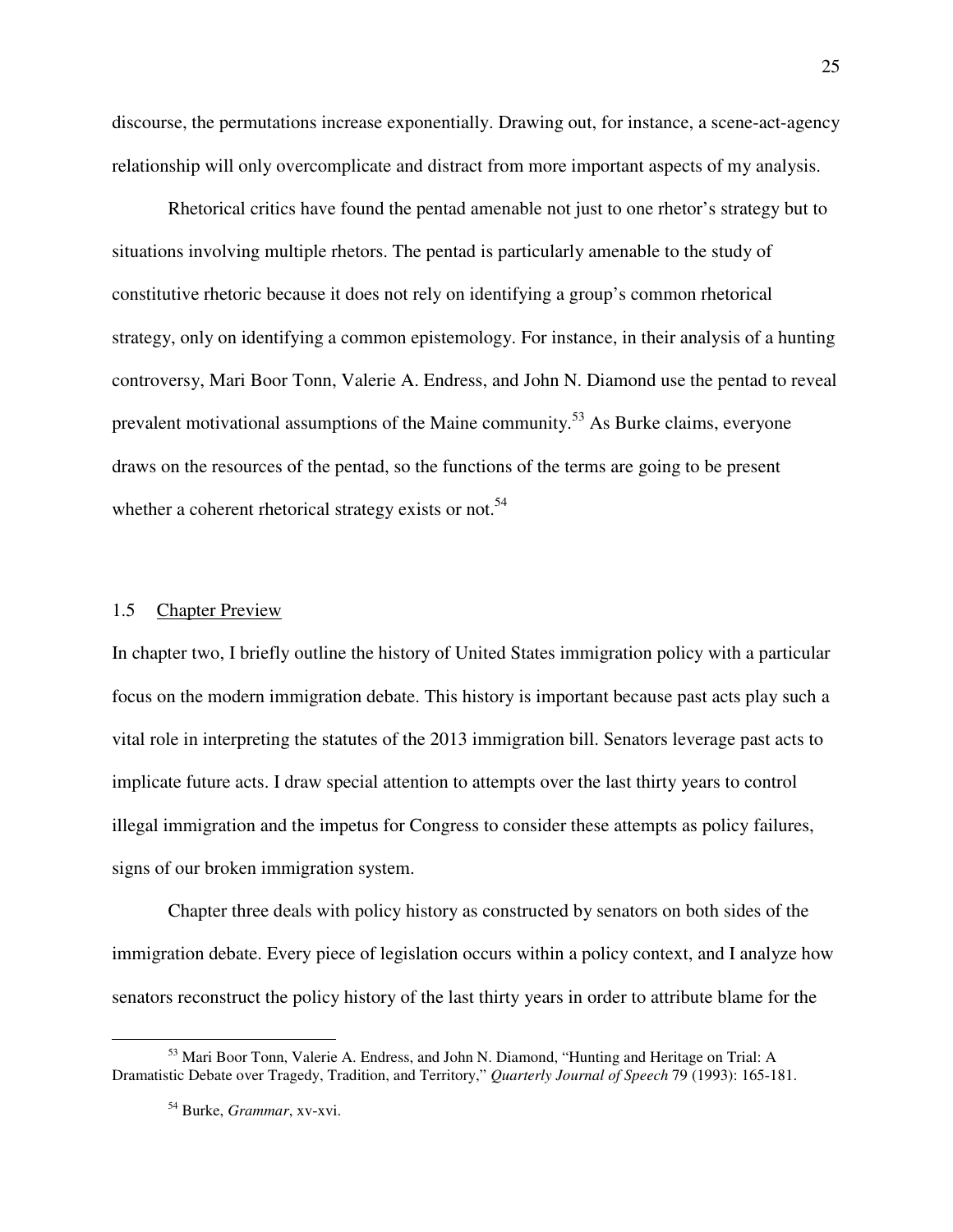current broken system. I use Burke's theory of the "constitution-behind-the-constitution" to guide my search for the legislation-behind-the-legislation, the contextualizing work that reframes the 2013 legislation. Opponents of the 2013 bill allocate blame in scenic terms to construct a powerless legislature in the face of a line of broken promises, while proponents make the Congress into an active agent that has consistently increased security at the border. The two different attributions of action and motion have ramifications for interpreting potential future acts. Specifically, the construction of history allows opponents and proponents to place blame on different subversive agents that should not be empowered by the statutory construction of the 2013 bill.

 In chapter four, I turn to the statutory construction of the 2013 legislation. Statutes always permit leeway in interpretation because they are not acts as much as they comprise a framework for future acts. Congress has to speculate as to the probable future acts they will be taken under the allowance of statutes. Senators' allocation of blame for the broken immigration system in chapter three leads them to interpret different subversive potentialities within statutes. Proponents fear that giving more interpretive power to Congress will mean giving the subversive agent from past policy (Congress) the capacity to undermine the legalization process of the eleven million illegal immigrants in the United States. They attempt to mitigate those potential subversive acts by allocating interpretive authority of statutes away from Congress. Meanwhile, opponents insert the executive branch as the subversive agent to accompany the past broken promises. They fear that giving interpretive power to the executive branch will allow the legalization to proceed without actually securing the border. Both sides use the construction of potential subversive acts to argue for giving statutory interpretation power to different parties.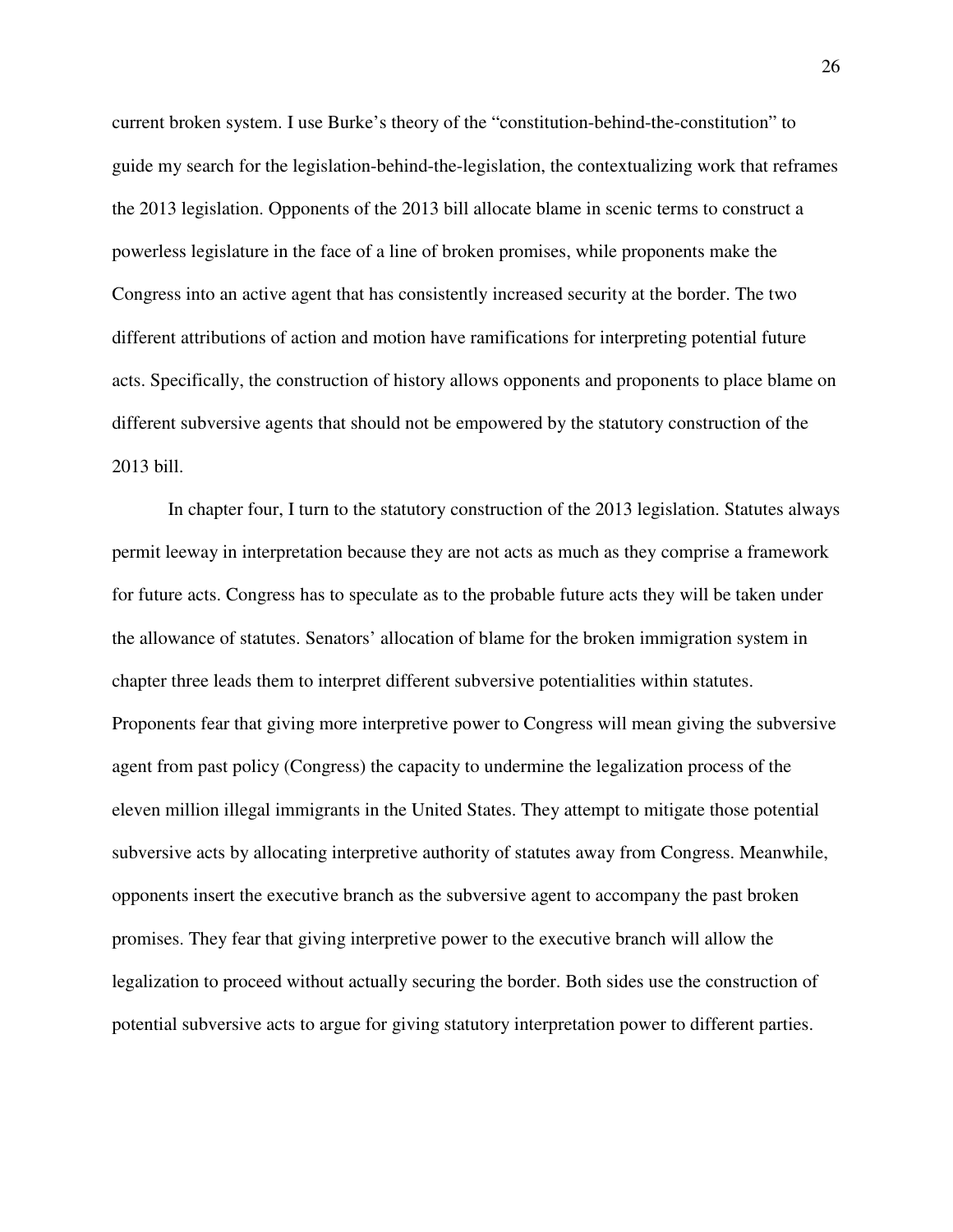In the final chapter, I draw out three important implications for the incorporation of legal insights into legislation's polysemy. Because the law undergirds each branch of government, I argue that we need more studies of the law permeating through each branch, thus putting Congress, the president, and the Supreme Court in conversation with one another. Second, I argue we should, given this legal framework, understand the Congress as a technical legal sphere of deliberation. This perspective raises troubling questions about the public's ability to hold legislators accountable for their policy actions, particularly when they disagree over what statutes do and do not permit. Finally, I call for rhetoricians to look at the opportunities for rhetors to manufacture different understandings of legislation by leveraging public expectations of democratic debate, expectations that are integral even to our own scholarship on public deliberation.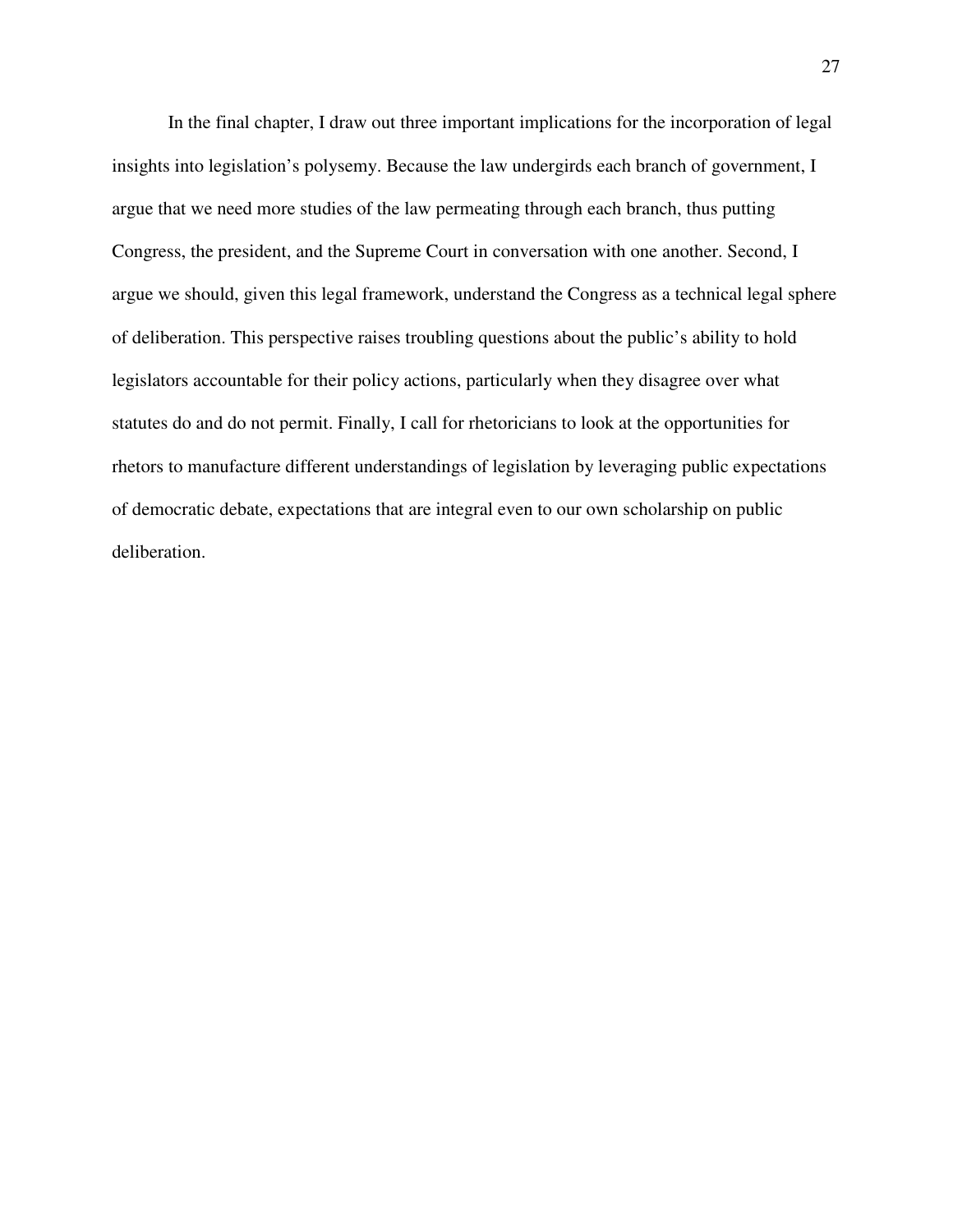#### 2 A Brief History of American Immigration Legislation

Not like the brazen giant of Greek fame, With conquering limbs astride from land to land; Here at our sea-washed, sunset gates shall stand A mighty woman with a torch, whose flame Is the imprisoned lightning, and her name Mother of Exiles. From her beacon-hand Glows world-wide welcome; her mild eyes command The air-bridged harbor that twin cities frame.

"Keep, ancient lands, your storied pomp!" cries she With silent lips. "Give me your tired, your poor, Your huddled masses yearning to breathe free, The wretched refuse of your teeming shore. Send these, the homeless, tempest-tost to me, I lift my lamp beside the golden door!"

*—*Emma Lazarus, "The New Colossus," 1883

 The United States is a nation of immigrants, yes, but one with a troubled history of strife and exclusion.<sup>55</sup> Irony emerged in full form when Emma Lazarus's "The New Colossus" was first venerated at the foot of the Statue of Liberty in 1903. Its placement came a mere year after the renewal of the Chinese Exclusion Acts, one of the most racist and prohibitive immigration policies in American history. The plaque now stands as a monument to America's cognitive dissonance, a thin veil concealing an inconvenient history with golden-eyed sentiment.

United States' immigration policy historically follows patterns. Restrictive immigration policies surface when a powerful public fears losing its influence to the foreign "other." Whether they blame the Chinese on the west coast during the 1880s or Latinos today, some Americans tend to fear the economic influence of cheap foreign workers depressing wages for labor across

<sup>55</sup> Aristide R. Zolberg, *A Nation by Design: Immigration Policy and the Fashioning of America*  (Cambridge, MA: Harvard University Press, 2006), 1-2.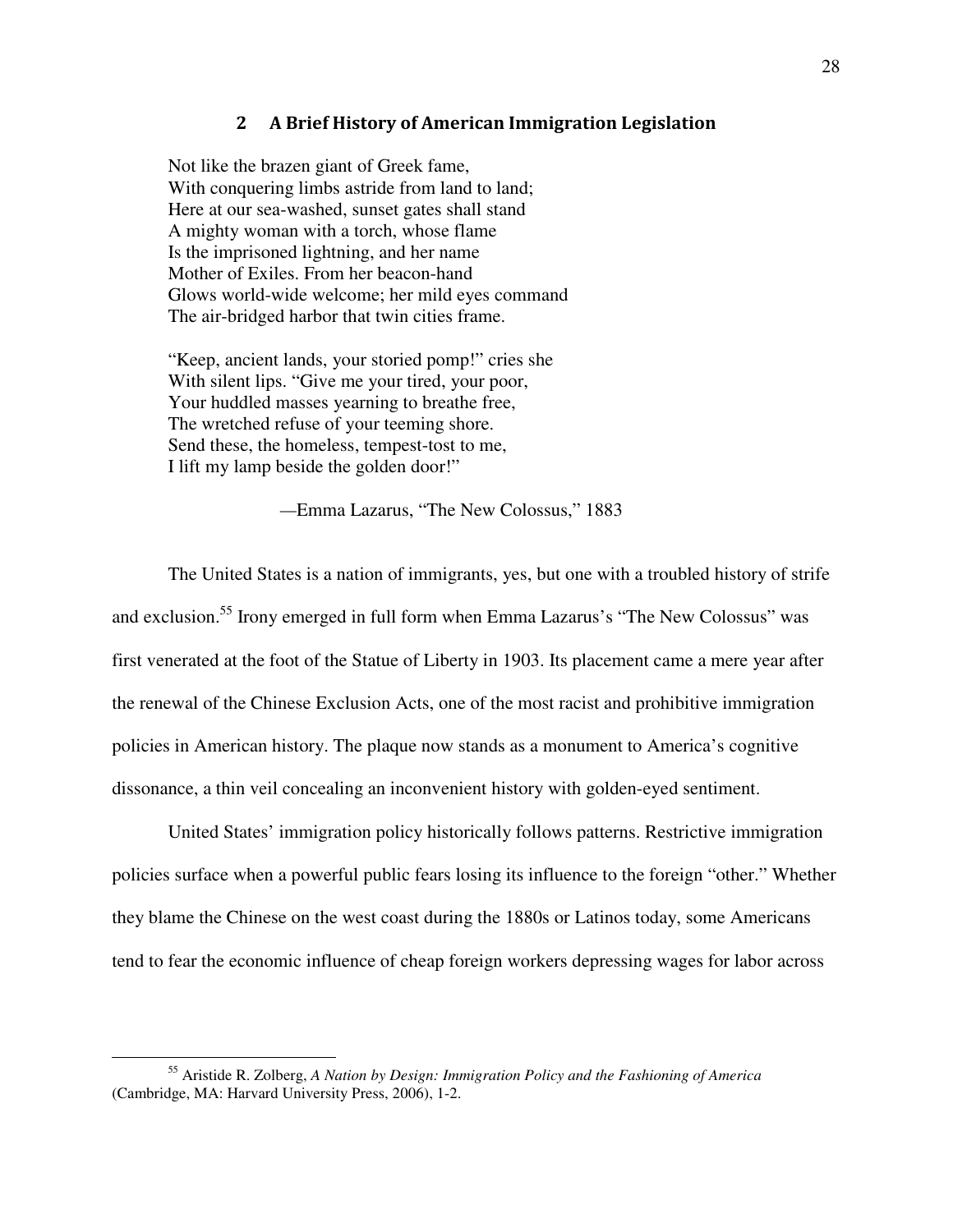the board.<sup>56</sup> This fear extends to those with cultural and political power, particularly with the potential influence of the French, Jews, Germans, Japanese, Irish, and Mexicans immigrating to the United States.<sup>57</sup> On the other hand, when the American economy is strong or when labor is in high demand, the U.S. opens its borders and pushes for more immigration in the hope that cheap labor will bolster the economy, whether that means using immigrants to settle the western frontier or to make up for labor shortages during wartime. The give and take, the opening and closing of American borders, demonstrates that immigration policy has much to do with the struggle for economic and political advantage, and it also demonstrates that during times of trouble, the American people find immigrants to be convenient scapegoats. Immigration policy is neither simple nor cyclical, but common patterns do emerge throughout the nation's history.

I recognize the difficulty and irony in writing a legislative history of immigration reform in a project aimed at elucidating the uncertainty in legislative provisions. That is, how can I explain what past legislation did while also emphasizing the ambiguity of legislation in general? To be clear, I maintain that legislation makes demonstrable changes to our legal system beyond the ambiguities produced in policy discourse. As Robert Asen argues, policy involves the mediation of rhetorical and material forces.<sup>58</sup> While policy is rhetorical because it necessarily involves the written language of the law and the interpretation of meaning therein, it is also necessarily material because it produces material results. Receiving or not receiving a Social Security check is a tangible result, as is putting more agents on the border between the United States and Mexico. Thus, legislative uncertainty should partially be stabilized by identifiable

<sup>56</sup> Dorothee Schneider, "'I Know All about Emma Lazarus': Nationalism and Its Contradictions in Congressional Rhetoric of Immigration Restriction," *Cultural Anthropology* 13, no. 1 (1998): 95.

<sup>&</sup>lt;sup>57</sup> See, for example, J. David Cisneros, "Contaminated Communities: The Metaphor of 'Immigrant as Pollutant' in Media Representations of Immigration," *Rhetoric & Public Affairs* 11, no. 4 (2008): 590-591.

<sup>&</sup>lt;sup>58</sup> Asen, "Reflections," 126-127.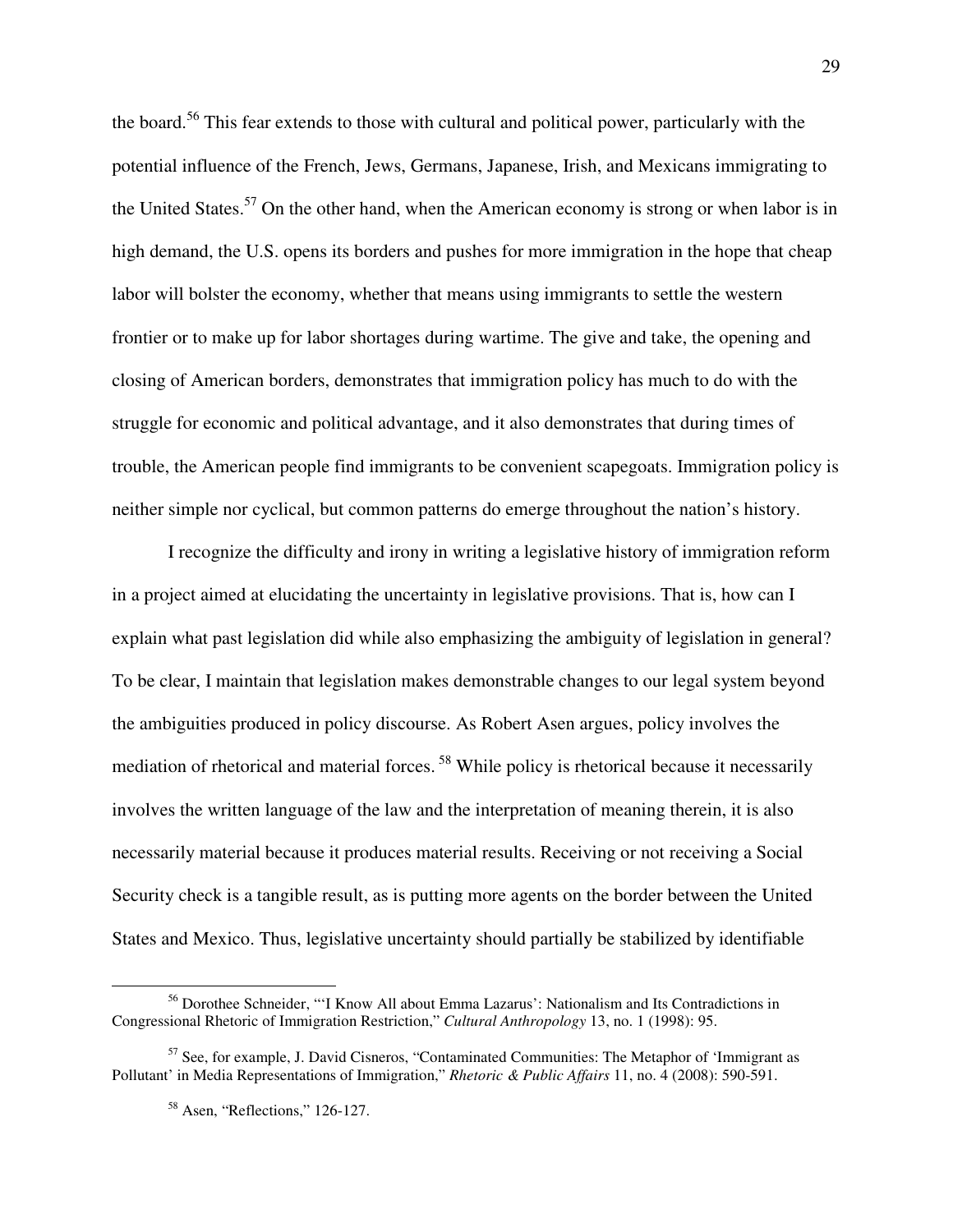material actions. In addition to the demonstrable material effects of laws, the passage of time usually irons out any major dissensus among historians and policy analysts on the meaning of most past legal provisions regarding immigration. Where uncertainty still persists over more recent legislation, I acknowledge that controversy remembering that, many of the provisions that are hazy in previous laws become renewed points of controversy in the 2013 immigration debate.

I have divided up the history of immigration policy into three main sections. First, I review the early immigration policies of the United States. The government between 1787 and 1921 mostly left immigration unrestricted, although it made serious forays into exclusionary policies with regards to the French and the Chinese. Next, I explain the turn away from mostly free immigration to quotas and other types of systems of preferences that applied to all immigrants starting in 1921. Finally, I show how the modern immigration debate shifted from a focus on legal immigration to one on illegal immigration. I go into more detail in the third section because the 2013 immigration debate closely ties into the debates that began in 1986. Illegal immigration rapidly increased starting in the 1960s and turned the nation's attention to border security. The nation's attention remains on border security to this day.

## 2.1 Mostly Unrestricted Immigration and First Precedents for Exclusion: 1787-1921

For the first hundred years of the new republic, the United States did little to limit immigration into the country and even aggressively encouraged it. Thomas Jefferson claimed that the country wanted to "produce rapid population by as great importations of foreigners as possible."<sup>59</sup>

 $59$  Zolberg, 58.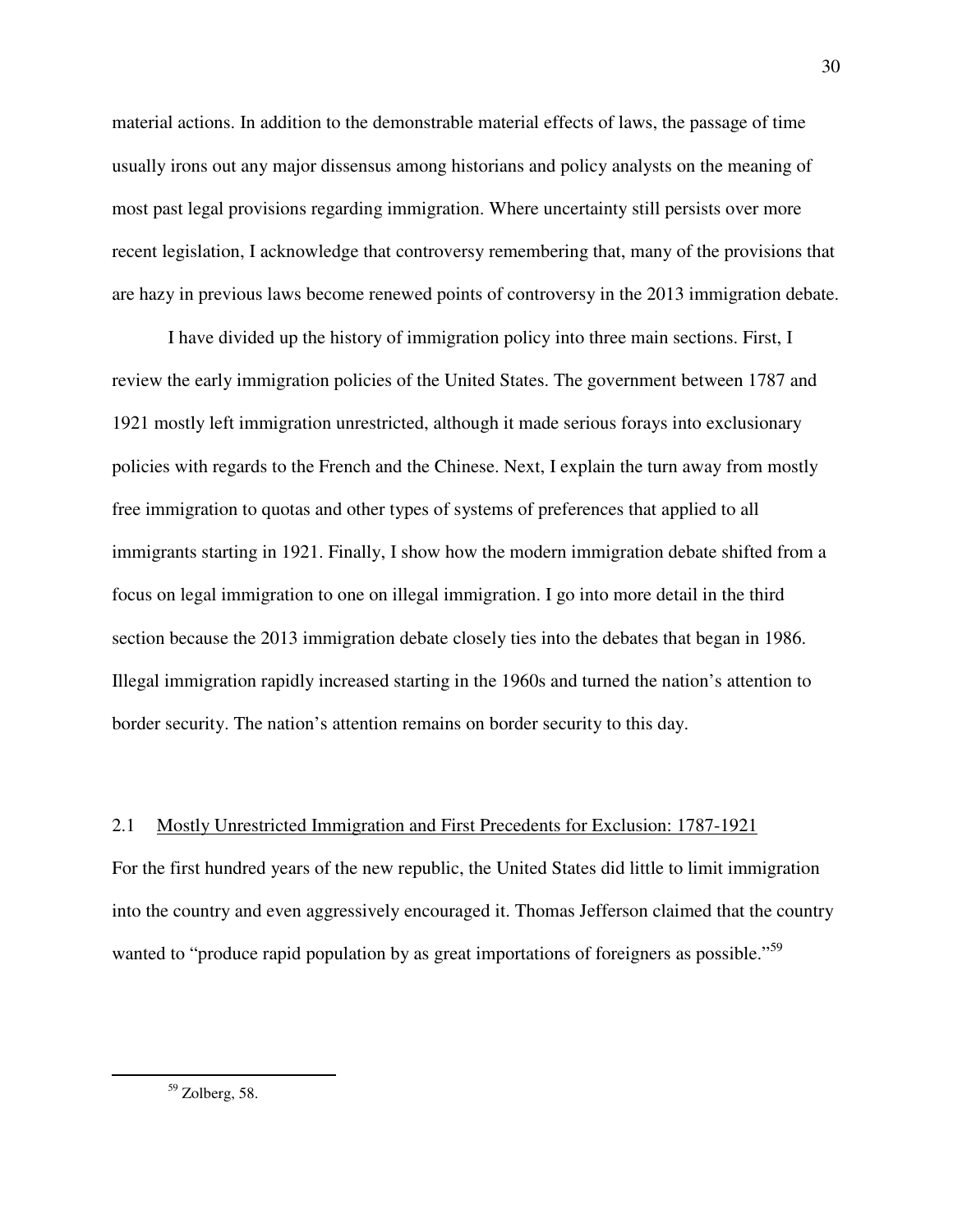Americans mainly saw immigration as a means to improve industry and populate the West.<sup>60</sup> The U.S. had available, temperate land that it was eager to market to northern Europeans, especially to help pay the country's debts. In simple economic terms, open immigration policies increased demand for U.S. land. $61$ 

 Of course, the land of the western frontier was already occupied by American Indians. Despite denials from U.S. government officials, the country seemed intent on conquering the west and deposing native tribes. Jefferson's vision of an agrarian society depended on an abundance of land available to farmers, and settlers drove westward largely in hopes that they would find material success in an "errand into the wilderness."<sup>62</sup> Andrew Jackson believed that westward settlement marked the inevitable march of civilization.<sup>63</sup> The policy of economic expansion and high immigration conflicted with national security goals. The more immigrants pushed the frontier west, the more antagonistic the country's relationship with native communities became. Indeed, Indian affairs were placed under the newly created War Department in 1789. The early 1800s brought more warfare between the government and indigenous nations until finally Jackson began the process of forcibly relocating tribes to reservations in 1830 with the Indian Removal Act.<sup>64</sup> That process became complete with the massacre at Wounded Knee in 1890.

 $\overline{a}$ 

<sup>64</sup> Nies, 212, 244-245.

<sup>60</sup> Maldwyn Allen Jones, *American Immigration, Second Edition* (Chicago: The University of Chicago Press, 1992), 58.

 $61$  Zolberg, 66.

<sup>62</sup> Takaki, 80; Judith Nies, *Native American History: A Chronology of a Culture's Vast Achievements and Their Links to World Events* (New York: Ballantine Books, 1996), 222-223.

<sup>63</sup> Ronald Takaki, *A Different Mirror: A History of Multicultural America* (Boston: Little, Brown and Company, 1993), 86.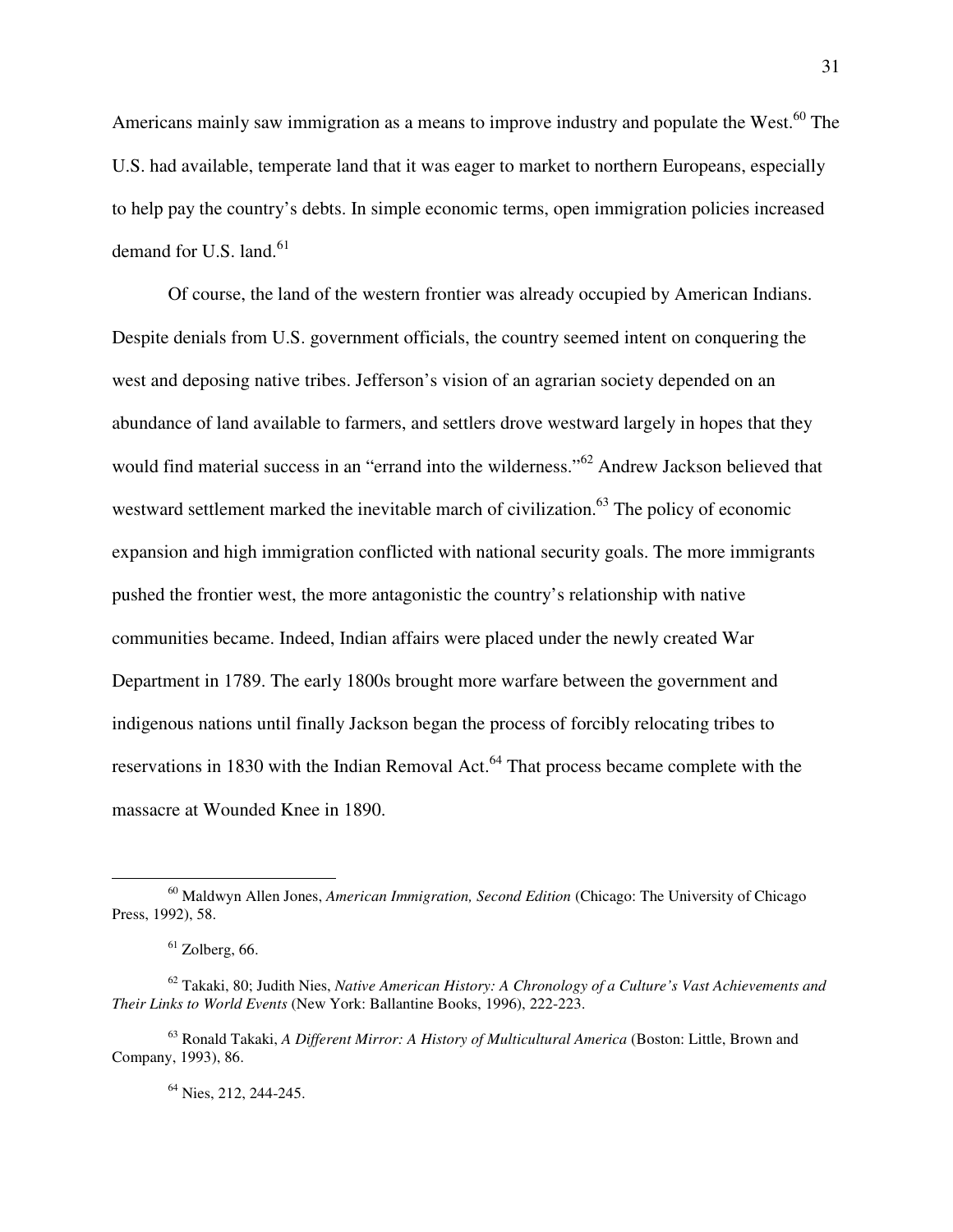Although national security concerns over native sovereignty did not impede unrestricted immigration, security concerns did lead to more restrictive immigration policies during the French Revolution. The mob violence in France led many refugees to flee to the New World, and the U.S. government felt leery about the refugees' potential political influence.<sup>65</sup> More specifically, the Federalists in power thought the immigrants would bolster the pro-French Republican Party, who they believed in turn would hand the nation over to France.<sup>66</sup> Thus, Federalists saw immigration-control as both a matter of political power and national security. In response to the influx of foreign "radicals," the Federalist Congress passed a group of controversial laws in 1798 called the Alien and Sedition Acts. These laws did not restrict immigrants' ability to come to the United States but instead made it more difficult for immigrants to gain the political power afforded citizens.<sup>67</sup> Collectively, the Alien and Sedition Acts increased the residency requirements for citizenship from five to fourteen years, gave the Adams administration the power to remove foreigners in times of war, and made it illegal to harbor foreigners without express permission from the government. After Thomas Jefferson became president, he allowed the acts to expire, but the short-lived laws set the precedent for restricting immigrants based on national security fears.<sup>68</sup>

Other than the Alien and Sedition Acts, the U.S. did not make any major changes to immigration law for another century and allowed immigrants to enter the country in large

 $65$  Jones, 59-60.

<sup>66</sup> John C. Miller, *Crisis in Freedom: The Alien and Sedition Acts* (Boston: Little Brown and Company, 1951), 11-14.

<sup>67</sup> Lisa Magaña, *Straddling the Border: Immigration Policy and the INS* (Austin, TX: University of Texas Press, 2003), 13.

<sup>68</sup> Miller, 47; Steven G. Koven and Frank Götske, *American Immigration Policy: Encountering the Nation's Challenges* (New York: Springer, 2010), 126-127.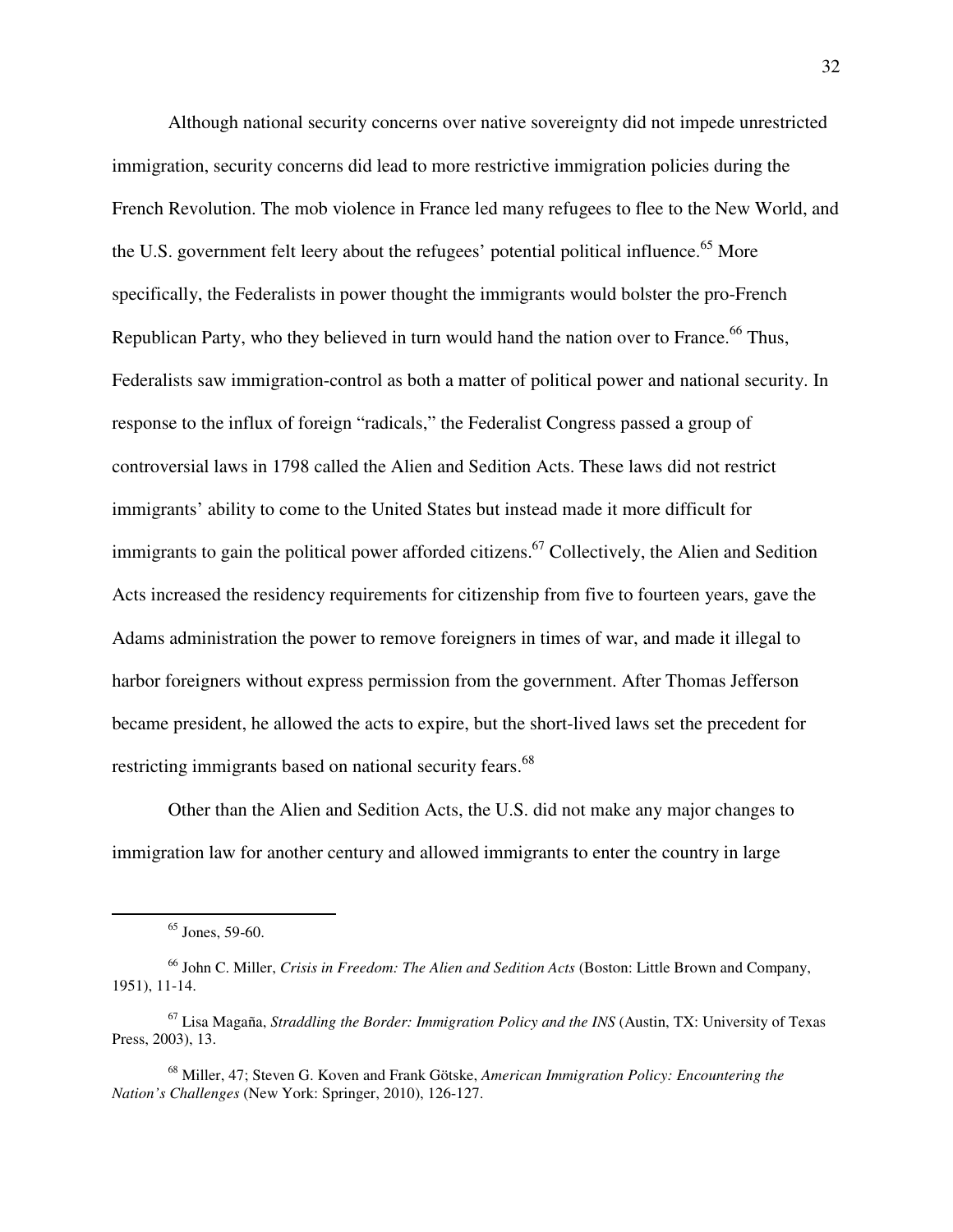numbers. Chinese workers especially started pouring into the west coast in the 1840s, and they were welcomed because they provided a cheap labor source.<sup>69</sup> Economic opportunity for the country and for working class Americans kept the nation's borders open. The American Civil War especially created a shortage of working men, and industry and government began pushing immigrant labor to help finish construction on railroads.<sup>70</sup> However, from the 1850s to the 1880s, anti-Chinese sentiment on the west coast developed. American workers mistakenly assumed that the Chinese were "coolies," cheap servitude laborers, and that their presence hurt the standing of free labor.<sup>71</sup> When the economic security of working Americans is threatened, American workers tend to blame immigration. The market downturns in the 1870s turned public sentiment and the government towards restrictive policies.<sup>72</sup> In 1882, Congress passed the Chinese Exclusion Act to prevent Chinese workers from immigrating for ten years.<sup>73</sup> Measures in 1892, 1902, and 1904 reinforced the anti-Chinese provisions and in some cases made them more draconian by placing additional barriers to Chinese naturalization in the United States.<sup>74</sup> Not only were these the first laws to restrict immigration to the United States based on race and nationality, but they also lent legitimacy to future exclusionary immigration policies to come in the 20th century. The federal

 $72$  Ibid.

 $\overline{a}$ 

 $74$  Ibid.

 $69$  Koven and Frank Götske, 127.

<sup>&</sup>lt;sup>70</sup> Andrew Gyory, *Closing the Gate: Race, Politics, and the Chinese Exclusion Act* (Chapel Hill, NC: University of North Carolina Press, 1998), 19.

 $71$  Jones, 213.

<sup>73</sup> Michael C. LeMay, *Illegal Immigration: A Reference Handbook* (Santa Barbara, CA: ABC-CLIO, 2007), 118-119.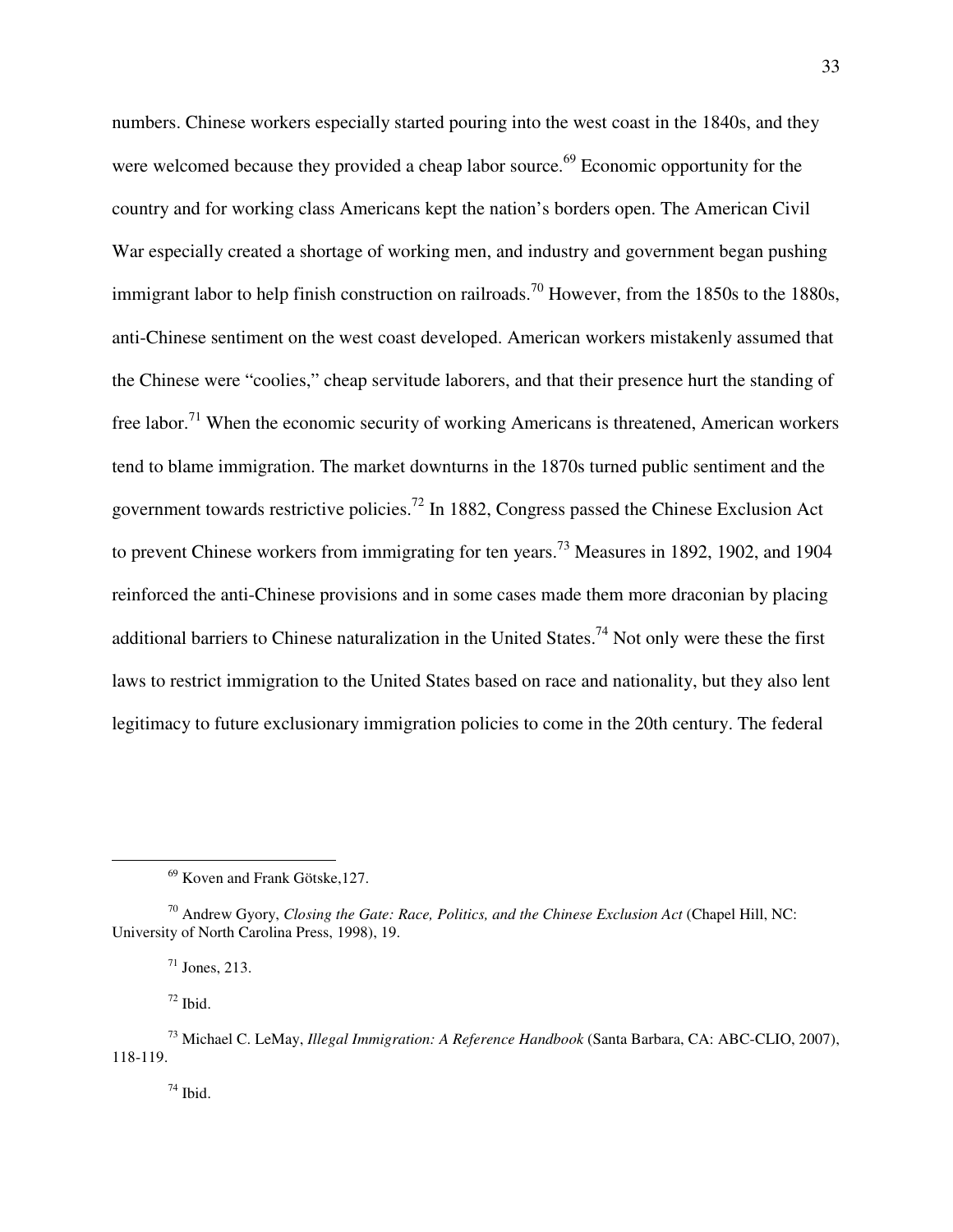government had institutionalized racism and exclusion, setting the precedent for future quotas and restrictive immigration policies.<sup>75</sup>

At the end of the 19th century, immigration restrictionists attempted to get more laws passed to weed out "undesirable" immigrant populations. Specifically, the restrictionist coalition attempted to impose mandatory literacy tests to exclude immigrants coming from Southern and Eastern Europe. The literacy laws failed to pass through Congress because they were opposed by business leaders and immigrant groups and also largely because economic prosperity from the end of the 19th century until World War I subdued much of the nativist sentiment and sense of impending disaster.<sup>76</sup> For the moment, the country did not require an immigrant scapegoat. More crises, however, always lurk around the corner.

#### 2.2 America Restricts Legal Immigration: 1921-1986

America's entry into World War I spurred on existing nativist sentiment, especially against German-Americans who were erroneously deemed spies or traitors despite their support for the war effort. For a while, the war drew attention away from other immigrants from Southern and Eastern Europe whose home countries were resisting the Germans. Unfortunately, the end of the war did not do much to dampen American xenophobia. The Red Scare, labor strikes, and the economic depression from 1920 to 1921 all created social unrest, and such unrest historically breeds restrictive immigration policies.<sup>77</sup> On cue, Congress debated new immigration restrictions from 1920 to 1921. With the 1921 Quota Act and the 1924 Johnson-Reed Act, Congress sought

-

<sup>75</sup> Gyory, 258.

<sup>76</sup> Jones, 222-224.

<sup>77</sup> Ibid, 232-238.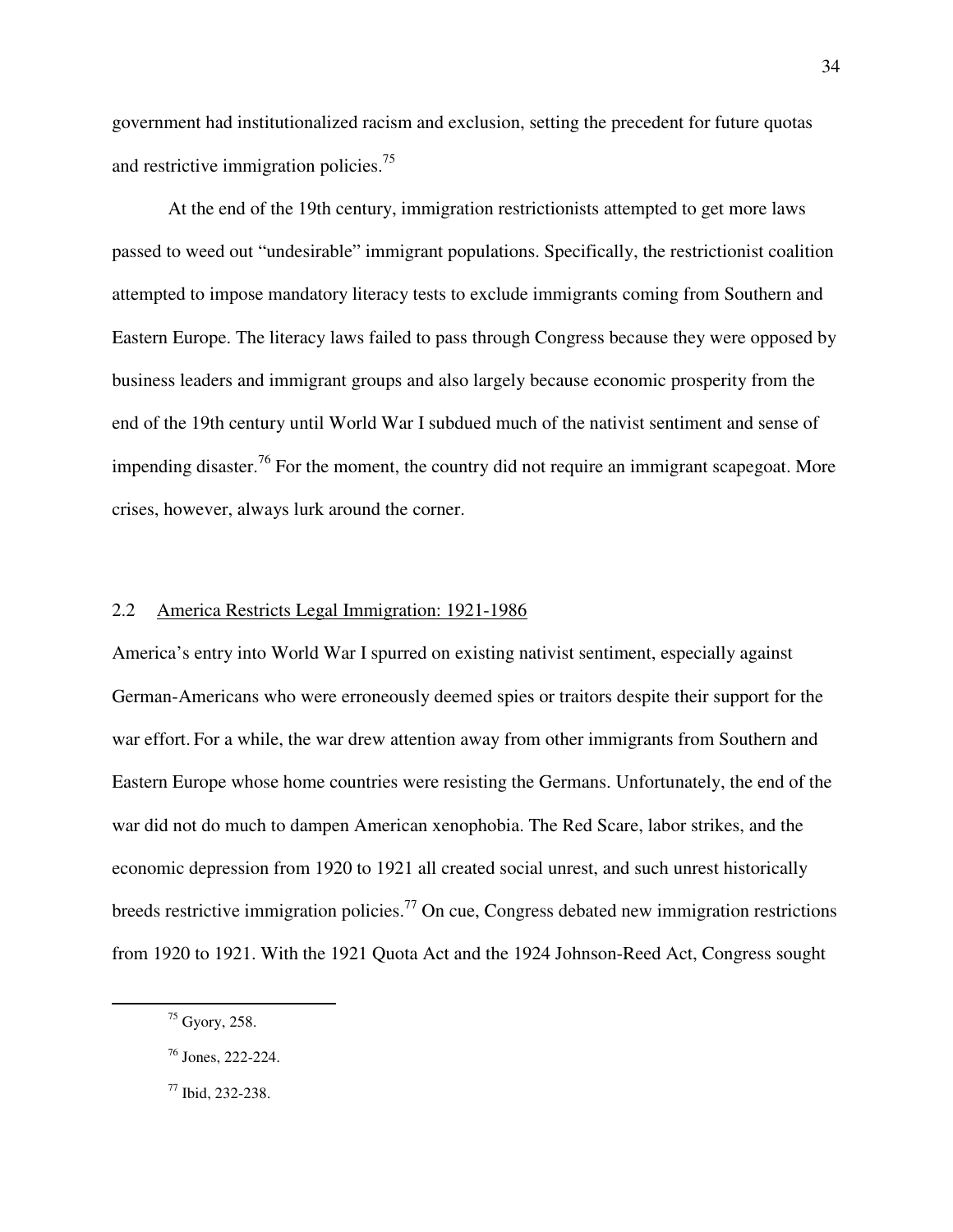to establish strict limits on how many immigrants could come to the country based on current immigrant residence in the U.S. The Quota Act only allowed immigration each year up to three percent of the current foreign-born population of the country in question, and the Johnson-Reed Act took the number down to two percent.<sup>78</sup> These laws cut immigration levels down to fractions of what they had been in previous years.<sup>79</sup> Because they were based on populations already residing in the U.S., immigration quotas heavily favored Northwestern Europe to the detriment of immigrants from Asia and Eastern Europe.<sup>80</sup>

The U.S. Border Patrol was also created by the 1924 Act to guard the southern and northern borders of the country. Compared to today, the original 1930 Border Patrol was miniscule—875 men on horseback covering roughly 2,000 miles. Because the quotas only applied to immigrants from the eastern hemisphere, patrol officers looked for Europeans and Asians trying to cross the border. They almost never detained Mexican crossers, and when they did, they simply took them to an entry checkpoint so they could pay fees and enter the U.S.  $legally.<sup>81</sup>$ 

 Given that economic troubles normally lead to more restrictive immigration laws, it is somewhat surprising that the Great Depression did not lead to any major immigration bills from Congress. There were certainly calls for more restriction, even for a suspension of immigration completely until the Depression lifted. For three reasons, no major restrictive bill passed in the Depression Congress. First, the Republicans were the main restrictionists, and Democrats took back the House of Representatives in 1930 and won both chambers and the presidency in 1932.

 $80$  Ibid.

<sup>78</sup> LeMay, 121-122.

<sup>79</sup> Zolberg, 243; LeMay, 122.

 $81$  Zolberg, 266-267.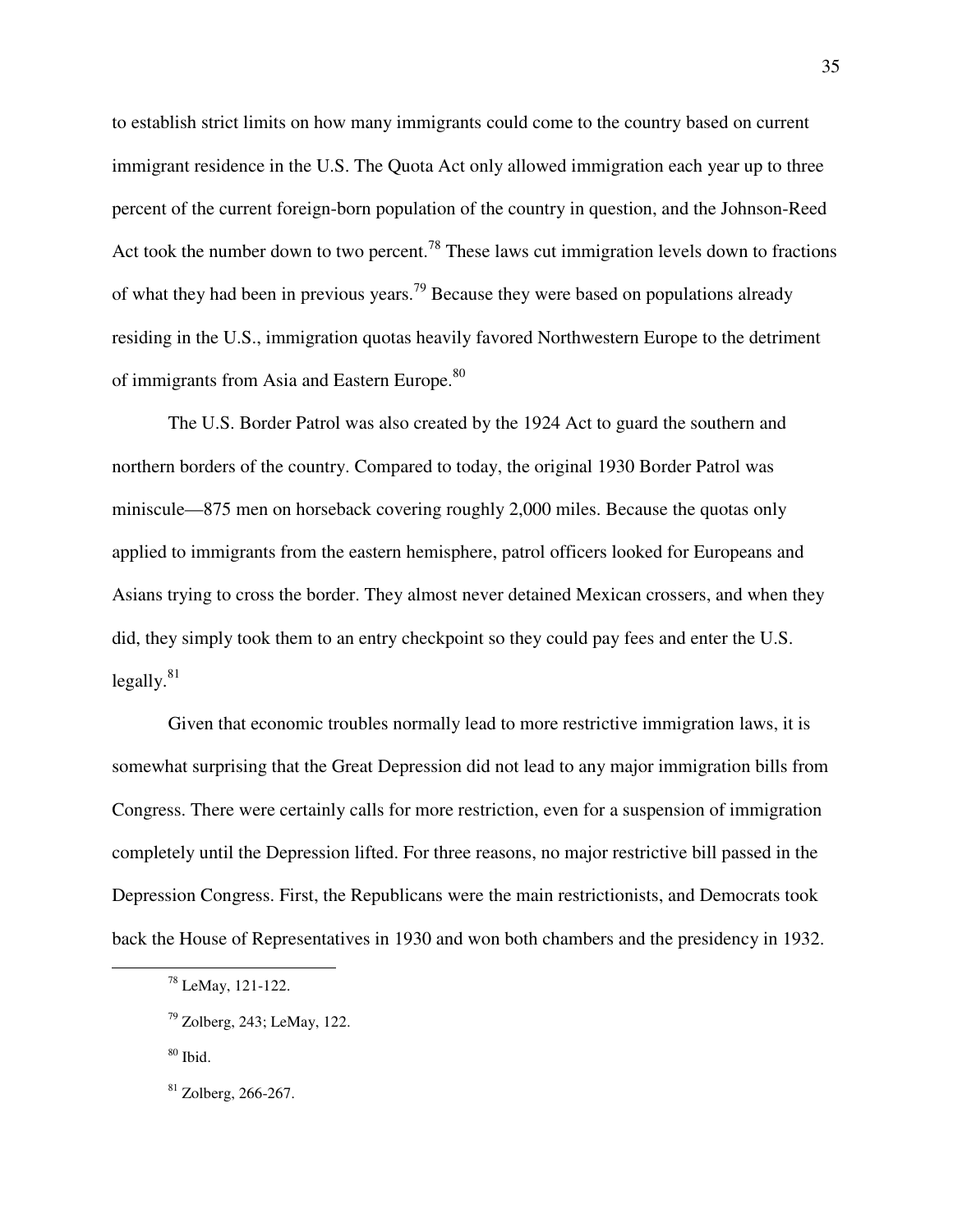A Republican government, such as that in the 1920s under Calvin Coolidge, probably would have passed strict legislation.<sup>82</sup> Second, both Herbert Hoover and Franklin Roosevelt took administrative action to limit immigration. Specifically, they enforced a provision in the law that denied visas to people likely to become dependent on the government, so both administrations only allowed in the most prosperous immigrants. Finally, Europeans were not coming to America in large numbers during the Depression. The United States was not so appealing with an economy in tatters, and many immigration quotas were not even being filled.<sup>83</sup>

 The Depression and war era from in the 1930s and 1940s created a sense of crisis that did not bode well for either Jewish or Japanese communities. Despite little immigration during the Depression, Jewish refugees fleeing Nazi Germany were anxious for an American asylum from persecution in Europe. Unfortunately, the American government did almost nothing to help Jewish refugees get into the country at the time, partly because of the prevalent anti-Semitism among Americans and partly because they would become an economic burden for the government.<sup>84</sup> Some like Father Charles Coughlin even claimed that Jews orchestrated the Depression, and many American Jews, fearing immigration would result in increased anti-Semitism, did not advocate for increased quotas. Although Roosevelt took some administrative measures to increase the amount of Jewish immigrants under the 1924 quota law, overall very little red tape was removed to help ease immigration restrictions for Jewish refugees. There was simply no political will to do so, even given a Democratic Congress.<sup>85</sup>

<sup>82</sup> Ibid, 268.

<sup>83</sup> Jones, 240.

<sup>84</sup> Davd M. Kennedy, *Freedom from Fear: The American People in Depression and War, 1929-1945*  (Oxford: Oxford University Press, 1999), 413.

<sup>85</sup> Zolberg, 275-277.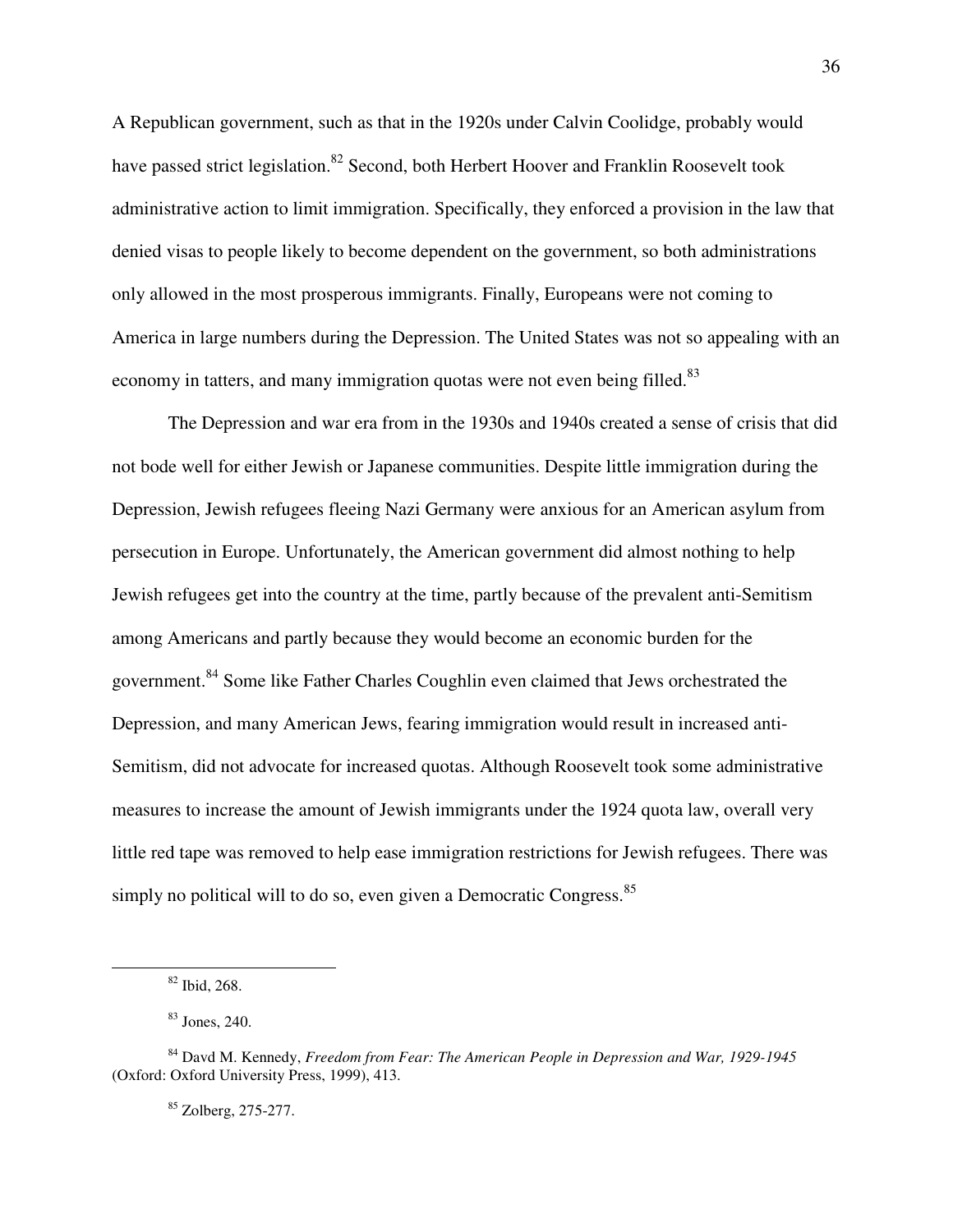After Pearl Harbor, American antipathy and hostility also turned to Japanese communities. The government, authorized by President Roosevelt, argued that the presence of Japanese-Americans on the west coast, 70,000 of whom were born in the U.S., represented a danger to the public. The war-time government forcibly moved 110,000 Japanese-Americans from their homes in the west into internment camps for the duration of the war. National security again became the justification for oppressing an entire community of people. Contemptuous feelings towards those of Japanese heritage did not spring up out of nowhere on December 7, 1941. The Japanese were stereotyped before the war as subversive and sneaky, a rogue "other."<sup>86</sup> Much like during the French Revolution and during World War I, the public believed that ideology, radicalism, and loyalty had been imported from overseas, and Pearl Harbor ignited those basic American fears to the detriment of an entire community of citizens.<sup>87</sup>

During the war, the United States faced labor shortages again, and the government created the Bracero Program in 1942 to fill the worker gap. The program was the result of the Bracero Treaty with Mexico and amounted to one of the most pro-immigrant labor agreements in U.S. history. Partially, American desire for a new workforce came from employers' prejudice against hiring African-Americans or women.<sup>88</sup> The program enabled temporary guest workers to come the U.S. for nine months out of the year, and the U.S. even paid for transportation and minimum wage benefits. $89$  Even after the war ended, the expanding U.S. economy enabled employers to keep hiring temporary guest workers, and with every new labor shortage, such as

<sup>86</sup> Jones, 261.

<sup>87</sup> Koven and Götske, 133-134.

<sup>88</sup> Kennedy, 777.

<sup>89</sup> Terri E. Givens, Garry P. Freeman, and David Leal, *Immigration Policy and Security: U.S., European, and Commonwealth Perspectives* (New York: Routledge, 2009), 17.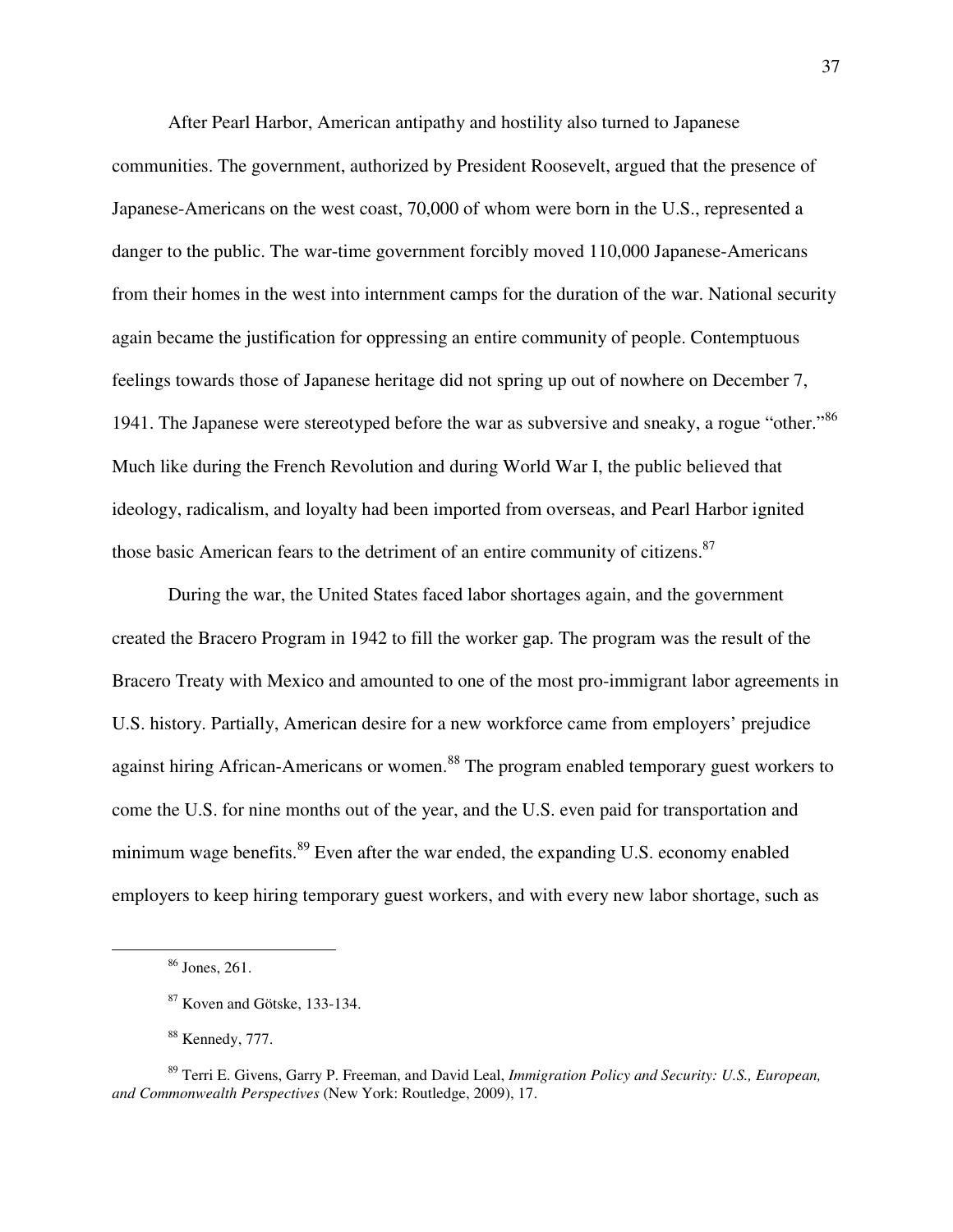during the Korean War, Mexico was in a position to renegotiate the terms of labor contracts.<sup>90</sup> On average, 200,000 guest workers were employed in the United States between 1948 and  $1964.<sup>91</sup>$ 

 Major reform came right after the end of the Bracero program in 1964. Largely in response to the Civil Rights movement of the 1960s, Congress passed the 1965 Immigration and Nationality Act (INA) to end the race-based discrimination that endured under the quota system. In its place, the INA allowed a maximum of 20,000 immigrants for any given country and was not based on the current makeup of the United States.<sup>92</sup> The law also implemented an ordered preference system for immigrants that heavily favored family of citizens and current residents and skilled workers or people of "exceptional ability."<sup>93</sup> The shift away from national origin quotas changed the makeup of immigrant populations with the majority of immigrants now coming from Mexico or Central America. The new policy also had the side effect of increasing illegal immigration. The number of apprehensions at the border in 1965 was less than 100,000, but by 1985 it increased to over 1.2 million.<sup>94</sup> Between the 60s and the 80s, this surge in illegal immigration completely changed the face of immigration policy.

 $\overline{a}$ 

 $92$  Jones, 267.

 $90$  LeMay, 4.

 $91$  Koven and Götske, 134.

 $93$  Koven and Götske, 137.

<sup>94</sup> Ann Chih Lin, *Immigration* (Washington, D.C.: CQ Press, 2002), 17.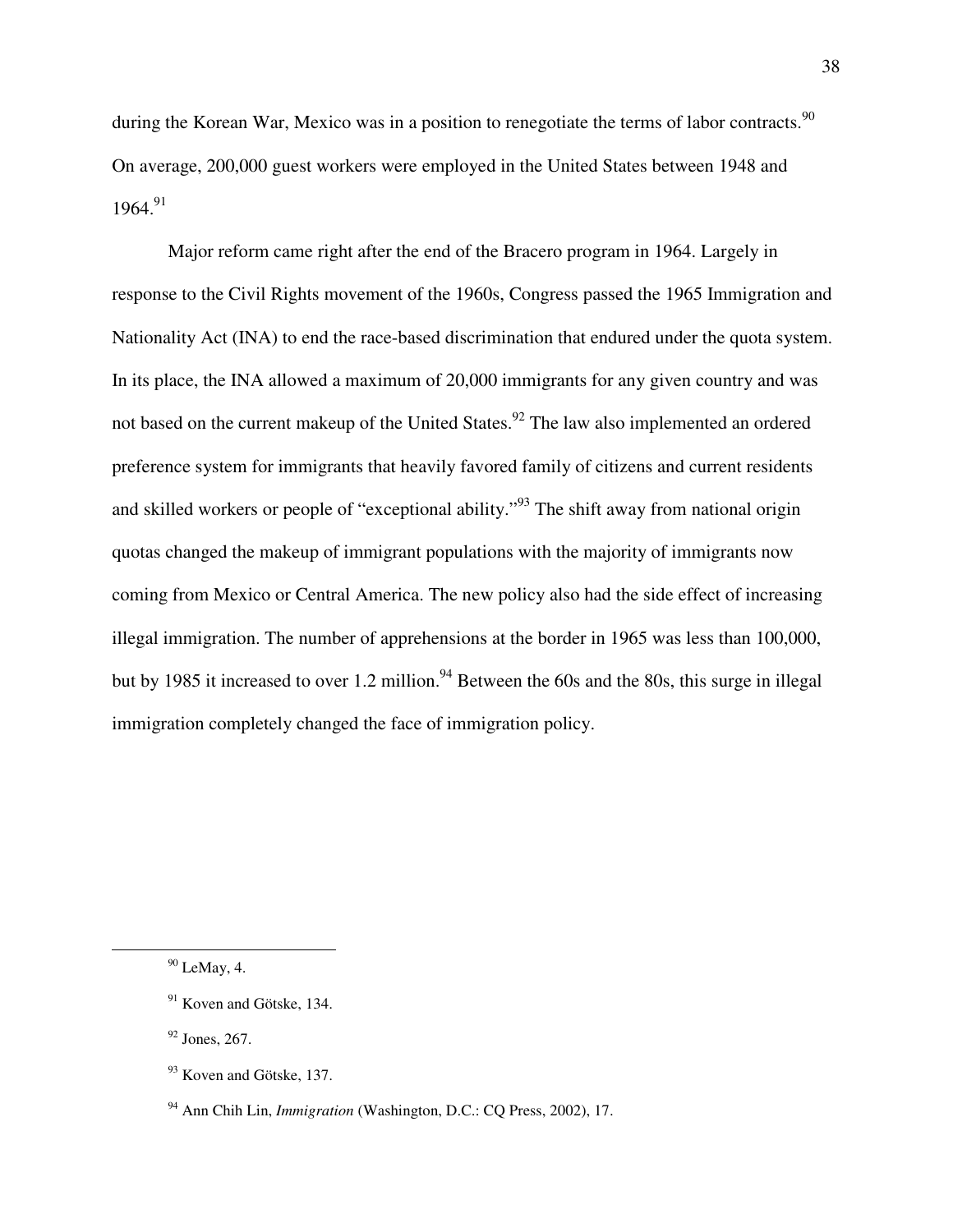## 2.3 Immigration Policy Becomes Illegal Immigration Policy: 1986-Present

The United States has always shown some level of concern with securing the border, but the modern period of policymaking starting in 1986 is marked by a major shift of policy focus from legal immigration to illegal immigration. Rather than discussing quotas or other criteria for selecting those who can relocate here, the U.S. Congress discusses how to further militarize its border with neighboring Mexico. The government in the last thirty years has appropriated an over forty billion dollars to the Border Patrol.<sup>95</sup> This period can be just as fairly characterized by congressional and executive attempts to deal with the illegal population already living in the United States. Because deporting millions of people would devastate the American economy, the federal government has attempted policies that would allow illegal immigrants to remain in the country while also deterring future illegal immigration.

 The modern policy chapter begins in 1986 with the debate and enactment of the Immigration Reform and Control Act (IRCA). For many Republicans in the 2013 Senate debate, the IRCA is a direct analogue to the proposed Border Security, Economic Opportunity, and Immigration Modernization Act of 2013. The plan for the IRCA was tougher enforcement combined with legalization measures and guest worker programs. The bill had four major provisions.

First, the bill targeted employers who hire illegal immigrants as a means to "demagnetize the magnet" that incentivized illegal immigration in the first place.<sup>96</sup> The new employer sanctions were a new enforcement tool for the INS who previously could not punish

<sup>95</sup> Lisa Seghetti, "Border Security: Immigration Enforcement between Ports of Entry," *Congressional Research Service*, December 31, 2014.

<sup>96</sup> Nancy Humel Montwieler, *The Immigration Reform Law of 1986: Analysis, Text, and Legislative History*  (Washington, D.C.: The Bureau of National Affairs, Inc., 1987), 31.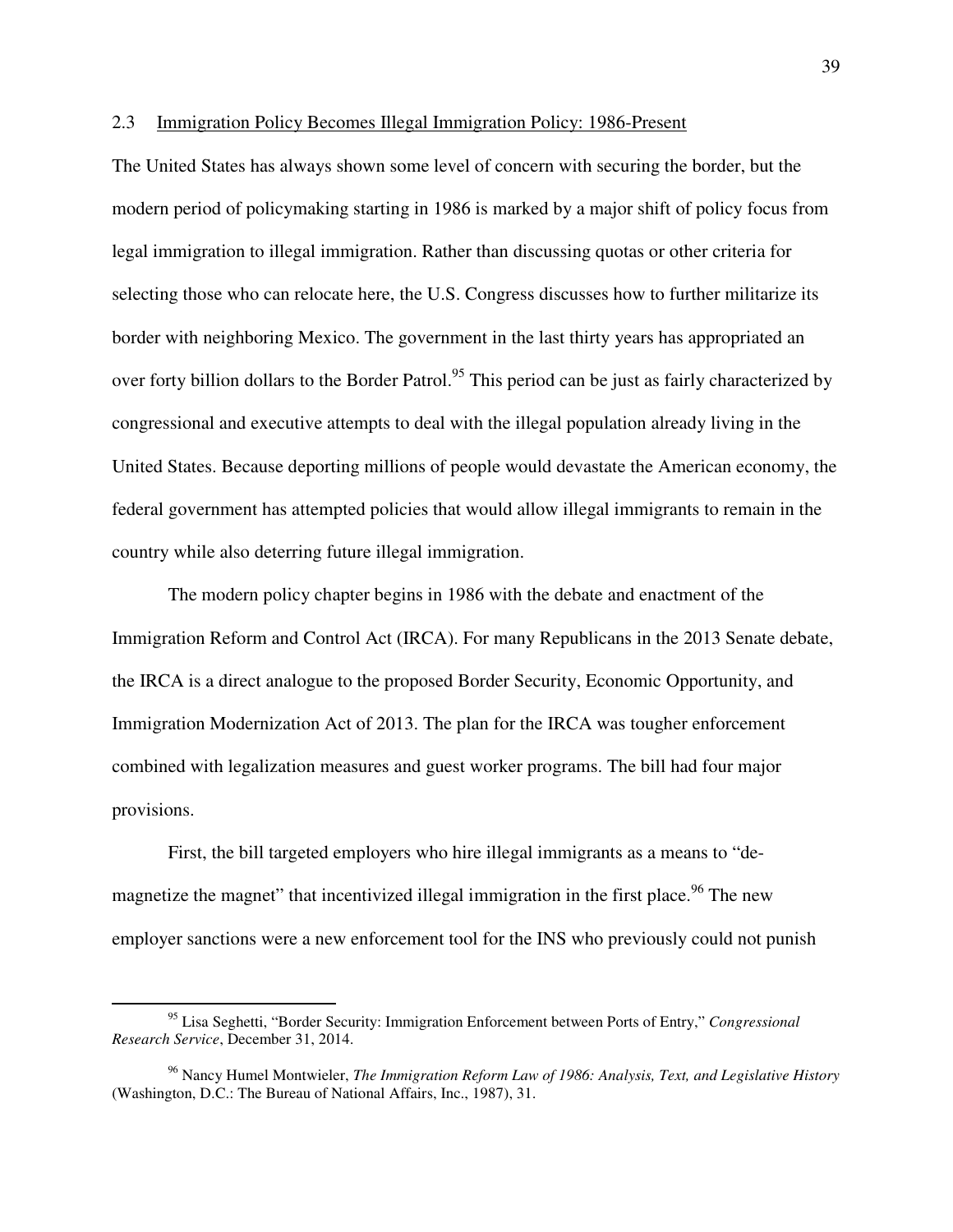employers who enabled violations of the law.<sup>97</sup> The law made it illegal for employers to knowingly hire undocumented aliens, which for the first time punished employers for their role in perpetuating border crossings and visa overstays. Penalties ranged from modest fines to prison sentences.<sup>98</sup> Employers were required to keep records and verify employees' documentation, though they were not penalized if misled by falsified documentation.<sup>99</sup>

Second, Congress mandated that the border with Mexico be secured. However, considering the emphasis given to fences, patrol agents, surveillance, and other barriers in the 2013 debate, the requirements in the 1986 bill barely touched on border enforcement. They appropriated nearly \$450 million to the Immigration and Naturalization Service (INS) to increase the number of agents patrolling the border. The law required that the INS use those funds to ensure "that the average level of [border personnel] in each of the fiscal years 1987 and 1988 is at least 50 percent higher than such level for fiscal year 1986."<sup>100</sup> These border personnel levels proved untenable in the short term as the INS was not able to recruit and train people fast enough to come anywhere near the IRCA's goal. $101$ 

Third, Congress expanded the temporary guest worker program, similar to the Bracero program. The program allowed illegal immigrants working in agriculture to be put on a path to citizenship, opened the doors for employers to hire more foreign workers, and even provided

<sup>-</sup><sup>97</sup> Jason Juffras, *Impact of the Immigration Reform and Control Act on the Immigration and Naturalization Service* (Santa Monica, CA: The RAND Corporation and the Urban Institute, 1991), 1.

<sup>&</sup>lt;sup>98</sup> Montwieler, 34.

<sup>99</sup> Ibid, 37-48.

 $100$  Ibid, 115.

 $101$  LeMay, 16.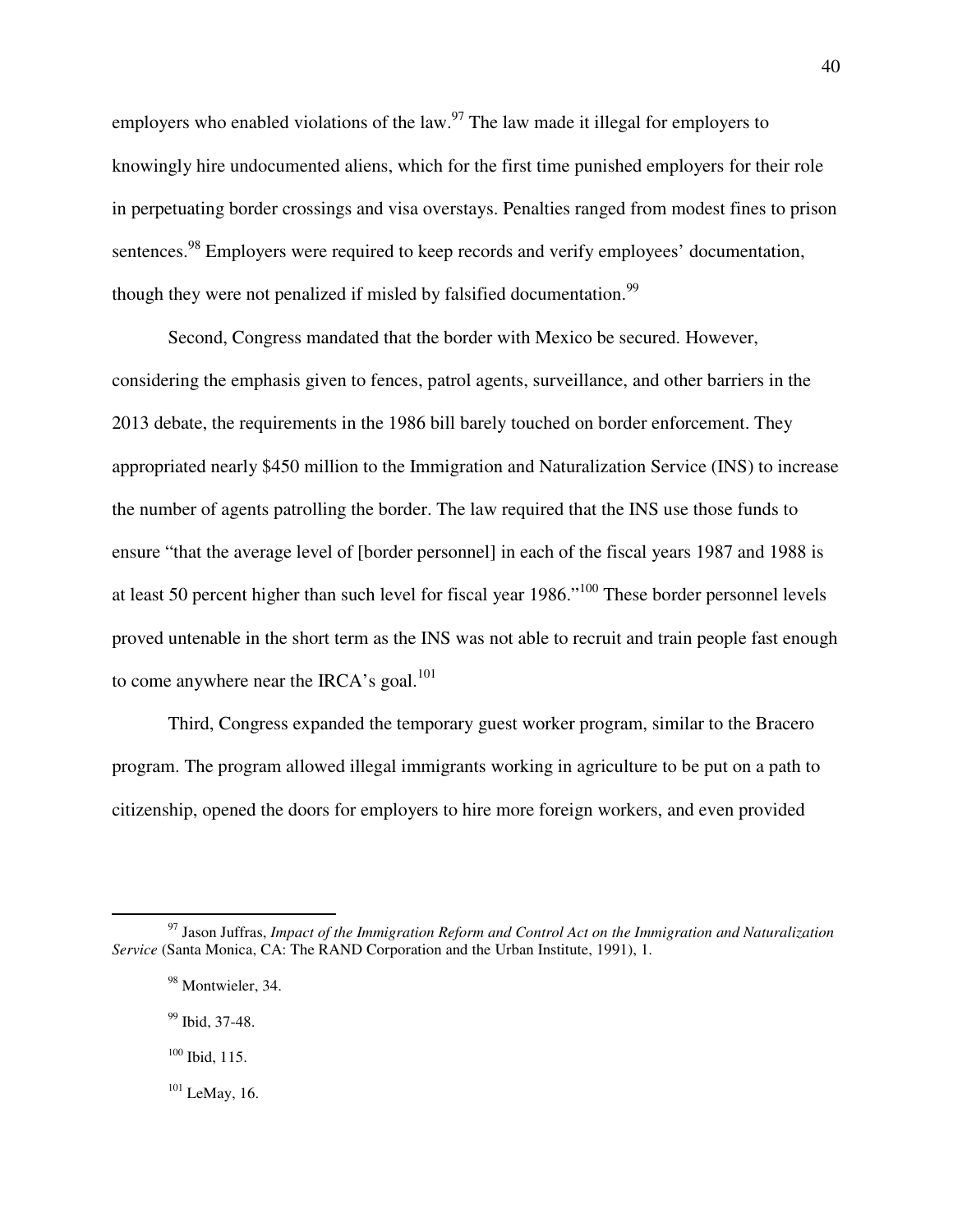financial benefits to the workers coming in, benefits such as housing and travel costs.<sup>102</sup> Union groups and Hispanic advocacy groups railed against the proposed influx of new workers because it would lower wages for Americans. Despite this opposition, the powerful western agriculture lobby pushed the guest worker program forward to give businesses access to cheaper labor.<sup>103</sup>

Finally, illegal immigrants who entered the United States prior to January 1, 1982 were eligible for legalization if they were healthy, paid a fee to the attorney general, lived in the U.S. continuously since 1982, and had not been convicted of a crime. They had to spend 18 months in temporary status before applying for permanent status. Anyone who was legalized under this program was not allowed welfare benefits from most agencies for at least five years, including social security.<sup>104</sup> This provision is notorious in the 2013 debate as the "amnesty" provision that legalized three million people in the hopes that the country would never have to do it again.

Despite the grand bargain of legalization and enforcement, the IRCA failed to curtail the stream of illegal immigration. By 1989, the United States faced a surge of border crossings.<sup>105</sup> Although Congress drastically increased the funding for the agency, the INS was also stretched thin after the IRCA passed. The enlarged border patrol did help prevent more crossings. However, the INS's mission broadened to include drug enforcement and employer sanctioning, and, as a result, the percentage of border patrol officers' hours on "line watch" dropped to 38% in 1989.<sup>106</sup> The new law also did almost nothing to deter employers from hiring illegal

-

<sup>106</sup> Juffras, 42-44.

<sup>&</sup>lt;sup>102</sup> Montwieler, 28.

 $103$  Ibid, 67-68.

 $104$  Ibid, 57-64.

<sup>105</sup> Joseph Nevins, *Operation Gatekeeper and Beyond: The War on "Illegals" and the Remaking of the U.S.-Mexico Boundary* (New York: Routledge, 2010), 104-105.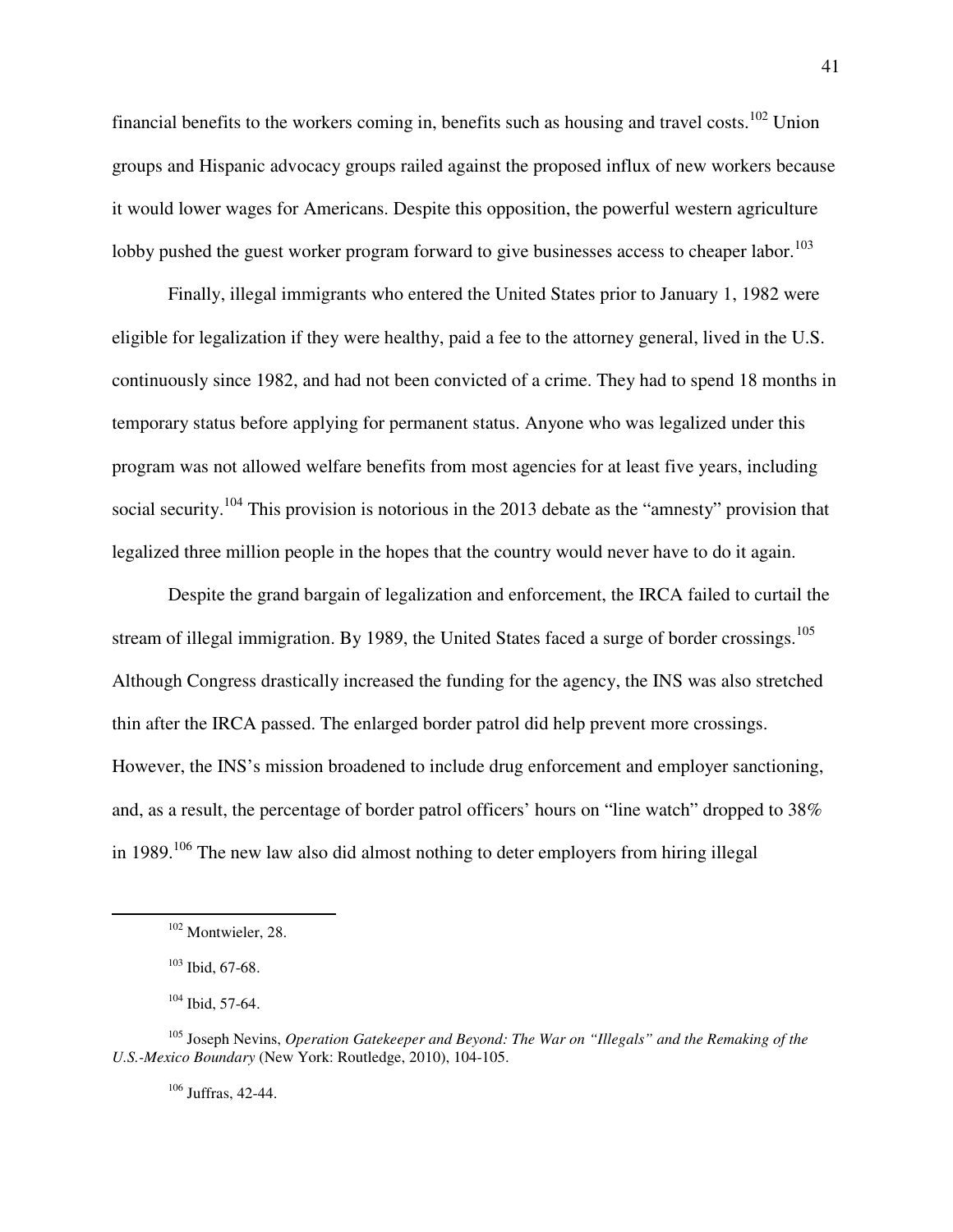immigrants or to prevent employer discrimination, despite anti-discrimination statutes in the bill.<sup>107</sup> It was difficult for employers to validate the status of workers based on documentation, and an entire industry arose for false documentation.<sup>108</sup> Overall, the IRCA only had a modest impact on the INS's ability to prevent illegal immigration, and the problem continued to develop.

The next major attempt to curtail illegal immigration came in 1996 with the Illegal Immigration Reform and Immigrant Responsibility Act (IIRIRA). Unlike the balance Congress struck between compassion and enforcement ten years earlier, the new law was all stick and no carrot. It increased money for fencing and doubled the size of the Border Patrol over the next few years.<sup>109</sup> IIRIRA also added provisions to disincentivize illegal activity. It imposed new penalties for smuggling, using false documentation, or overstaying visas. Those who were found in the country illegally and deported were barred from returning for a period of three to ten years.<sup>110</sup> Congress also sped up deportation procedures by making it more difficult to challenge the INS's deportation decision in court.<sup>111</sup> As long as immigrants were not claiming political asylum, this "expedited removal" allowed the INS to detain and deport them without any sort of hearing.<sup>112</sup> Finally, the law made it more difficult for immigrants to attain governmental benefits, which effectively put more stress on private charity groups which could not handle the new demand for services.<sup>113</sup>

<sup>107</sup> Jeffrey S. Passel, "Undocumented Immigration," in *The Debate in the United States over Immigration*, eds. Peter Duignan and Lewis H. Gann (Stanford, CA: Hoover Institution Press, 1998), 198-199.

<sup>&</sup>lt;sup>108</sup> Koven and Götske, 140.

<sup>109</sup> Passel, 197-198.

<sup>110</sup> Magaña, 84-85.

 $111$  Zolberg, 418.

<sup>&</sup>lt;sup>112</sup> Givens, Freeman, and Leal, 20.

 $113$  Lin, 62.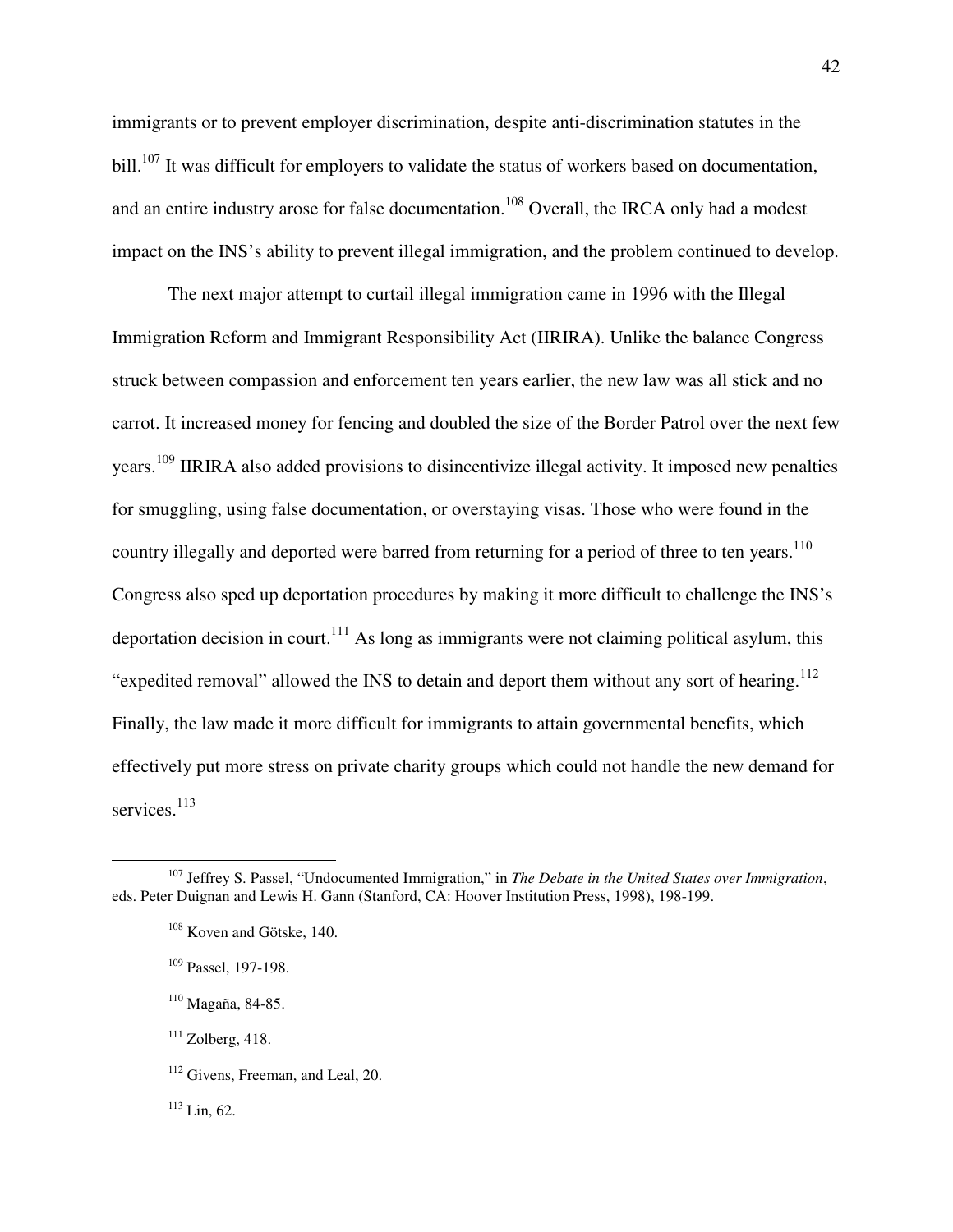Scholars are almost unanimously critical of the 1996 legislation, though for different reasons. Aristide Zolberg calls the bill a "total failure," noting that illegal immigration increased drastically in the 1990s and reached its high point at 968,000 in 1999.<sup>114</sup> Ann Chih Lin and Melysa Sperber both explain that the buildup of border security has merely pushed the flow of illegal immigrants into more isolated areas, such as the desert, where the harsh conditions can make border crossing a deadly endeavor, and Joseph Nevins argues that the reliance of illegal immigrants on smugglers has actually turned illegal immigration into a form of "organized crime."<sup>115</sup> The only positive note came from the 2009 Independent Task Force Report on Immigration. It shows that the 1996 law tripled the number of deportations from 60,000 in 1996 to 180,000 in 1997, which was a clear goal of the law. The report also claims that the 1996 reforms were part of "impressive" efforts to secure the border.<sup>116</sup> Clearly, scholars agree that the law increased border security, though not whether the increased security is beneficial for overall immigration reform.

Despite the IIRIRA's goal of securing the border, the military buildup at the border certainly did not end in 1996. After the terrorist attacks of September 11, 2001, the public and Congress found new resolve to address immigration. The INS came under intense scrutiny after the attacks for its failure to enforce immigration laws, specifically because at least two of the hijackers entered the United States legally and then overstayed their visas. Had the entry-exit system mandated by the 1996 law been implemented, the federal government would have known

 $114$  Zolberg, 423.

<sup>115</sup> Lin, 71; Melysa Sperber, "U.S. Border Control," in *Debates on U.S. Immigration*, eds. Judith Gans, Elaine M. Replogle, and Daniel Tichenor (Los Angeles: Sage Publications, 2012), 146-153; Nevins, 178-179.

<sup>116</sup> Jeb Bush and Thomas F. McLarty III (chairs), *Immigration Policy: Independent Task Force No. 63*  (New York: Council on Foreign Relations, 2009), 45-46.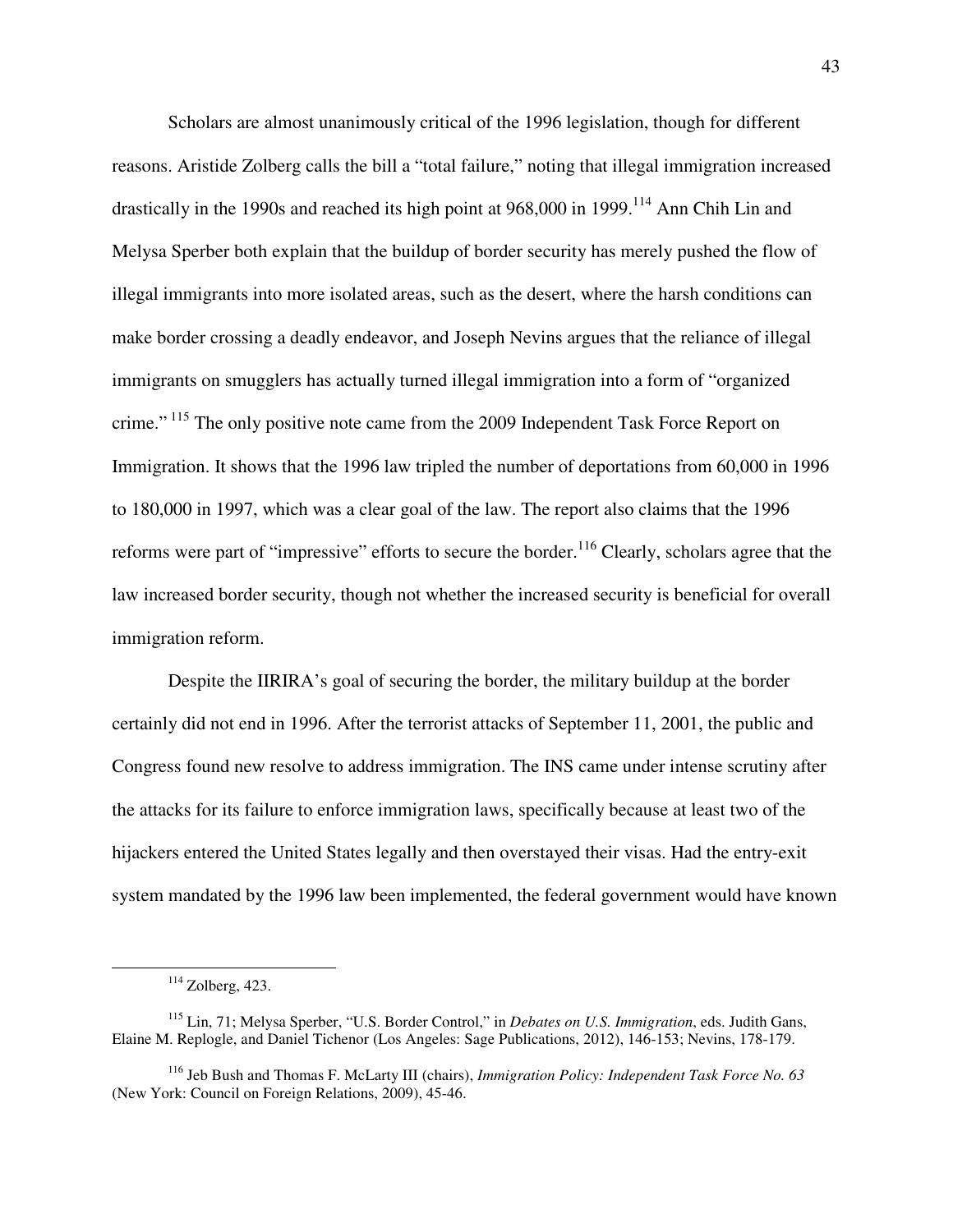that they were still in the country.<sup>117</sup> In fact, the INS in 2002 ineptly sent notifications to the dead hijackers that their student visas were approved and that they were now eligible for flighttraining programs.<sup>118</sup> After 9/11, the issue of immigration was no longer one of economic, political, or cultural power—now, immigration was again a matter of national security.<sup>119</sup> The INS was dismantled in December 2002 and its functions were taken over by the new Department of Homeland Security.

New restrictive policies post-9/11 may have been targeted at Muslim-American groups, but they had major impacts on all immigrants. For instance, a new policy required immigrants to notify the federal government within ten days of a change of address. Many immigrants were subject to deportation either because they were not aware of the new requirement or because their notifications were caught in the backlog of government paperwork.<sup>120</sup> Restrictions on immigrants only continued to increase after 9/11. Despite an attempt from 2005 to 2007 to hammer out a comprehensive immigration reform law, Congress only came up with more security bills with no path to legalization.<sup>121</sup> The Real ID Act of 2005 made it more difficult to prove a legitimate asylum claim, and it set higher standards of identification prior to obtaining a driver's license.<sup>122</sup> The Border Protection, Antiterrorism, and Illegal immigration Control Act of 2005 increased surveillance at the border, empowered local sheriffs to enforce immigration laws, appropriated funds to construct 700 miles of border fencing, mandated employers verify

 $\overline{a}$ 

<sup>120</sup> Givens, Freeman, and Leal, 40-42.

<sup>121</sup> Ibid, 25-27.

 $117$  Lin, 100.

<sup>118</sup> LeMay, 131.

<sup>119</sup> Lin, 100.

 $122$  Koven and Götske, 142-143.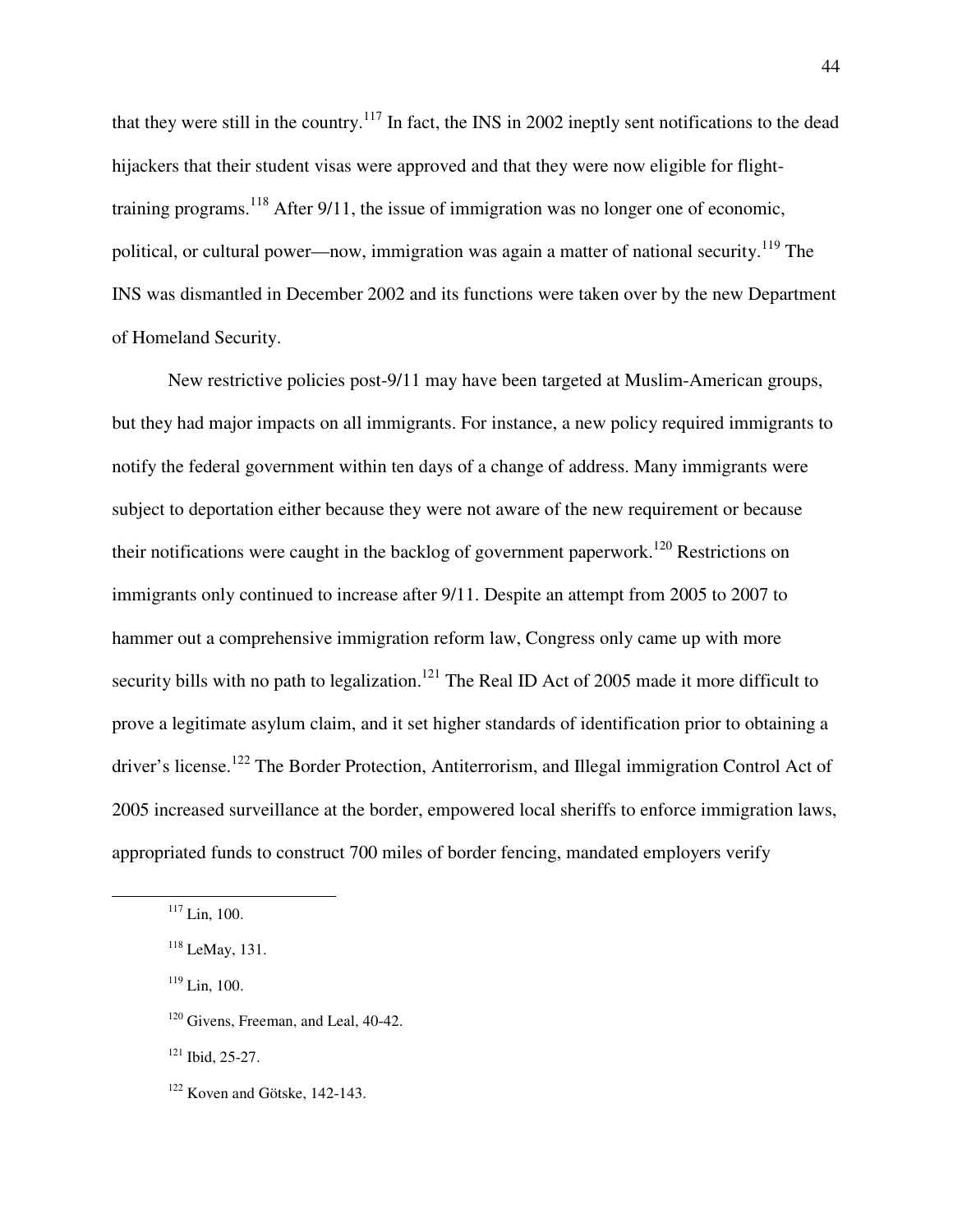immigration status, turned "unlawful presence" into a federal crime, and made it illegal to assist undocumented immigrants.<sup>123</sup> Lastly, Congress passed the Secure Fence Act of 2006 to add even more fencing to the existing provisions.<sup>124</sup>

All of these laws have added up to an increasingly militarized border. By 2013, the Border Patrol had over 20,000 agents, most of whom guarded the southern border with Mexico.<sup>125</sup> Nearly a third (650 miles) of the U.S.-Mexican border is fenced. Border Patrol spending increased by nearly a factor of ten between 1993 and 2013 to go from \$362 million to \$3.47 billion each year.<sup>126</sup> Overall border enforcement spending sat at \$18 billion as of 2013, a number which amounts to more than the budgets of all other federal law enforcement agencies combined.<sup>127</sup> It is difficult to know the exact number of illegal entrants to the country in any given year, but senators generally agreed in the 2013 debate that roughly 11 million illegal immigrants resided in the United States.

The modern immigration debate thus can be defined by its focus on illegal immigration, both how to stop the flow of illegal immigrants coming into the country and how to treat the immigrants here compassionately. After 1986, Congress took up the mantra "security first." It has spent the last thirty years adding resources to the Border Patrol and creating new restrictions for employers to disincentivize illegal hiring. With the failure of the 2007 comprehensive

<sup>&</sup>lt;sup>123</sup> Thomas Allen O'Rourke, "Good Samaritans, Beware: The Sensenbrenner-King Bill and Assistance to Undocumented Migrants," *The Harvard Latino Law Review* 9 (2006).

<sup>&</sup>lt;sup>124</sup> Givens, Freeman, and Leal, 25; Reed Karaim, "America's Border Fence: Will It Stem the Flow of Illegal Immigrants?" *CQ Researcher* 18, no. 32 (2008).

<sup>&</sup>lt;sup>125</sup> Seghetti.

<sup>126</sup> "Enacted Border Patrol Budget by Fiscal Year," *U.S. Customs and Border Protection*, 2014, http://www.cbp.gov/sites/default/files/documents/BP%20Budget%20History%201990-2014\_0.pdf

<sup>&</sup>lt;sup>127</sup> Ted Hesson, "Report: U.S. Spends More on Immigration Than All Federal Criminal Enforcement Combined," *ABC News*, 7 Jan. 2013, http://abcnews.go.com/ABC\_Univision/News/us-spends-immigration-majorfederal-criminal-enforcement-combined/story?id=18151143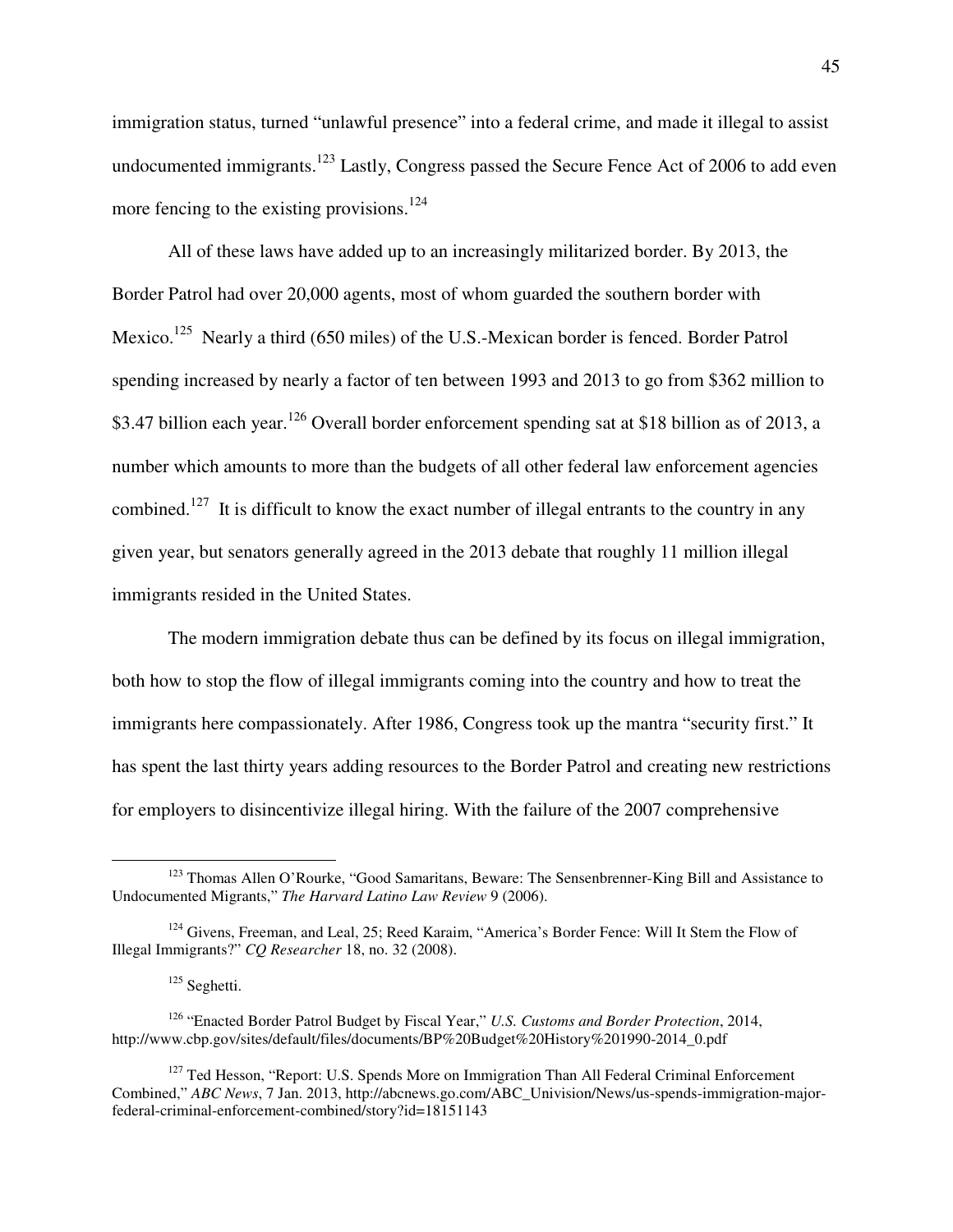immigration reform bill hanging over its head, the 2013 Senate tried to build upon the momentum of President Obama's reelection and finally pass a bill that addressed both security and legalization at the same time.

#### 2.4 Conclusion

Any understanding of American immigration policy must always be rooted in both historical and legislative context. Long term trends in immigration policy follow familiar patterns. Restrictive policies come on the heels of either economic downturn or upon the public perception of a foreign threat. When their economic or national security is at stake, Americans frequently view immigrants as both a potential threat and a scapegoat for their problems. French "radicals" and Muslim "terrorists" alike inspire fear for our national safety, while Chinese, Mexican, and Central American immigrants seem to be seen as threatening the power of the American working class.

 In congruence with American history, the national debate today is premised on protecting the country from foreign incursion by "illegals," on making Americans feel secure. Scholars may vehemently oppose the characterization of immigrants as threatening, but policy debates today rest on the assumption that illegal immigrants threaten the state and that the Southern border needs to be militarized. The question is not whether to ease the country's stance on immigration but how to best compensate for its vulnerability.

 The legislative context shows a generation of failure to prevent illegal immigration. The Senate has thirty years of increased enforcement provisions with generally bad results. Therefore, the 2013 debate is just as much characterized by an effort to explain past failures as it is to provide security. Indeed, considering that many senators were around for the passage of the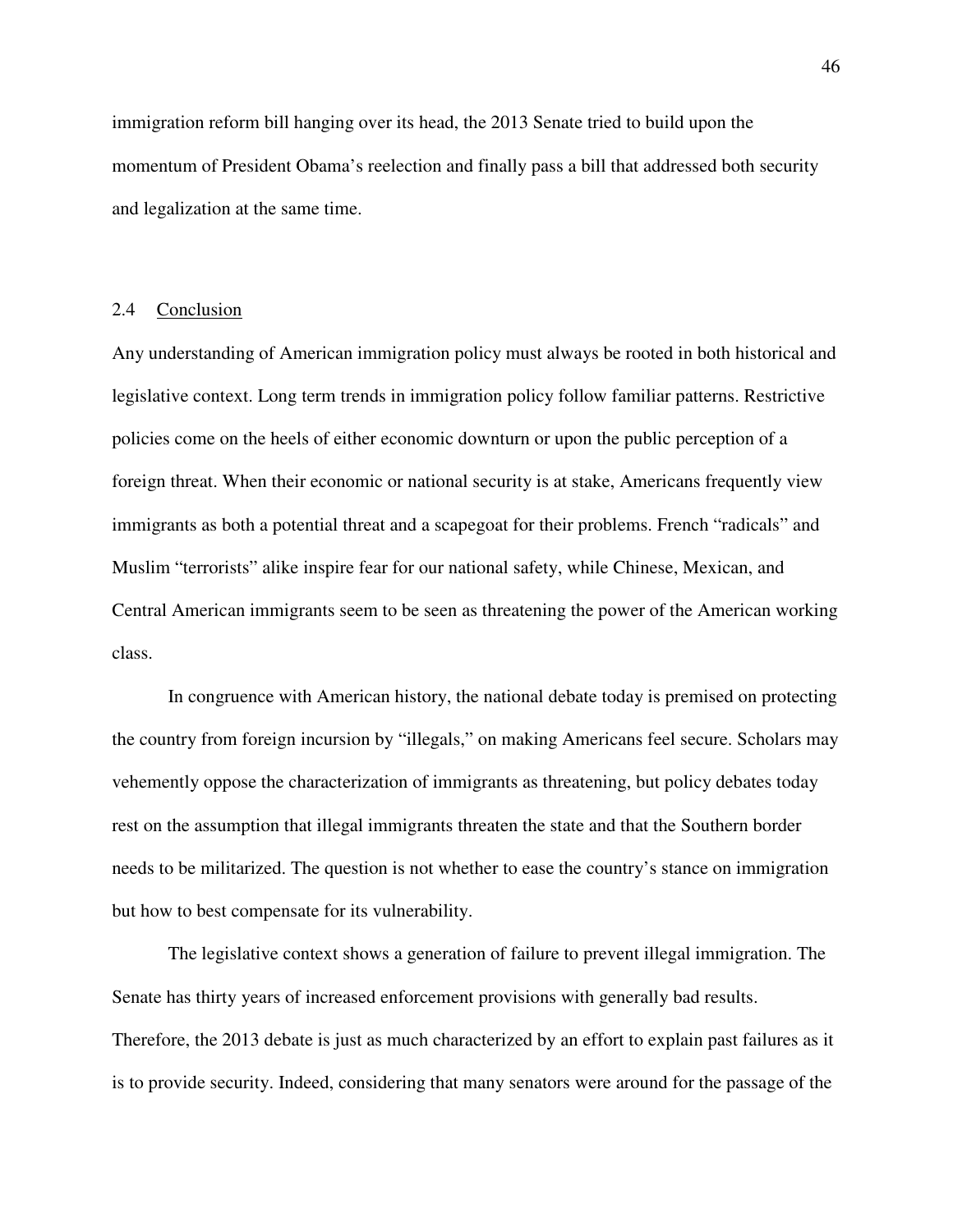1986 IRCA law, a sense of frustration permeates the debate. As I will show in the next chapter,

the question of blame is central to the debate over immigration.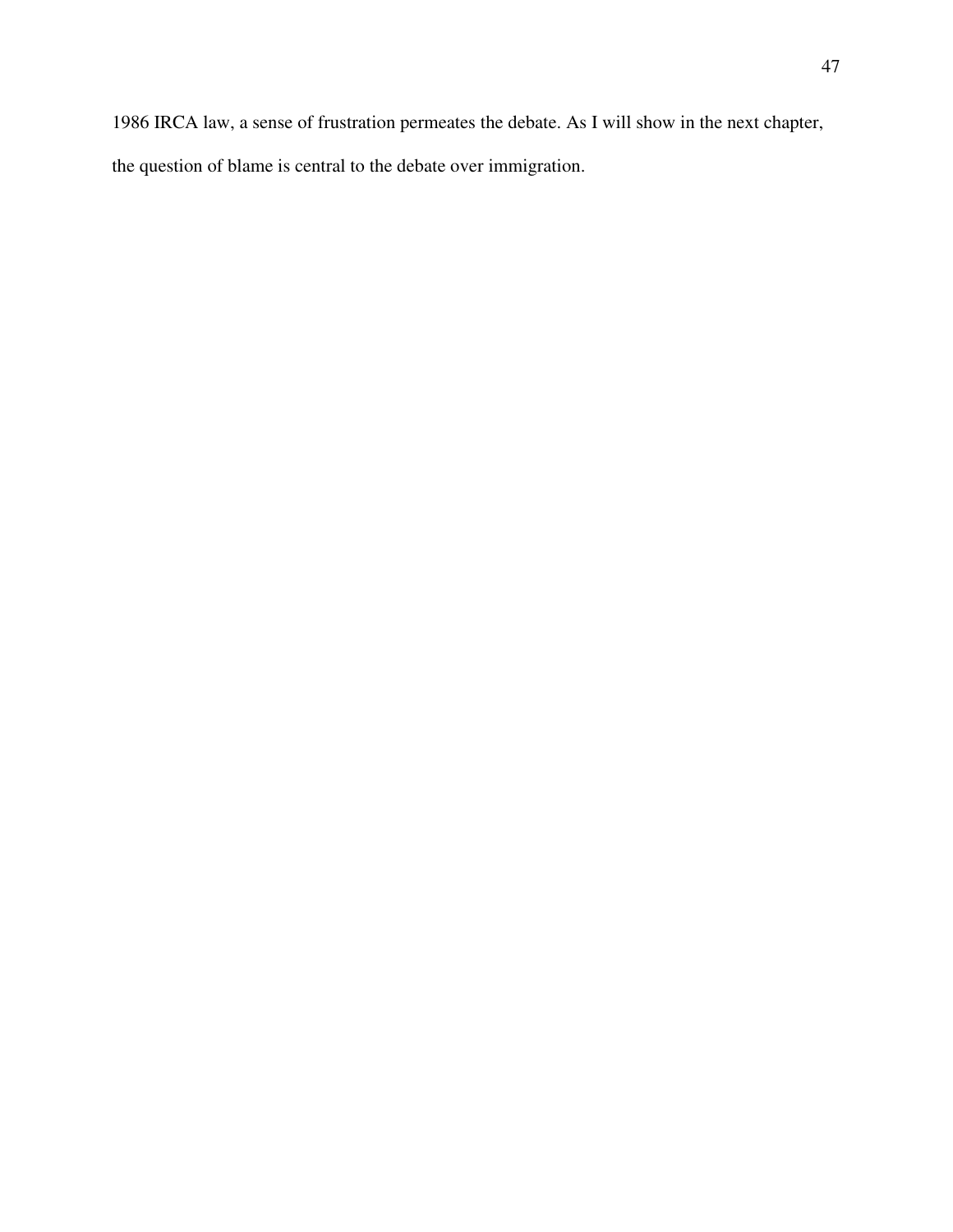### 3 Contextual Ambiguity in the Legislation-behind-the-Legislation

Law as integrity denies that statements of law are either backward-looking factual reports of conventionalism or forward-looking instrumental programs of legal pragmatism. It insists that legal claims are interpretive judgments and therefore combine backward- and forward-looking elements; they interpret contemporary legal practice seen as an unfolding political narrative . . . . The adjudicative principle of integrity instructs judges to identify legal rights and duties, so far as possible, on the assumption that they were all created by a single author—the community personified—expressing a coherent conception of justice and fairness.

—Ronald Dworkin, *Law's Empire*, 1986<sup>128</sup>

 Ronald Dworkin, the leading legal theorist of the late twentieth century, emphasizes the importance of continuity in the law. Legal acts require some understanding of a cohesive narrative, a unified will that transcends any given judge.<sup>129</sup> He introduces the mythical character Hercules as an ideal adjudicator with knowledge of all past law. Thus, Hercules is the perfect "author" to interpret the law because he had full knowledge of all past constitutions, statutes, common law, and legal decisions and is able to fit any law he interprets into that context. In other words, Hercules understands the law better than anyone else because he has perfect understanding of context.

 Unlike judges, members of Congress are not under pressure from the judicial myth which demands consistency to just "follow the law." Legislation presumes a problem exists in the world. Rather than an act of consistency, it is by definition an act of change. Thus, the rhetorical challenge for proponents of an immigration bill is to establish inconsistency from past attempts at immigration reform, while opponents will do the opposite by trying to establish consistency with failed policies from the past. In this case, both sides establish the motivating force behind

48

 $129$  Ibid.

 $128$  Dworkin, 225.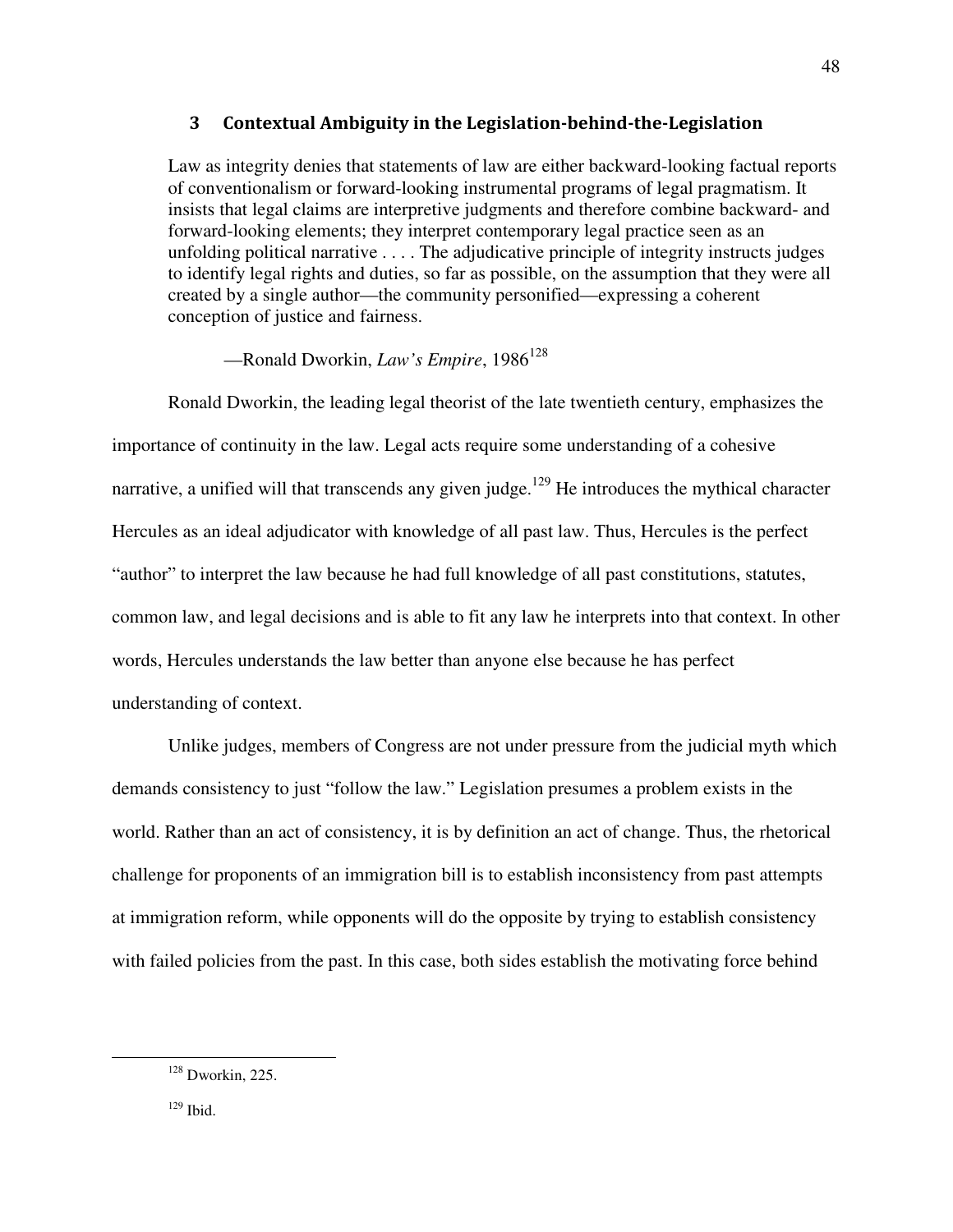past immigration policy to construct the 2013 bill as either consistent or inconsistent with past failed reforms.

In this chapter, I argue that as an enactment, legislation is contextually ambiguous. Senators in the immigration debate redefine the legislative act by redefining the context. Drawing on Burke, I call these contextual constructions the "legislation-behind-thelegislation."<sup>130</sup> By reconstructing the history of immigration policy, senators are able to define the 2013 immigration bill as congruent with that history. The legislation-behind-the-legislation offers leverage on the bill from the outside. First, I explain how we can understand the law outside of itself by viewing it as an enactment. I then explain how opponents frame the policy history to argue that the 2013 legislation is merely another in a long line of broken promises. Opponents thus construct a scene of bad acts (promises) where Congress has been disempowered from enacting its preferred reforms. Proponents, on the other hand, reconstruct the policy history to argue that border security has traditionally been increased, and they feature Congress as an active agent getting its way. The contextualizing work reorients how we should think about blame for past policy failures, which, as I show in chapter four, informs how senators interpret statutes in the 2013 legislation.

## 3.1 Understanding the Law as an Enactment

Legislative interpretations cannot be confined the letter of the law. Contextualizing provides a tempting secondary means of interpreting law that can either complement or substitute for statutory interpretation. Contextualizing becomes unnecessary if one takes a plain fact view of the law where the law is straightforward and speaks for itself. Burke says that judicial

<sup>130</sup> Burke, *Grammar*, 362.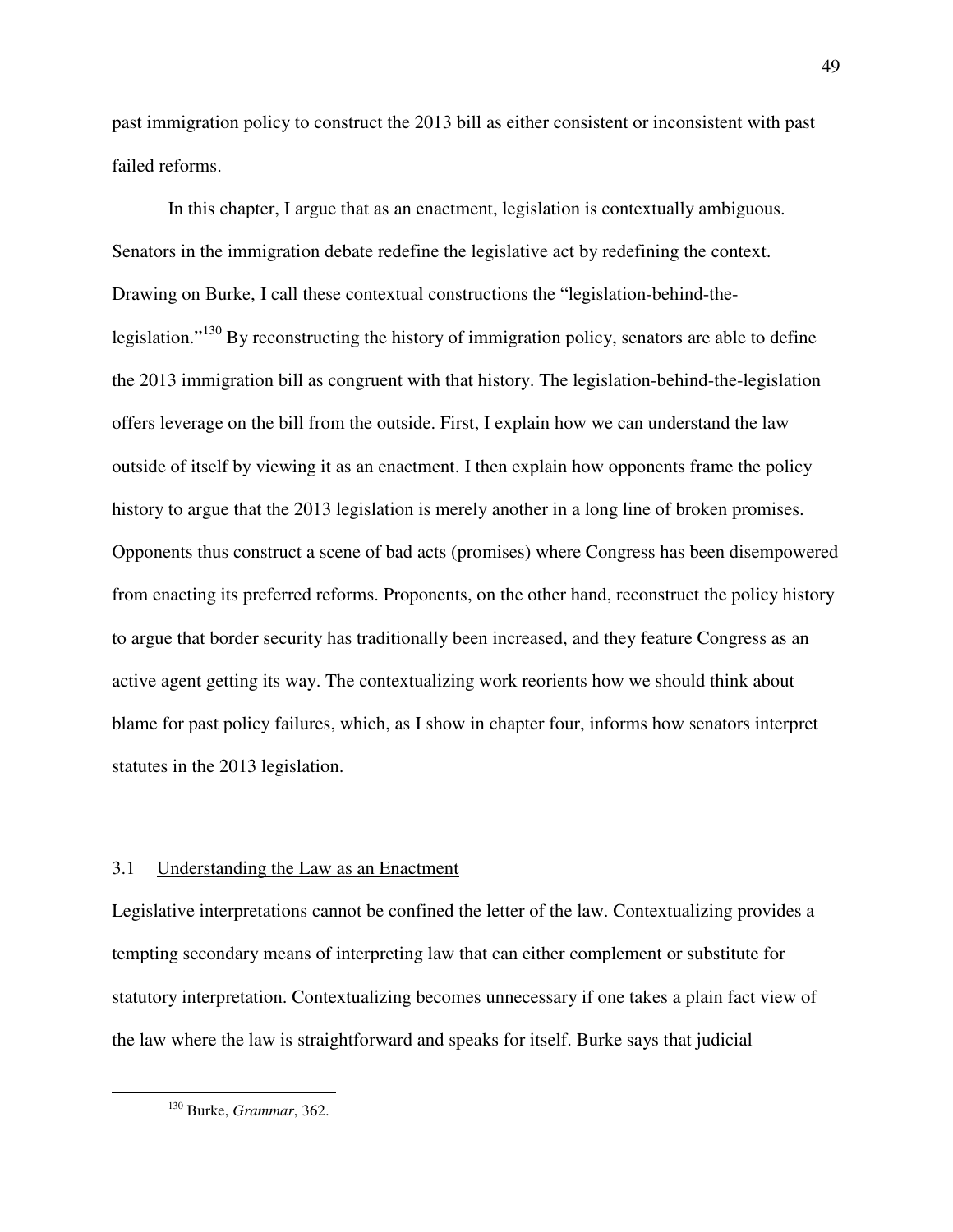interpretation maintains this fiction of "positive law" where judges pretend that they are getting at the law in-and-of itself and thus do not need anything outside the language of statutes.<sup>131</sup> However, according to Burke, if judges are interpreting a legal document like the United States Constitution, such an interpretation resists confinement to the language of the text "since an act in the United States has not merely the United States Constitution as its background, but all sorts of factors originating outside it, the fiction of positive law has generally served to set up the values, traditions, and trends of business as the Constitution-behind-the-Constitution that is to be consulted as criterion."<sup>132</sup> Burke explains, in other words, that legal interpretation cannot be contained within the document itself because the document "itself is an enactment."<sup>133</sup> The fact that it was enacted contextualizes it within a given scene, as a result of specific agents, by way of an agency, and towards a purpose. Burke says the U.S. Constitution, for instance, was enacted as a reactionary measure and that it was a capitalist Constitution.<sup>134</sup>

Legal theorists make similar points about the intrusion of context into statutory interpretation, especially when the language of a statute is unclear. A century ago, Oliver Wendell Holmes explained that the uncertainty of language forces judges to consider not just what a word means now but what a word meant then when the statute was first written.<sup>135</sup> Judges justify their interpretations by looking to meanings and intentions of the legislature and thus drawing the audience's attention to extratextual evidence in order to understand what the legal

<u>.</u>

<sup>133</sup> Ibid, 362.

<sup>131</sup> Ibid.

<sup>132</sup> Ibid, 362-363.

 $134$  Ibid.

<sup>135</sup> Oliver Wendell Holmes, "The Theory of Legal Interpretation," *Harvard Law Review, Vol. XII 1898- 1899* (Cambridge, MA: The Harvard Law Review Publishing Association, 1899), 417-418.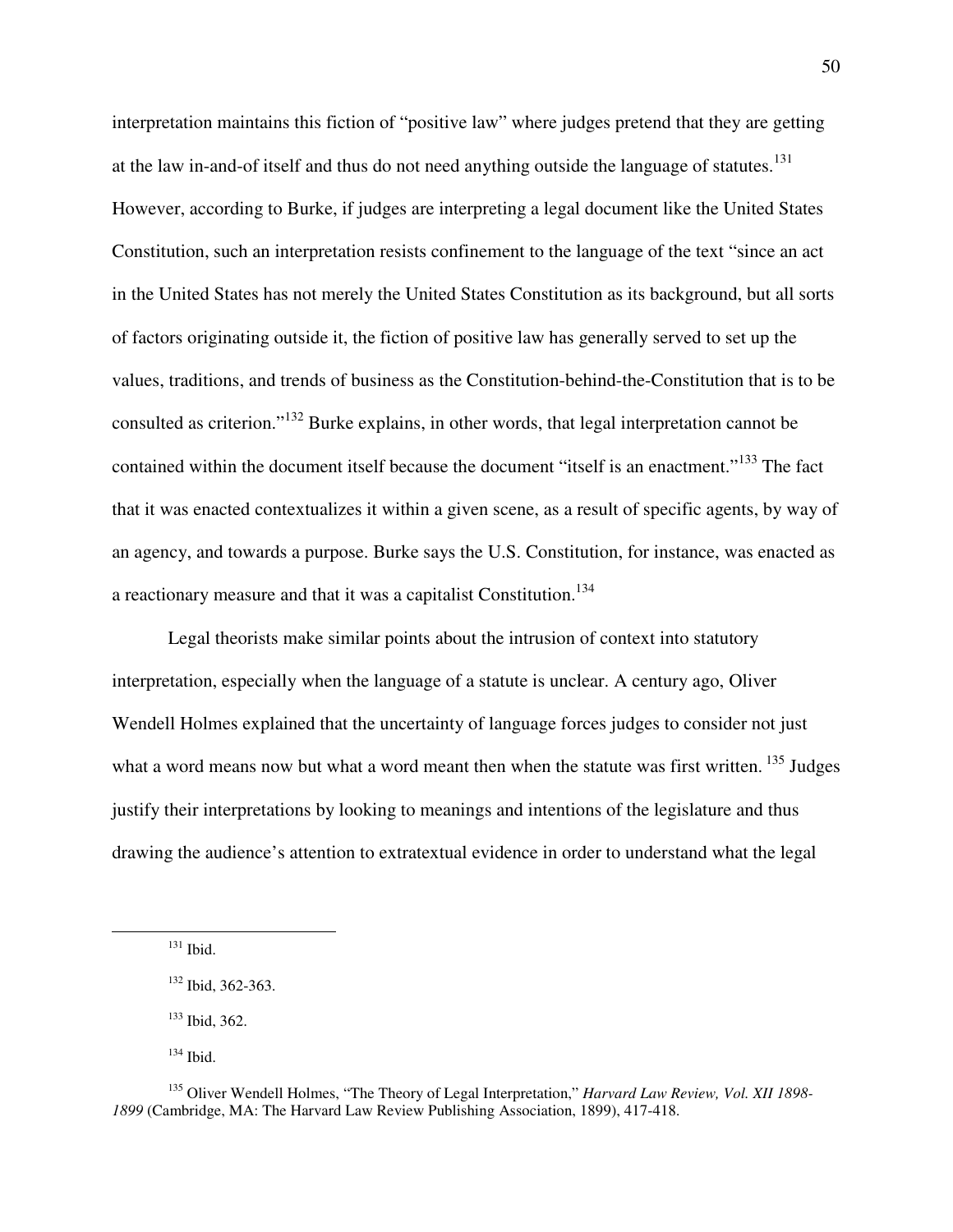document says.<sup>136</sup> This often involves looking at the history of a bill's enactment, including committee markups and floor debates, in order to discern the legislature's original intentions.<sup>137</sup> In fact, policymakers will often try to sneak language into committee reports that would not have made it into the final bill in order to influence the courts' interpretation of legislative intent.<sup>138</sup> Although not without its textualist critics, legislative intent has long been used by the courts as a justification for interpreting the law.<sup>139</sup> The legal act is necessarily defined by this context, not just by critics but by the rhetors engaging in its public interpretation.

In the same way that there exists a "Constitution-behind-the-Constitution," there also is a legislation that lurks behind the legislation. Whenever members of Congress interpret what a bill does, they always look beyond the language of the bill to understand the context of its enactment. Following Burke's lead, I argue that indirect constructions of legislative acts rely on leveraging different terms of the pentad. Since I am trying to understand ambiguity in the legislative act, the bill itself, for the purposes of this analysis, must be considered the act in this pentadic set. Because of humanity's desire for form, Burke says that we seek consistency between different terms of the pentad.<sup>140</sup> Therefore, our sense of the legislative act must match up with our understanding of the other terms in the pentadic set: scene, agent, agency, and purpose. By leveraging other terms, senators can redefine the act, resulting different interpretations of the legislative act.

<sup>136</sup> Ibid.

-

<sup>140</sup> Burke, *Grammar*, 3.

<sup>137</sup> Abner J. Mikva and Eric Lane, *An Introduction to Statutory Interpretation and the Legislative Process*  (New York: Aspen Law & Business, 1997), 27-41.

<sup>&</sup>lt;sup>138</sup> Jarrod Shobe, "Intertemporal Statutory Interpretation and the Evolution of Legislative Drafting," *Columbia Law Review* 114, no. 4 (2014), 870.

<sup>139</sup> Frank Cross, *The Theory and Practice of Statutory Interpretation* (Stanford, CA: Stanford Law Books, 2009), 58.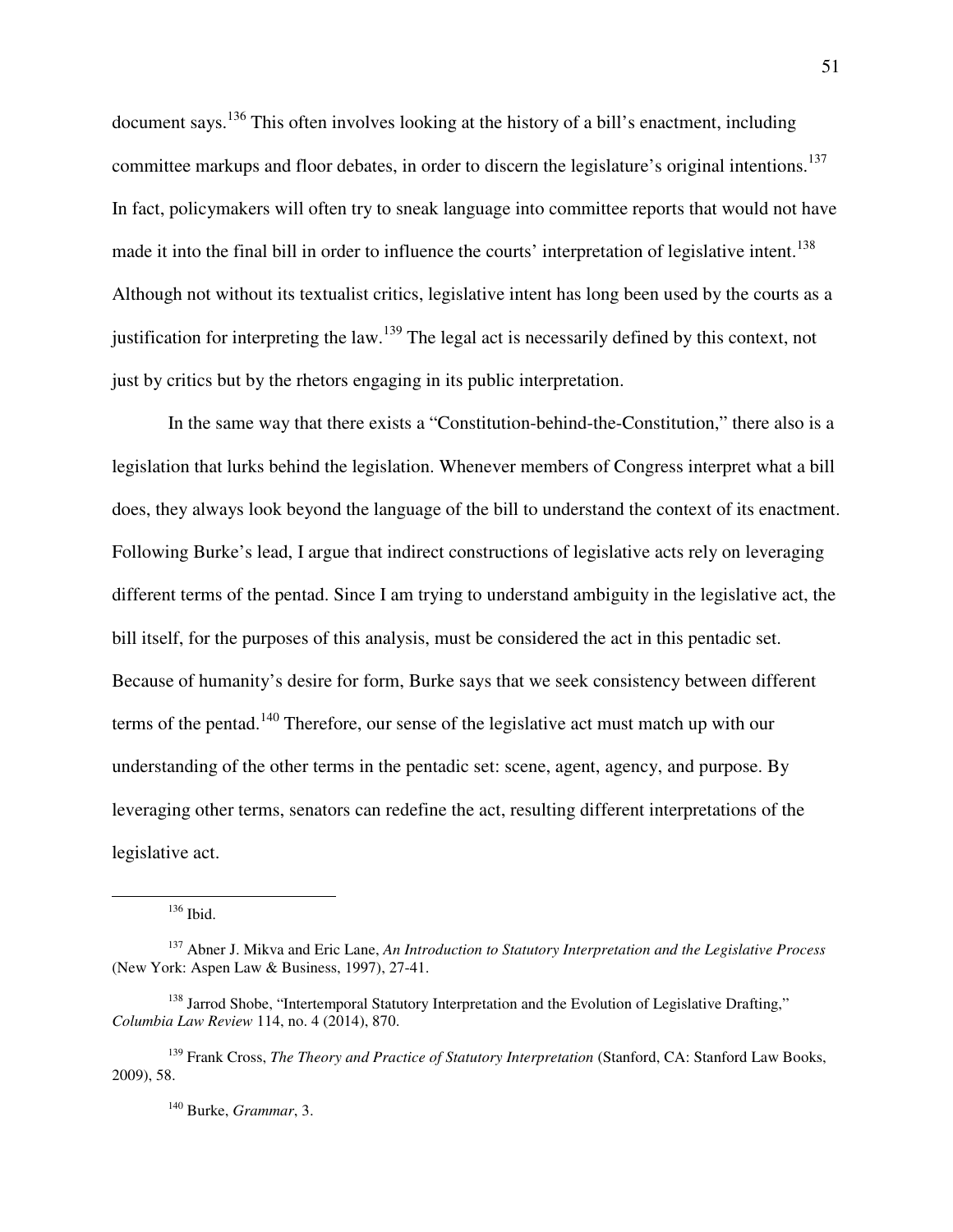In what follows, I show how senators leverage the scene and agent to reconstruct the legislative act. They are, in other words, contextualizing factors that redefine the legislative act. Ultimately, the legislation-behind-the-legislation is a resource for creating ambiguity in proposed laws and helps explain how senators can disagree about what the immigration bill does.

# 3.2 Opponents' Policy History: A Line of Broken Promises

Scholars in the rhetoric and public policy literature are no strangers to constructions of a legislative scene. An approach consistent with this scholarship might look at how senators construct the immigration system as "broken" and the border as insecure. The scene would be so overpowering as to necessitate new immigration legislation that would beef up border security and streamline the legal immigration system. In this sense, the scene does help define the legislation, but such an analysis still relies on stability in the meaning of said legislation. It relies on legislation functioning as a social fact. Because my interest here is in legislation's ambiguities, I take a different perspective. I look at how senators leverage our understanding of the policy scene to understand not just the need for legislation but also to alter our understanding of what legislation does.

Although scene is typically characterized as place, Burke says scene refers to any kind of background, including history.<sup>141</sup> Thus, scene may include time as well as location. Asen explains that time is a fundamental consideration in policy debates, serving both as context and appeal. Members of Congress in policy debates may vary widely on where the debate exists in time. For example, some lawmakers may think that the privatization debates died in 2005, while others may believe we are still having them. Asen refers to this as the "meta quality" that long-

<sup>141</sup> Burke, *Grammar*, xvii.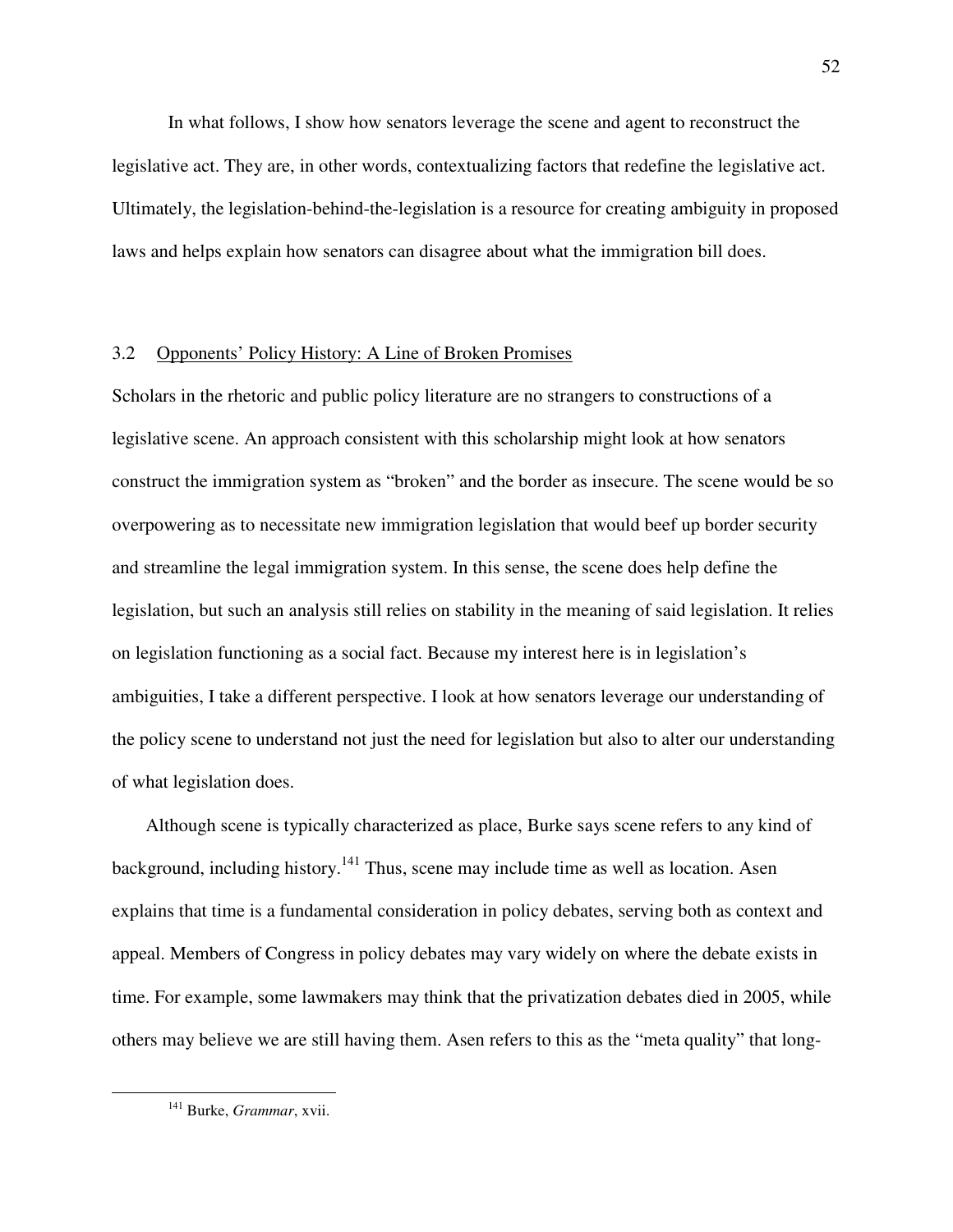lasting debates facilitate—policymakers will "debate their debates."<sup>142</sup> Participants understand past policy debates in ways that inform their current positions.

Different conceptions of time cannot simply be chalked up to different sensibilities. Time serves as rhetorical appeal when policymakers invoke old debates to bolster their own positions considering that context, after all, can be strategically defined. In legislative debates, members of Congress do not merely point to recent legislative history, but they also construct their own history of events. They decidedly make a choice, and the long history of immigration policy provides ample ways to outline and present history.<sup>143</sup> Senators on both sides construct the legislative history of immigration in order to leverage what the current legislation means.

Opponents envision a legislation-behind-the-legislation that is scenic and disempowers Congress from enacting the changes it wants. They draw on past failures to define current legislation as another act in a long line of faulty promises. The 1986 Immigration Reform and Control Act is especially present as a proven failure, and opponents frame it as the closest analogue to the 2013 bill. Senator John Thune (R-SD) calls 1986 "promises that were never kept."<sup>144</sup> Senator John Cornyn (R-TX) references a "trail of broken promises...that dates back to at least 1986."<sup>145</sup> Grassley laments that the Senate is repeating the mistakes of 1986 because while "the sponsors of this bill want you to believe it is different from the 1986 legislation…the bill is legalization first, enforcement later—and I have to add, enforcement later, if ever."<sup>146</sup>

-

<sup>&</sup>lt;sup>142</sup> Asen, "Reflections," 135.

 $143$  No one demonstrates the constructed connection between the past and present in legislative debates better than Kirt Wilson. See Wilson, 134-137.

<sup>144</sup> *Congressional Record* 159, pt. 84 (June 13, 2013): S 4441.

<sup>145</sup> *Congressional Record* 159, pt. 89 (June 20, 2013): S 4731.

<sup>146</sup> *Congressional Record* 159, pt. 91 (June 21, 2013): S 4998.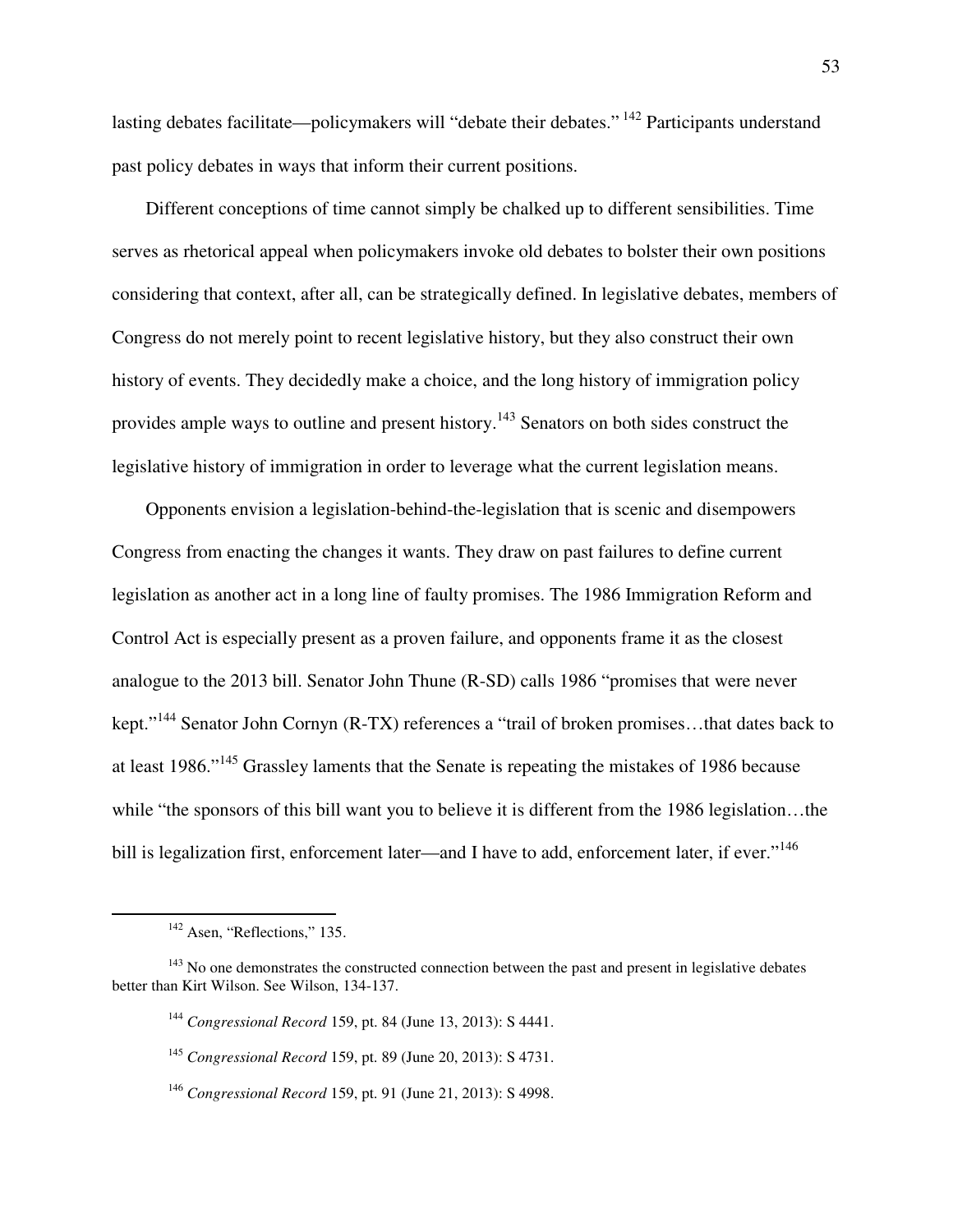Opponents make 1986 the central analogue because it was the last immigration law that included some form of amnesty. By granting presence to the "mass fraud" of 1986, they focus less on legislation from 1996, 2001, and 2007, all of which involved massive increases in border security spending without any measures to legalize, making "legalization first" seem like the prevailing policy.<sup>147</sup>

1986 is the most prevalent reference point, but other failures in the modern immigration debate are also sometimes referenced as evidence of the futility of congressional demands. For instance, Senator Jeff Sessions (R-AL) raises the long history of entry/exit requirements, noting that Congress required biometric entry/exit systems be implemented with bills in 1996, 2000, 2002, and 2004 with no follow-up by the executive branch.<sup>148</sup> Thune also points to the provisions in the 1996 and 2006 laws requiring 700 miles of border fence, and he claims that only 40 miles of fencing have been built by DHS. $^{149}$ 

The language of the broken "promise" ties the past debates to the current one as "promises" of the past are connected to the "promises" of the present. According to Lee, the 2013 bill is "full of promises to beef up border security, but it makes no assurances."<sup>150</sup> Senator Bob Corker (R-TN) is quite explicit that he "[doesn't] believe we are going to add 20,000 agents . . . . They are making promises 10 years down the road that I am saying are not likely to ever happen."<sup>151</sup> Senator Dan Coats (R-IN) admits that the entry/exit system, border security, and employee verification have been strengthened, but that's only "assuming the promises come true" and

<sup>147</sup> Cornyn, *Congressional Record* 159, pt. 87 (June 18, 2013): S 4563.

<sup>148</sup> *Congressional Record* 159, pt. 81 (June 10, 2013): S 4065

<sup>149</sup> *Congressional Record* 159, pt. 82 (June 11, 2013): S 4205.

<sup>150</sup> *Congressional Record* 159, pt. 94 (June 27, 2013): S 5323.

<sup>151</sup> *Congressional Record* 159, pt. 91 (June 24, 2013): S 4992.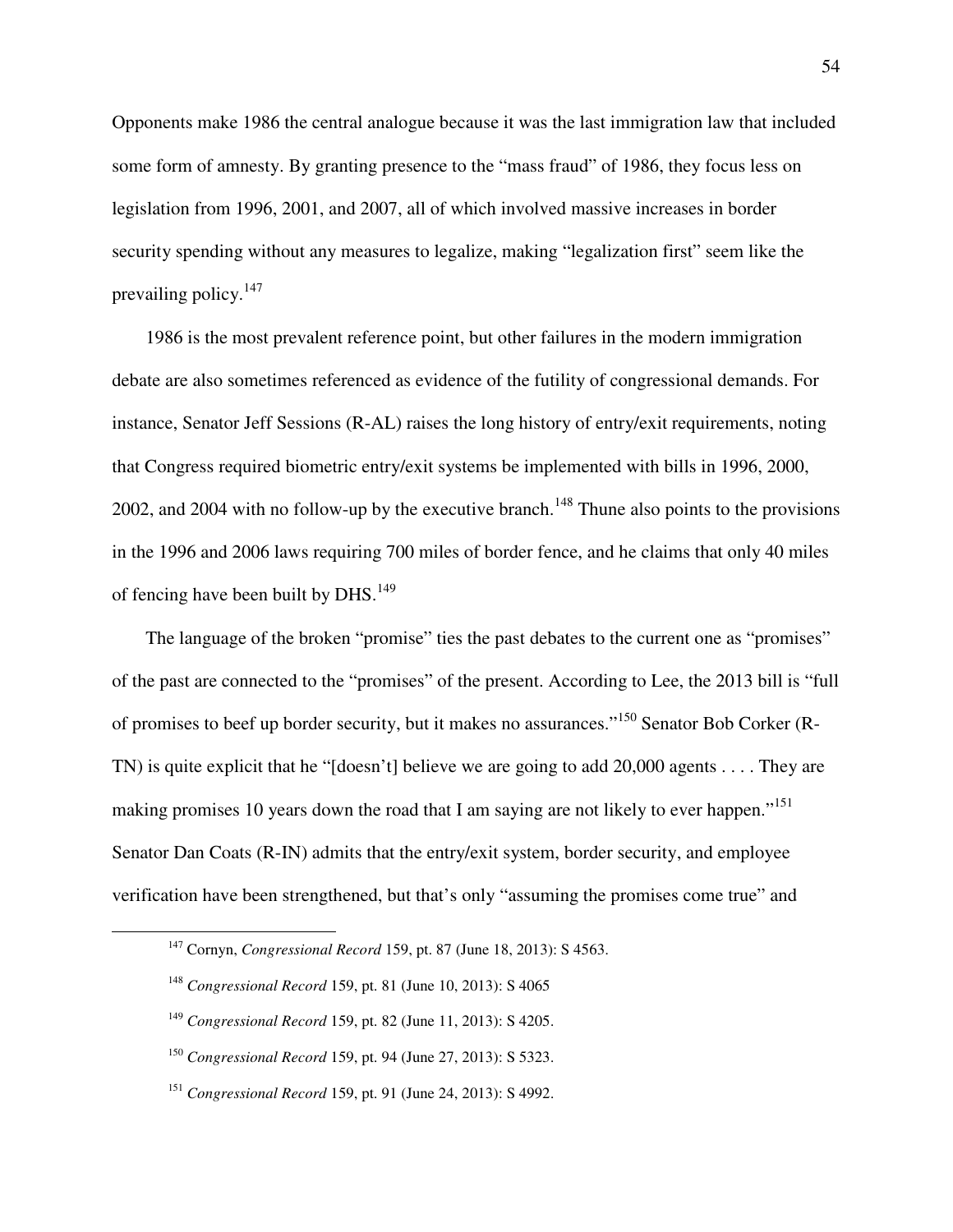"they have only been strengthened on a piece of paper."<sup>152</sup> Through the common term "promises," opponents connect current legislation to a scene of policy failures. To understand the likely legislative act, senators point to a policy trail.

Although "promising" could be an act rather than a scene, the "promises" almost never have an active agent, and are best understood as scene. Edward Appel observes that the construction of a sentence with its subject, predicate, adjectives, and adverbs mirrors the functions of pentadic terms, thus sentence structure can tell us something about the motivational formulas that rhetors employ.<sup>153</sup> If, as Burke argues, the pentadic terms represent fundamental forms of human thought, then it makes sense that our syntax reflects those forms.<sup>154</sup> In the most basic sense, active voice puts the agent in control of the action, whereas passive voice puts the agent as the receiver of action.<sup>155</sup> Because opponents favor passive voice, broken legislative promises just become a thing to point to, sheer motion. As Rountree and Rountree point out, rhetors will often shift to a scenic terminology in order to avoid responsibility.<sup>156</sup> If senators put too much focus on allocating blame for past faulty promises, then they inevitably would have to indict themselves because many Republican senators, such as Grassley, voted for the 1986 law, and many Republican administrations since then have held responsibility for enforcing border security.

In opponents' passive sentence constructions, proponents, mostly Democrats, can be designated as the active agents of current promises, but past promises are more obscure. Senator

 $155$  Appel, 2.

-

<sup>152</sup> *Congressional Record* 159, pt. 93 (June 26, 2013): S 5219.

<sup>153</sup> Edward C. Appel, *Language, Life, Literature, Rhetoric and Composition as Dramatic Action: A Burkean Primer* (Leola, PA: Putting-In-Your-Oar Press, 2011), 1-6.

<sup>154</sup> Burke, *Grammar*, xv.

<sup>156</sup> Clarke Rountree and John Rountree, "Burke's Pentad as a Guide for Symbol-Using Citizens," *Studies in Philosophy and Education*, 2015.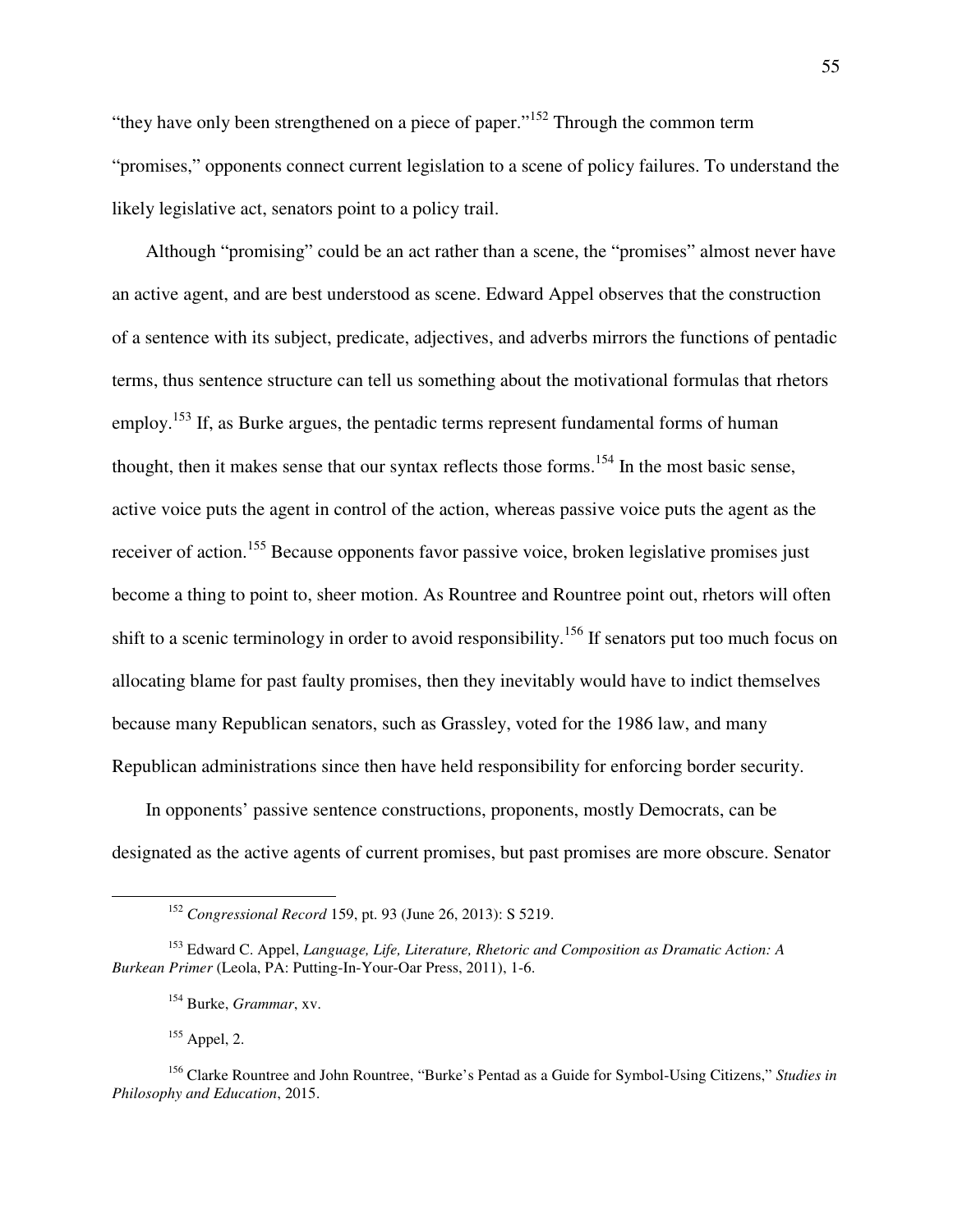Marco Rubio (R-FL) says that "for over three decades and despite many promises to enforce the law, the Federal government under both Republicans and Democrats has failed to do so."<sup>157</sup> While Rubio certainly directs some blame at his own party, the responsible agent for promising enforcement is uncertain. Even if we accept that "the Federal government" is the agent, Rubio separates Republican and Democrat from this agent by embedding them both in a prepositional phrase. Just because the federal government was "under" the direction of one party or another does not necessarily indict them for breaking promises. He repeats his promises line on the next page of the *Record*: "In just the two years that I have been here, I have seen the games played and the promises broken and how the American people ultimately suffer the consequences," and "after promises made in the past on immigration have not been kept…."<sup>158</sup> Again, promises are broken, but it is not clear who is breaking the promises. They are just something that Rubio witnesses, a landscape of broken promises endemic to Washington.

Similarly, Cornyn explains that "when so many promises have been made in the past that have not been kept, I think it is unreasonable to ask the American people to just trust us."<sup>159</sup> Cornyn here seems to indict the Congress, but the indictment comes because of the scene. He does not actively put the Congress as the agent of broken promises; instead, the Congress is simply indicted by the existence of past failures. A moment later, he does add an active agent to the promises: "if we deal with the experience that we have had from 1986 and other times when we made extravagant promises to the American people how we are going to fix the system, only to find that those promises have not been kept."<sup>160</sup> He acknowledges that Congress through the

<sup>157</sup> *Congressional Record* 159, pt. 93 (June 26, 2013): S 5216

<sup>158</sup> *Congressional Record* 159, pt. 93 (June 26, 2013): S 5217

<sup>159</sup> *Congressional Record* 159, pt. 88 (June 19, 2013): S 4626

 $160$  Ibid.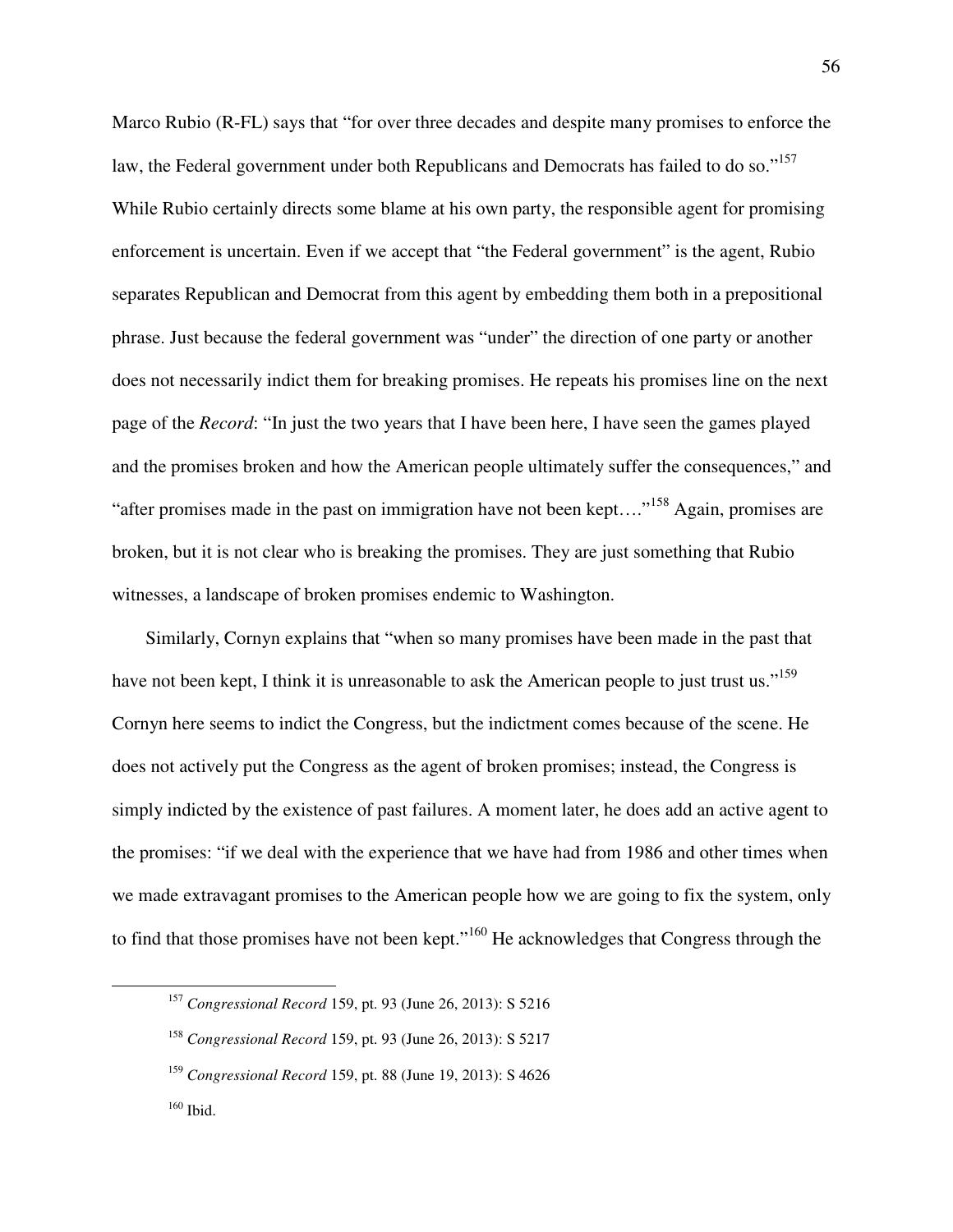pronoun "we" made the "extravagant promises," but through the passive construction "promises have not been kept," he does not grant Congress responsibility for actually failing. In all of these instances, opponents to the legislation use passive constructions to build a scene of broken "promises," and the scene implicates the current legislation as merely another "promise."

Scenic constructions also help Republicans avoid blaming Ronald Reagan for the 1986 reform that he signed into law. If Congress is not responsible for past immigration policy, the presidency appears to be the obvious scapegoat, but they do not want to attribute fault to the father of modern conservatism. Cornyn says that "Reagan signed based on the premise that there would be enforcement and no need to ever provide another amnesty again, that this would actually be enforced.  $\ldots$ <sup>161</sup> Cornyn does not put Reagan as an active agent in enforcing the law, even though he is the head of the executive branch. Instead, he signed it because he believed in faulty "premises," and the blame for failing to enforce the law remains mysterious. Lack of enforcement is still embedded in passive phrases that exonerate Reagan as a tragic victim of some mysterious, hidden agent that subverted the will of both Congress and Reagan.

Coats acknowledges that Reagan signed the 1986 law but that "promises made then were not fulfilled."<sup>162</sup> Thus, we see similar passive construction, but Coats follows this scenic construction of "promises" up with an invocation to be more like Reagan: "The way, in my opinion, to address [broken promises] is—to borrow from Ronald Reagan trust, but verify."<sup>163</sup> In fact, this "trust, but verify" language is picked up by Senator David Vitter (R-LA), Senator Rand Paul (R-KY), and Cornyn.<sup>164</sup> Paul even names his proposed amendment for increased border security the

<sup>161</sup> *Congressional Record* 159, pt. 81 (June 10, 2013): S 4038.

<sup>162</sup> *Congressional Record* 159, pt. 93 (June 26, 2013): S 5218.

 $163$  Ibid.

<sup>&</sup>lt;sup>164</sup> Vitter, S 3728; Cornyn, S 4550; Paul, S 4650.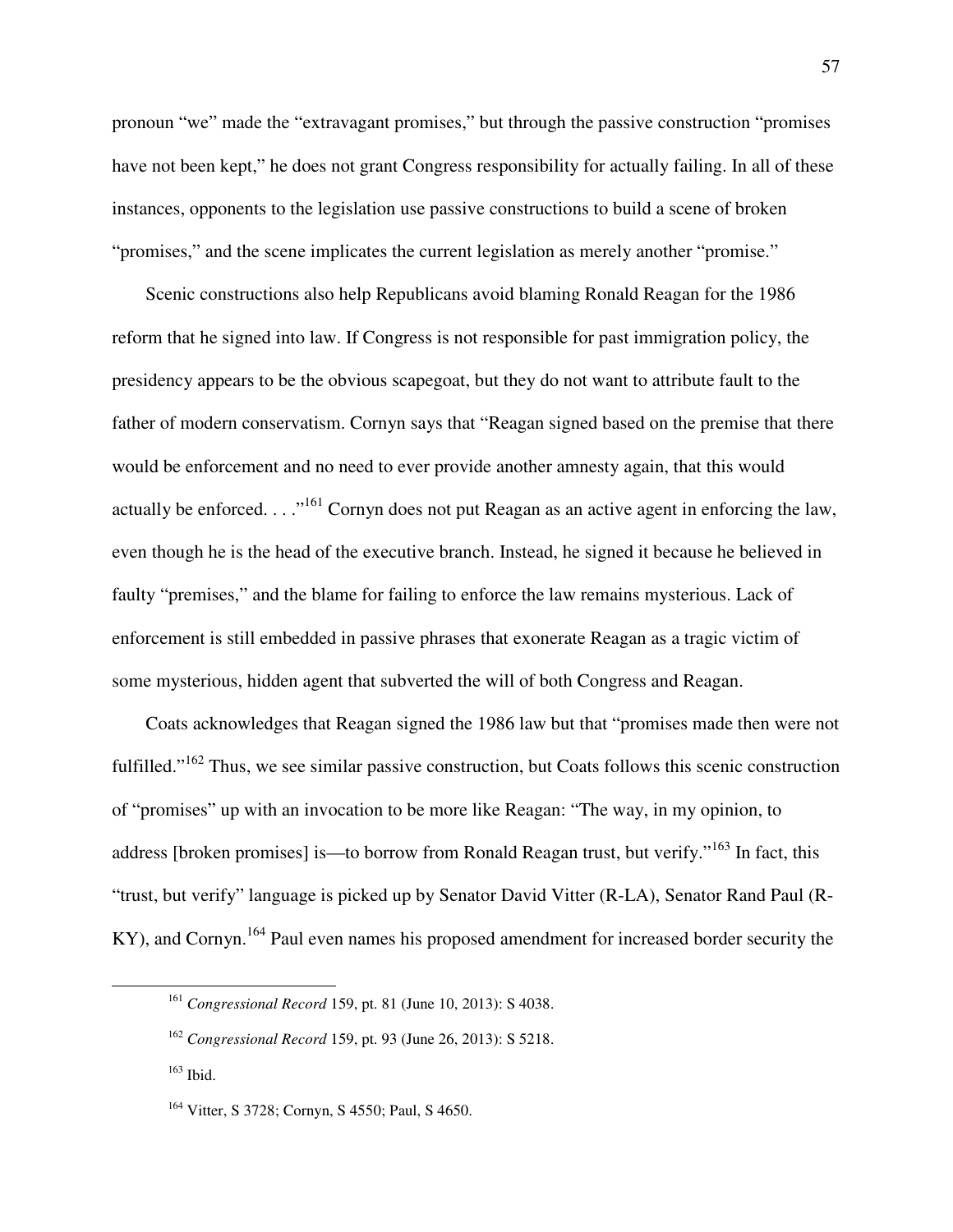"Trust, but Verify" amendment.<sup>165</sup> Far from a scapegoat, Reagan is a model for immigration reform. He is not responsible for past failures.

In sum, opponents feature a scene of broken promises as the context to understand the current legislation. S. 744 is just another promise that Congress sees. Congress is disempowered. Rather than actively changing policy, it has witnessed a failure to enforce the law over the years. While the passage of time makes it difficult to pin the policy failures on any one agent, the implication of broken promises is that a subversive agent does exist. However, until opponents get into the statutory construction of the legislation, which I will discuss in the next chapter, the sequence of acts that makes up the policy scene lies in wait for an active agent to take responsibility for decades of failure.

#### 3.3 Proponents' Policy History: "We Have Done 'Enforcement First'"

Proponents construct an entirely different legislation-behind-the-legislation, one with active agents. Instead of a line of broken promises, the Congress has traditionally increased border security. Congress, for proponents, becomes an active agent of change. Rather than see immigration policy happen, Congress makes it happen.

First of all, proponents construct a different scene from opponents based on more recent legislation. Their scene is one of heavily increased border security. Senator Bob Menendez (D-NJ) clearly demonstrates that different legislative histories can be drawn for any given bill before the Congress. He criticizes the opposition for only comparing the legislation to 1986 because "if there are lessons to be learned from 1986, there are just as many to be learned from the last 10 years in which 'enforcement first' has been the mantra of Congress's immigration policy, with

<sup>165</sup> *Congressional Record* 159, pt. 88 (June 19, 2013): S 4650.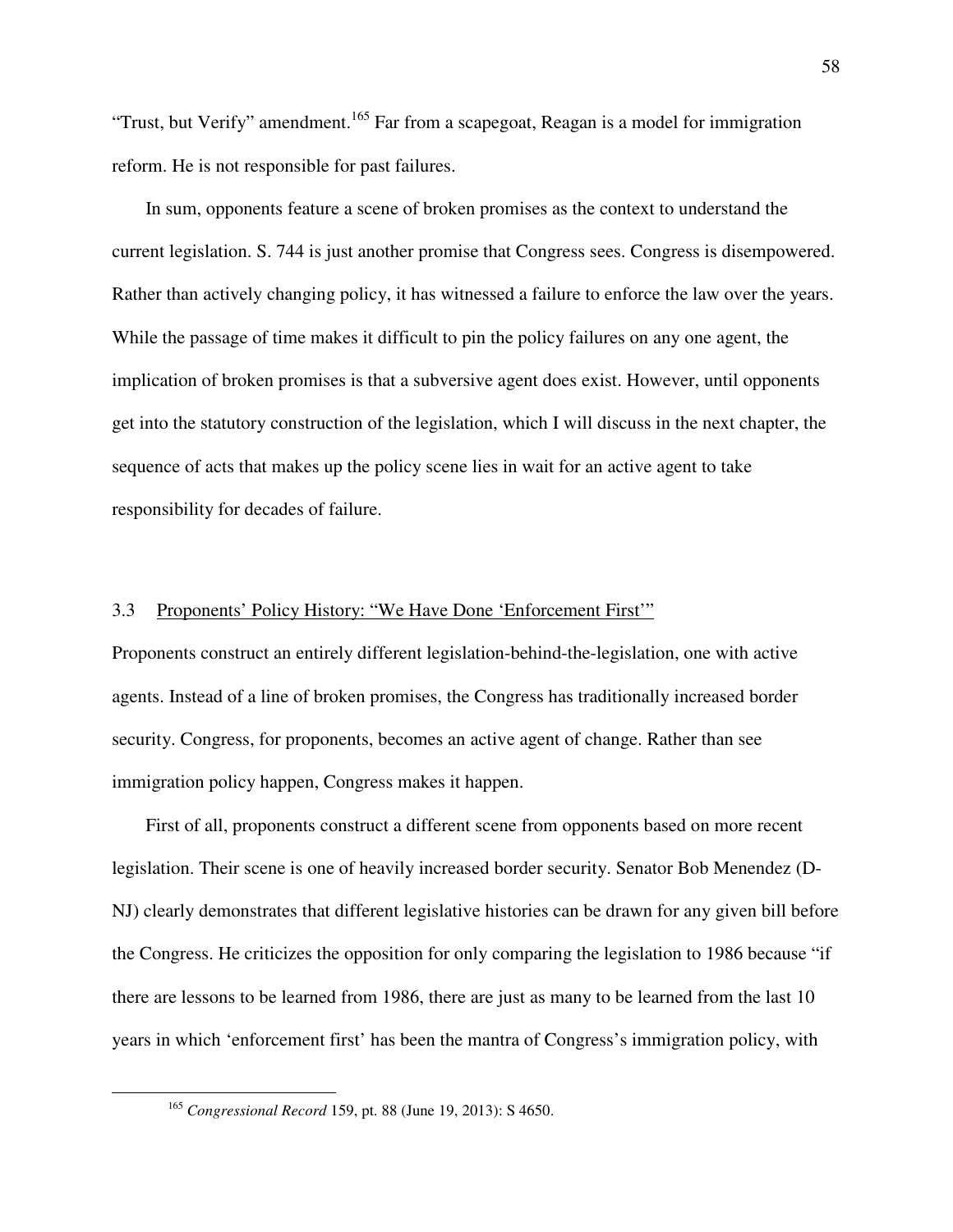disastrous results."<sup>166</sup> Senator Tom Carper (D-DE) presents a slideshow on the floor comparing the borders in 2013 to those in 2007 to argue that they are much more secure, and he attributes this security to the "unprecedented investments we have made in securing our borders over the past decade."<sup>167</sup> Menendez also shows charts, documenting the increase in border spending over the past 26 years from \$1.2 billion in 1986 to its high point at \$20 billion in 2009.<sup>168</sup> The point, thus, is not that the border is necessarily secure now but that the policy history is one of increased enforcement. The proponents argue that the bill before the Senate is likely to actually increase enforcement because the government has a past record of doing so.

More importantly, proponents feature Congress as an active agent in changing the scene. The contrast in sentence construction between opponents and proponents is striking even by simply considering the slogan "enforcement first." Leahy asserts that "we have done 'enforcement first.'"<sup>169</sup> In his active sentence construction with the subject "we" and the verb "have done," Leahy empowers Congress as the agent of change in immigration policy. Menendez asserts that the public has grown tired of the current system: "It was a rejection of the enforcement-only strategy and the idea that we must secure the border first."<sup>170</sup> Just like Leahy, he puts Congress in the driver's seat. By contrast, opponents make Congress passive on enforcement first. Cruz asks "Which comes first, legalization or border security? The Gang of 8 bill says let's have legalization first."<sup>171</sup> In the first sentence, he puts the active subjects as

 $\overline{a}$ 

59

<sup>166</sup> *Congressional Record* 159, pt. 83 (June 12, 2013): S 4394.

<sup>167</sup> Ibid, S 4397-S 4398.

<sup>168</sup> *Congressional Record* 159, pt. 82 (June 11, 2013): S 4202.

<sup>169</sup> *Congressional Record* 159, pt. 83 (June 12, 2013): S 4361.

<sup>&</sup>lt;sup>170</sup> Ibid, S 4394.

<sup>&</sup>lt;sup>171</sup> Ibid, S 4367.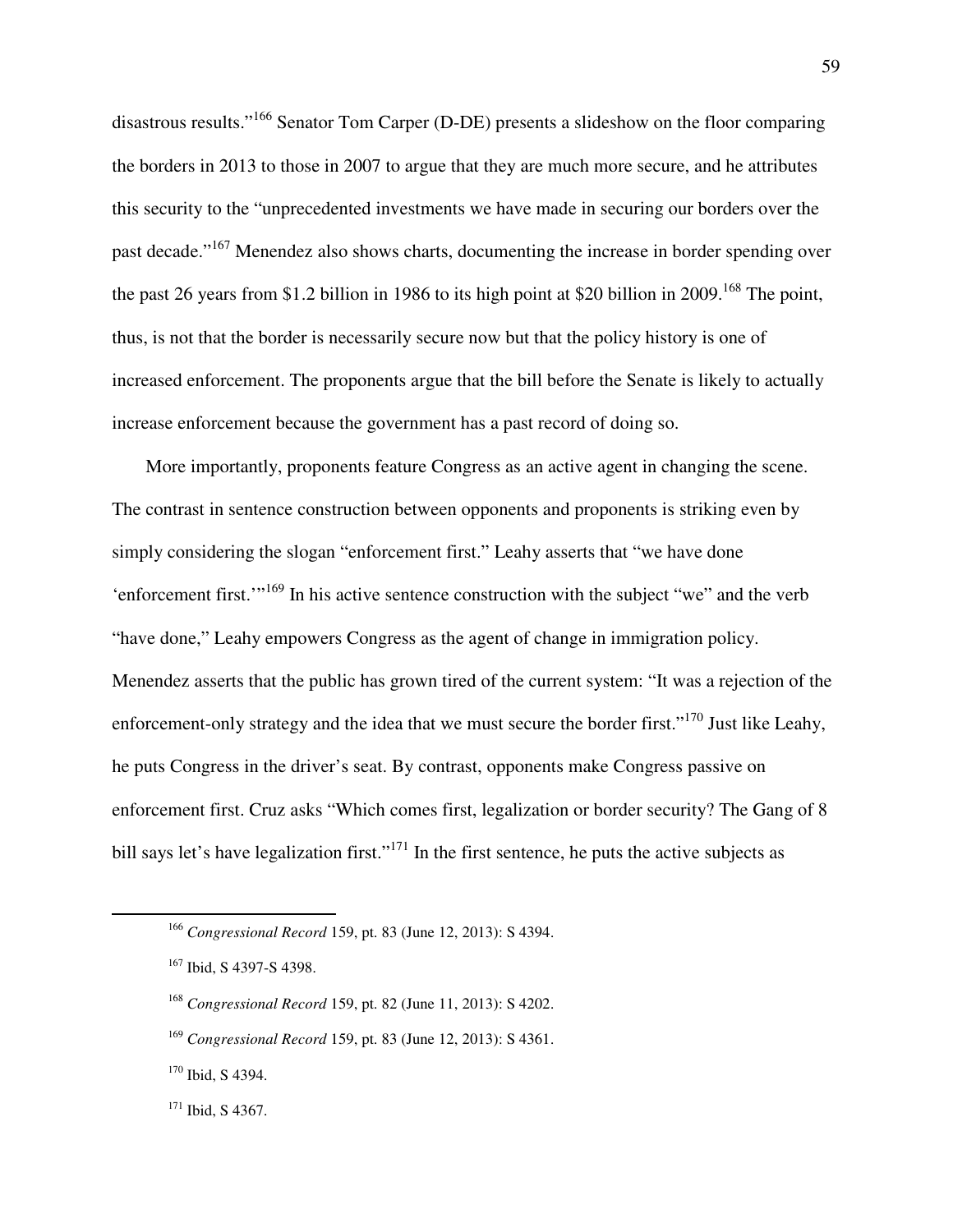"legalization" and "border security" paired with the verb "come." In the second sentence, he suggests we can "have" a resulting policy but does not explicitly say Congress actively legalizes. Sessions mirrors Cruz's construction that we want to "have" enforcement first, followed by the observation "the sponsors were originally saying that their bill was enforcement first."<sup>172</sup> Enforcement first, in this case, is just a state of being.

Going beyond the slogan of "enforcement first," proponents in general conceptualize a scene of border security that has been actively changed by Congress. McCain has seen the growth of the Border Patrol from 4,000 to 21,000, the use of drones, the building of fences, and the deployment of the National Guard to the border.<sup>173</sup> He uses the phrase "I have seen" three times, suggesting a similar passive construction as opponents. However, his constructions change almost immediately to put Congress as the active agent securing the border. "We have to do more. We have to do a lot more."<sup>174</sup> Given the immediate context of the things McCain has "seen," he credits Congress with the increased border security. Further, he follows up these observations by discussing Congress's active role in the future: "We can purchase a lot of equipment that way. We are going to use the Army. We are going to use the Army to tell us how we can best surveil and enforce this border…."<sup>175</sup> His continued use of "we" plus an active verb affirms that Congress has power over immigration policy, specifically over the border. Senator Bill Nelson (D-FL) notes that the borders are "a lot more secure now than they were just a few years ago."<sup>176</sup> Senator Mark Udall (D-CO) calls the government's commitment to border security

<sup>172</sup> *Congressional Record* 159, pt. 89 (June 20, 2013): S 4784.

<sup>173</sup> *Congressional Record* 159, pt. 83 (June 12, 2013): S 4365.

 $174$  Ibid.

<sup>&</sup>lt;sup>175</sup> Ibid.

<sup>176</sup> *Congressional Record* 159, pt. 80 (June 7, 2013): S 4010.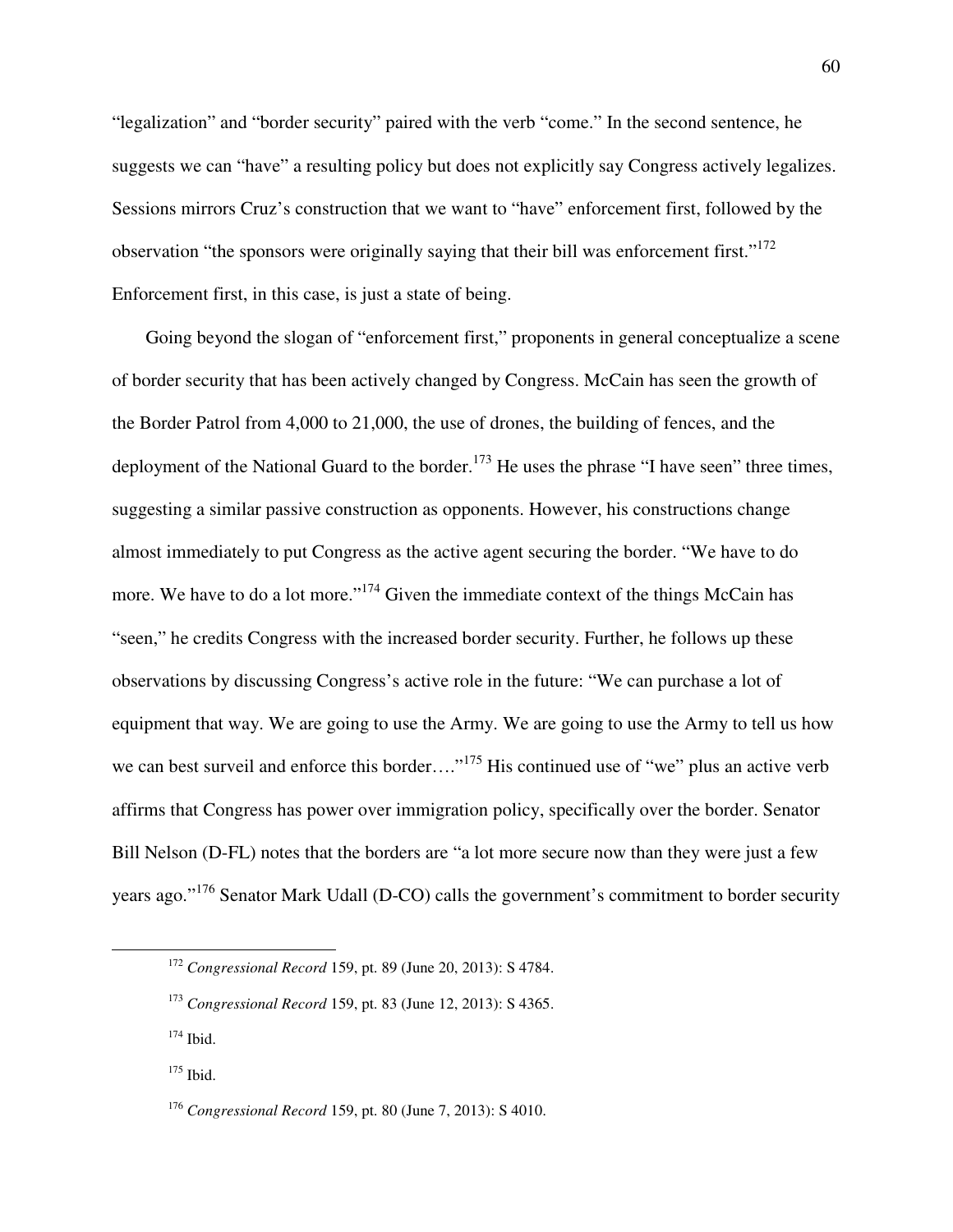"proven record" because the United States has historically increased border enforcement.<sup>177</sup> He says "we have made some real progress," "we have ramped up law enforcement and are deporting more criminals than ever before," "we can do more," and "we spend a lot of resources on immigration and customs enforcement."<sup>178</sup>

By reconstructing legislative history, both sides of the bill try to redefine the probable legislative act being undertaken on the floor. If Congress has traditionally increased border security, then the bill is likely to follow through on security provisions. If, on the other hand, Congress is not capable of actively increasing border security, then the legislation is merely another faulty "promise."

# 3.4 Conclusion

When senators consider legislation as an enactment and not merely as a thing unto itself, they are necessarily pushed behind the legislation. They construct a legislation-behind-the-legislation to contextualize bills. In the courtroom, judges must establish a history of legal precedents to fit their decisions as consistent with that context. The law has a single guiding principle throughout history, even if decisions are overturned. By contrast, I have shown that the presumption in Congress leans towards discontinuity with past policy failures. Members thus are forced to define the legislation as congruent or incongruent with previous legislation.

 Both sides in the immigration debate create a legislation-behind-the-legislation that informs how they understand the 2013 bill, bringing context to bear on text. Opponents attribute blame for bad past policies to a subversive scene—they do not identify the subversive agent

<sup>177</sup> *Congressional Record* 159, pt. 88 (June 19, 2013): S 4743.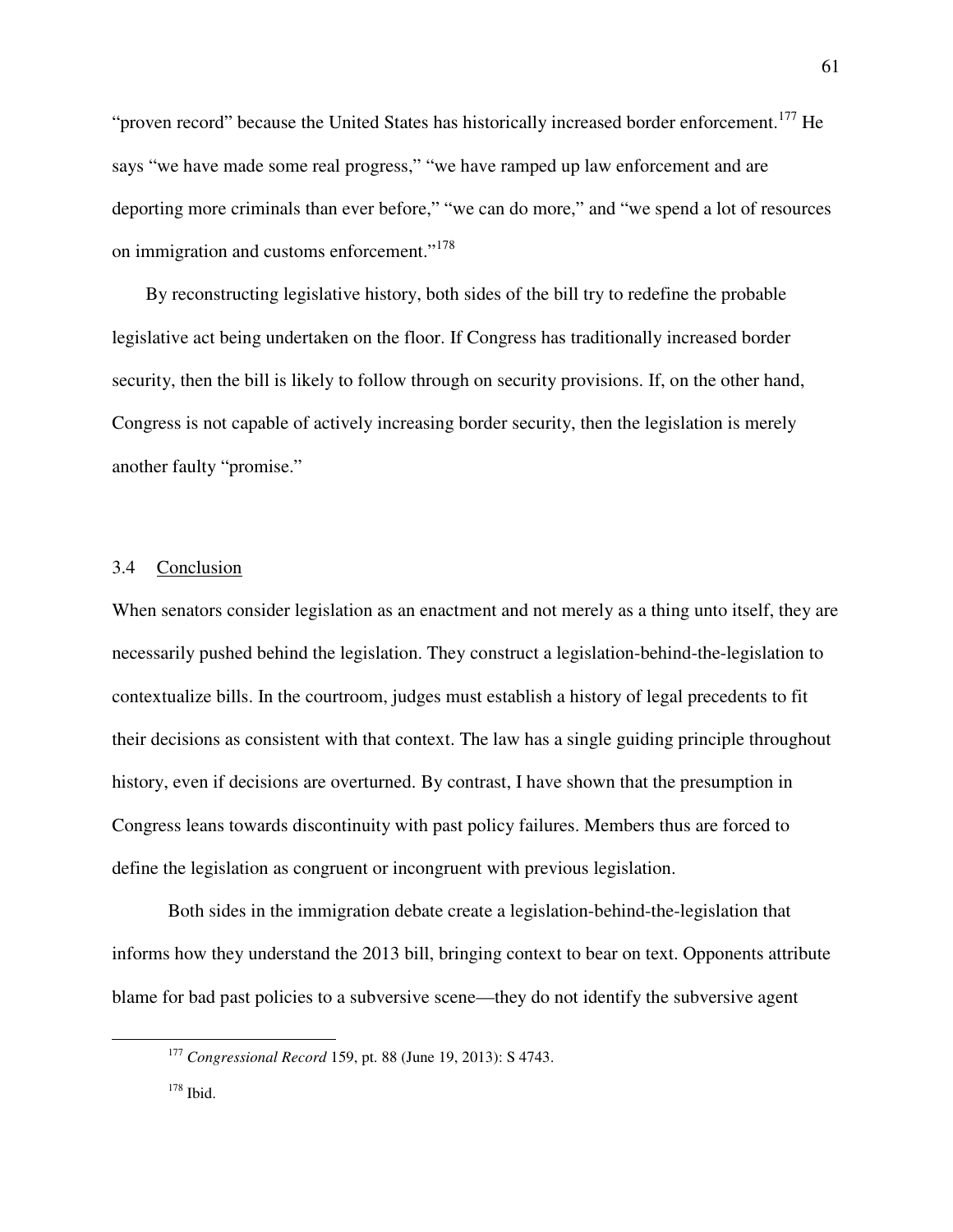within that scene, but they do escape blame themselves through passive constructions. Congress is not responsible for the failures since 1986. Instead, Congress has witnessed failure to enforce its wishes. Proponents, on the other hand, do pin the blame on Congress for its "enforcement first" measures that favor border security to the detriment of legalization. Congress, thus, is an active agent defining immigration policy. The two sides thus disagree about the efficacy of Congress in enacting reforms and about whether the 2013 bill does what it demands to be done.

 In the next chapter, I bring these constructions of the legislation-behind-the-legislation to bear on the statutory arguments in the 2013 debate. By establishing the motivating force behind past policies in either a subversive scene or a subversive Congress, senators anticipate probable acts that will occur under different statutory constructions, even if those different constructions are designed to achieve the same result. The question becomes which statutory constructions will favor discontinuity with past failures by disempowering the subversive elements.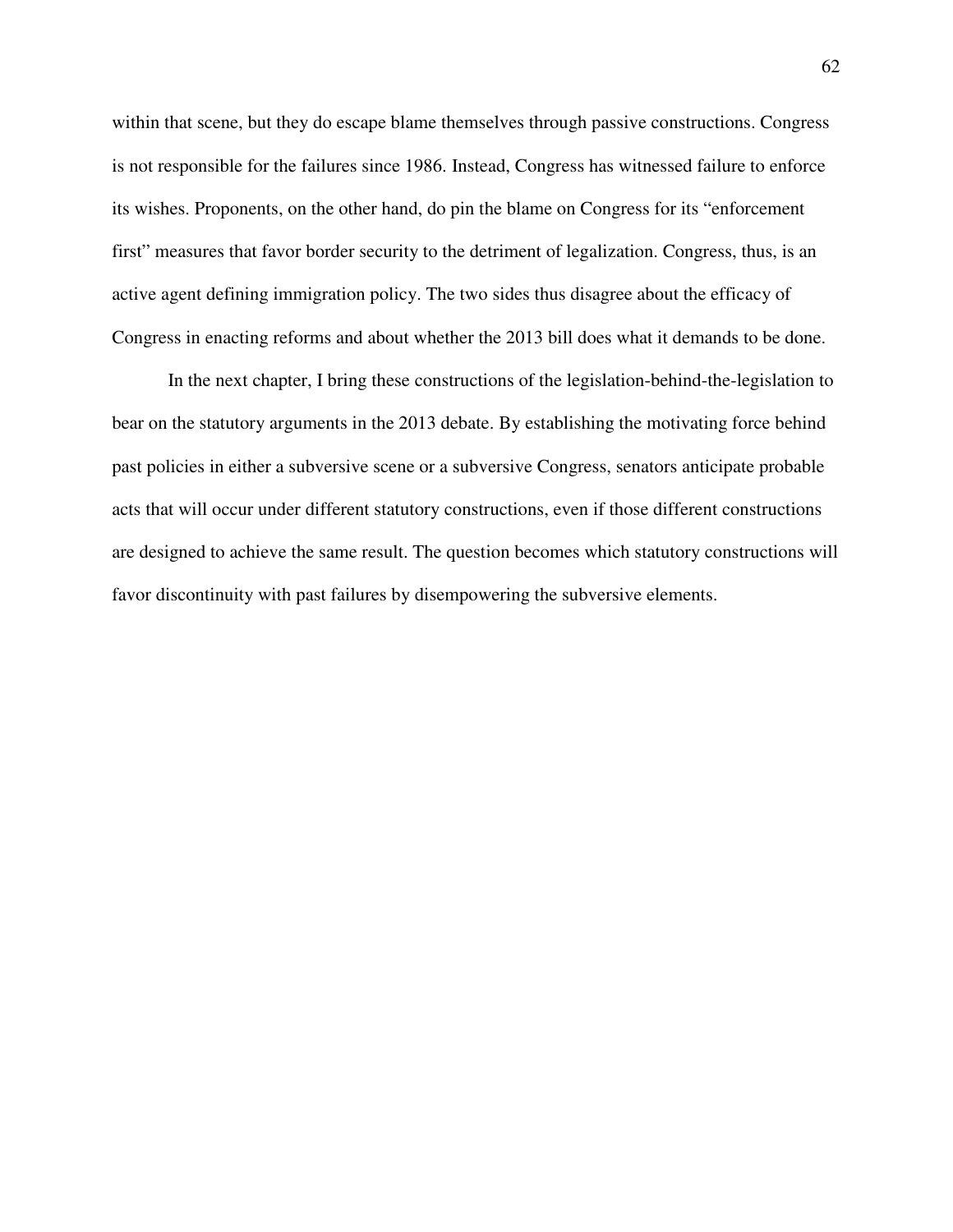### 4 Statutory Ambiguity in the Policy Lottery

The interpretation of constitutional principles must not be too literal. We must remember that the machinery of government would not work if it were not allowed a little play in its joints.

—Oliver Wendell Holmes, *Bain Peanut Co. v. Pinson*, 1931<sup>179</sup>

 Oliver Wendell Holmes' widely cited metaphor, "play in its joints," provokes us to think about the law as flexible, as partially ambiguous. The administration of government relies on ceding some interpretive power to those executing the law, so while it may be tempting to think of the law as compelling action it actually sets a framework for action. There are multiple correct ways to follow the law, both from the perspective of citizens and from the perspective of executive departments and agencies. After all, according to Habermas, modern law is largely justified on rights which "fix the limits within which a subject is entitled to freely exercise her will."<sup>180</sup> Statutes depend, to some extent, on this freedom to act flexibly, but flexibility also provides the potential for interpretation and subversive acts. Congress tries to craft statutes that exclude interpretations antagonistic to congressional intent.

 In this chapter, I uncover the uncertainty and moments for strategic ambiguity in the statutory interpretation of legislation. In the immigration bill, the border security and legalization "triggers" by far produce the most contestation. My analysis of the competing interpretations of the trigger language indicates that statutory construction is a battle for interpretive authority, involving subversive potentialities of action within the legal framework created by the bill. Thus, statutory uncertainty arises not in considering legislation as a congressional act but as an agency for future executive and congressional action. A bill's language is ambiguous not just in what it

<sup>179</sup> Oliver Wendell Holmes, *Bain Peanut Co. v. Pinson* 282 U.S. 499 (1931), 501.

<sup>180</sup> Habermas, *Between Facts and Norms*, 82.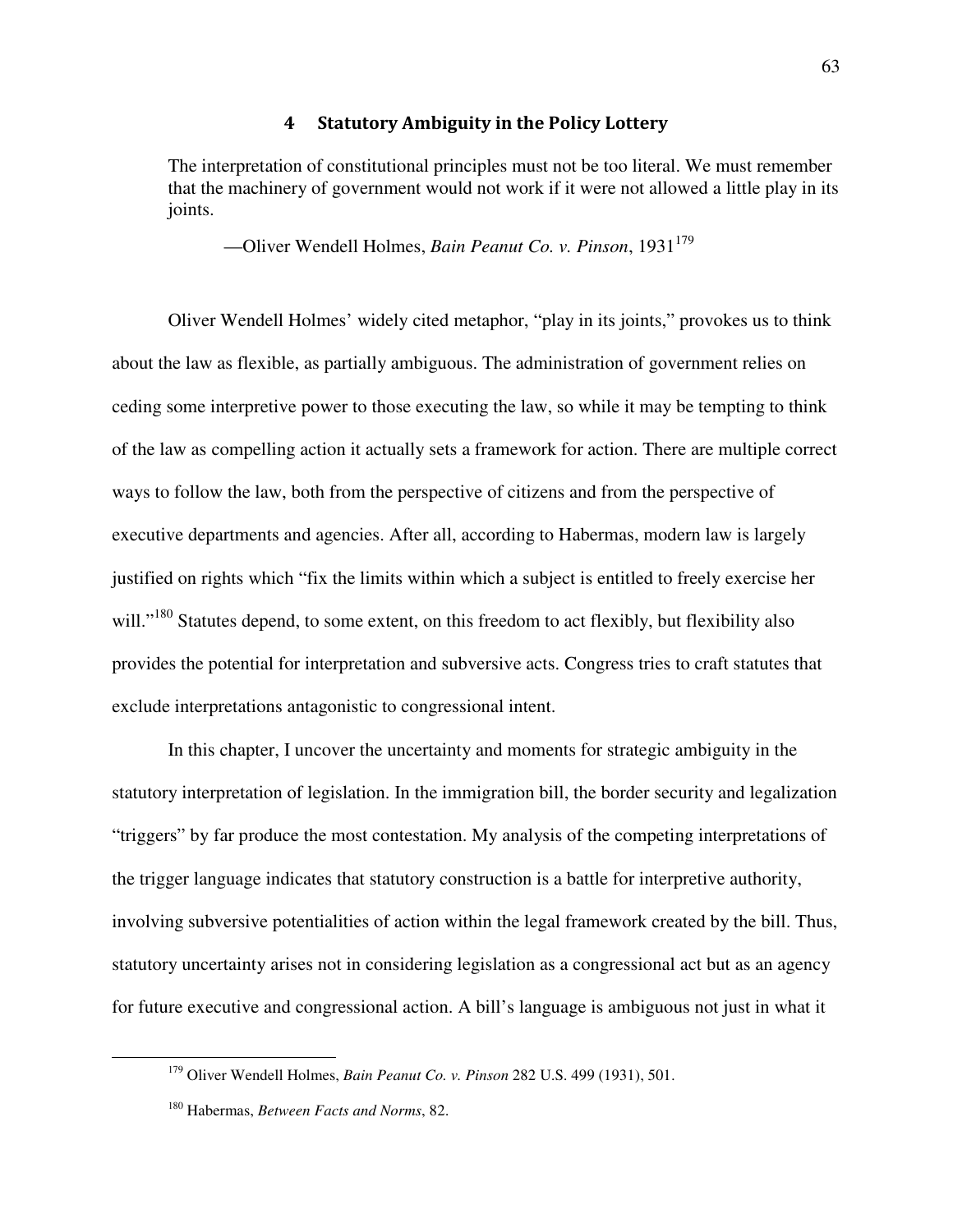does but also in what it allows. As I show, senators have trouble agreeing on what the immigration bill does because they each reconstruct the motives of potential interpreters, including the president, Congress, the Secretary of Homeland Security, and even border control agents. These potential interpreters can affect the way the law is administered once it is passed, potentially redefining the nature of the legislative act. Their potential to subvert the intent of legislators creates uncertainty around the legislation. Thus, where the previous chapter dealt largely with scene, statutory construction directs our attention to agents who hold interpretive power.

 To make this argument, first I explain how Congress faces a "policy lottery" whenever it passes legislation with respect to how the law will be enforced. Then, I review the key debate in the Senate immigration debate over border security "triggers." Next, I analyze how opponents and proponents interpret subversive potential in the statutory construction of the triggers. Opponents see a potential executive subversion of border security requirements, and proponents find potential congressional subversion of legalization requirements. I conclude that the policy lottery is a rhetorical resource that leaves enough ambiguity for senators to pry multiple subversive interpretations from a statute.

#### 4.1 Uncertainty in the Policy Lottery

 $\overline{a}$ 

Congress has an control problem in policymaking because it does not carry out its own policy directives nor does it interpret statutes once they leave Capitol Hill.<sup>181</sup> While the judiciary may be the ultimate interpreter of laws, the initial interpretation comes through the executive

<sup>181</sup> William N. Eskridge Jr., Philip P. Frickley, and Elizabeth Garrett, *Legislation and Statutory Interpretation* (New York: Foundation Press, 2000), 203.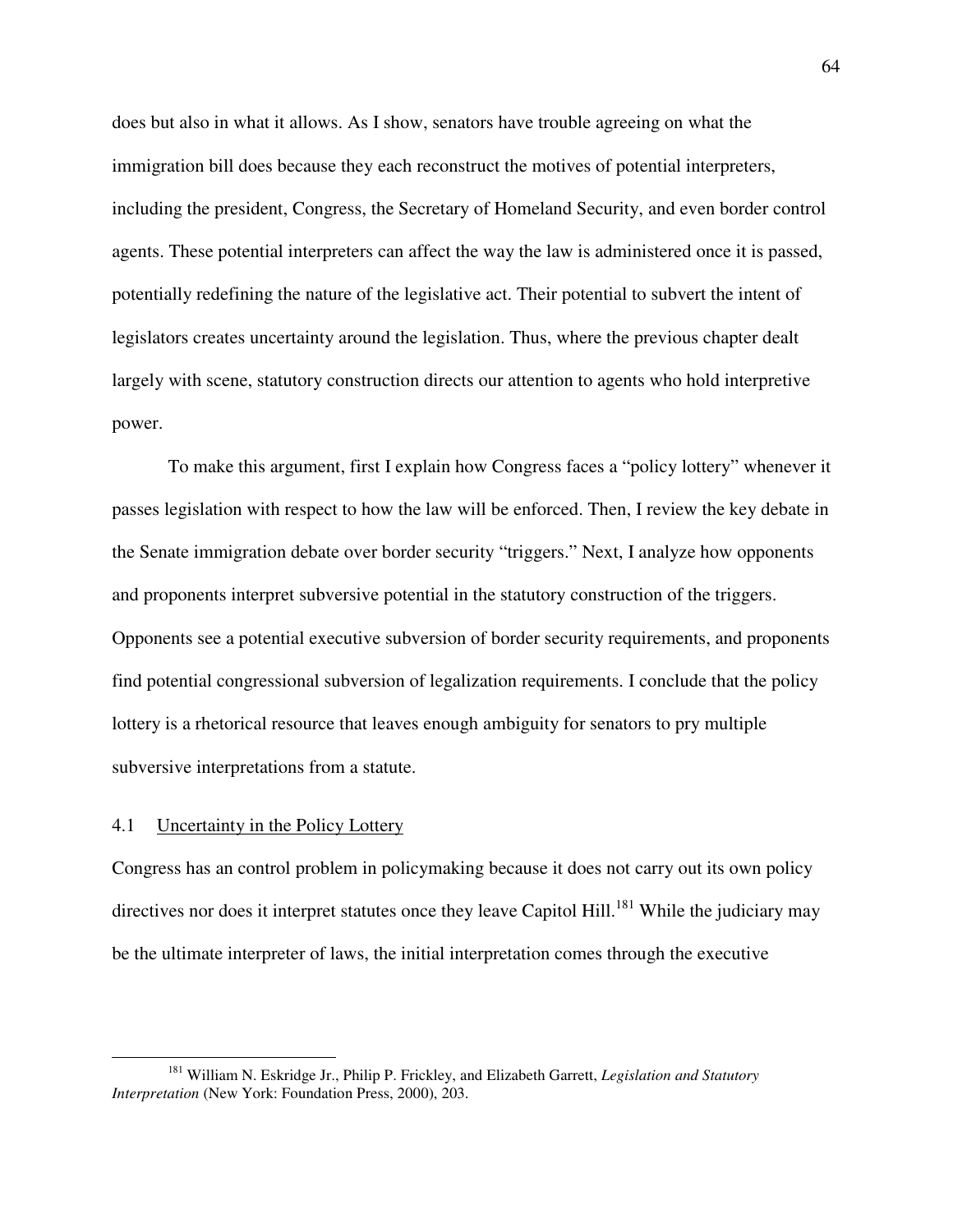departments and agencies which have to implement the legislation.<sup>182</sup> As Habermas points out, the law is implemented and interpreted by administrations that "exercise a rather broad discretion."<sup>183</sup> Legislative action certainly amounts to an act of Congress, but it also contains acts of the executive branch. In other words, Congress sets the framework by which executive departments and agencies act. Ambiguously worded statutes allow for maximum executive leeway while specifically worded statutes constrain what agencies can do, but the passing of legislation will always entail a policy lottery where the ultimate outcome of policy is uncertain but the probability of certain outcomes can be weighed.<sup>184</sup> For example, Congress wrote a twopage joint resolution for the 2001 Authorization for Use of Military Force which gave the president authorization for "appropriate and necessary force" against those "he determines planned, authorized, committed, or aided the terrorist attacks that occurred on September 11, 2001."<sup>185</sup> This ambiguous statute allowed maximum leeway for President Bush to respond to the September 11 terror attacks and gave the president the power to determine what Congress essentially did with that joint resolution. By contrast, the 1991 Authorization for Use of Military Force stipulated that the first President Bush was allowed to use force only to enforce specific United Nations Security Council Resolutions and further required that he confirm that he has attempted all peaceful means of resolution prior to the authorization of force.<sup>186</sup> Potential

<sup>182</sup> See Frank H. Easterbrook, "The Role of Original Intent in Statutory Construction," *Harvard Journal of Law & Public Policy* 11 (1988), 60. See also Frank B. Cross, *The Theory and Practice of Statutory Interpretation* (Stanford, CA: Stanford Law Books, 2009), 58-84.

<sup>183</sup> Habermas, *Between Facts and Norms*, 196.

<sup>&</sup>lt;sup>184</sup> Matthew C. Stephenson, "Legislative Allocation of Delegated Power: Uncertainty, Risk, and the Choice between Agencies and Courts," *Harvard Law Review* 119 (2006), 1037.

<sup>&</sup>lt;sup>185</sup> Authorization for Use of Military Force, Pub. L. No. 107-40, 115 Stat. 224 (2001).

<sup>&</sup>lt;sup>186</sup> Authorization for Use of Military Force Against Iraq Resolution, Pub. L. No. 102-1, 105 Stat. 3 (1991).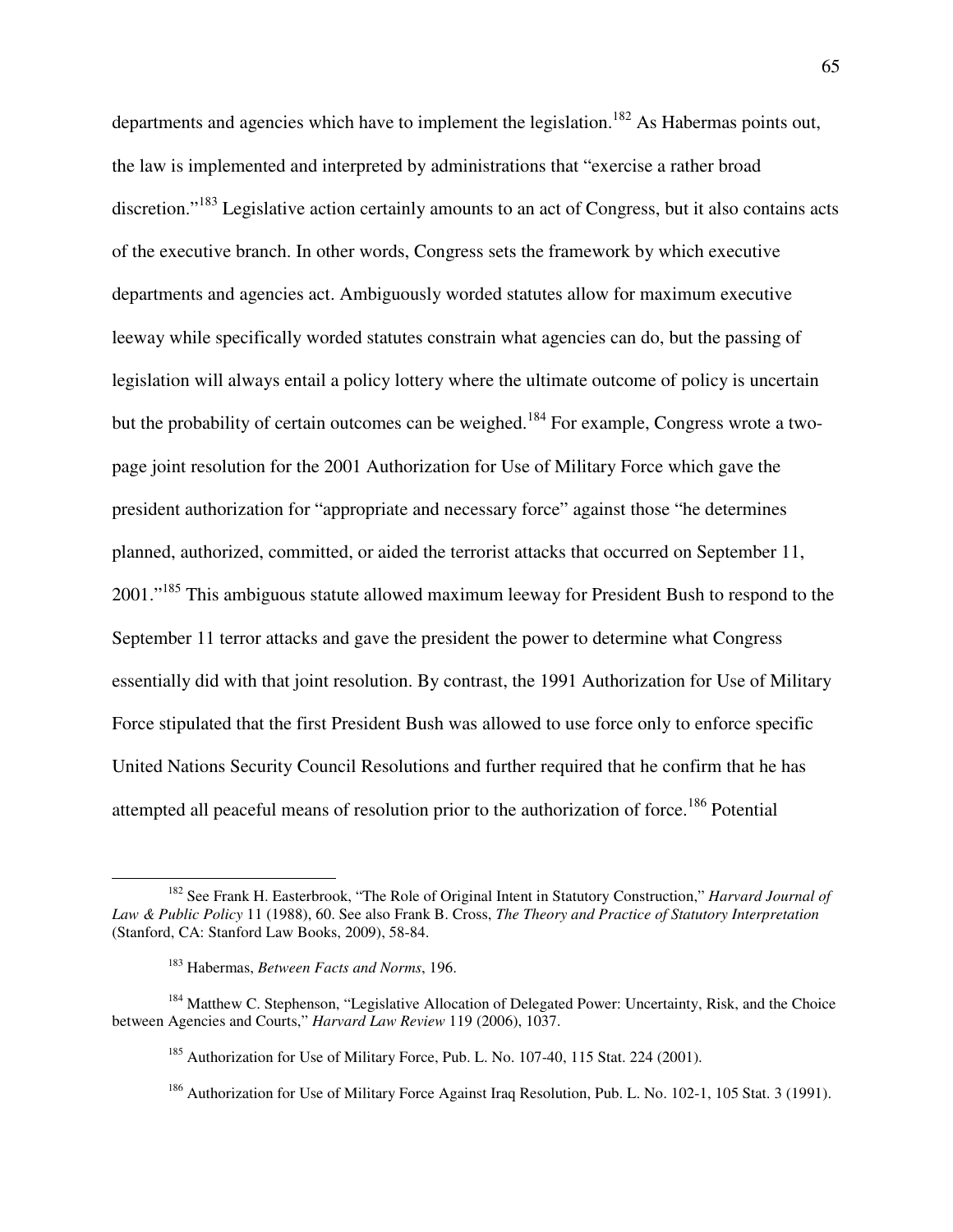executive acts are always lurking beneath the surface of any statutory construction because members of Congress are not sure exactly what the executive will do with legislation.

 In light of the policy lottery, Congress has good reason to scrutinize executive branch actions while drafting legislation because statutory construction can present major power struggles between the executive and the legislative branches. The Department of Homeland Security, for example, could circumvent the intention of Congress and interpret a statute in a way favorable to its policy goals. This power struggle helps explain, for example, why authors of legislation add definitions to key terms in order to limit the flexibility of executive departments and agencies and the courts.<sup>187</sup> Definitions allow the legislature to create more legal certainty when there may be multiple meanings to common words, so the choice of vocabulary may dictate the choice of laws.<sup>188</sup>

 If Congress wants to maintain control over executive interpretation, then it needs to account for why it would ever write ambiguous statutes. The law and political science literature provide four possible reasons for such ambiguity. First, departments and agencies need some administrative flexibility for changing circumstances.<sup>189</sup> This flexibility allows the executive branch to deal with new circumstances not anticipated by the original authors of the law. Second, legislators are fearful of attentive publics, so they will want to shift responsibility for as many rules as possible to federal agencies, whose leaders do not face electoral pressures. In other words, the public will not hold them responsible for unpopular provisions but will instead blame

<sup>187</sup> Abner J. Mikva and Eric Lane, *An Introduction to Statutory Interpretation and the Legislative Process*  (New York: Aspen Law & Business, 1997), 166.

<sup>&</sup>lt;sup>188</sup> Yaniv Roznai, "'A Bird Is Known by Its Feathers'—On the Importance and Complexities of Definitions in Legislation," *Theory & Practice of Legislation* 2, no. 2 (2014), 148.

<sup>&</sup>lt;sup>189</sup> Eskridge, Frickey, and Garrett, 205.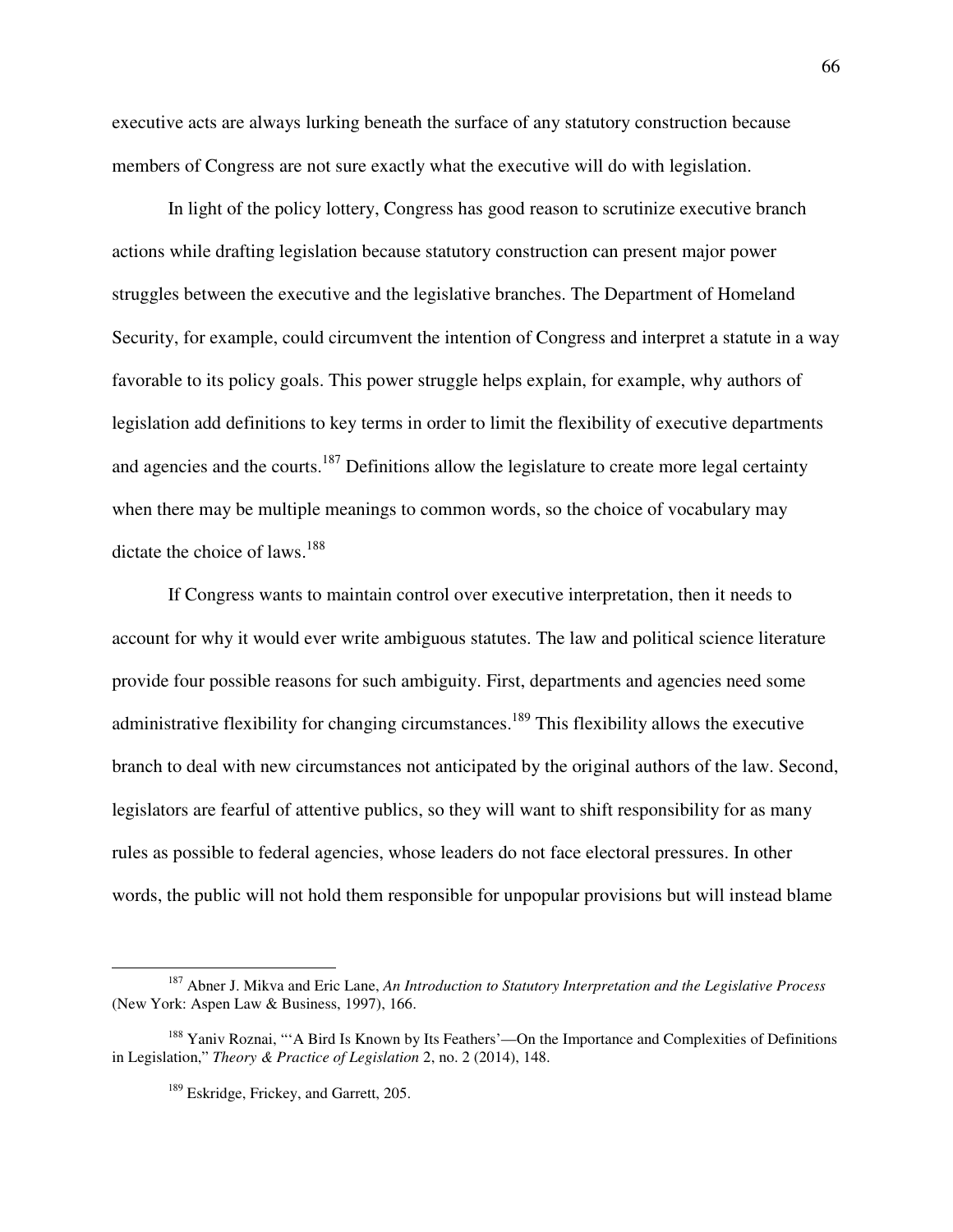the executive for misinterpreting statutes.<sup>190</sup> Thus, they leave the option of an executive scapegoat. Third, members of Congress may actually benefit from a runaway bureaucracy upsetting constituents by making decisions based on ambiguous statutes.<sup>191</sup> Because constituent services are low-risk ways to drum up support, the more federal agencies create trouble for constituents, the more opportunities members have to step in on their behalf and fix the problem.<sup>192</sup> Finally, Congress may not be able to agree on exact language, so delegation to executive agencies gives members a way to vote for reform without having to agree on all the details.<sup>193</sup> 

Congress cannot completely control how the executive branch enacts legislation; the legislative process inevitably involves delegation of interpretive authority. Sometimes members even rely on this delegation of authority because the resulting ambiguity provides a rhetorical resource to deny responsibility for controversial policies. Congress, however, has some capacity to inhibit the executive by writing more specific statutes. In the opposition's attempts to inhibit executive subversion, it necessarily shifts interpretive authority to Congress, which raises the proposition's fears that Congress will grant itself subversive power. As I show in the next section, the relative specificity of the statutes and their constraint of the interpretive authority sit at the heart of the 2013 senate immigration debate.

 $192$  Ibid.

<sup>&</sup>lt;sup>190</sup> Morris P. Fiorina, "Legislative Choice of Regulatory Forms: Legal Process or Administrative Process?" *Public Choice* 39 (1982), 46-47.

<sup>191</sup> Morris P. Fiorina, *Congress: Keystone of the Washington Establishment, Second Edition* (New Haven, CN: Yale University Press, 1989), 43-46.

<sup>193</sup> David B. Spence, "A Public Choice Progressivism, Continued," *Cornell Law Review* 87 (2002), 432.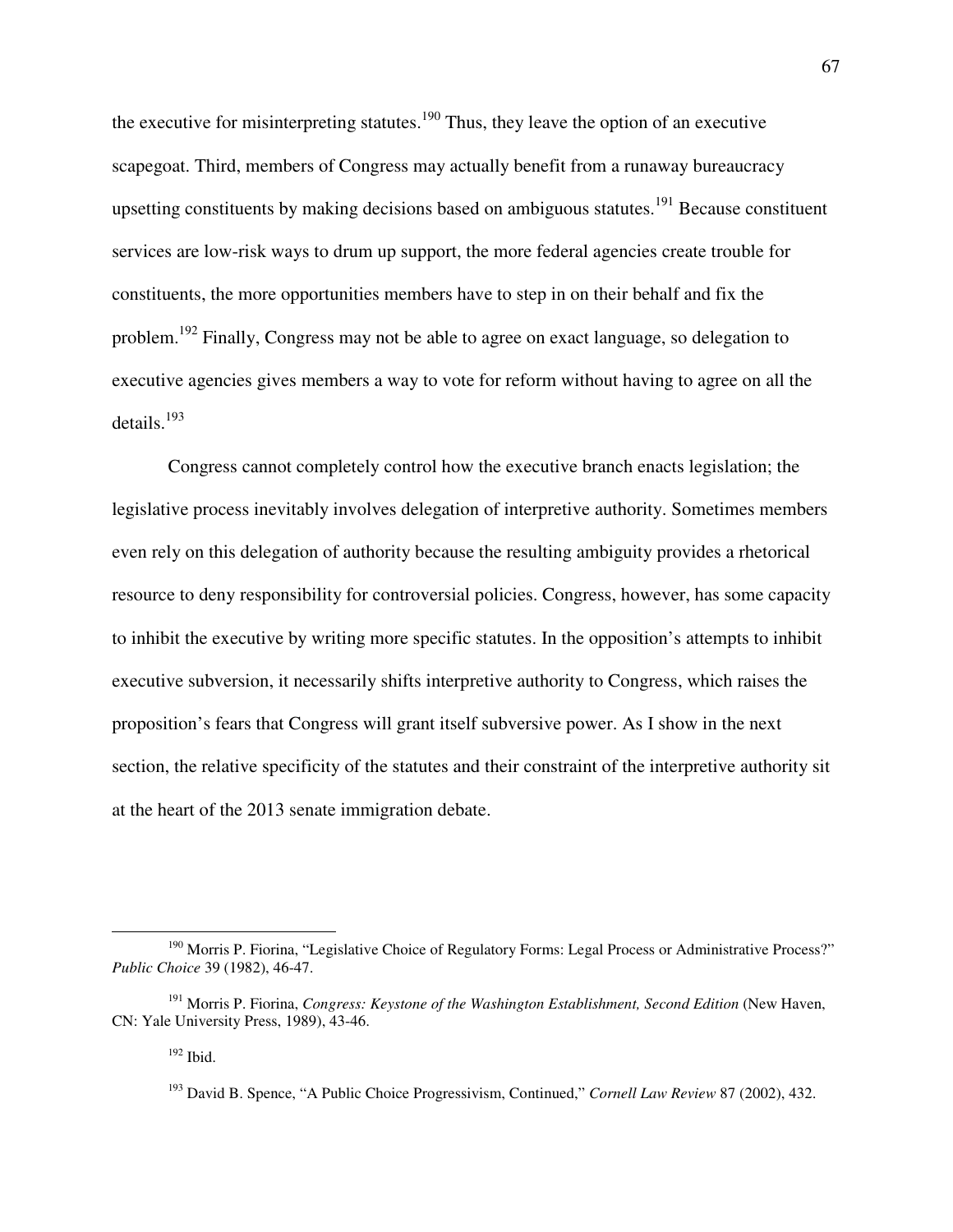## 4.2 The "Trigger" Debate

Opponents and proponents disagree about whether the immigration bill provides more border security. Opponents claim it does nothing to ensure border security. Vitter says that the bill "at its core, it is amnesty now, enforcement later, and maybe never."<sup>194</sup> Sessions repeats this characterization asserting "Right. Amnesty—done. The promise of enforcement, the toughest bill ever in the future—no, sir, not there, not close."<sup>195</sup> Lee insists that "the bill we are debating has very little, if anything, to make the border more secure or at least to guarantee that it will become more secure as a result of its passage."<sup>196</sup> Meanwhile, proponents tout heavy increases in border security. Leahy calls it "virtually impossible to have more security [in the bill]."<sup>197</sup> Schumer scoffs at the suggestion that border security isn't present, "as if the \$6.5 billion does not count."<sup>198</sup> Even McCain was taken aback by the opposition, asking "Is it possible that one could ever argue against this legislation now by saying that it does not give us a secure border?"<sup>199</sup> Both sides agree that the bill should provide for more border security, but they do not agree whether it achieves that objective.

When it comes to the specific language of the bill, opponents focus their border security concerns on the "trigger" statutes. Essentially, the border has to be secured by the Department of Homeland Security prior to the legalization of illegal immigrants who already reside in the United States. Securing the border will "trigger" the legalization process. Section  $3(c)(2)$ —

<sup>197</sup> Ibid, S 4361.

-

<sup>194</sup> *Congressional Record* 159, pt. 73 (May 22, 2013): S 3728.

<sup>195</sup> *Congressional Record* 159, pt. 80 (June 7, 2013): S 4001.

<sup>196</sup> *Congressional Record* 159, pt. 83 (June 12, 2013): S 4367.

<sup>198</sup> *Congressional Record* 159, pt. 81 (June 11, 2013): S 4087.

<sup>199</sup> *Congressional Record* 159, pt. 89 (June 20, 2013): S 4748.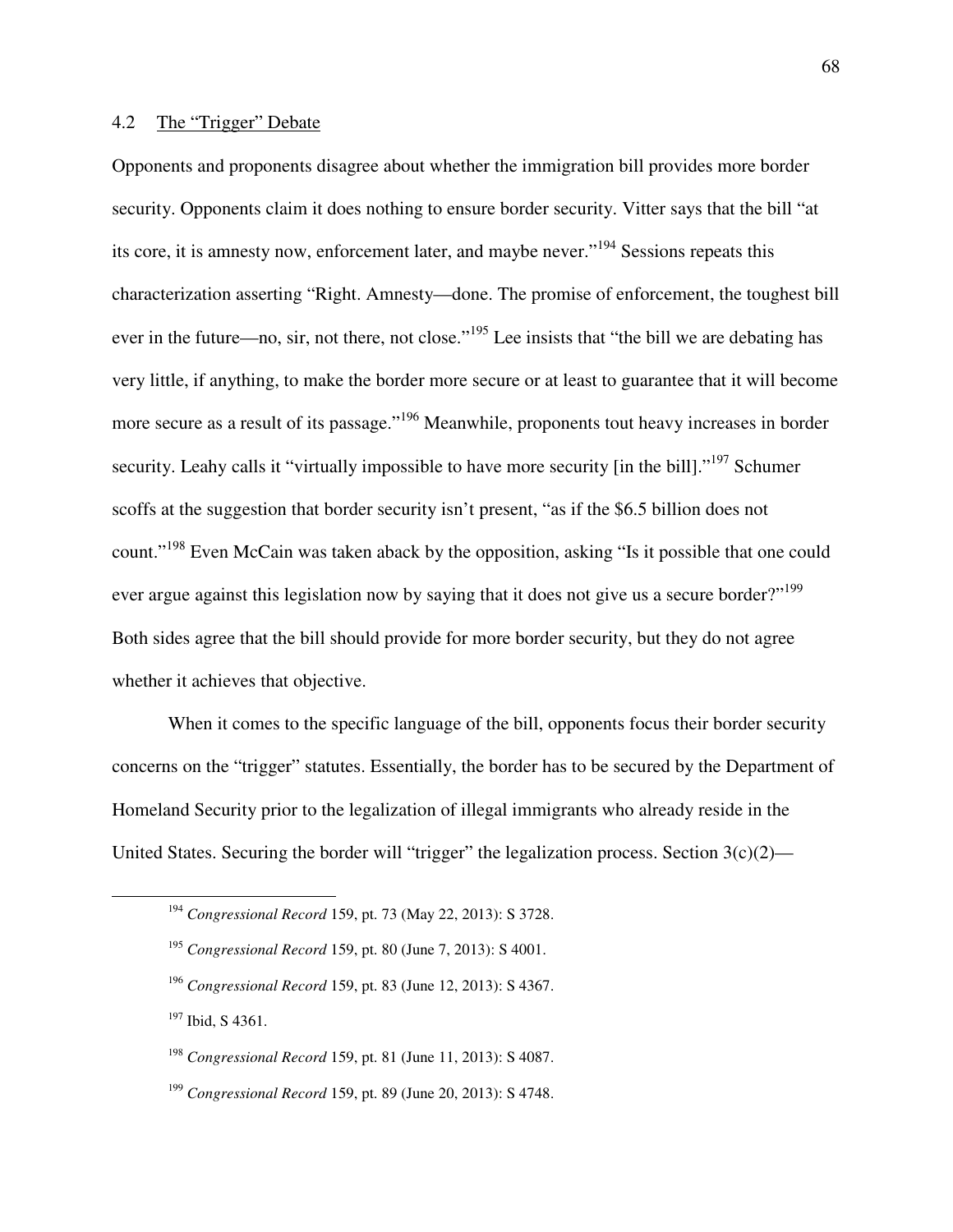"Adjustment of Status of Registered Provisional Immigrants"—details what the Secretary must accomplish before moving immigrants with RPI status to more permanent legalizations.<sup>200</sup> Notably, section  $3(c)(2)(A)(ii)$  requires her to "certify that there is in place along the Southern Border no fewer than 700 miles of pedestrian fencing which will include replacement of all currently existing vehicle fencing on non-tribal lands on the Southern Border with pedestrian fencing where possible," and section  $3(c)(2)(A)(v)$  specifies that the Secretary may not adjust RPI status until "no fewer than 38,405 trained full-time active duty U.S. Border Patrol agents are deployed, stationed, and maintained along the Southern Border."<sup>201</sup> In addition, section 5(a)(3) provides a long list of minimum requirements for the border security plan the Secretary must implement.<sup>202</sup> Even with these extensive provisions, opponents worry that the triggers have no teeth.

It may seem counterintuitive for the debate over a 1200 page piece of legislation to turn on one section. However, the meaning of legislation often does turn on one provision or even one phrase. For example, the oral arguments of King v. Burwell showed that the entire force of marketplace subsidies in the Affordable Care Act may hang on the word "such."<sup>203</sup> Certainly, with any legislative debate, more statutory disputes will arise than can be addressed in one analysis. I have chosen to focus on the trigger amendments because they are the most prevalent site of statutory contestation in the debate, as evidenced by the sheer number of amendments dedicated to changing the trigger statutes. Amendments present a good starting point for isolating a legislative controversy because they give insight into the bill that opponents would prefer. Out

<sup>200</sup> Ibid, S 4860.

 $201$  Ibid.

 $202$  Ibid, S 4861–4862.

 $203$  King v. Burwell, 14-114, p. 65.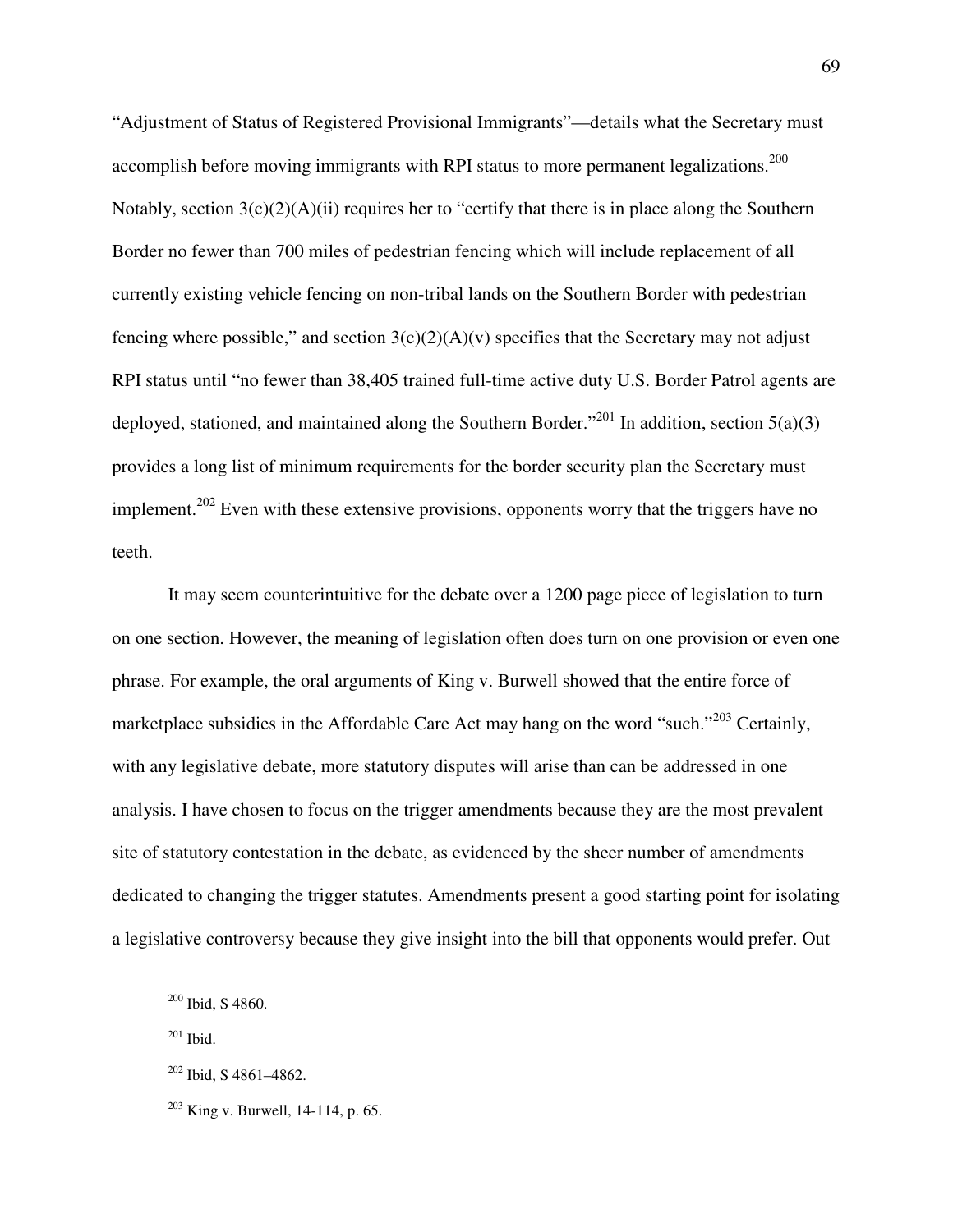of seventeen amendments proposed on the floor for S. 744, $204$  thirteen concerned border security, and of those, seven concerned new trigger provisions. Of the six that did not concern border security triggers, four were overwhelmingly adopted by the Senate, such as Senator Dean Heller's (R-NV) amendment to include Nevada on the Southern Border Security Commission or Senator Mark Pryor's (D-AR) amendment to promote recruitment of veterans for the Border Patrol.<sup>205</sup> Two of the four amendments that did not involve border security at all were agreed on by a voice vote. Meanwhile, all of the trigger amendments were controversial. In other words, the majority of controversial amendments proposed for the bill concerned border security triggers.

In short, the main site of statutory dispute in the debate involves the triggers that must be met prior to legalization. I explain in the next section how opponents of the bill envision subversive executive authority within these statutes. If the interpretive power behind these triggers lies with an agent, then the debate rests on what potential acts the legislature perceives from that agent.

4.3 Opponents' Interpretive Fear: Executive Subversion of Border Security Triggers Opponents contend that the bill's trigger provisions do not compel the executive to follow through on border security. They push beyond the language of the bill to focus on the interpretive authority of the executive branch. They construct the motives of the executive

 $204$  While 554 amendments were "submitted," the content of those amendments is not revealed unless they are actually proposed on the floor by their sponsor. Having not been proposed, they were not part of the senate debate.

<sup>205</sup> *Congressional Record* 159, pt. 88 (June 19, 2013): S 4631, 4656.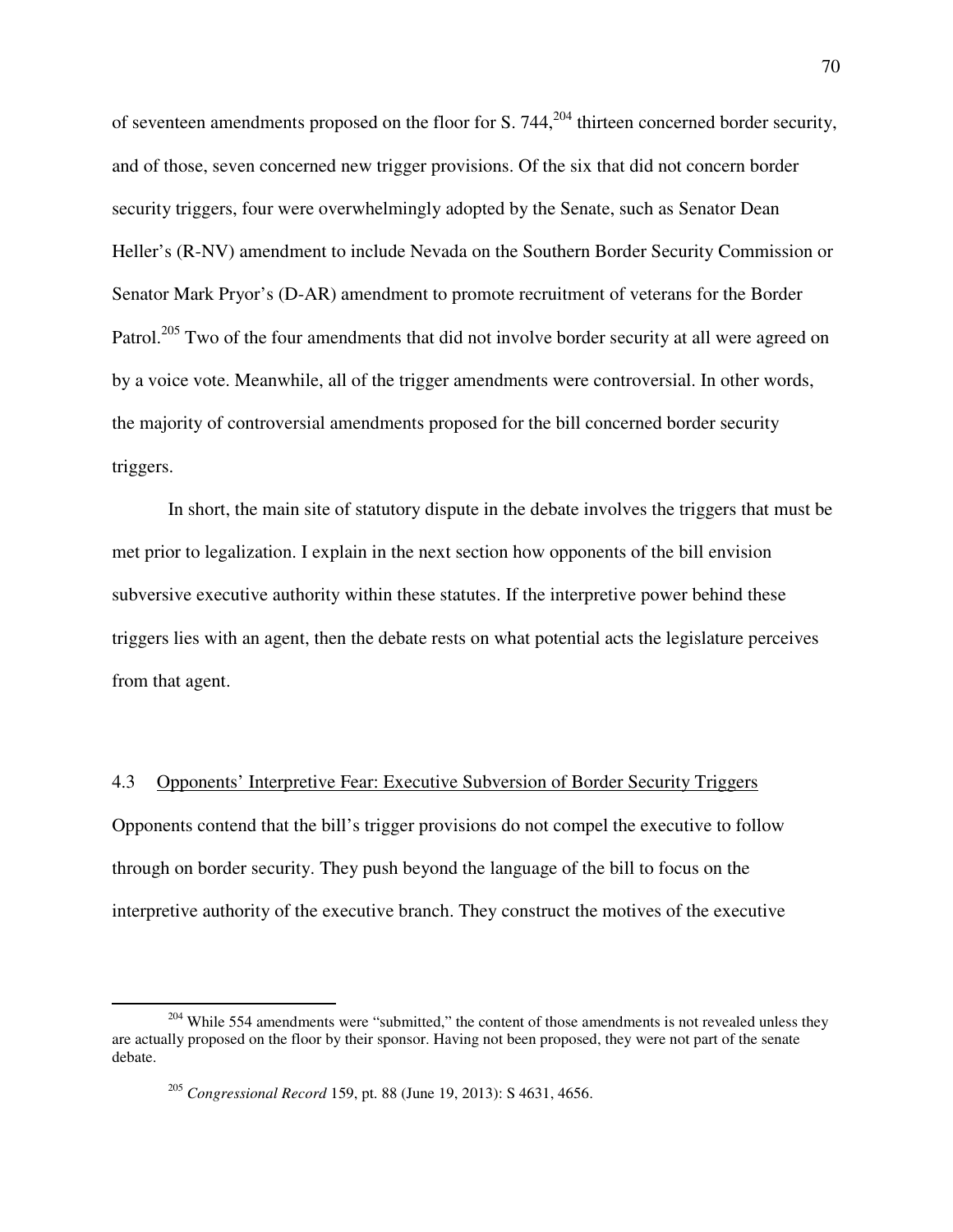branch as subversive to congressional intent to increase border security provisions. Thus, opponents find ambiguity in the probable executive acts behind the legislative act.

 The scenic constructions from the last chapter made Congress out to be impotent in the face of broken promises. Because promises were construed as acts without agents, the line of broken promises becomes a scene of acts in search of an agent. Once opponents turn their attention from policy history to the modern debate, this understanding of scene allows them to turn the debate over the legislation into a debate over Secretary Napolitano's motives. Although the Secretary obviously cannot be held responsible for decades of bad immigration policy, the broken promises (acts) have finally found an agent. They construct the Secretary as a subversive agent that will not follow through on border security if given the power to interpret the triggers. Senator Sessions says that she "already said we have better enforcement than ever before in history and indicated she does not believe we need more fencing. The contention from the Gang of 8 that we are going to have major fencing at the border has not been proven."<sup>206</sup> Then Minority Leader Mitch McConnell (R-KY) claims that the bill merely offers "an assurance [from the Secretary] that the border is secure."<sup>207</sup> Lee insists that the bill provides for no congressional oversight of border security and that it would grant "broad discretion to the Secretary of Homeland Security to create the rules and regulations that will determine how the bill is to be implemented as well as authorize the Secretary in hundreds and hundreds of instances to simply ignore the law as it is enacted by Congress."<sup>208</sup> Grassley points to Secretary Napolitano's role in implementing a border security strategy noting that she "believes the border is stronger than ever

<sup>206</sup> *Congressional Record* 159, pt. 80 (June 7, 2013): S 4003.

<sup>207</sup> *Congressional Record* 159, pt. 82 (June 11, 2013): S 4070.

<sup>208</sup> *Congressional Record* 159, pt. 83 (June 12, 2013): S 4368.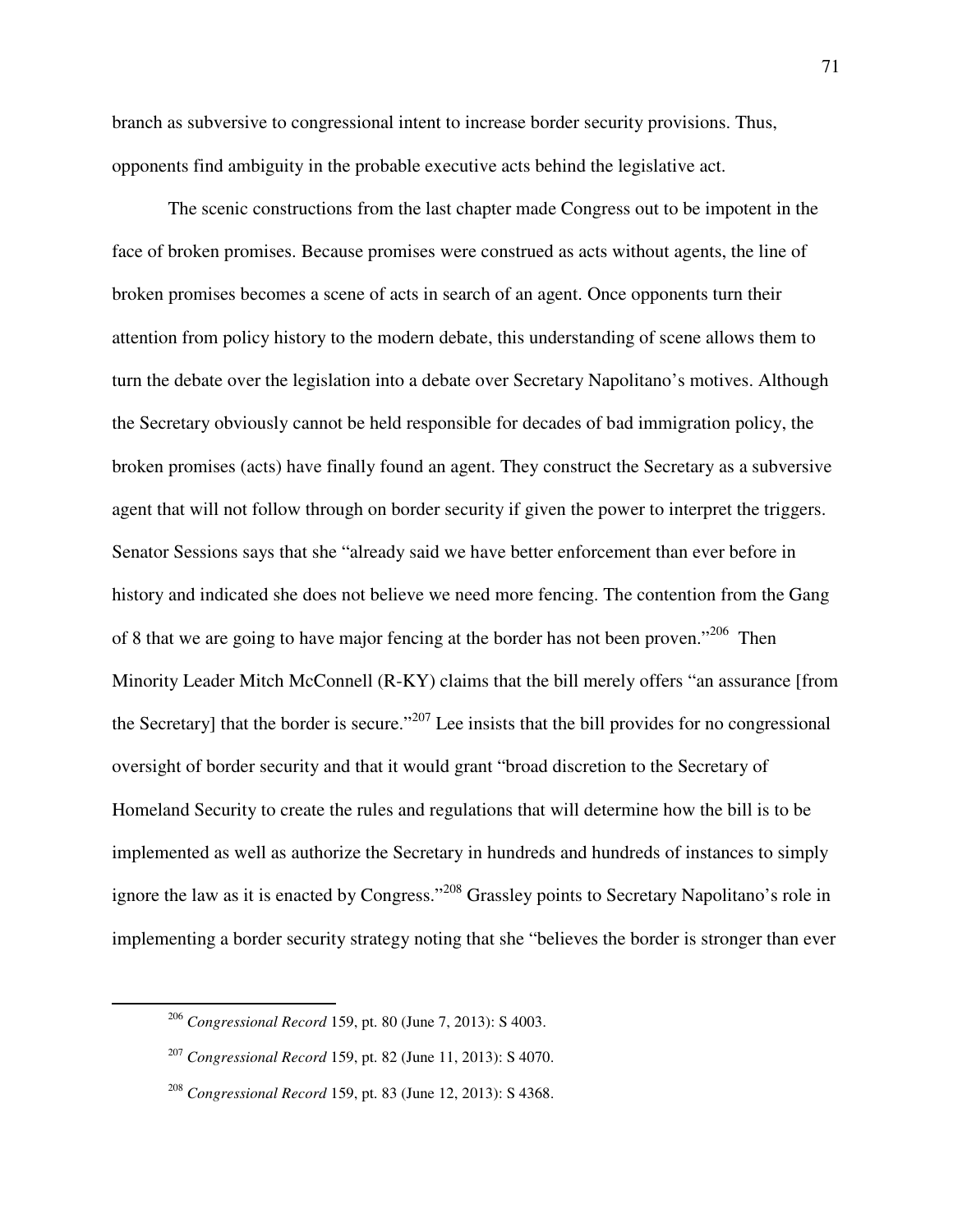before" and "does not believe a biometric exit system is feasible," and he expresses concern that the Secretary can "take action contrary to what is claimed by the authors and, hence, can undercut the intentions of the authors."<sup>209</sup> The opposition constructs the Secretary's motives in order to further build the case that too much interpretive authority would be abused by the executive branch.

 This history of congressional impotence and construction of executive subversion lead opponents to the conclusion that Congress cannot give an inch of leeway on legalization prior to confirmation that the border is secure. Registered provisional immigrant (RPI) status for immigrants is such an inch. RPI status is a form of probation prior to permanent legalization measures years down the line. Thus, illegal immigrants can "come out of the shadows" for six years while the Department of Homeland Security works to secure the border.<sup>210</sup> While extensive triggers exist to transition from RPI to a green card, the bill only requires the Secretary to meet two conditions before she begins granting RPI status to illegal immigrants. First, she has to submit a Southern Border Fencing Strategy, and second, she has to give Congress a notice that the department has begun implementing the strategy. $2^{11}$ 

 In fact, opponents often make no distinctions between RPI status and legalization. Grassley insists that "RPI status is more than probation. RPI status is outright legalization."<sup>212</sup> Thune contends that his amendment requiring "350 miles of fence to be completed prior to RPI

-

<sup>209</sup> *Congressional Record* 159, pt. 81 (June 10, 2013): S 4032; *Congressional Record* 159, pt. 82 (June 11, 2013): S 4093. For more references to the Secretary's motives regarding border security, see for example Senator Flake (S4769), Sessions (S4041, S4067), Rubio (S4083).

<sup>210</sup> Ibid, 164.

<sup>211</sup> *Border Security, Economic Opportunity, and Immigration Modernization Act of 2013*, S 744, 113th Cong., 1st sess., as of June 27, 2013, 16.

<sup>212</sup> *Congressional Record* 159, pt. 81 (June 10, 2013): S 4032.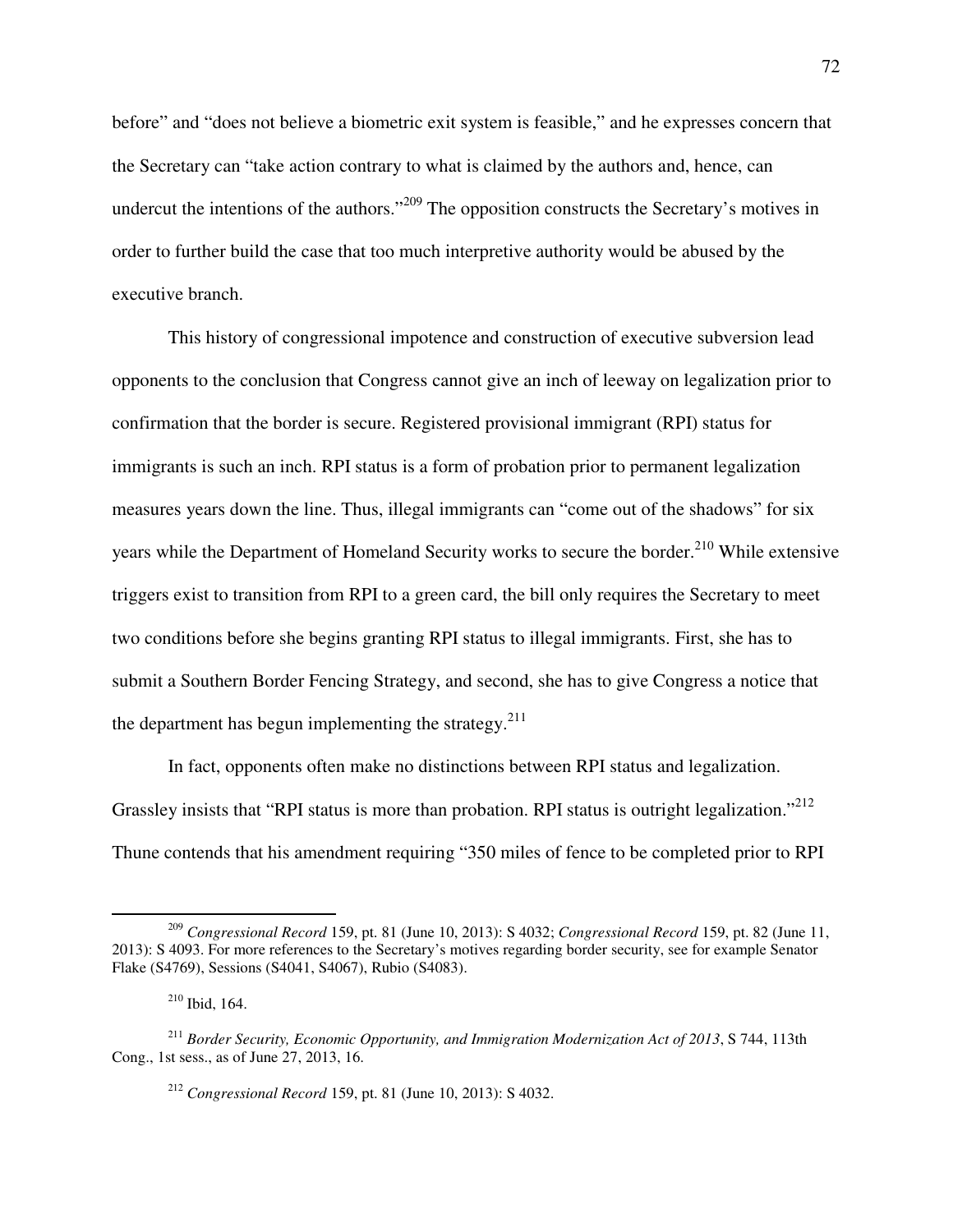status being granted...would have meant border security first, then legalization."<sup>213</sup> Thune thus interchanges the words "RPI status" and "legalization," making it RPI status the equivalent of border security after legalization. Senator Richard Shelby (R-AL) outlines the triggers prior to RPI status and contends that "no later than 6 months after this bill becomes law, those who came here illegally will be allowed to stay legally. I will clarify that further: That is amnesty."<sup>214</sup> The conflation of RPI status with "outright legalization" and amnesty makes sense if opponents see no real teeth in forcing those with RPI status to ever leave. Sessions reads into the bill a completely different executive act:

So now 6 years later, they work intermittently, they are unemployed, and we have a recession, and we do not have enough jobs for people, and we are going to send out the feds and uproot them—their children are now in junior high and high school—and send them back home? Give me a break. That is one of the most bogus claims ever. That will not be enforced. There are waiver authorities in the bill, so waivers will be issued. $^{215}$ 

For Sessions, RPI status becomes a foothold, a six-year entrenchment of illegal immigrants into American society where it becomes unthinkable to deport them, thus robbing the bill of its enforcement provisions. As Grassley puts it, "we all know it will never be taken away."<sup>216</sup> When RPI status becomes legalization, it makes no difference whether there are tough triggers between RPI and green cards. RPI is already amnesty.

 In short, the ambiguity in the policy lottery permits opponents to translate potential subversive executive acts within the legislative act before the Senate. Opponents draw on past enforcement failures and current executive motives to argue that the policy lottery leans towards amnesty through RPI status without border security ever being implemented. Through

 $214$  Ibid, S 5253.

<sup>213</sup> *Congressional Record* 159, pt. 93 (June 26, 2013): S 5254.

<sup>215</sup> *Congressional Record* 159, pt. 80 (June 7, 2013): S 4002.

<sup>216</sup> *Congressional Record* 159, pt. 84 (June 13, 2013): S 4437-4438.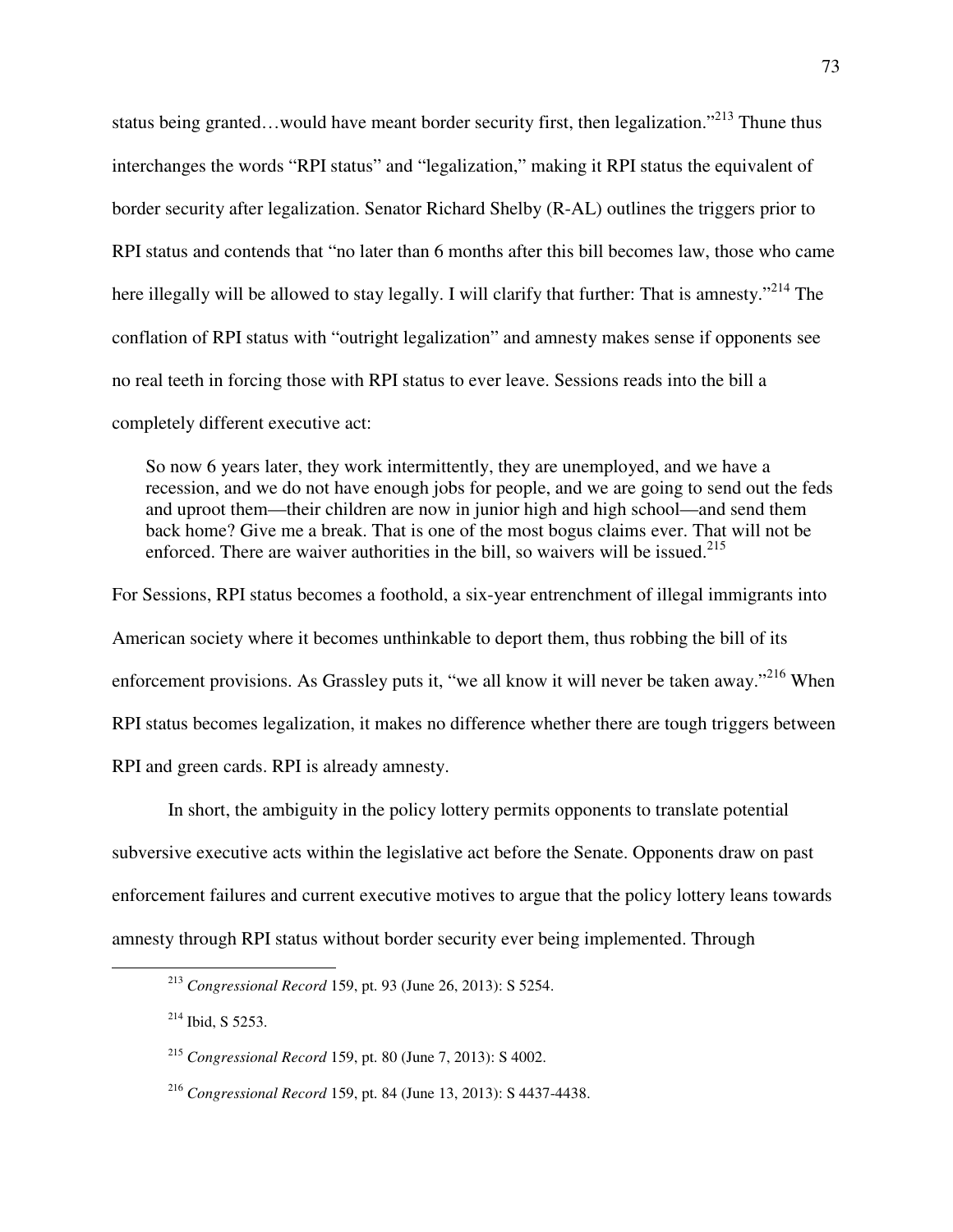amendments, they propose to put border security triggers prior to RPI status, and, as I will show in the next section, these amendments spur the fears of proponents that the policy lottery will prevent any legalization.

# 4.4 Proponents' Interpretive Fear: Congressional Subversion of Legalization Triggers

Although opponents' fears of losing interpretive authority are more prevalent in the debate, proponents of the bill also worry about the potential for the Congress or other actors to undermine its legalization provisions. Leahy calls Republican proposals for new triggers "unrealistic," sees "efforts to modify the triggers in ways that could unduly delay or prevent the earned legalization path," and even accuses the authors of the triggers of "pretending" to give a pathway to citizenship.<sup>217</sup> Senator Sheldon Whitehouse (D-RI) regards new border triggers as "impossible" and calls them a "cynical attempt to deny a pathway to legalization."<sup>218</sup> Essentially, proponents read into new amendments the interpretive authority to permanently veto either the transition from illegal immigrant to RPI or from RPI to permanent status. Their main concerns arise with the amendments proposed by Cornyn, Grassley, and Paul.

 Both Cornyn's and Grassley's amendments are based on the identical metrics of "operational control" and "effective control." Cornyn would have required that the Secretary maintain "operational control" of the border prior to adjusting immigrants from provisional status to green cards, and he defines "operational control" in the amendment to mean that "within each and every sector of the Southern border, a condition exists in which there is an effectiveness

<sup>217</sup> *Congressional Record* 159, pt. 83 (June 12, 2013): S 4362; *Congressional Record* 159, pt. 89 (June 20, 2013): S 4736-4737.

<sup>218</sup> *Congressional Record* 159, pt. 83 (June 12, 2013): S 4394.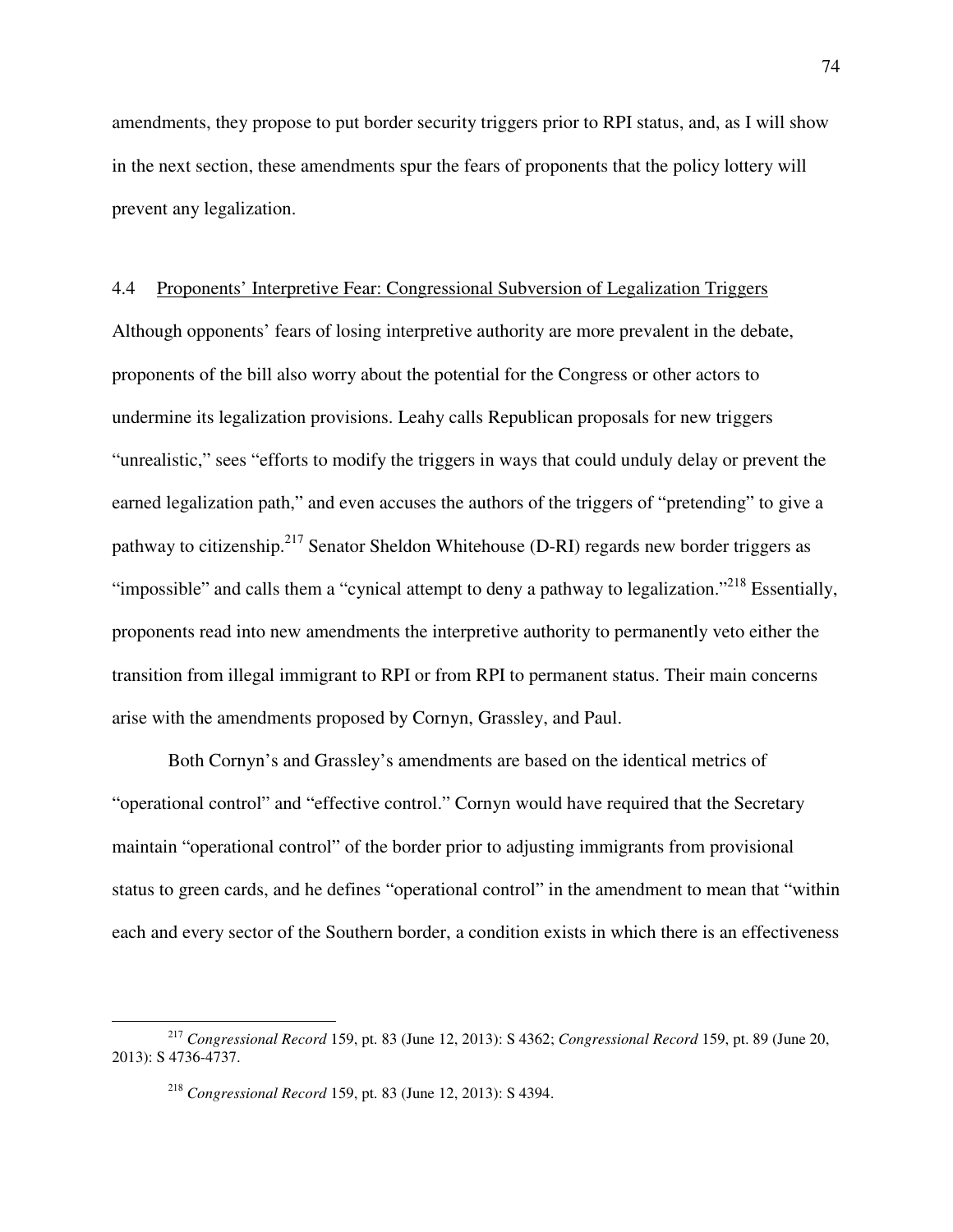rate, informed by situational awareness, of not lower than 90 percent."<sup>219</sup> Grassley's "effective control" matches the definition of the existing bill and requires the same metrics as Cornyn's "operational control," except he would have the trigger precede RPI status.<sup>220</sup> Both amendments conflict with the bill which does not make "effective control" a trigger for initial changes in immigrant status.<sup>221</sup> Instead, the bill says "effective control" must be certified by the Secretary of Homeland Security prior to moving those with RPI status to green card status.<sup>222</sup>

 Proponents take issue with the ambiguity and intangibility of an "effective control" metric to serve as a trigger because its interpretation can be located in subversive agents. Senator Schumer opposes the Cornyn amendment because the triggers "are not specific and achievable."<sup>223</sup> He instead insists on triggers that can be "measured," or, in other words, triggers that concede no interpretive authority, such as miles of fencing or numbers of drones.<sup>224</sup> Corker calls it a trigger that can be "monkeyed with."<sup>225</sup> He gives the example of a border agent making subjective decisions that affect measures of border security: "what happens down on the border right now is the Border Patrol agent sees a Cheetos bag, literally, and has to decide whether 10 people ate out of that Cheetos bag and left it there or 1."<sup>226</sup> The uncertainty over the apprehension rate measure provides an interpretive angle unfavorable to legalization. Members

 $\overline{a}$ 

 $224$  Ibid.

*<sup>226</sup>* Ibid, S 5002.

<sup>219</sup> *Congressional Record* 159, pt. 83 (June 12, 2013): S 4416.

<sup>220</sup> *Congressional Record* 159, pt. 82 (June 11, 2013): S 4197-4198.

<sup>&</sup>lt;sup>221</sup> Border Security, Economic Opportunity, and Immigration Modernization Act of 2013, S 744, 113th Cong., 1st sess., as of June 27, 2013, 12.

 $222$  Ibid, 13.

<sup>223</sup> *Congressional Record* 159, pt. 83 (June 12, 2013): S 4384.

<sup>225</sup> *Congressional Record* 159, pt. 91 (June 24, 2013): S 4994.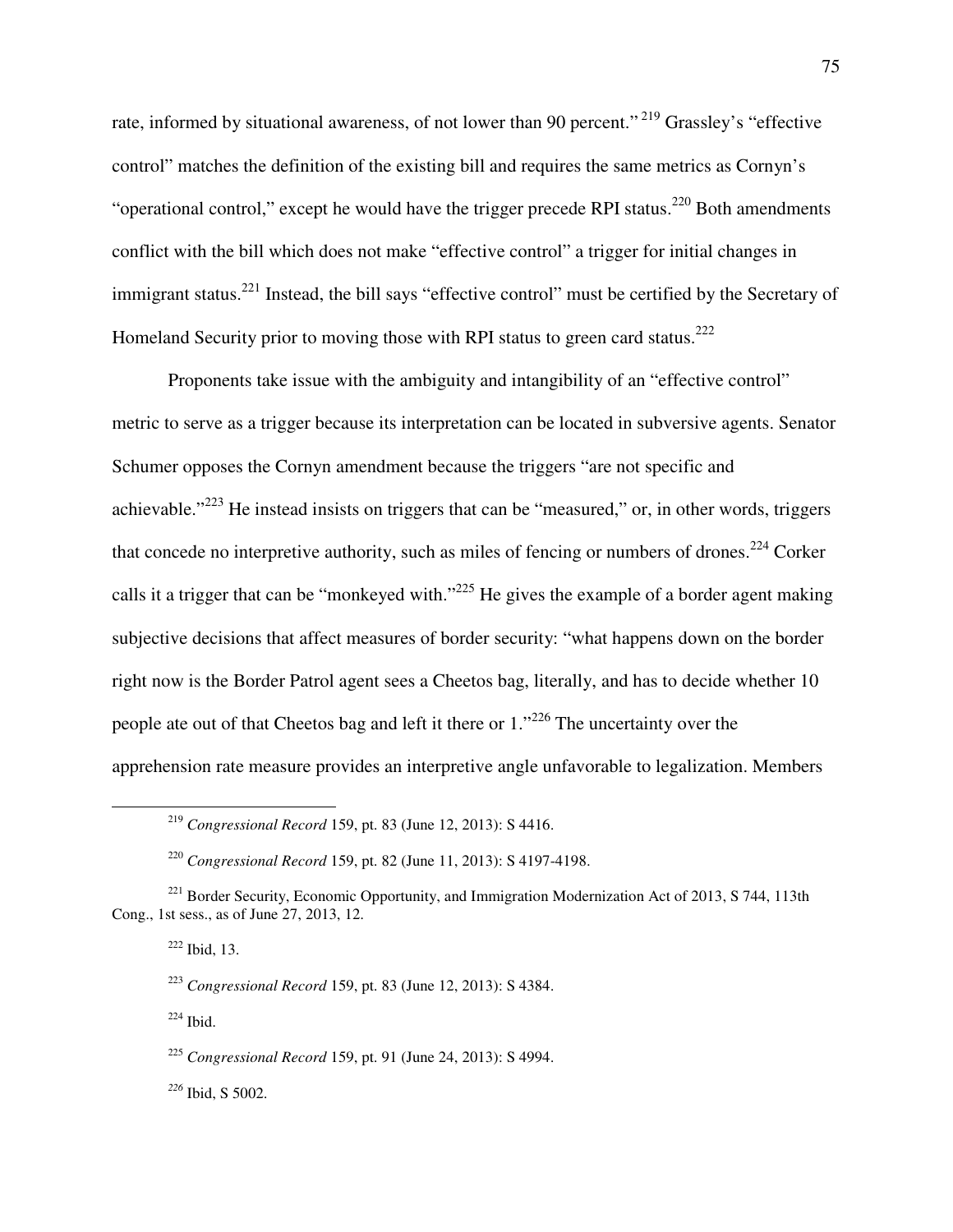of Congress or even border control agents could exploit the uncertainty to argue that the border is not 90 percent secure. At the very least they could engage in what Marcus Paroske calls an "epistemological filibuster" where the uncertainty indefinitely precludes Congress from verifying that the border has reached "effective control."<sup>227</sup> Again, senators confront the issue of ambiguity—the issue of who gets to resolve statutory ambiguity and to which provisions the ambiguity potentially diminishes. By attempting to create tangible border security goals, proponents want to turn action into sheer motion and remove agent from the equation.

 In addition to Grassley and Cornyn's amendments, Paul's "Trust, but Verify" amendment significantly shifts the interpretive authority of a secure border to the Congress. The following identical provisions are detailed under "Year 1" through "Year 5": "Except as provide in section 1\_6, section 245B of the Immigration and Nationality Act, as added by section 2101 of this Act, shall cease to have effect beginning on December 31, 2014, unless Congress enacts a joint resolution pursuant to section 1\_4 during the 1-year period ending on such date."<sup>228</sup> Section 1\_4 details a joint resolution that Congress would have to pass each year confirming that the border fencing, illegal immigrant incarceration, entry/exit, and all other border security provisions are on track for completion.<sup>229</sup> Additionally, the amendment stipulates that the effectiveness rate of apprehensions must be at 95 percent.<sup>230</sup> Without the resolution each year, the provisions for legalization would be rescinded.

<sup>230</sup> Ibid.

<sup>&</sup>lt;sup>227</sup> Marcus Paroske, "Deliberating International Science Policy Controversies: Uncertainty and AIDS in South Africa," *Quarterly Journal of Speech* 95, no. 2 (2009), 151.

<sup>228</sup> *Congressional Record* 159, pt. 88 (June 19, 2013): S 4646.

<sup>229</sup> Ibid, S 4645.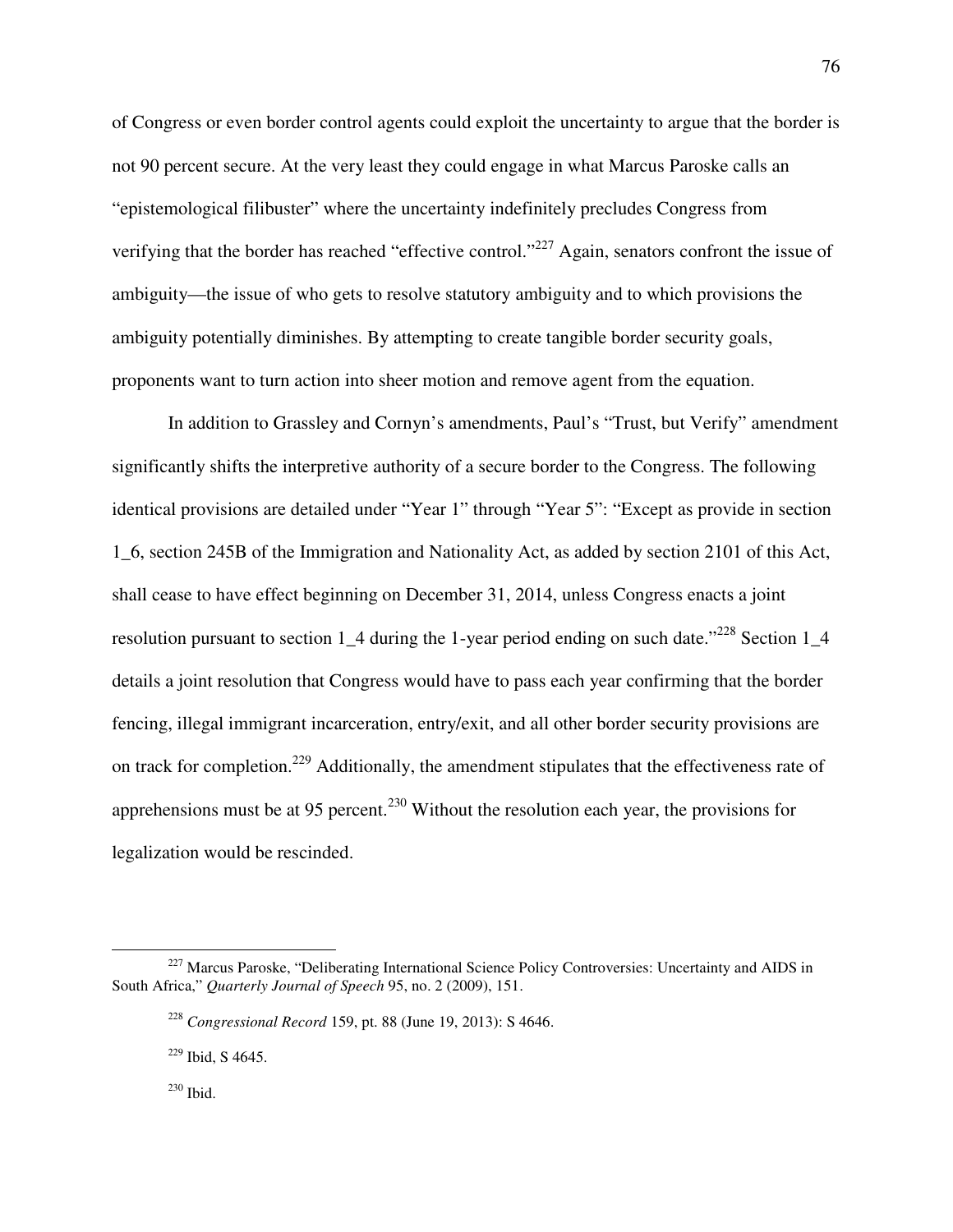Paul's amendment completely redefines the legislative act before the Senate. Because it requires that Congress vote separately to begin legalization, it turns the current bill into only a measure to crack down on illegal immigration. By definition, Paul wants to separate the two pieces—security and legalization—into two separate bills. Senators then would be forced to vote not once but five times for a legalization provision that is unpopular with the conservative base. Although he does not directly mention Paul's amendment, Reid expresses concern that the Senate might repeat what happened in 2006 where the Congress only passed a border fencing bill without addressing legalization, thus creating a "backdoor way to undermine the legislation."<sup>231</sup> Paul's amendment fits with Schumer's concern that opponents are trying to give themselves leeway to block the path to citizenship or Leahy's concern that the path to citizenship will be "rigged by some elusive precondition."<sup>232</sup> For a Congress that seems out of power, that is just observing a scene of failure, it makes sense to insert Congress as an active agent of interpretation. However, to proponents who believe Congress has been active in implementing "enforcement first," Congress does not need more power. In fact, as part of the old equation, Congress is potentially part of the problem because it has refused to pass legalization measures over the past decade. As with border patrol agents, proponents are eager to turn the triggers into sheer motion by not allowing subversive agents to act as a trigger, in this case, by voting to certify that the border is secure.

Overall, proponents' concerns center on granting opponents interpretive leeway to block the legalization. Whether through the ambiguous "effective control" or a required congressional

-

<sup>231</sup> *Congressional Record* 159, pt. 83 (June 12, 2013): S 4352.

<sup>232</sup> *Congressional Record* 159, pt. 91 (June 24, 2013): S 5009; *Congressional Record* 159, pt. 87 (June 18, 2013): S 4548.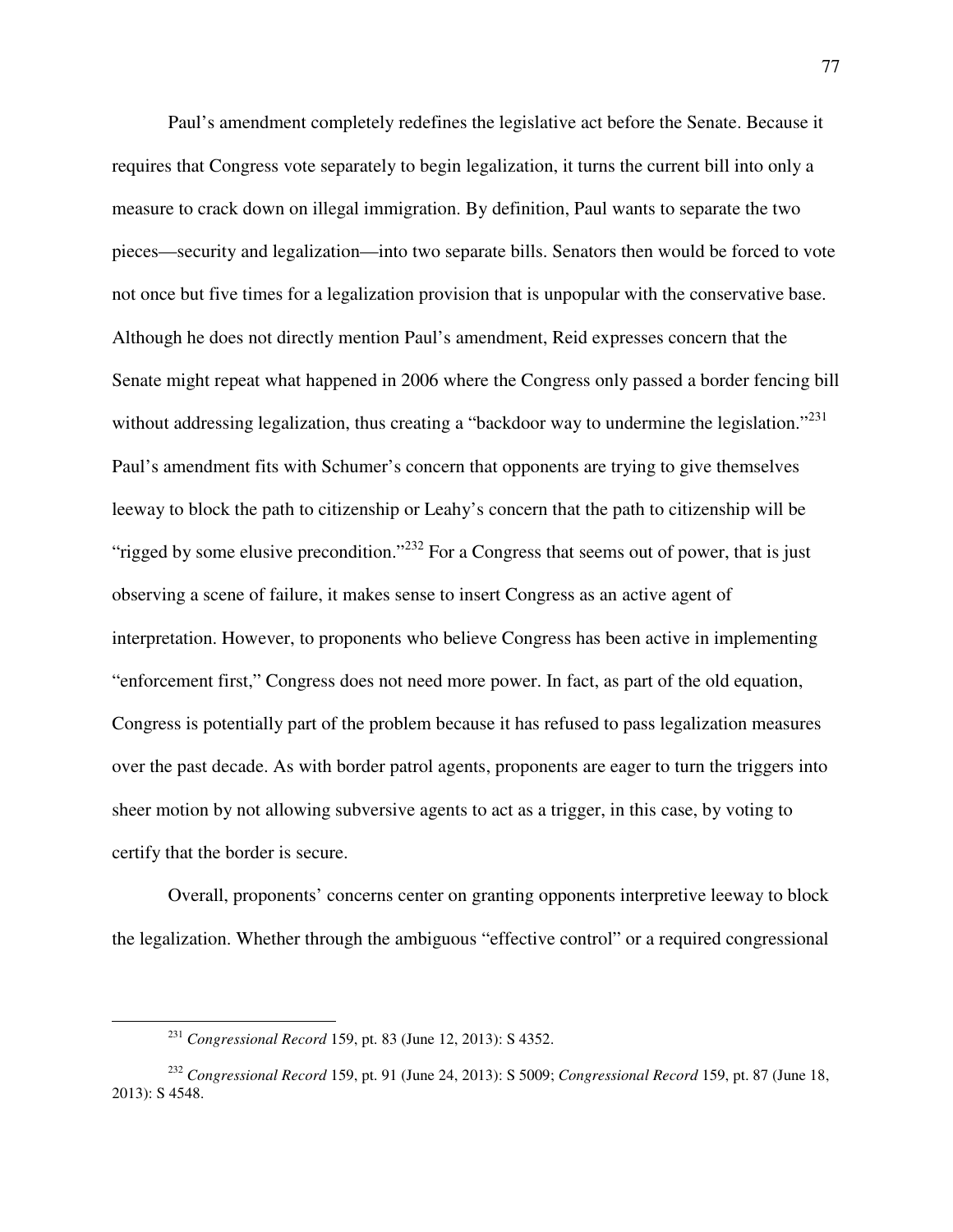verification, the amendments posed by the opposition would have swung the probabilities of the policy lottery the other direction towards security and away from a path to citizenship.

## 4.5 Conclusion

Ambiguity in legislative statutes often boils down to the interpretive authority inherently present in the policy lottery. The contest over a provision is not a contest over what the legislature intends but over the possible ways the language could give agency to subversive agents, over how much "play in the joints" the legislation gives to bad interpretations. In many cases, the potential subversive agents come from the executive branch, but they can also be members of Congress or people as unlikely as border security agents. Therefore, legislative ambiguity at least partially comes from attempts to reconstruct the motives of these interpretive authorities.

 Rhetoricians have seen this kind of textual ambiguity before. Statutory constructions can easily become what Edward Sapir calls "condensation symbols," symbols condense multiple meanings under one banner where normally said meanings would diverge from each other.<sup>233</sup> Both David Zarefsky and Leah Ceccarelli explain that rhetors can use this sort of strategic ambiguity to increase the popularity of a proposal.<sup>234</sup> If multiple groups comprise the audience, then the strategic ambiguity allows the text to be amorphous enough to appeal to all the groups.<sup>235</sup> Denise Bostdorff recognizes this sort of strategic hedging in Nixon's policy rhetoric. Nixon announced his position on arms buildup in a way that left his position ultimately unclear

78

<sup>233</sup> Edward A. Sapir, "Symbolism," in *Encyclopedia of the Social Sciences*, ed. E.R.A. Seligman (New York: Macmillan), 492.

<sup>234</sup> David Zarefsky, "Definitions," in *Rhetorical Perspectives on Argumentation: Selected Essays by David Zarefsky* (Cham, Switzerland: Springer, 2014), 125; Ceccarelli, "Polysemy," 404-405.

<sup>235</sup> Ibid.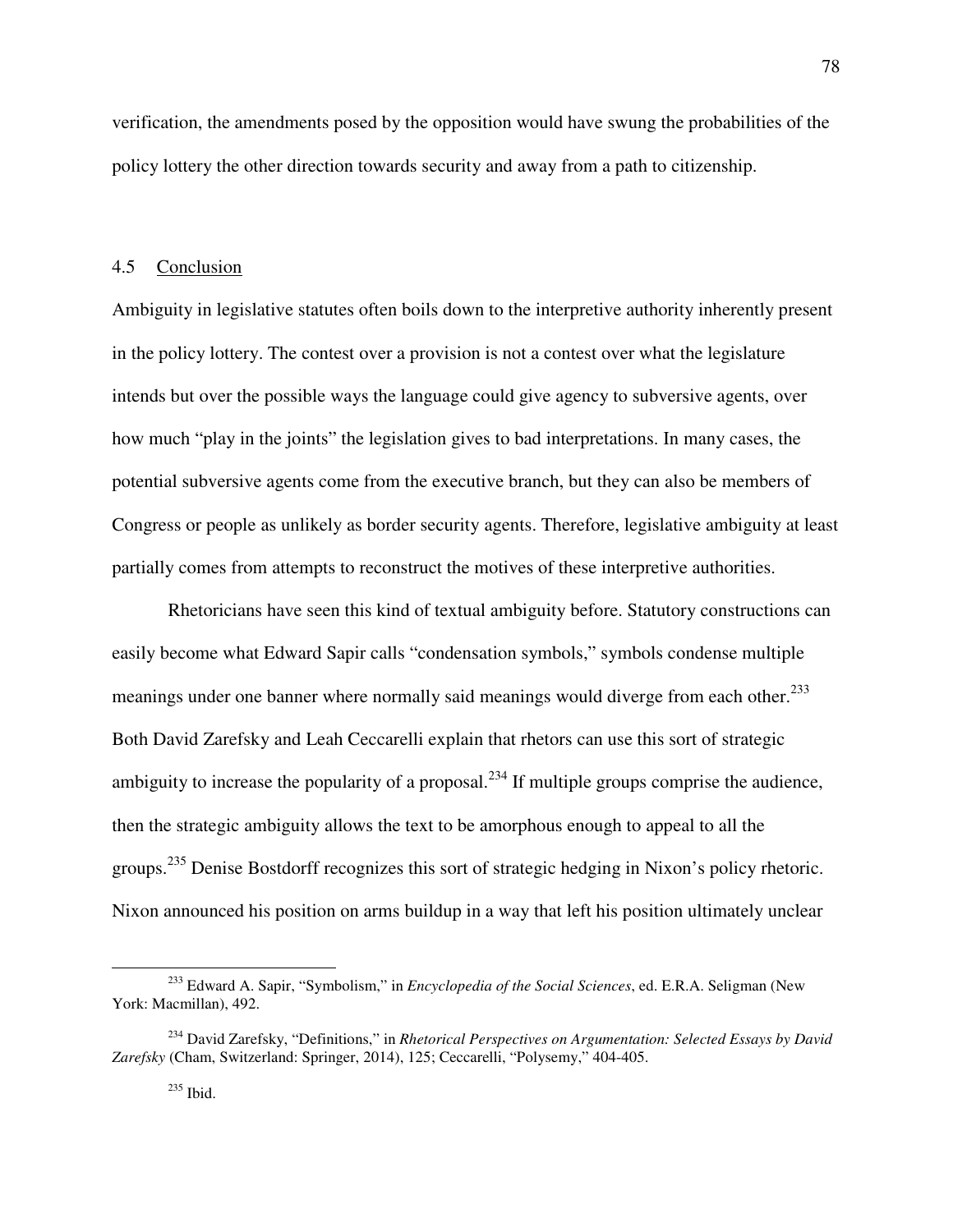and thus potentially favorable to a larger audience.<sup>236</sup> In the case of legislation, J. Michael Hogan and Leroy Dorsey note in the debate over the nuclear freeze that for politicians "the ambiguity of the [freeze] resolution proved its greatest virtue."<sup>237</sup> They point out that members of Congress were able to take the confusion surrounding the freeze resolution and tell the public that it did different things. Freeze advocates can claim victory, as can freeze opponents.<sup>238</sup> Given what Robert Asen identifies as the "multiple authorship" factor of policy texts, it is difficult to ascribe strategic intent to any given ambiguous statute.<sup>239</sup> However, the ambiguity does permit multiple constructions of the legislative act. With antagonistic translators, the ambiguity of a law can be used to draw out the worst interpretation possible and thus be used to make the law unpopular and snatch defeat from the jaws of victory.

<u>.</u>

<sup>238</sup> Ibid, 332.

 $236$  Bostdorff, 34.

 $237$  Hogan and Dorsey, 331.

<sup>239</sup> Asen, "Reflections," 132–133.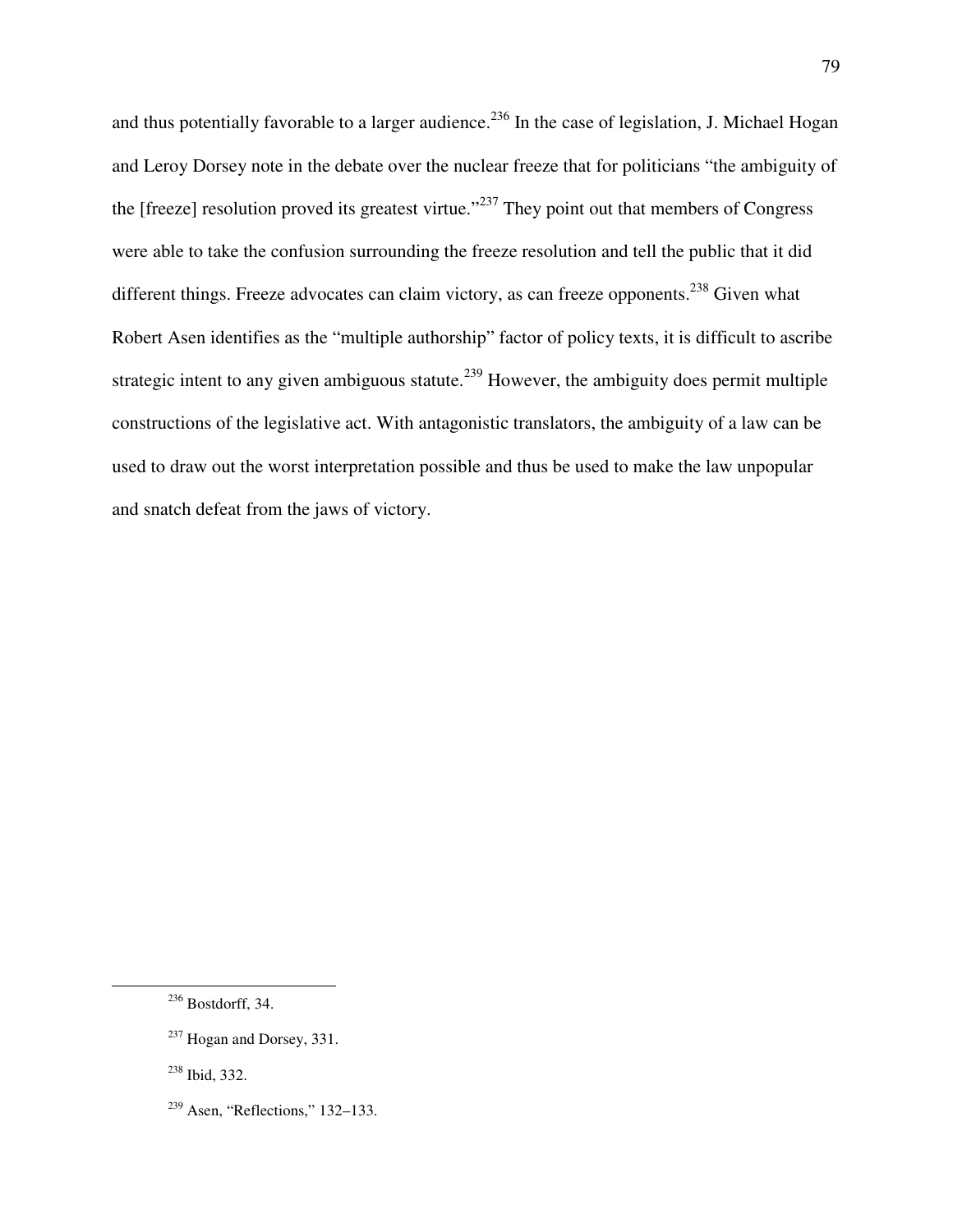#### 5 Conclusion

Legislation is not neutral ground. The rhetoric and public policy literature has allowed it to function as a social fact, an almost epistemological necessity in order to investigate the normative force of other policy constructions. Yet, David Zarefsky's contention about the force of rhetoric in public policy remains true, that "the facts of an episode in political life are not 'given' or univocal; they are not present in the external world awaiting discovery by political actors. . . . The *meaning* of these events depends on how they are characterized in public discourse."<sup>240</sup> This is another fact we have to question—legislation is comprised of discourse and by its very nature allows for ambiguity and reinterpretation. It is not, however, discourse understood in-and-of-itself. There necessarily exists a legislation-behind-the-legislation, a constructed context which implicates the interpretation of statutes. Thus, senators in the immigration debate contest the meaning of the 2013 immigration bill by leveraging both the ambiguity of its context and the ambiguity of its statutes.

In chapter three, I looked at the legislation-behind-the-legislation to understand how both sides mobilize and reconstruct recent immigration policy. Opponents redefined the modern history of immigration reform to one of faulty promises to secure the border, thus positioning S. 744 as another bill in the line of promises. Proponents, meanwhile, constructed a history of "enforcement first" that put Congress as the active agent increasing border security over the last ten years. The 2013 bill for proponents thus was not a faulty promise but a guarantee of border security.

In chapter four, I showed how the separate policy histories and the separate attributions of motives informed statutory interpretations of the bill. Both sides use contextual ambiguity to construct probable future acts allowed under the legislation, and statutory disputes involved

<sup>240</sup> Zarefsky, *War on Poverty*, 1-2; emphasis in original.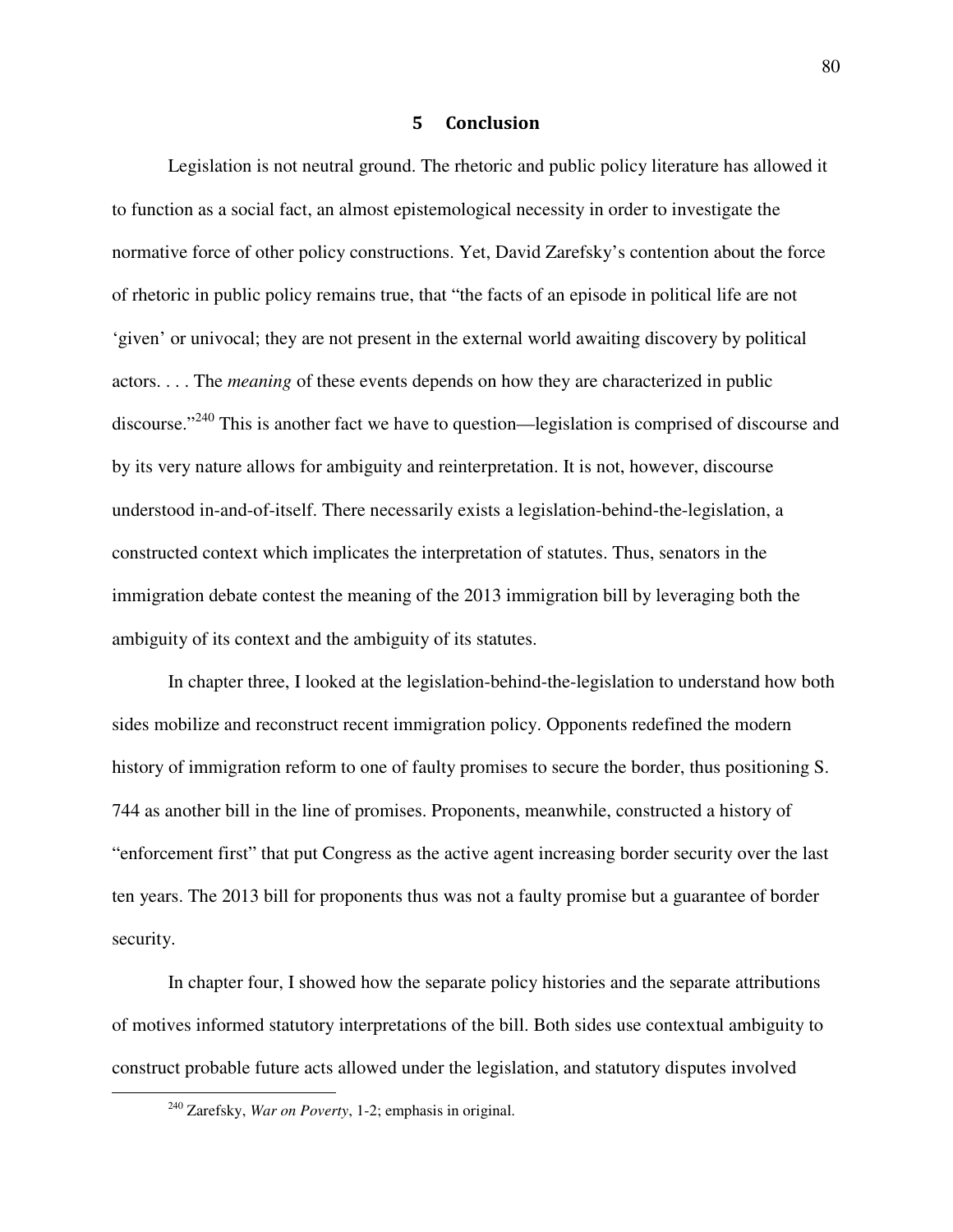battles for interpretive authority. Opponents read into the statutes the potential for executive subversion of the border security provisions, so they attempted to pass amendments to give interpretive authority of statutes to Congress. Meanwhile, proponents constructed Congress as the likely subversive agent to undermine the legalization provisions. Therefore, proponents attempted to minimize subversion of the immigration legislation by constructing statutes that took interpretive authority away from Congress.

In order to appreciate how policies are decided and disputed, we must understand all the sites of rhetorical intervention in legislative debates. Both contextual and statutory ambiguities are inherent to the legislative process and suggest that ambiguity potentially exists in every bill that comes through Congress. Scholars of rhetoric and public policy should recognize these ambiguities inside and outside of statutes in order to fully appreciate the opportunities for rhetorical construction in policy debates.

My analysis also demonstrates the fruitfulness of bringing a legal perspective to bear on what we normally consider political issues. Legislation is law, and Congress deals with statutes as much as the courts. While this may seem obvious, the rhetoric and public policy literature rarely looks at Congress as a legal entity. Indeed, even those writing on legal rhetoric have neglected Congress in favor of the courts. We have created an artificial divide between political and legal rhetoric that should be questioned given the many intersections.

In this conclusion, I draw out three major implications that come from looking at Congress through a rhetoric and law perspective. First, my analysis draws attention to the need for more studies that put the branches of the federal government into conversation with one another. Second, the legal work that permeates each branch draws our attention to Congress as a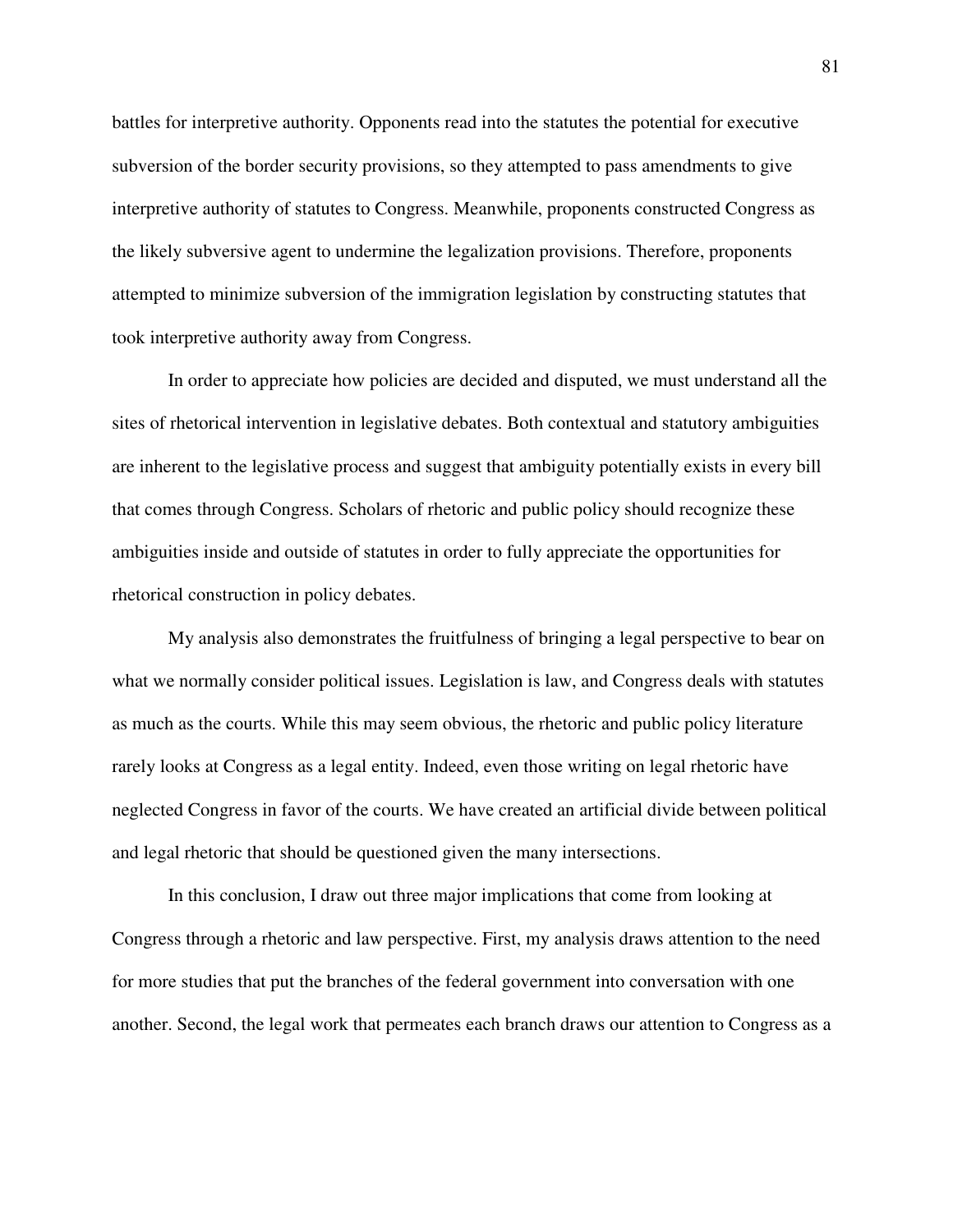technical legal sphere. Finally, the public may be relying on epistemological shortcuts to access the technical sphere of Congress.

#### 5.1 Recognizing the Undercurrent of Law in the Three Branches

The law is an undercurrent flowing through each branch of government. We need to resist the urge to think of the presidency and Congress as political and court as legal. They are all both political and legal institutions. Congress makes the laws which are enacted by the executive and adjudicated by the judiciary, thus the law connects them all together.

 My study demonstrates the advantages to taking a legal perspective on congressional rhetoric, a perspective without which it would be difficult to understand the polysemy in legislative acts. However, the Congress is not merely another case of rhetoric of law. The courts and Congress are different in their responsibilities with regards to the law, and in the Bitzerian sense, they face completely different exigencies.<sup>241</sup> For example, I noted in chapter three that while it is incumbent upon judges to show they are consistent with past law the opposite impetus exists for Congress. Congress, in the face of failed policy, must show its inconsistency with the past that it is trying something new. The presumption is that the legislature will change the law, while the judiciary supposedly keeping the law constant. Legal precedents take a whole new meaning in congressional rhetoric.

 Because the law flows through each branch, I see an opportunity for more comparative studies between the different branches. Comparative studies between the institutions of Congress, the Supreme Court, and the presidency are few and far between. Perhaps the most complete comparative study came from Craig Allen Smith and Kathy B. Smith over twenty years

<sup>241</sup> Lloyd Bitzer, "The Rhetorical Situation," *Philosophy & Rhetoric* 1 (1968): 1-14.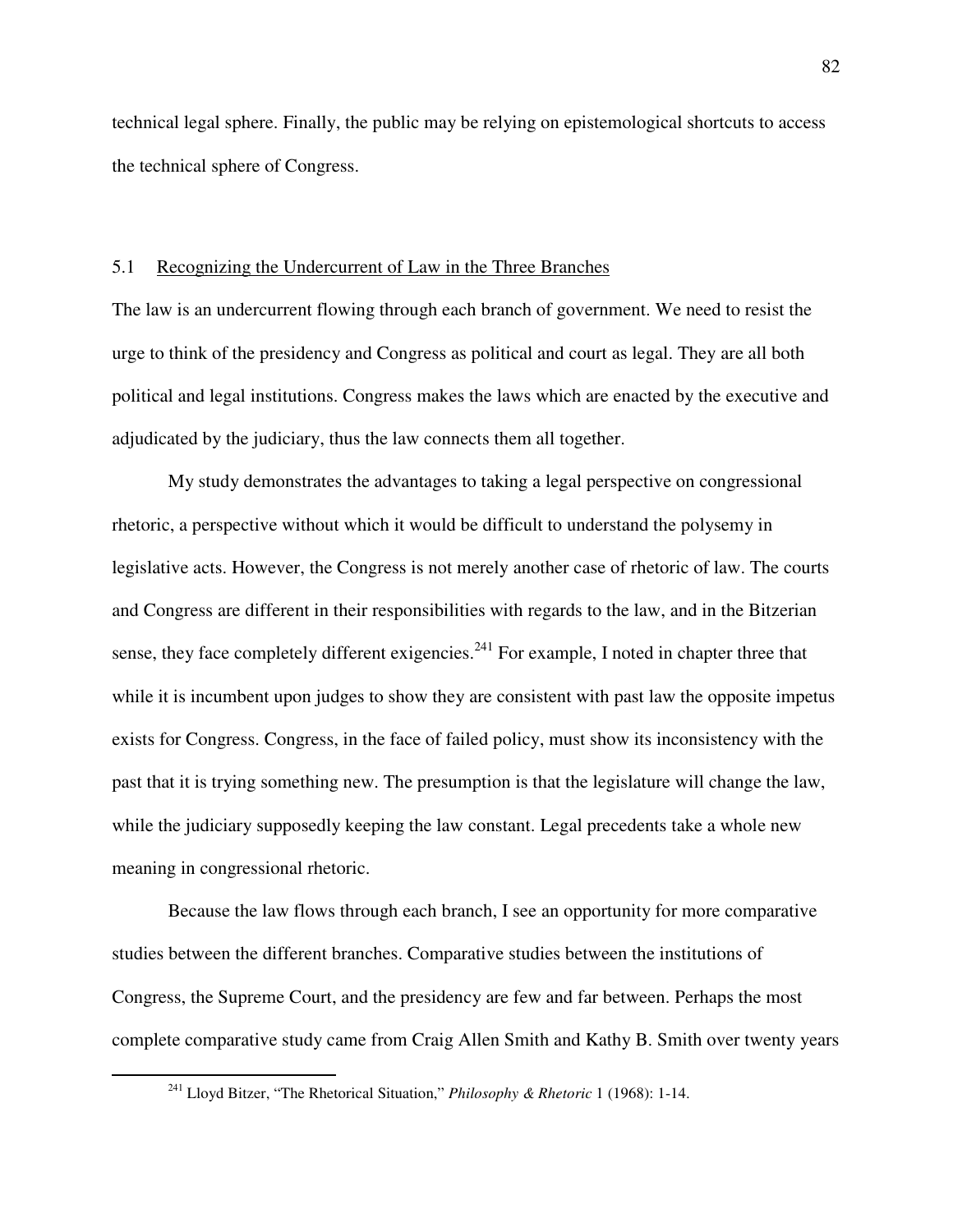ago.<sup>242</sup> They invite us to look at each branch with an institutional perspective. Such a perspective allows rhetorical critics to focus on recurrent constraints and opportunities within the context of the institution.

 Smith and Smith deal with the institutions discretely in their work, but we can also put them directly into conversation with one another. This project could involve starting in one of the institutions and looking outward at the others. Consider that the literature on the rhetorical presidency focuses on the president's attempts to sway another branch of the federal government. By "going public," the president uses the bully pulpit to push for his legislative proposals to be accepted by Congress.<sup>243</sup> Thus, while the rhetorical presidency deals mostly with the institution of the presidency, the whole literature is still premised on interaction between the branches of the federal government, an aspect of presidential rhetoric recognized by the National Task Force on Presidential Communication to Congress in Martin Medhurst's *The Prospect of Presidential Rhetoric*.<sup>244</sup> In addition to going public, they identify four arenas of "direct communication" between the president and Congress: nominations and appointments, vetoes, major policy speeches (such as the State of the Union), and war and impeachment speeches.<sup>245</sup> They suggest we can study these sites of exchange to better understand the power struggles between the president and Congress. From a congressional standpoint, Trevor Parry-Giles shows that we can look at the Supreme Court through the lens of Congress. He examines Supreme Court

 $242$  Smith and Smith, 225.

<sup>243</sup> James W. Caeser et al., "The Rise of the Rhetorical Presidency," *Presidential Studies Quarterly* 11 (1981): 159.

<sup>&</sup>lt;sup>244</sup> Mary Stuckey et al., "Report of the National Task Force on Presidential Communication to Congress," in *The Prospect of Presidential Rhetoric*, eds. James Arnt Aune and Martin J. Medhurst (College Station, TX: Texas A&M University Press, 2008), 272.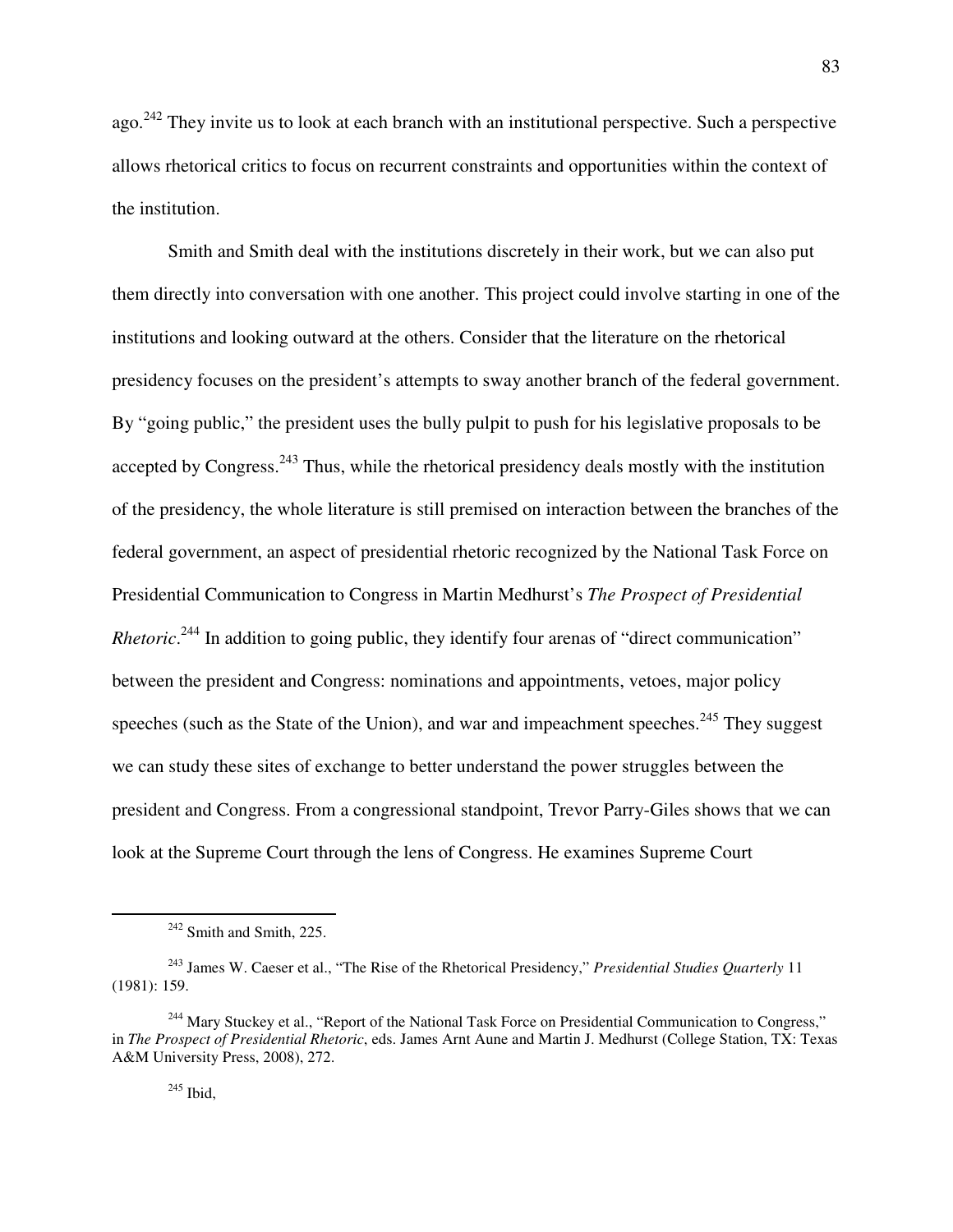confirmation hearings as sites where the public debates "the character of justice," and certainly the president is implied in such an exchange because he nominates candidates for the court.<sup>246</sup> In an underappreciated article, Goodnight and Olson invite readers to look at foreign policy as a rhetorical power struggle between the legislative and executive branches, and they further suggest understanding policy as it engages all three branches in larger debates. $247$ 

 We do not have to look to explicit moments of engagement between the branches. I have shown in the immigration debate that senators engage with the executive branch. Specifically, senators anticipate potential acts of the executive under the statutes enacted by Congress. They recognize that Congress does not have full control over the law and work to maximize that control by robbing the executive of interpretive authority. Even though I start in Congress, I am forced to look to potential executive acts to understand how the law is being written and interpreted by members of Congress. I have shown that this joint governance under the law can confuse where responsibility ultimately lies for policy. By scapegoating the different interpretive agents as subversive, Congress has pathologized public deliberation. Law necessitates interpretation by some agent, whether that agent is the executive or legislature. Deliberation cannot function when all potential interpretations of a law become reasons to reject it.

-

<sup>246</sup> Trevor Parry-Giles, *The Character of Justice: Rhetoric, Law, and Politics in the Supreme Court Confirmation Process* (East Lansing, MI: University of Michigan Press, 2006), 21.

<sup>&</sup>lt;sup>247</sup> G. Thomas Goodnight and Kathryn M. Olson, "Shared Power, Foreign Policy, and Haiti, 1994: Public Memories of War and Race," *Rhetoric & Public Affairs* 9, no. 4 (2006): 624.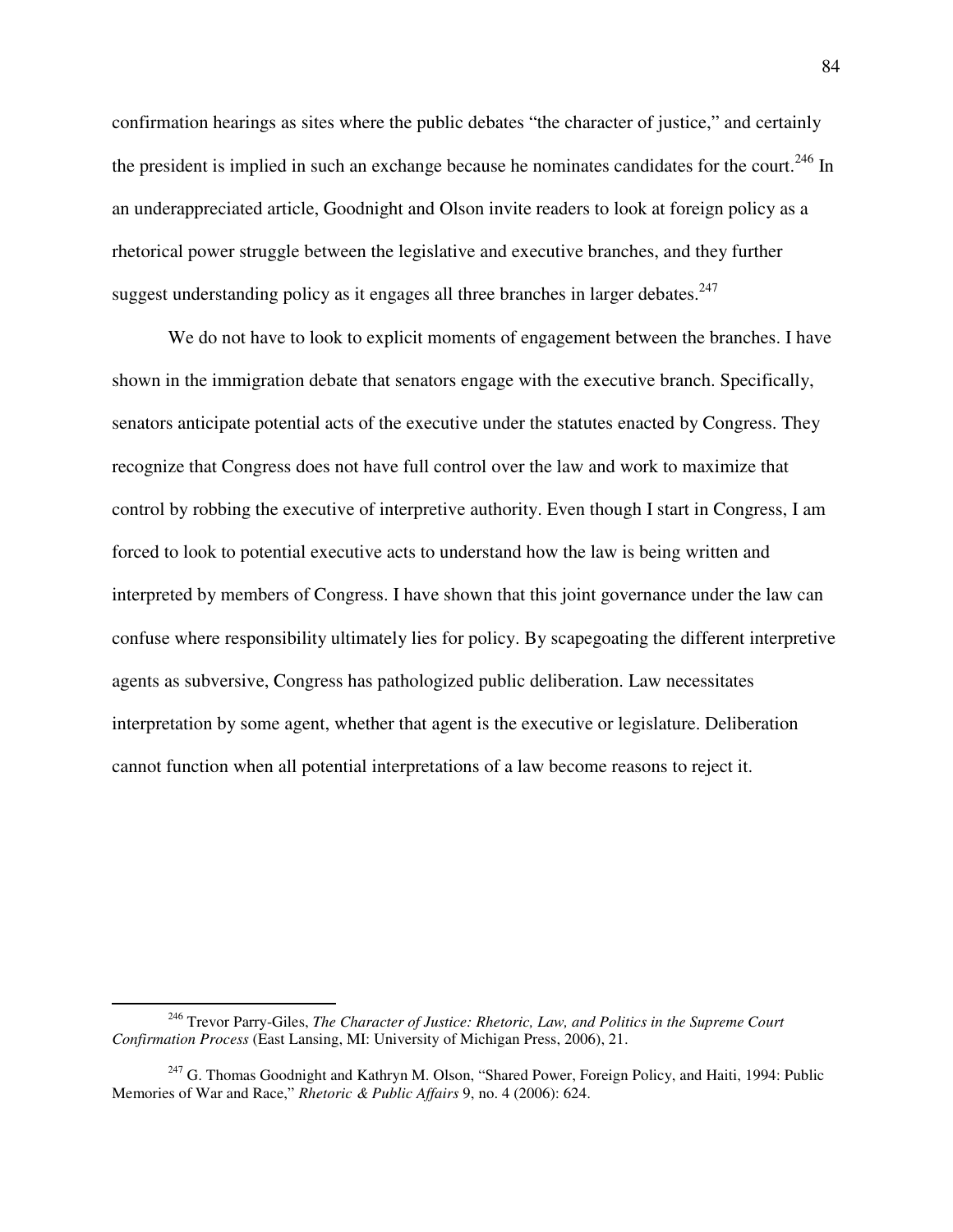### 5.2 Rethinking Congress as a Technical Legal Sphere

By recognizing the law flows through each branch of government, we also have to recognize that congressional debates largely reside not in the "public sphere" but in what scholars call the "technical sphere," in a community built on expertise. We must partially realize this with growing interest in the institutional rhetoric of Congress.<sup>248</sup> More simply, we can recognize Congress as Habermas does—as a "legal community."<sup>249</sup> Most members of the Senate are former lawyers that are actively engaged in writing the law. Congress is a technical sphere and requires legal language in order to do its job. Should the public care to engage in statutory interpretation, it would have a difficult time reading legislation. The public's lack of direct access to the legislative act problematizes Congress's accountability to the public and raises issues regarding how ambiguity is mobilized in debating legislation.

The United States democratic system risks being overtaken by a technocracy whenever it engages with complex policy issues. This process is what Goodnight calls the degradation of the public sphere of deliberation.<sup>250</sup> The more Congress passes laws related technical issues such as ozone depletion, nuclear power, and computer hacking, the more it puts the public at the mercy of the technical sphere.<sup>251</sup> The public may ultimately be forced to sit on the sidelines while important policy issues are decided by experts. Although Dale Brashers and Sally Jackson have tried to give the public a way to penetrate the technical sphere, their research on ACT UP does

<sup>&</sup>lt;sup>248</sup> See for instance Keremidchieva, "The Congressional Debates"; M. Linda Miller, 375; Gring-Pemble, "Legislating."

<sup>249</sup> Habermas, *Between Facts and Norms*, 32.

 $250$  G. Thomas Goodnight, "The Personal, Technical, and Public Spheres of Argument: A Speculative Inquiry into the Art of Public Deliberation," *Argumentation and Advocacy* 48 (2012), 205-206.

 $^{251}$  Ibid.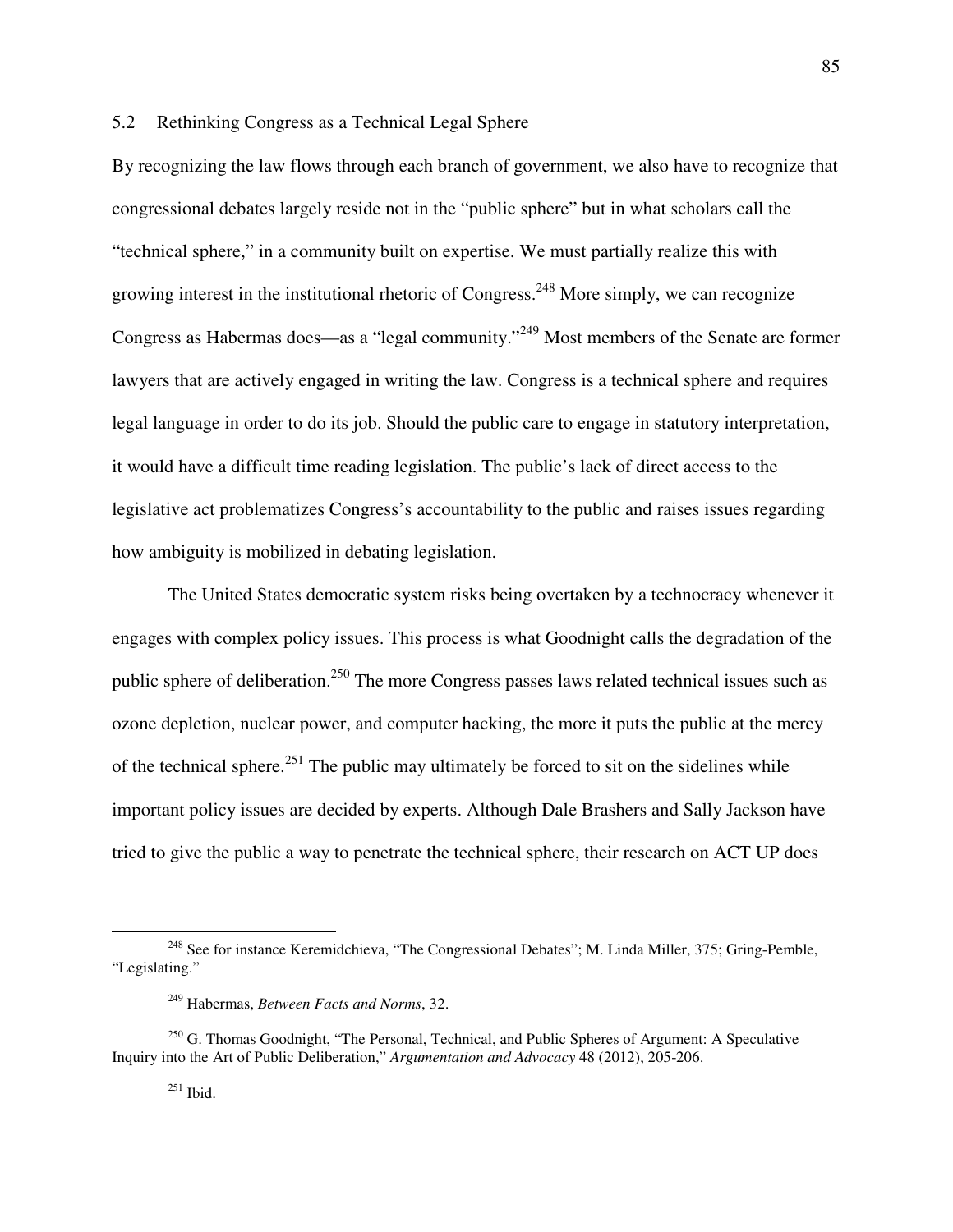not offer a way for the public to challenge experts' claims of fact.<sup>252</sup> Rather, Brashers and Jackson point to public challenges regarding methods and objectives.<sup>253</sup> The public may still take a back seat because, as Charles Willard argues, "our epistemic environment is so constituted that deference to authority…is the rational thing to do."<sup>254</sup> Certainly, some levels of technical discourse can be penetrated by the lay public, but the technical sphere still grounds the public in the epistemic environment. Experts may not decide what the public should do or how it should do it, but they do decide what the public knows. In the case of legislation, they interpret what the public knows about the proposed policy and what the statutes require.

Equally troubling is the prospect of the public overriding experts on issues too complicated for the layperson to understand. The public's entrance into the technical sphere can be inherently problematic because the public's standards for evaluating technical arguments can produce irrational results. Even John Dewey, an advocate for public participation in policymaking, admits that in the face of technical issues "the public and its organization for political ends is not only a ghost, but a ghost which walks and talks, and obscures, confuses and misleads governmental action in a disastrous way."<sup>255</sup> In other words, the public does not know what it is talking about but comes to decisions on technical issues, which amounts to what Nicholas Paliewicz calls "the public usurpation of the technical sphere."<sup>256</sup> Indeed, this public usurpation is on full display in Leah Ceccarelli's work. She explains how rhetors seeking to

 $\overline{a}$ 

<sup>255</sup> John Dewey, *The Public and Its Problems* (Athens, OH: Ohio State University Press, 1927), 124-125.

<sup>256</sup> Paliewicz, 232.

<sup>&</sup>lt;sup>252</sup> Dale E. Brashers and Sally Jackson, "'Politically-Savvy Sick People': Public Penetration of the Technical Sphere," *Argument in Controversy: Proceedings of the Seventh SCA/AFA Conference on Argumentation*, ed. Donn W. Parson (Annandale, VA: Speech Communication Association, 1991), 284.

 $253$  Ibid.

<sup>254</sup> Charles Arthur Willard, "Cassandra's Heirs," *Argument and Social Practice: Proceedings of the Fourth SCA/AFA Conference on Argumentation* (Annandale, VA: Speech Communication Association, 1985), 29.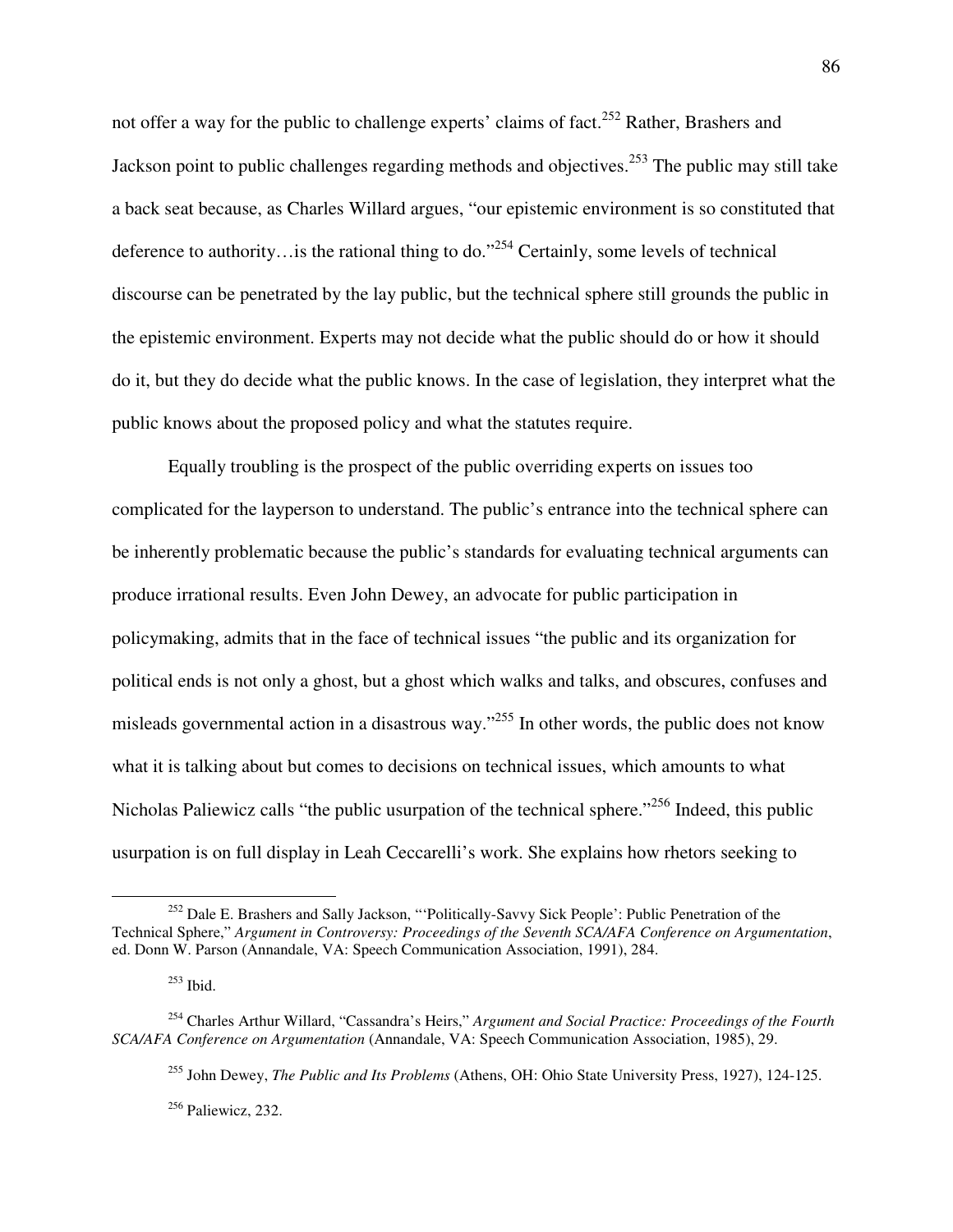subvert policies will "manufacture" scientific controversies by asserting that scientists disagree about an issue for which there actually exists a large scientific consensus.<sup>257</sup> In the case of AIDS, intelligent design, and climate change, the public is confused by media spin doctors, and disastrous policies emerge from this confusion.<sup>258</sup> Noting Ceccarelli's work, Goodnight himself acknowledges that the tide has turned and now "it may be the case that technical knowledge itself needs to find productive entry into public communication, given its status has been diminished and its findings attacked...."<sup>259</sup> Overall, it seems the public has trouble assimilating technical evidence into policy debates.

Ultimately, the public's best attempts to evaluate scientific claims rely on indirect, secondhand evidence. In the debate over intelligent design (ID), for example, ID advocates insist that schools should "teach the controversy" between evolution and creationism, a clear appeal to the societal value of fairness.<sup>260</sup> Once ID is taught alongside evolution, it appears that both are equal positions with equal evidence.<sup>261</sup> The uncertainty is proven not by a direct evaluation of the evidence but by indirect evidence, by an appearance of disagreement. Paliewicz eventually makes a Faustian bargain by suggesting we use indirect methods of evaluation for technical issues, such as evidence for the motives of scientists.<sup>262</sup> The public may have no other means of getting at the evidence. However, these are still secondhand ways of knowing, and, as Ceccarelli

 $\overline{a}$ 

 $261$  Ibid.

<sup>257</sup> Ceccarelli, "Manufactured Scientific Controversy," 196.

<sup>258</sup> Ibid.

<sup>&</sup>lt;sup>259</sup> G. Thomas Goodnight, "The Personal, Technical, and Public Spheres: A Note on 21st Century Critical Communication Inquiry," *Argumentation and Advocacy* 48 (2012), 265.

<sup>260</sup> Ceccarelli, 208.

 $262$  Paliewicz, 233.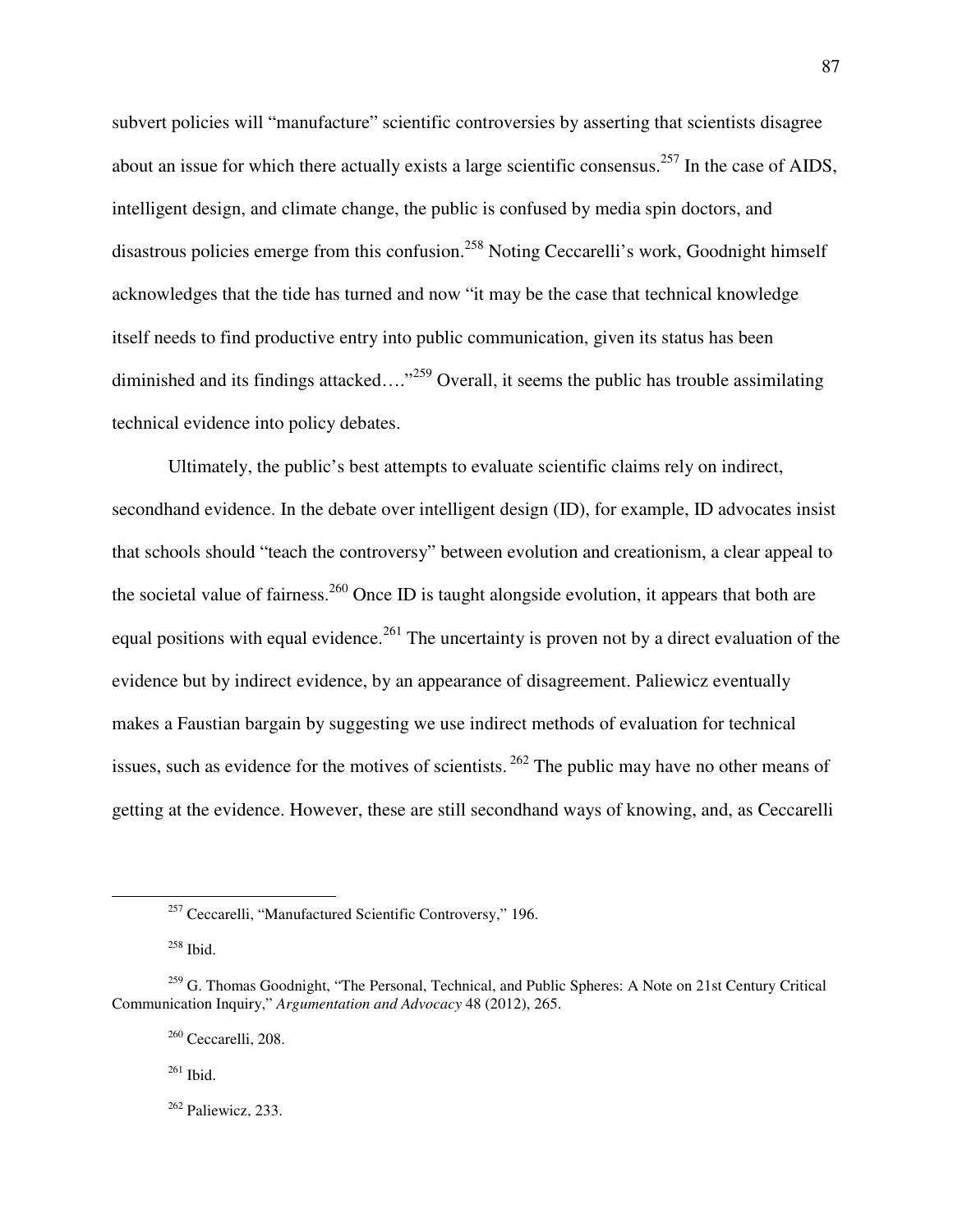shows, these indirect evaluative methods can be manipulated, leading the public into poorly grounded decisions.

# 5.3 Taking Stock of Epistemological Shortcuts to Legislative Meaning

As a technical document, legislation suffers the same problem of access as scientific findings. The contextualizing legislation-behind-the-legislation may be the only means for the public to understand the legislative act, and we should be attuned to the ways that the legislation-behindthe-legislation can be used to manipulate our understanding of legislation. Taking Burke's pentad again, I can imagine many ways that our assumptions about democratic deliberation can be leveraged to provide the public with epistemological shortcuts to "knowing" the legislation. Deliberative democracy scholarship already provides many cues how we get at our product policy—without actually getting at the thing itself.

Many deliberation and argumentation theorists embody the logic of the agency-act ratio. When they argue that new methods and procedures will save our democratic system, they sign onto a powerful means-oriented philosophy.<sup>263</sup> Dewey, for instance, locates the problem of the public in the complexity of the administration of the state.<sup>264</sup> In order to avoid a technocracy, he proposes that we improve education so public citizens can have the agency to judge expert findings without necessarily becoming experts themselves.<sup>265</sup> Acolytes of "strategic maneuvering" also put their faith in discussion procedures to guide interlocutors away from

<u>.</u>

88

 $^{263}$  Daniel O'Keefe refers to this means-oriented philosophy as argument<sub>2</sub> and Zarefsky, drawing on O'Keefe, calls it the "process" view of argument. See Zarefsky, "Process," 229; Daniel J. O'Keefe, "Two Concepts of Argument," *The Journal of the American Forensic Association* 13, no. 3 (1977), 121.

 $264$  Dewey, 123.

 $265$  Ibid, 208-209.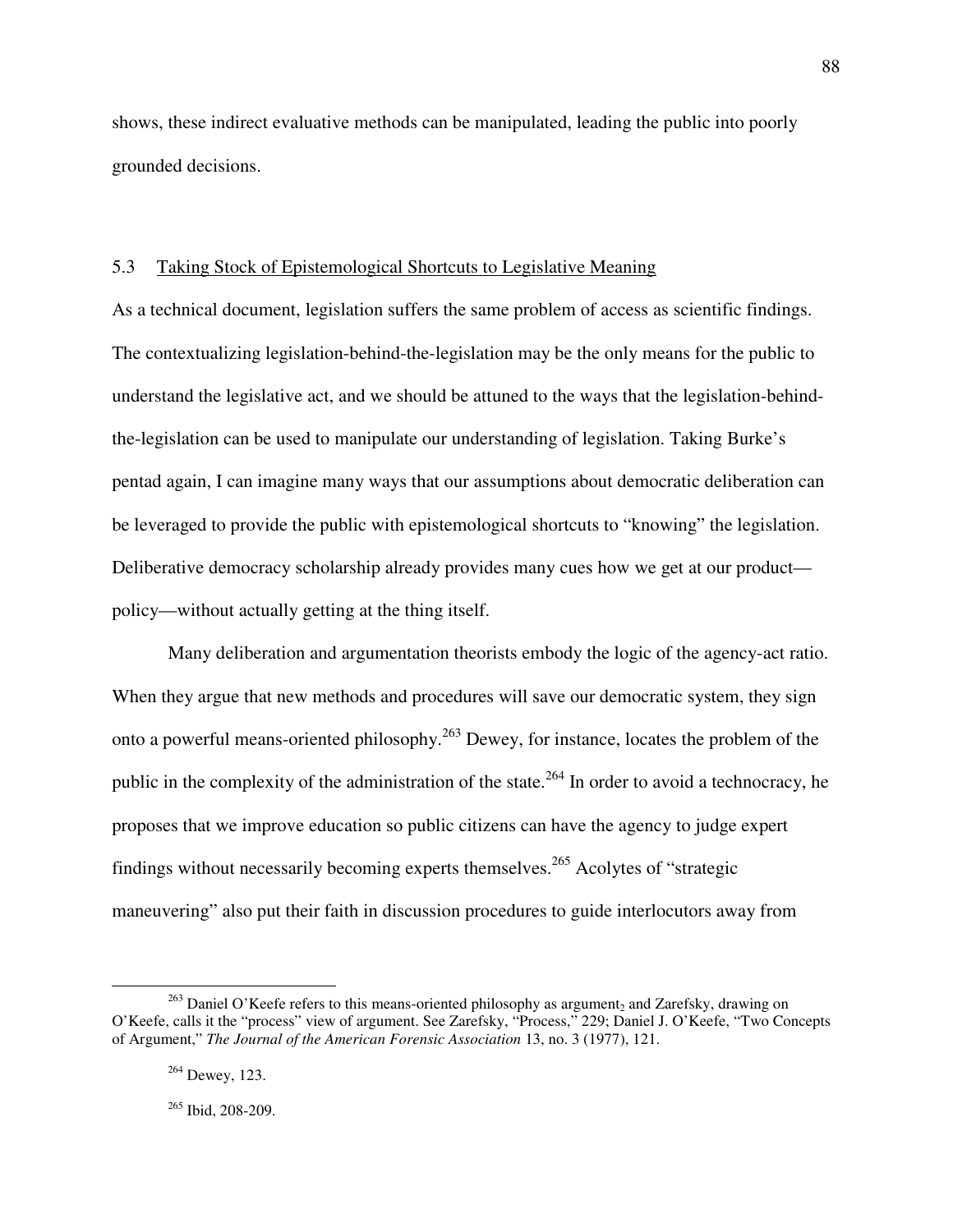fallacious arguments, and to the extent that Congress is highly procedural, expectations of good procedure can be used to leverage our means-ends understanding.<sup>266</sup>

I have shown in this project how the scene can be constructed in ways that reinterpret legislation as congruent with policy history, and some in deliberation scholarship also put faith in the power of the scene. In his account of the transformation of the public sphere, Jürgen Habermas locates the rise of a critical public sphere in the socio-economic conditions of the Enlightenment with the rising economic and political power of the bourgeois class, locating the motivating force of an ideal public (and presumably ideal laws) largely in scenic conditions.<sup>267</sup> This explains why his recommendation for an ideal society relies on widening the public sphere, a scenic term, by making the activities of institutions and corporations more public.<sup>268</sup> Goodnight similarly claims that the public sphere is being "eroded," except in this case by the technical sphere.<sup>269</sup> He and Habermas both fear that publicity is threatened. In other words, until the scene is altered, the public cannot reclaim critical deliberation. In a policy era with politicians running against the government, the government itself could be the scenic condition that does not permit the true public to voice its concerns, thus any legislation out of a poisoned government scene may reconstruct the legislative act negatively.

In pining for the conditions of the Enlightenment, Habermas incurred a famous critique from Nancy Fraser. Fraser took issue with the exclusionary practices of public sphere deliberation, the fact that Habermas's public sphere was still decidedly a "bourgeoisie" public

<sup>266</sup> Frans H. van Eemeren, "The Pragma-Dialectical Theory under Discussion," *Argumentation* 26 (2012), 440.

<sup>267</sup> Habermas, *The Structural Transformation of the Public Sphere*, 127.

<sup>268</sup> Ibid, 209.

 $^{269}$  Goodnight, "The Personal, Technical, and Public Spheres," 205.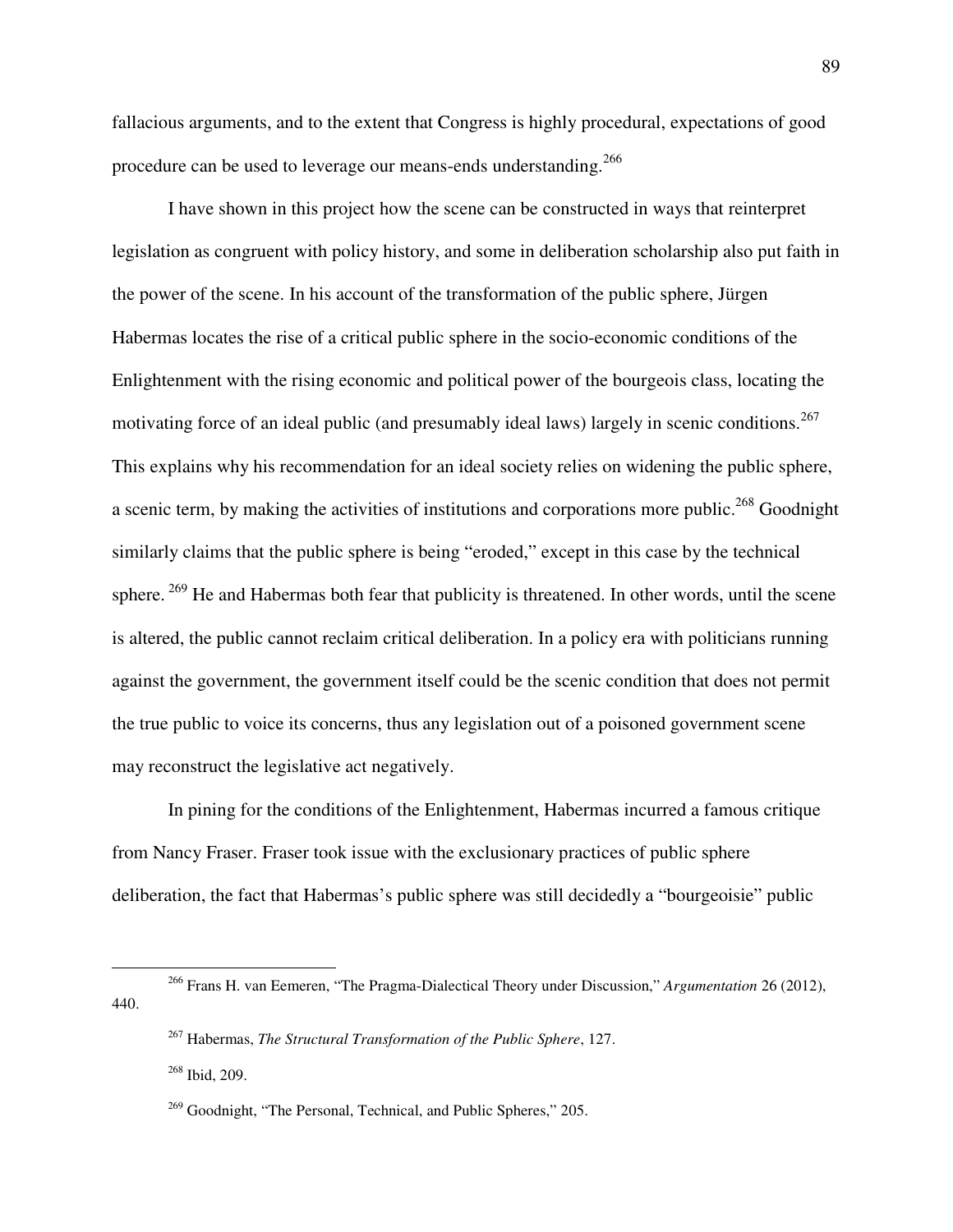sphere.<sup>270</sup> She argues instead that the good state requires an inclusive view of both publics and "counterpublics."<sup>271</sup> Thus, Fraser introduces a third point of stasis into the equation—agents. The good state must be comprised of the right agents; otherwise, the state will produce unjust policy.<sup>272</sup> Certainly to the extent that legislation reflects its authors can senators renegotiate our understanding of a bill by pointing to the nefarious cabal of interests propagating it, such as big business or labor unions.

Meanwhile, political scientists shift the motivational focus to purpose, arguing that the most prevalent explanation of policy is future campaign prospects. Richard Fenno notably calls reelection the primary motivation of members of Congress—a claim that has been consistently repeated by political scientists.<sup>273</sup> Any reorientation of our political system, thus, has to deal with the centrality of the "permanent campaign" and the potential malign purposes of any legislative initiatives.<sup>274</sup> Thus, campaign season itself becomes a reason to reject legislation. It almost becomes a scene of malign purposes—every politician is trying to win reelection, so they cannot be trusted to have the proper purpose of good policy.

 $270$  Nancy Fraser, "Rethinking the Public Sphere: A Contribution to the Critique of Actually Existing Democracy," in *Habermas and the Public Sphere*, ed. Craig Calhoun (Cambridge, MA: The MIT University Press, 1992), 111.

<sup>271</sup> Ibid, 115-116.

<sup>272</sup> Ibid, 122-123.

<sup>273</sup> Richard Fenno Jr., *Home Style: House Members and Their Districts* (Boston: Little, Brown and Company, 1978), 137. See also Douglas Arnold, *The Logic of Congressional Action* (New Haven, CN: Yale University Press, 1990), 6; William Bianco, "Richard Fenno's Conventional Wisdom," in *Congress on Display, Congress at Work*, ed. William Bianco (Ann Arbor, MI: University of Michigan Press, 2000), 2-4.

<sup>274</sup> See Norman Ornstein and Thomas Mann (eds.), *The Permanent Campaign and Its Future* (Washington, D.C.: The American Enterprise Institute and the Brookings Institute, 2000).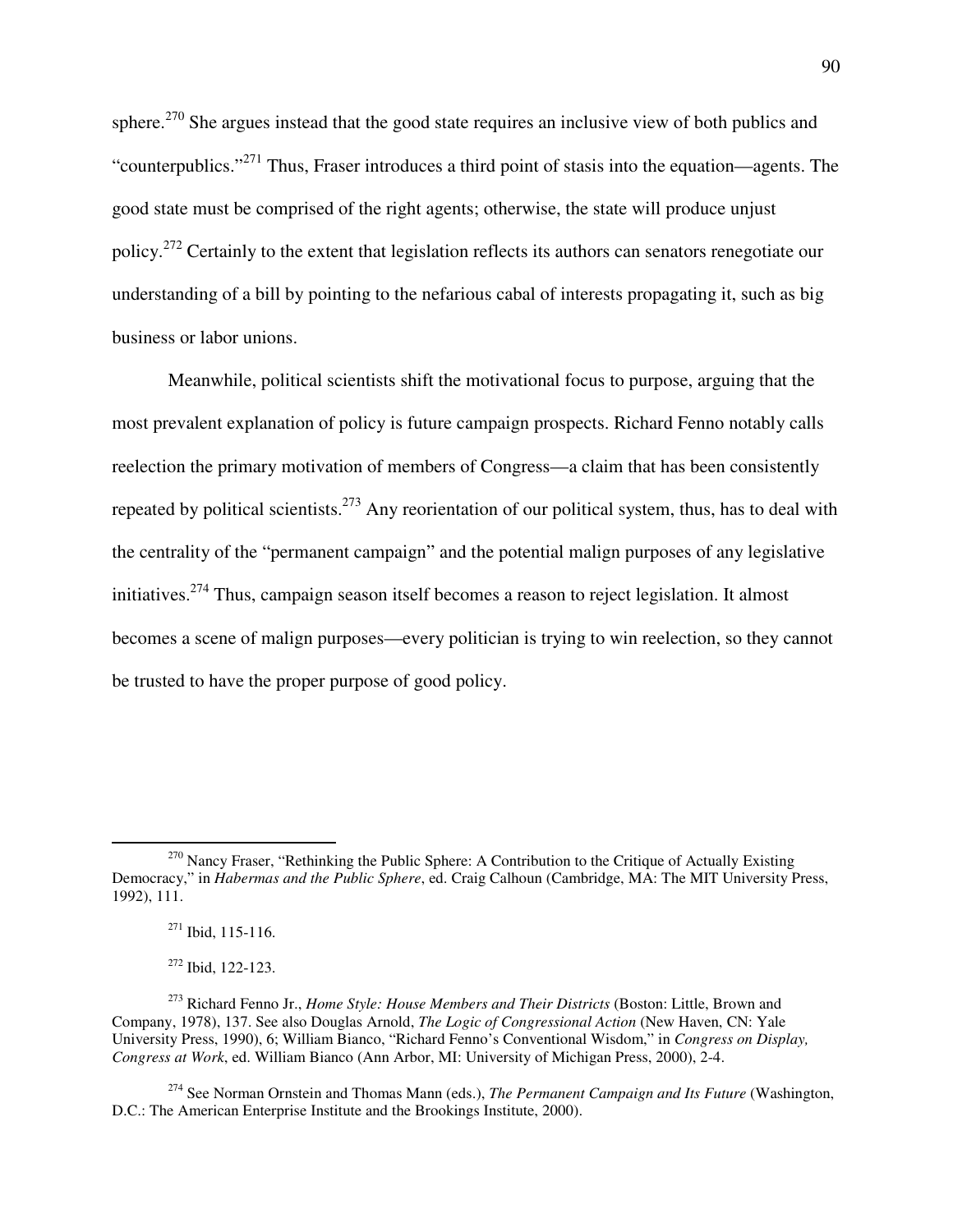My point here is not that Burke's pentad merely fits with these theories. I agree with David Zarefsky that it is not fruitful to attempt to prove nonfalsifiable theories.<sup>275</sup> My purpose instead has been to show the importance of these motivational assumptions and how they can be leveraged to reinterpret legislation. Ceccarelli has shown us that balancing norms and democratic values can be "exploited" by those who wish to subvert policy.<sup>276</sup> As critics, we should be attune to moments in legislative debates when assumptions about deliberative scenes, agents, purposes, and agencies are used as indirect ways to evaluate legislation or when they are manipulated to make legislation appear better or worse than it is.

 With these three major implications in mind—the legal connection among the three branches, the Congress as a technical sphere, and the epistemological problems of knowing legislation—we should continue to expand the rhetoric and public policy literature by incorporating insights from legal scholars. In the words of Ronald Dworkin, "We are subjects of law's empire, liegemen to its methods and ideals, bound in spirit while we debate what we must therefore do."<sup>277</sup> We must uncover the full function of rhetoric in the empire and understand what it means to be law's citizens.

<sup>275</sup> David Zarefsky, "Reflections on Making the Case," *Rhetorical Perspectives on Argumentation: Selected Essays by David Zarefsky* (Cham, Switzerland: Springer, 2014), 9.

<sup>276</sup> Ceccarelli, "Manufactured Scientific Controversy," 198.

<sup>277</sup> Dworkin, vii.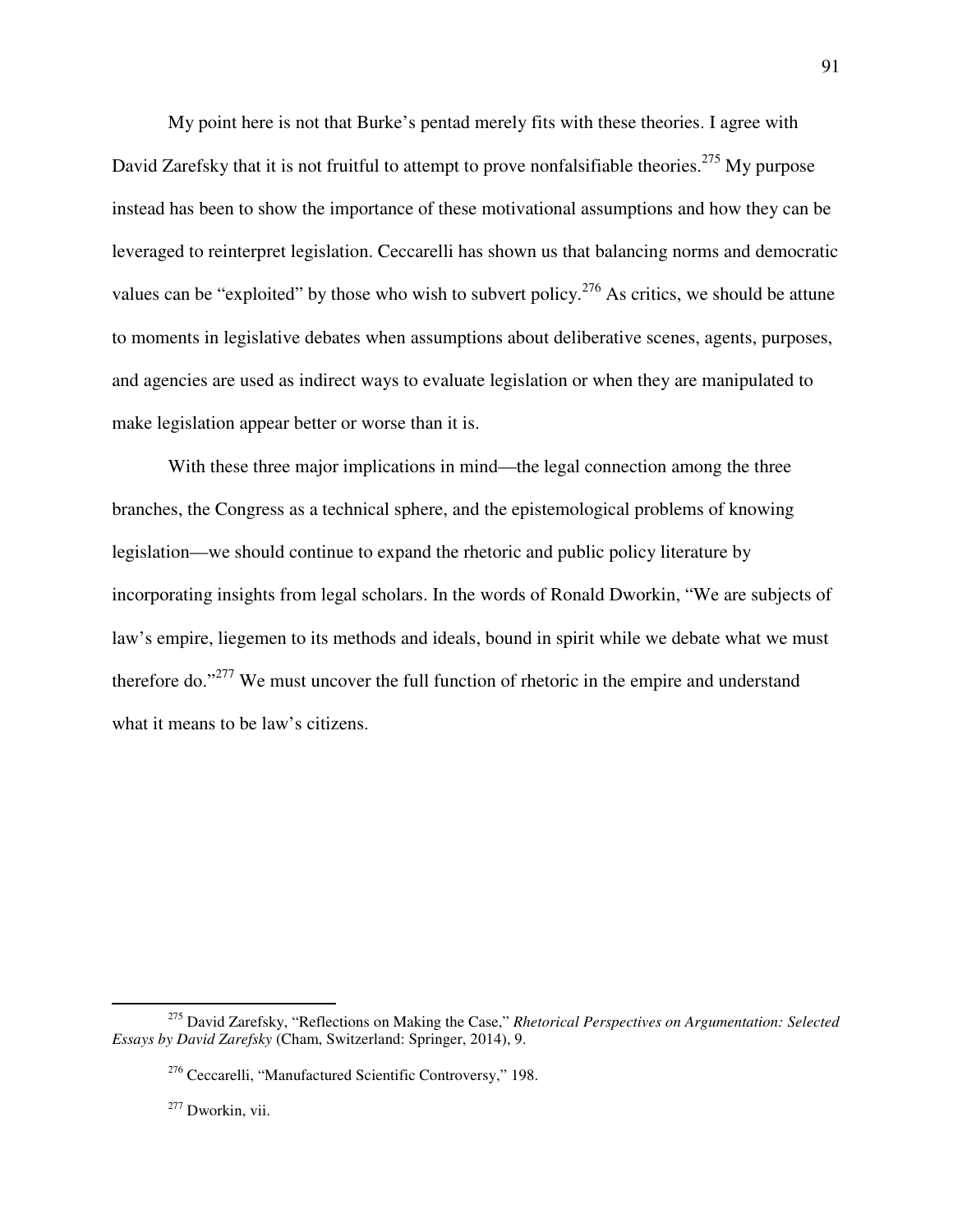## Works Cited

- Amsden, Brian. "Democratic Prudence and the Youth Suffrage Debate." *Argumentation and Advocacy* 48 (2011): 22-38.
- Appel, Edward. *Language, Life, Literature, Rhetoric and Composition as Dramatic Action: A Burkean Primer.* Leola, PA: Putting-In-Your-Oar Press, 2011.
- Arnold, Douglas. *The Logic of Congressional Action*. New Haven, CN: Yale University Press, 1990.
- Asen, Robert. "Lyndon Baines Johnson and George W. Bush on Education Reform: Ascribing Agency and Responsibility through Key Policy Terms." *Rhetoric & Public Affairs* 15, no. 2 (2012): 289-318.
- —. "Reflections on the Role of Rhetoric in Public Policy," *Rhetoric & Public Affairs*  13, no. 1 (2010): 121-144.
- —. *Visions of Poverty: Welfare Policy and Political Imagination*. East Lansing, MI: Michigan State University Press, 2002.
- Beasley, Vanessa. "The Rhetorical Presidency Meets the Unitary Executive: Implications for Presidential Rhetoric on Public Policy." *Rhetoric & Public Affairs* 13, no. 1 (2010): 7-36.
- Bianco, William. "Richard Fenno's Conventional Wisdom." In *Congress on Display, Congress at Work*, edited by William Bianco. Ann Arbor, MI: University of Michigan Press, 2000.
- Birdsell, David. "Ronald Reagan on Lebanon and Grenada: Flexibility and Interpretation in the Application of Kenneth Burke's Pentad." *Quarterly Journal of Speech* 73, no. 3 (1987): 267-279.
- Bitzer, Lloyd. "The Rhetorical Situation." *Philosophy & Rhetoric* 1 (1968): 1-14.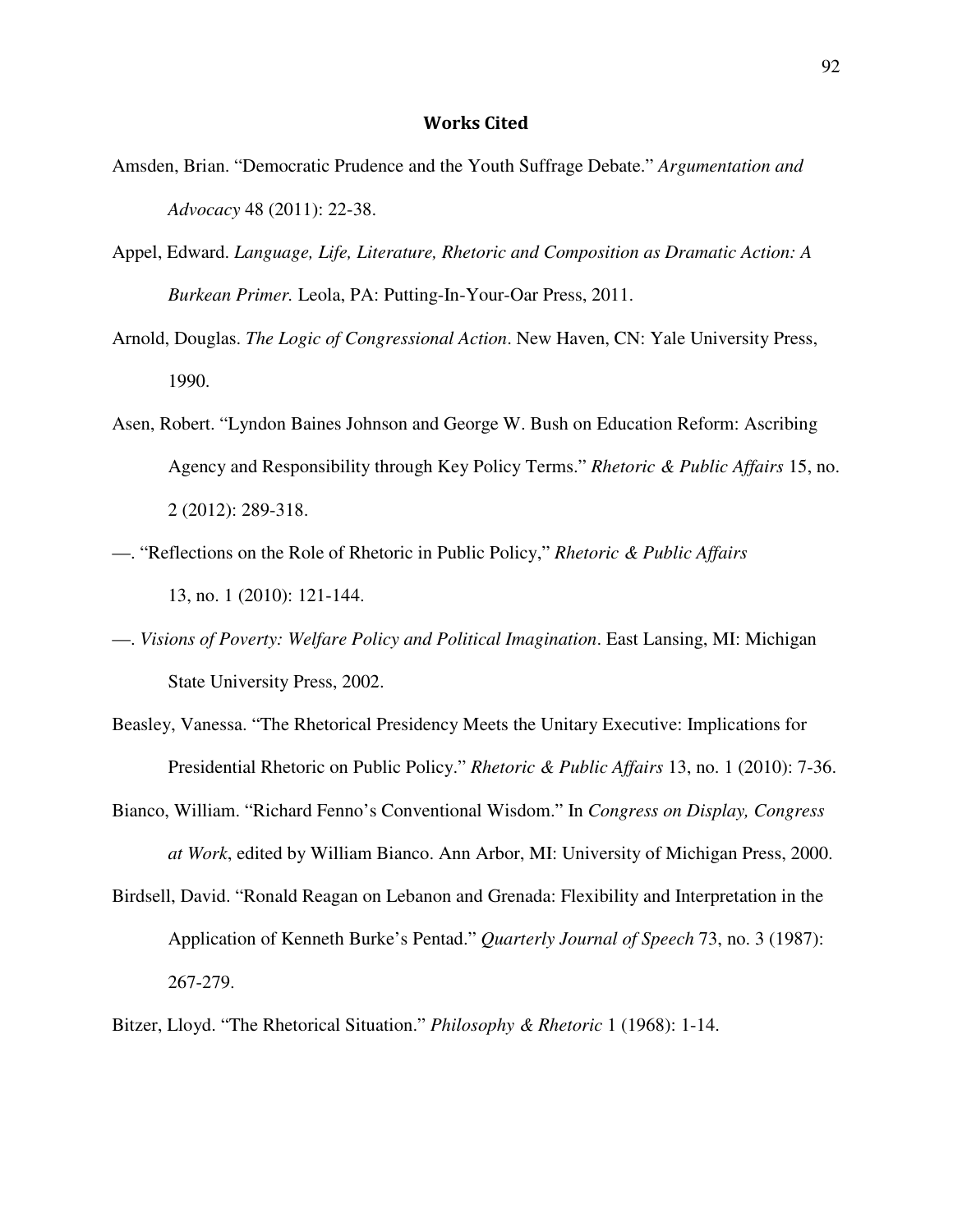- Bostdorff, Denise. "The Evolution of a Diplomatic Surprise: Richard M. Nixon's Rhetoric on China, 1952–July 15, 1971." *Rhetoric & Public Affairs* 5, no. 1 (2002): 31-56.
- Brashers, Dale E., and Sally Jackson. "'Politically-Savvy Sick People': Public Penetration of the Technical Sphere." *Argument in Controversy: Proceedings of the Seventh SCA/AFA Conference on Argumentation*, edited by Donn W. Parson. Annandale, VA: Speech Communication Association, 1991.
- Brouwer, Daniel C. "ACT-ing UP in Congressional Hearings." In *Counterpublics and the State*, edited by Robert Asen and Daniel C. Brouwer, 87-109. Albany, NY: State University of New York Press, 2001.
- Burke, Kenneth. *A Grammar of Motives*. Berkeley, CA: The University of California Press, 1945.
- —. *Counter-statement*. Berkeley, CA: The University of California Press, 1931.
- Bush, Jeb, and Thomas F. McLarty III (chairs). *U.S. Immigration Policy: Independent Task Force Report No. 63.* New York: Council on Foreign Relations, 2009.
- Caeser, James W., Thurow, Glen E., Tulis, Jeffrey, and Joseph M. Bessette. "The Rise of the Rhetorical Presidency." *Presidential Studies Quarterly* 11 (1981): 158-171.
- Ceccarelli, Leah. "Manufactured Scientific Controversy: Science, Rhetoric, and Public Debate." *Rhetoric & Public Affairs* 14, no. 2 (2011): 195-228.
- —. "Polysemy: Multiple Meanings in Rhetorical Texts." *Quarterly Journal of Speech* 84, no. 4 (1998): 395-415.
- Cisneros, J. David. "Contaminated Communities: The Metaphor of 'Immigrant as Pollutant' in Media Representations of Immigration." *Rhetoric & Public Affairs* 11, no. 4 (2008): 569- 602.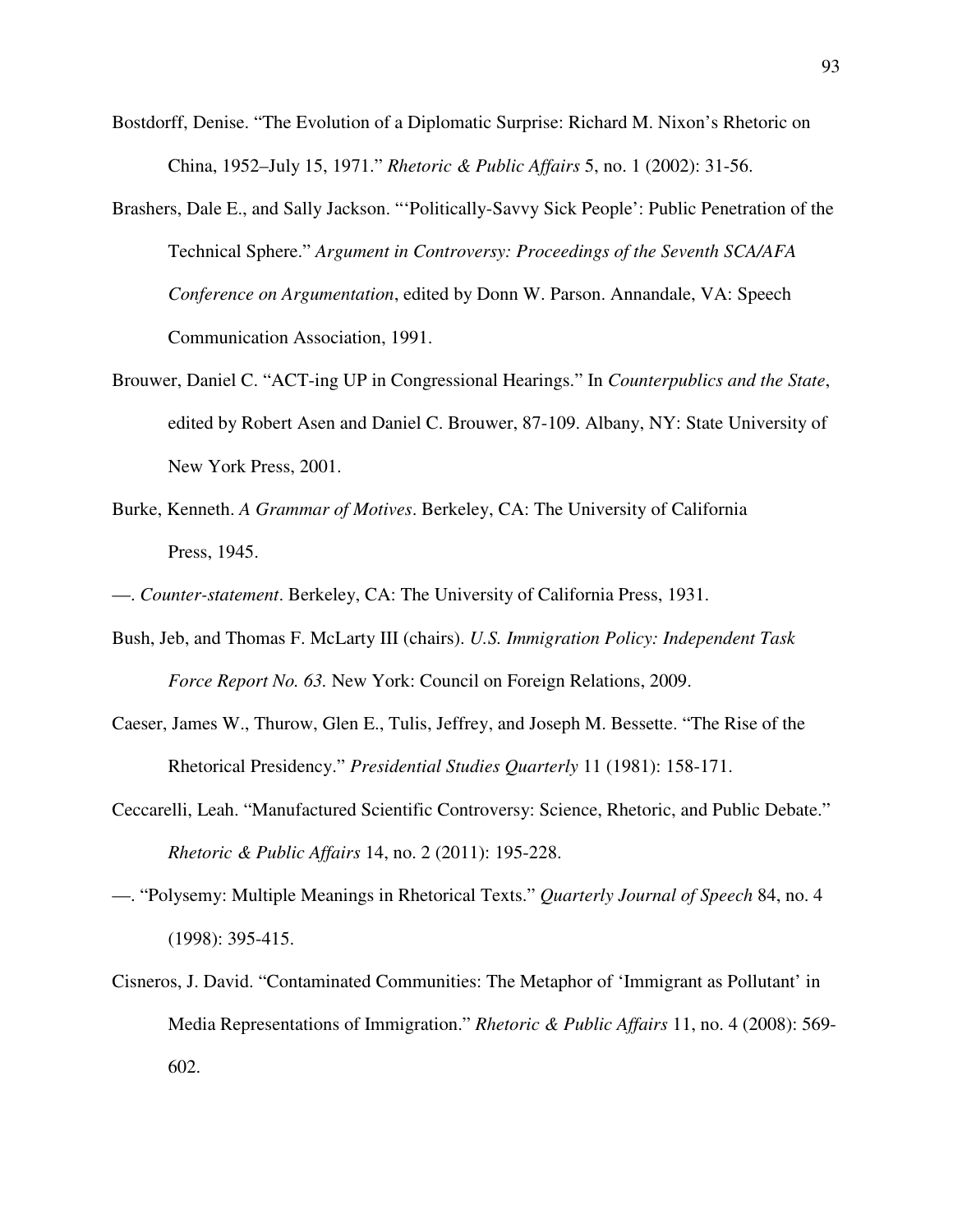- Cross, Frank. *The Theory and Practice of Statutory Interpretation*. Stanford, CA: Stanford Law Books, 2009.
- Darr, Christopher. "Adam Ferguson's Civil Society and the Rhetorical Functions of (In)Civility in United States Senate Debate," *Communication Quarterly* 59, no. 5 (2011): 603-624.

Dewey, John. *The Public and Its Problems*. Athens, OH: Ohio State University Press, 1927.

Dworkin, Ronald. *Law's Empire*. Cambridge, MA: Harvard University Press, 1986.

- "Enacted Border Patrol Budget by Fiscal Year." *U.S. Customs and Border Protection*. Department of Homeland Security, 2014. Web. 30 Jan. 2015. http://www.cbp.gov/sites/default/files/documents/BP%20Budget%20History%201990- 2014\_0.pdf
- Eskridge, William N. Jr, Philip P. Frickley, and Elizabeth Garrett. *Legislation and Statutory Interpretation*. New York: Foundation Press, 2000.
- Fenno, Richard Jr. *Home Style: House Members and Their Districts*. Boston: Little, Brown and Company, 1978.
- Fiorina, Morris P. *Congress: Keystone of the Washington Establishment, Second Edition*. New Haven, CN: Yale University Press, 1989.
- —. "Legislative Choice of Regulatory Forms: Legal Process or Administrative Process?" *Public Choice* 39 (1982): 33-66.
- Fraser, Nancy. "Rethinking the Public Sphere: A Contribution to the Critique of Actually Existing Democracy." In *Habermas and the Public Sphere*, edited by Craig Calhoun. Cambridge, MA: The MIT University Press, 1992.
- Givens, Terri E., Gary P. Freeman, and David Leal. *Immigration Policy and Security: U.S., European, and Commonwealth Perspectives*. New York: Routledge, 2009.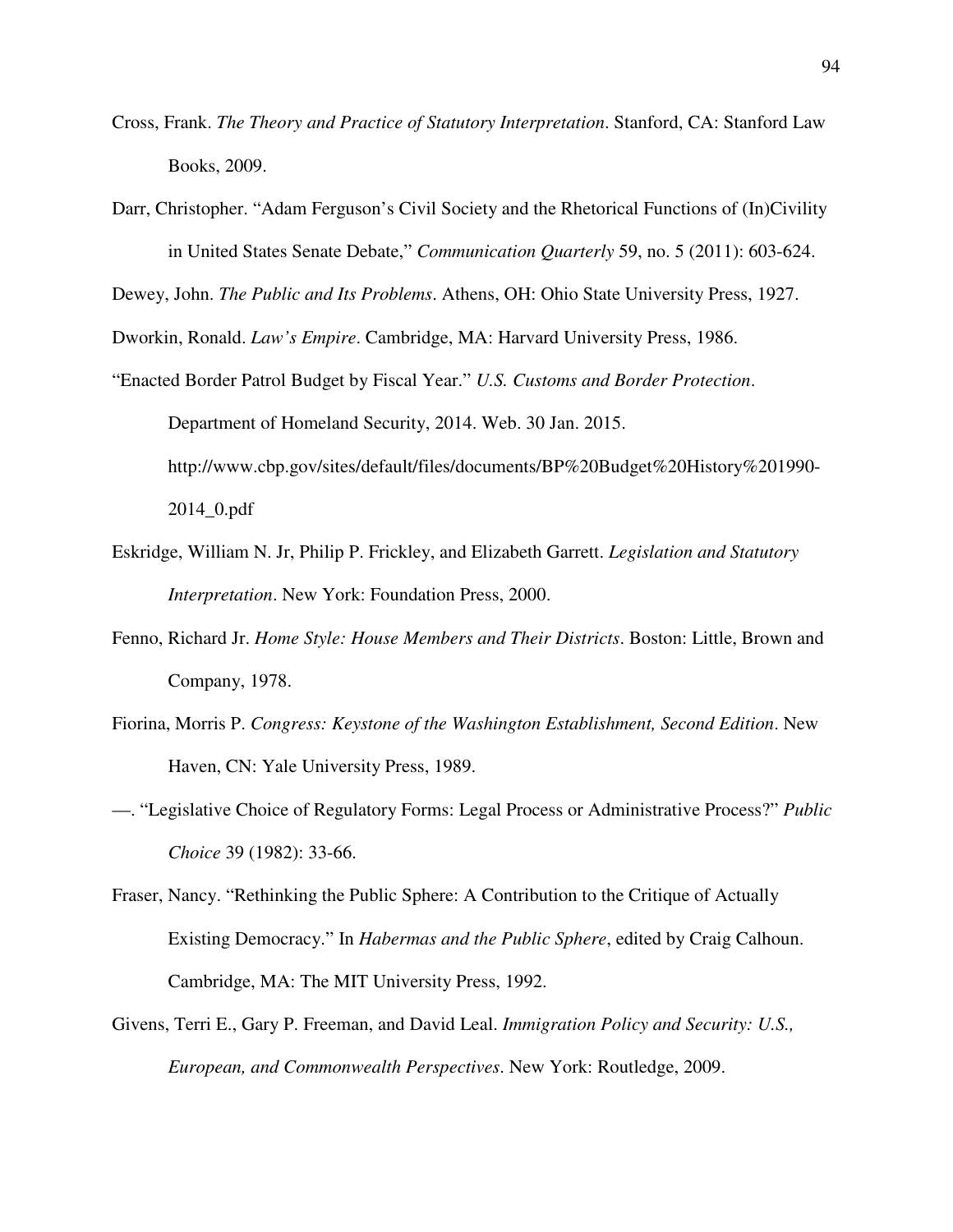- Goodnight, G. Thomas. "The Metapolitics of the 2002 Iraq Debate: Public Policy and the Network Imaginary." *Rhetoric & Public Affairs* 13, no. 1 (2010): 65-94.
- —. "The Personal, Technical, and Public Spheres of Argument: A Speculative Inquiry into the Art of Public Deliberation." *Argumentation & Advocacy* 48 (2012): 198-210.
- —. "The Personal, Technical, and Public Spheres: A Note on 21st Century Critical Communication Inquiry." *Argumentation and Advocacy* 48 (2012): 258-267.
- Goodnight, G. Thomas and Kathryn Olson. "Entanglements of Consumption, Cruelty, Privacy, and Fashion: The Social Controversy over Fur," *Quarterly Journal of Speech* 80 (1994): 249-276.
- —. "Shared Power, Foreign Policy, and Haiti, 1994: Public Memories of War and Race." *Rhetoric & Public Affairs* 9, no. 4 (2006): 601-634.
- Gring-Pemble, Lisa. "'Are We Going to Now Govern by Anecdote?': Rhetorical Construtions of Welfare Recipients in Congressional Hearings, Debates, and Legislation, 1992-1996." *Quarterly Journal of Speech* 87, no. 4 (2001): 341-365.
- —. "Legislating a 'Normal, Classic Family': The Rhetorical Construction of Families in American Welfare Policy." *Political Communication* 20 (2003): 473-498.
- Gyory, Andrew. *Closing the Gate: Race, Politics, and the Chinese Exclusion Act*. Chapel Hill, NC: The University of North Carolina Press, 1998.
- Habermas, Jürgen. *Between Facts and Norms: Contributions to a Discourse Theory of Law and Democracy*. Translated by William Rehg. Cambridge, MA: MIT Press, 1996.
- —. *The Structural Transformation of the Public Sphere: An Inquiry into a Category of Bourgeois Society*. Translated by Thomas Burger. Cambridge, MA: The MIT University Press, 1991.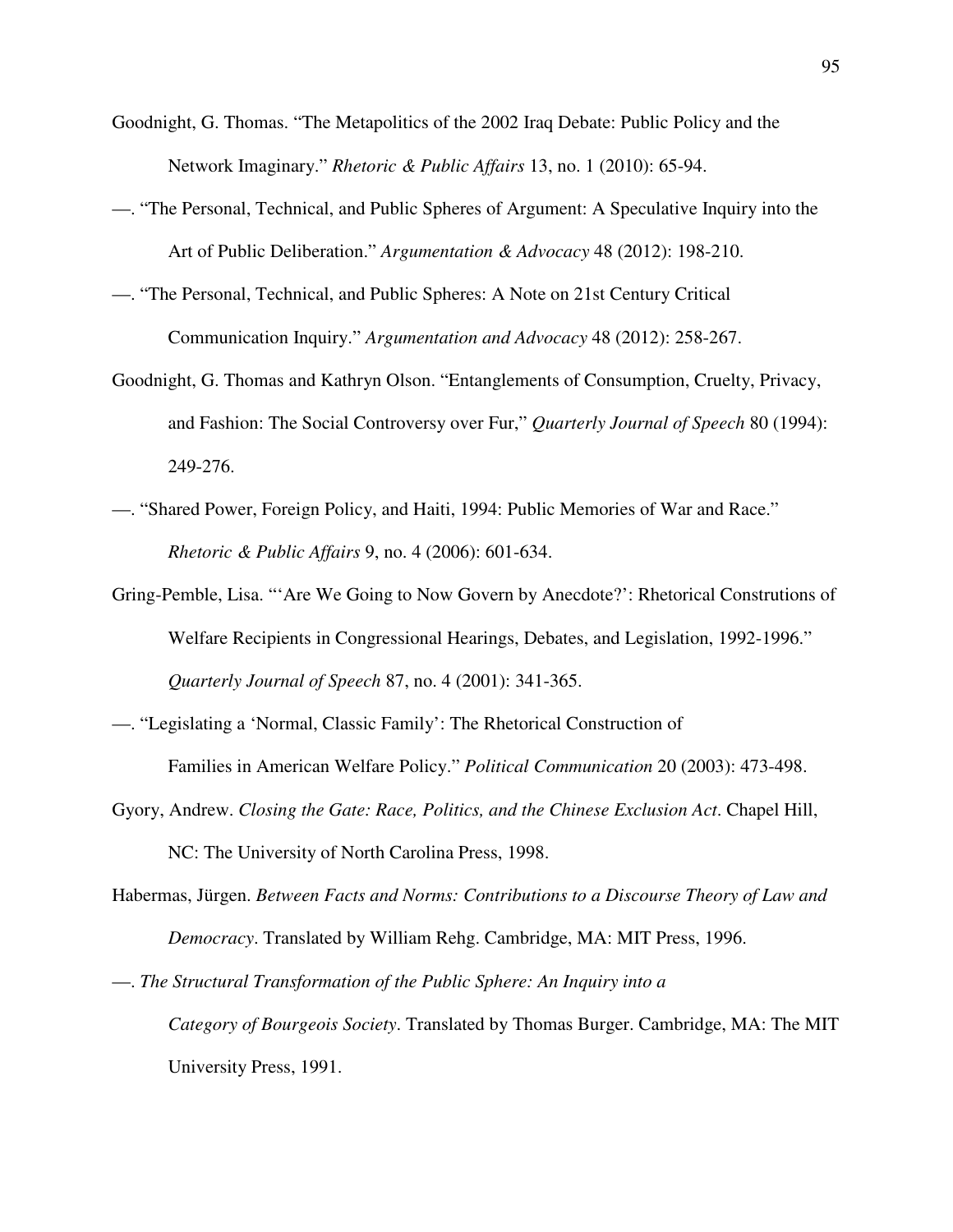Hesson, Ted. "Report: U.S. Spends More on Immigration than All Federal Criminal Enforcement Combined." *ABC News*. 7 Jan. 2013. Web. 31 Jan. 2015. http://abcnews.go.com/ABC\_Univision/News/us-spends-immigration-major-federalcriminal-enforcement-combined/story?id=18151143

Hogan, J. Michael and Leroy Dorsey. "Public Opinion and the Nuclear Freeze: The Rhetoric of Popular Sovereignty in Foreign Policy Debate." *Western Journal of Speech Communication* 55 (1991): 319-338.

Holmes, Oliver Wendell. *Bain Peanut Co. v. Pinson* 282 U.S. 499, 1931.

- —"The Theory of Legal Interpretation." In Harvard Law Review, Vol. XII 1898-1899. Cambridge, MA: The Harvard Law Review Publishing Association, 1899. 417-420.
- Hutton, Patrick H. "Collective Memory and Collective Mentalities: The Halbwachs-Ariés Connection." *Historical Reflections* 15, no. 2 (1988): 311-322.
- Jamieson, Kathleen Hall and Timothy W. Fallis. "Finding Consensual Fact in Political Debate." In Venomous Speech: Problems with American Political Discourse on the Right and Left. Santa Barbara, CA: Praeger, 2013. 1-18.
- Jones, Maldwyn Allen. American Immigration, Second Edition. Chicago: The University of Chicago Press, 1992.
- Juffras, Jason. *Impact of the Immigration Reform and Control Act on the Immigration and Naturalization Service*. Santa Monica, CA: The RAND Corporation and the Urban Institute, 1991.
- Karaim, Reed. "America's Border Fence: Will It Stem the Flow of Illegal Immigrants?" *CQ Researcher* 18, no. 32 (2008): 745-768.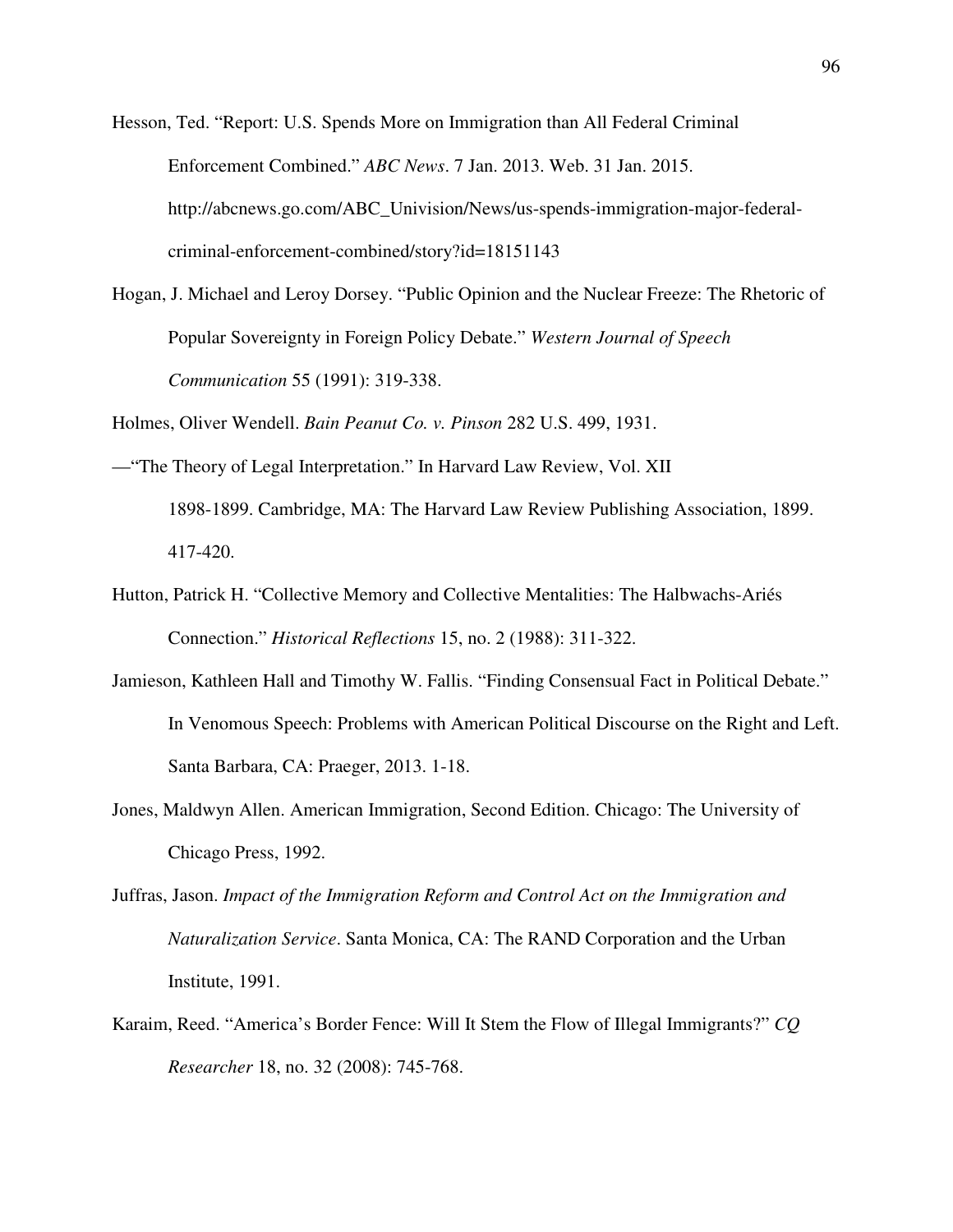- —. "Border Security: Is the Buildup in Border Protection Effective?" *CQ Researcher* 23, no. 34 (2013): 813-836.
- Kennedy, David M. *Freedom from Fear: The American People in Depression and War, 1929- 1945*. Oxford: Oxford University Press, 1999.
- Keremidchieva, Zornitsa. "Legislative Reform, the Congressional Caucus for Women's Issues, and the Crisis of Women's Political Representation." *Women & Language* 35, no. 1 (2012): 13-38.
- —. "The Congressional Debates on the 19th Amendment: Jurisdictional Rhetoric and the Assemblage of the US Body Politic." *Quarterly Journal of Speech* 99, no. 1 (2013): 51- 73.
- Kernell, Samuel. *Going Public: New Strategies of Presidential Leadership*. Washington, D.C.: CQ Press, 1986.
- Koven, Steven G. and Frank Götske. *American Immigration Policy: Confronting the Nation's Challenges*. New York: Springer, 2010.
- LeMay, Michael C. *Illegal Immigration: A Reference Handbook*. Santa Barbara, CA: ABC-CLIO, 2007.
- Levasseur, David G. "The Rhetorical Construction of Economy Policy: Political Judgment and the 1995 Budget Debate." *Rhetoric & Public Affairs* 3, no. 2 (2000): 183-209.
- —. "The Role of Public Opinion on Policy Argument: An Examination of Public Opinion Rhetoric in the Federal Budget Process." *Argumentation and Advocacy* 41 (2005): 152- 167.
- Lin, Ann Chih. *Immigration*. Washington, D.C.: CQ Press, 2002.
- Magaña, Lisa. *Straddling the Border: Immigration Policy and the INS.* Austin, TX: University of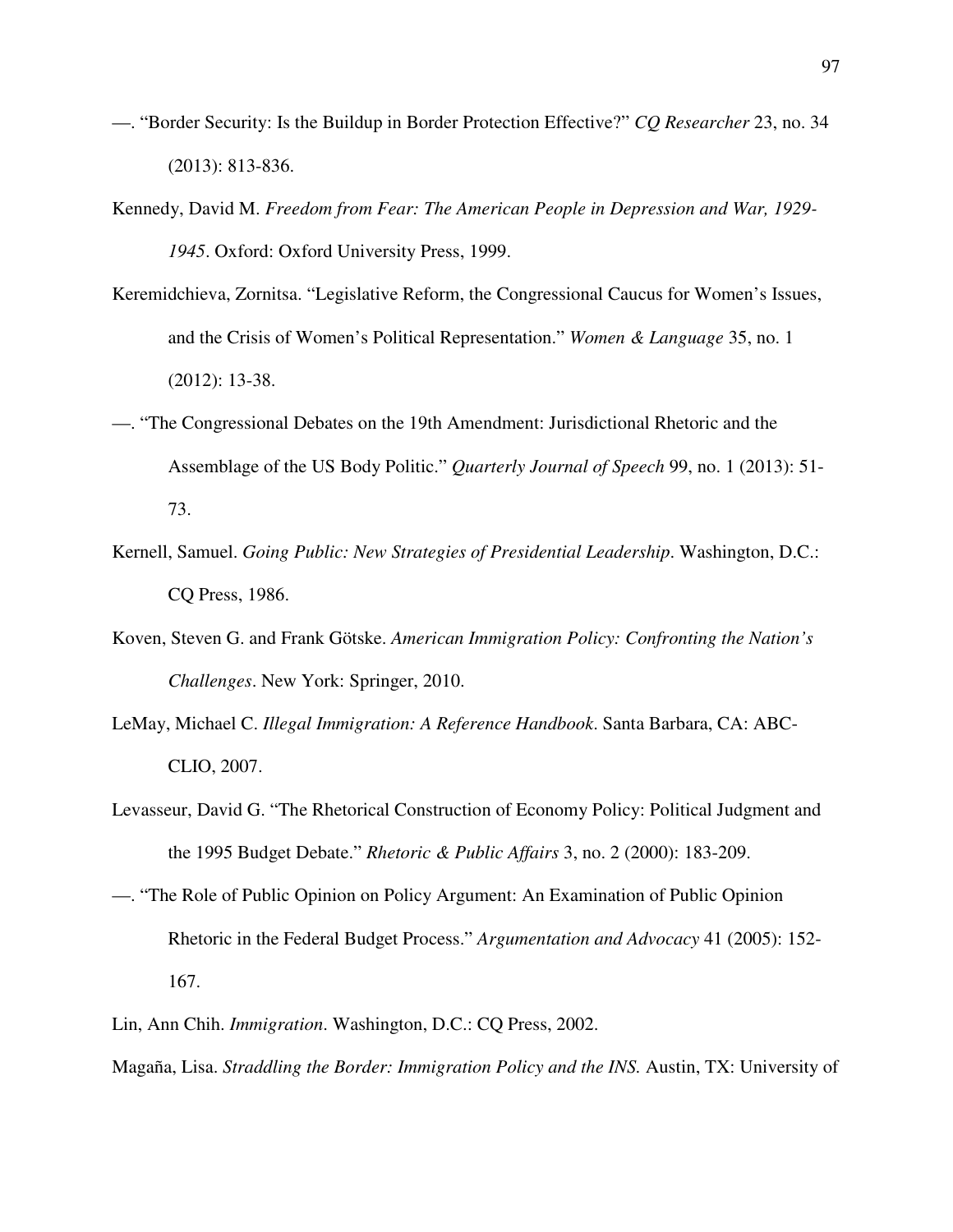Texas Press, 2003.

- Mikva, Abner J. and Eric Lane. *An Introduction to Statutory Interpretation and the Legislative Process*. New York: Aspen Law & Business, 1997.
- Miller, John C. *Crisis in Freedom: The Alien and Sedition Acts*. Boston: Little Brown and Company, 1951.
- Miller, Linda. "Public Argument and Legislative Debate in the Rhetorical Construction of Public Policy: The Case of Florida Midwifery Legislation." *Quarterly Journal of Speech* 85 (1999): 361-379.
- Montwieler, Nancy Humel. *The Immigration Reform Law of 1986: Analysis, Text, and Legislative History*. Washington, D.C.: The Bureau of National Affairs, Inc., 1987.
- Nevins, Joseph. *Operation Gatekeeper and Beyond: The War on "Illegals" and the Remaking of the U.S.-Mexico Boundary*. New York: Routledge, 2010.
- Nies, Judith. *Native American History: A Chronology of a Culture's Vast Achievements and Their Links to World Events*. New York: Ballantine Books, 1996.
- O'Keefe, Daniel. "Two Concepts of Argument." *The Journal of the American Forensic Association* 13, no. 3 (1977): 121-128.
- Ornstein, Norman and Thomas Man (eds.). *The Permanent Campaign and Its Future*. Washington, D.C.: The American Enterprise Institute and the Brookings Institute, 2000.
- O'Rourke, Thomas Allen. "Good Samaritans, Beware: The Sensenbrenner-King Bill and Assistance to Undocumented Migrants." *The Harvard Latino Law Review* 9 (2006).
- Paliewicz, Nicholas S. "Global Warming and the Interaction between the Public and Technical Spheres of Argument: When Standards for Expertise Really Matter." *Argumentation and Advocacy* 48 (2012): 231-242.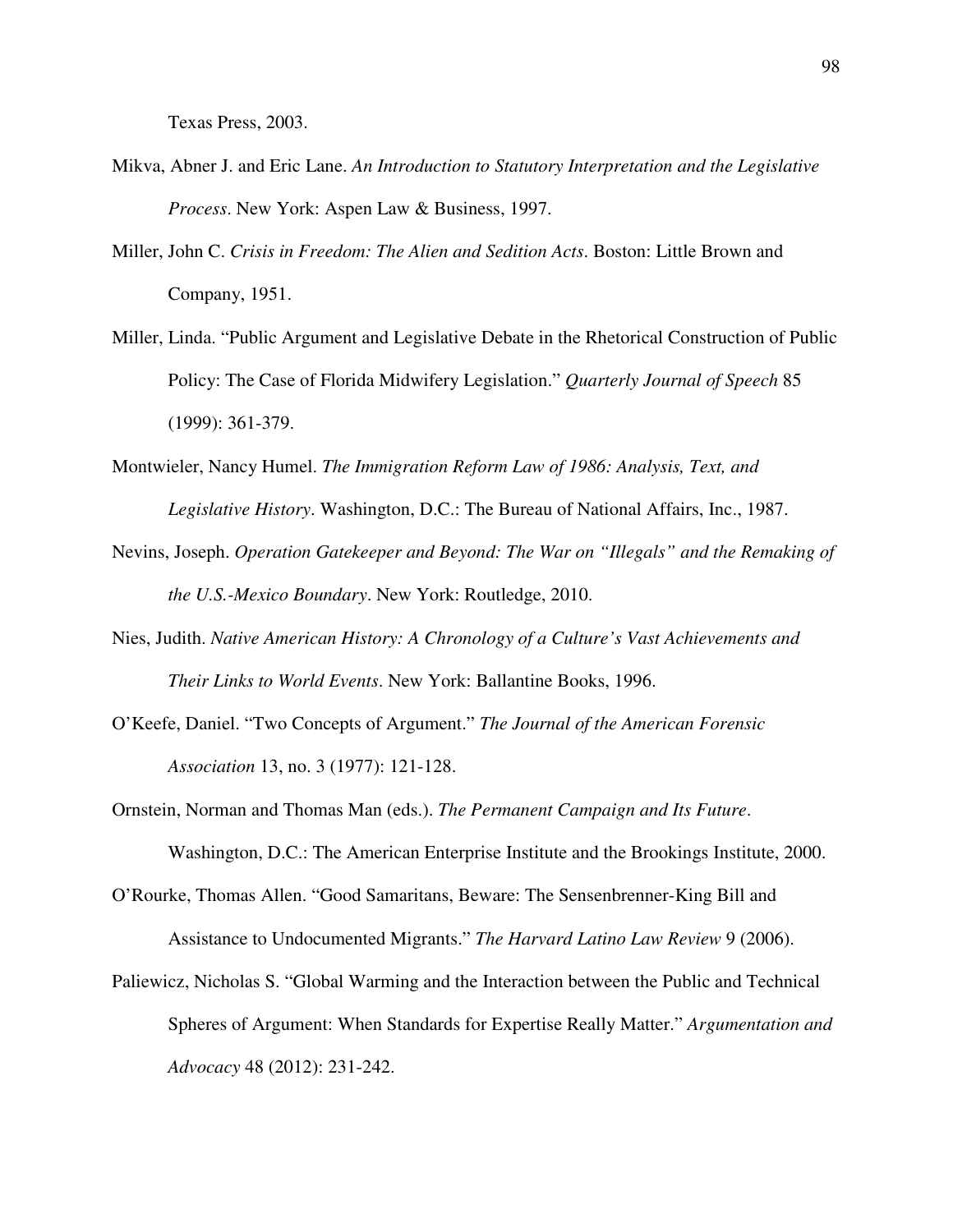- Paroske, Marcus. "Deliberating International Science Policy Controversies: Uncertainty and AIDS in South Africa." *Quarterly Journal of Speech* 95, no. 2 (2009): 148-170.
- Parry-Giles, Trevor. *The Character of Justice: Rhetoric, Law, and Politics in the Supreme Court Confirmation Process*. East Lansing, MI: Michigan State University Press, 2006.
- Passel, Jeffrey S. "Undocumented Immigration." In *The Debate in the United States over Immigration* (eds. Peter Duignan and Lewis H. Gann). Stanford, CA: Hoover Institution Press, 1998. 191-204.
- Perelman, Chaïm, and Lucy Olbrechts-Tyteca. *The New Rhetoric: A Treatise on Argumentation*. Translated by John Wilkinson and Purcell Weaver. Notre Dame, IN: University of Notre Dame Press, 1969.
- Peterson, Tarla-Rai. "The Rhetorical Construction of Institutional Authority in a Senate Subcommittee Hearing on Wilderness Legislation." *Western Journal of Speech Communication* 52 (1998): 259-276.
- Rountree, Clarke. "Instantiating 'the Law' and Its Dissents in *Korematsu v. United States*: A Dramatistic Analysis of Judicial Discourse," *Quarterly Journal of Speech* 87, no. 1 (2001): 1-24.
- Rountree, Clarke, and John Rountree. "Burke's Pentad as a Guide for Symbol-Using Citizens." *Studies in Philosophy and Education* (2015).

Roznai, Yaniv. "'A Bird Is Known by Its Feathers'—On the Importance and Complexities of Definitions in Legislation." *Theory & Practice of Legislation* 2, no. 2 (2014): 145-167.

Schneider, Dorothee. "'I Know All about Emma Lazarus': Nationalism and Its Contradictions in Congressional Rhetoric of Immigration Restriction." *Cultural Anthropology* 13, no. 1 (1998): 82-99.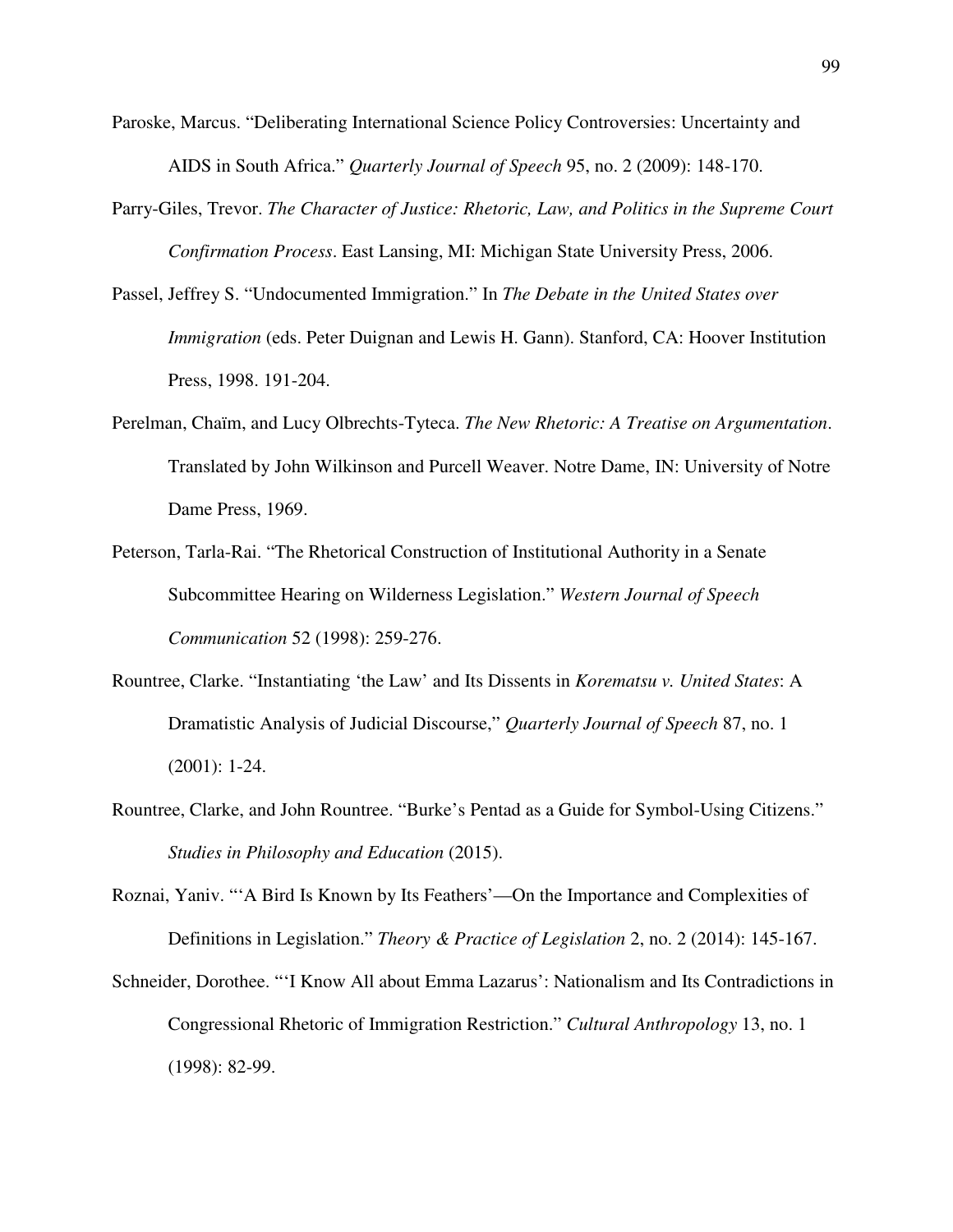- Schulte, Stephanie Ricker. "The Political Power of Film: *Traffic*'s Impact on Drug Policy Debates." *Southern Communication Journal* 77, no. 1 (2012): 45-60.
- Seghetti, Lisa. "Border Security: Immigration Enforcement between Ports of Entry." *Congressional Research Service*, December 31, 2014.
- Shobe, Jarrod. "Intertemporal Statutory Interpretation and the Evolution of Legislative Drafting." *Columbia Law Review* 114, no. 4 (2014): 807-877.
- Smith, Craig Allen, and Kathy B. Smith. "The Rhetoric of Political Institutions." In *New Directions in Political Communication*, edited by David L. Swanson and Dan Nimmo, 225-254. Newbury Park, CA: Sage Publications, 1990.
- Spence, David B. "A Public Choice Progressivism, Continued." *Cornell Law Review* 87 (2002): 397-448.
- Sperber, Melysa. "U.S. Border Control." In *Debates on U.S. Immigration* (eds. Judith Gans, Elaine M. Replogle, and Daniel J. Tichenor). Los Angeles: SAGE Publications, 2012. 146-153.
- Stephenson, Matthew C. "Legislative Allocation of Delegated Power: Uncertainty, Risk, and the Choice between Agencies and Courts." *Harvard Law Review* 119 (2006): 1035-1070.
- Steudman, Michael. "'The Guardian Genius of Democracy': The Myth of the Heroic Teacher in Lyndon B. Johnson's Education Policy Rhetoric." *Rhetoric & Public Affairs* 17, no. 3 (2014): 477-510.
- Stuckey, Mary et al. "Report of the National Task Force on Presidential Communication to Congress." *The Prospect of Presidential Rhetoric*. Eds. James Arnt Aune and Martin J. Medhurst. College Station, TX: Texas A&M University Press, 2008. 272-292.

Takaki, Ronald. *A Different Mirror: A History of Multicultural America*. Boston: Little, Brown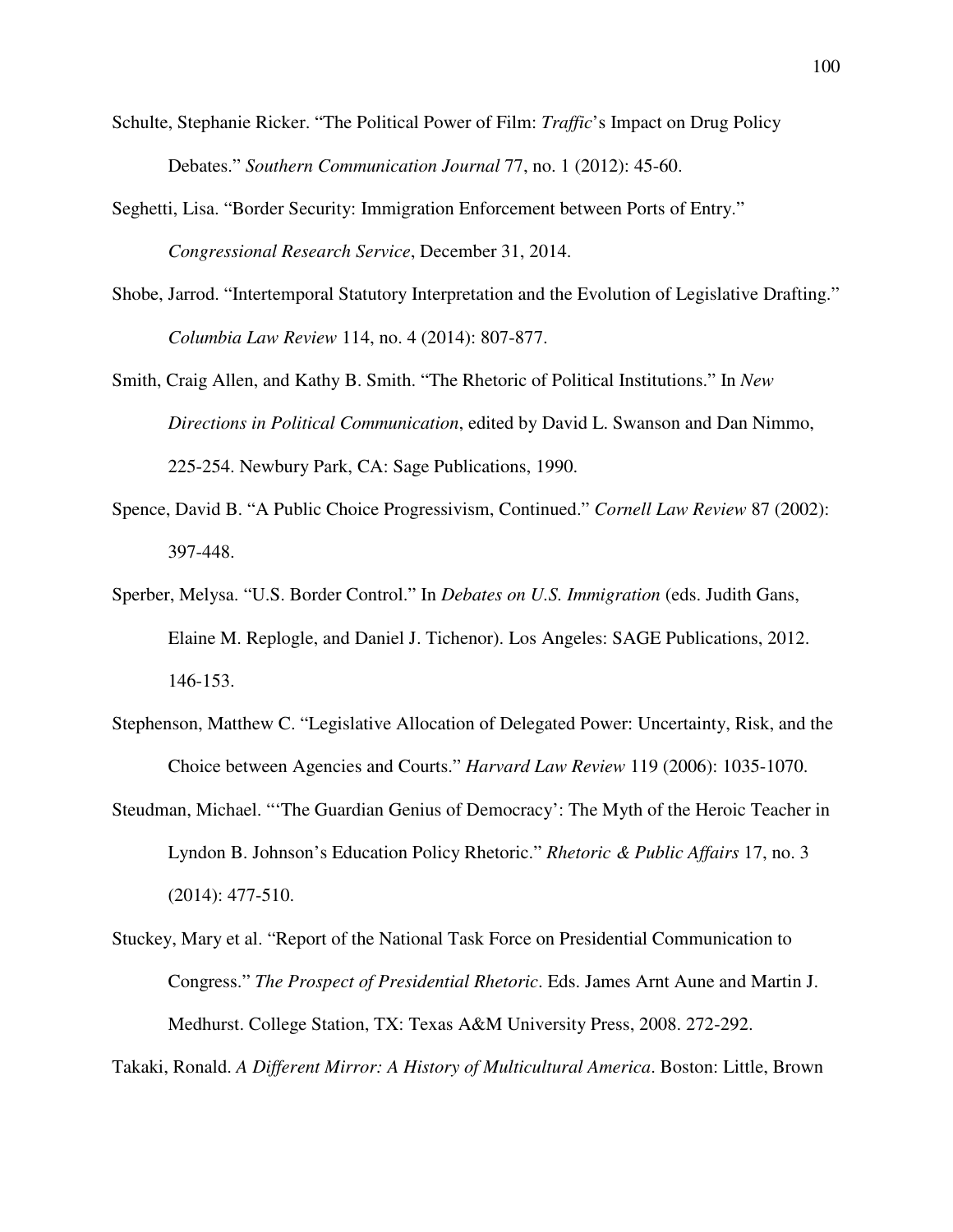and Company, 1993.

- Taylor, Jessica. "Immigration Fight Just Getting Started: 5 Takeaways." *MSNBC*. Last modified September 13, 2013, http://www.msnbc.com/the-daily-rundown/immigration-fight-justgetting-started-5-tak.
- Tonn, Mari Boor, Valerie A. Endress, and John N. Diamond. "Hunting and Heritage on Trial: A Dramatistic Debate over Tragedy, Tradition, and Territory." *Quarterly Journal of Speech*  79 (1993): 165-181.
- U.S. Congress. *Congressional Record*. 113th Cong., 1st sess., 2013. Vol. 159, pts. 73, 80-84, 87- 90, 94.
- van Eemeren, Frans H. "The Pragma-Dialectical Theory under Discussion." *Argumentation* 26 (2012): 439-457.
- van Eemeren, Frans H., Rob Grootendorst, Sally Jackson, and Scott Jacobs. "Argumentation." In *Discourse as Structure and Process*, edited by Teun A. Van Dijk, 208-229. Thousand Oaks, CA: Sage Publications, 1997.
- Vatz, Richard. "Public Opinion and Presidential Ethos." *Western Journal of Speech Communication* 40, no. 3 (1976): 196-206.
- Willard, Charles Arthur. "Cassandra's Heirs." *Argument and Social Practice: Proceedings of the Fourth SCA/AFA Conference on Argumentation*. Annandale, VA: Speech Communication Association, 1985.
- Wilson, Kirt H. "The Contested Space of Prudence in the 1874-1875 Civil Rights Debate." *Quarterly Journal of Speech* 84 (1998): 131-149.
- Zaeske, Susan. "'The South Arose as One Man': Gender and Sectionalism in Antislavery Petition Debates, 1835-1845." *Rhetoric & Public Affairs* 12, no. 3 (2009): 341-368.